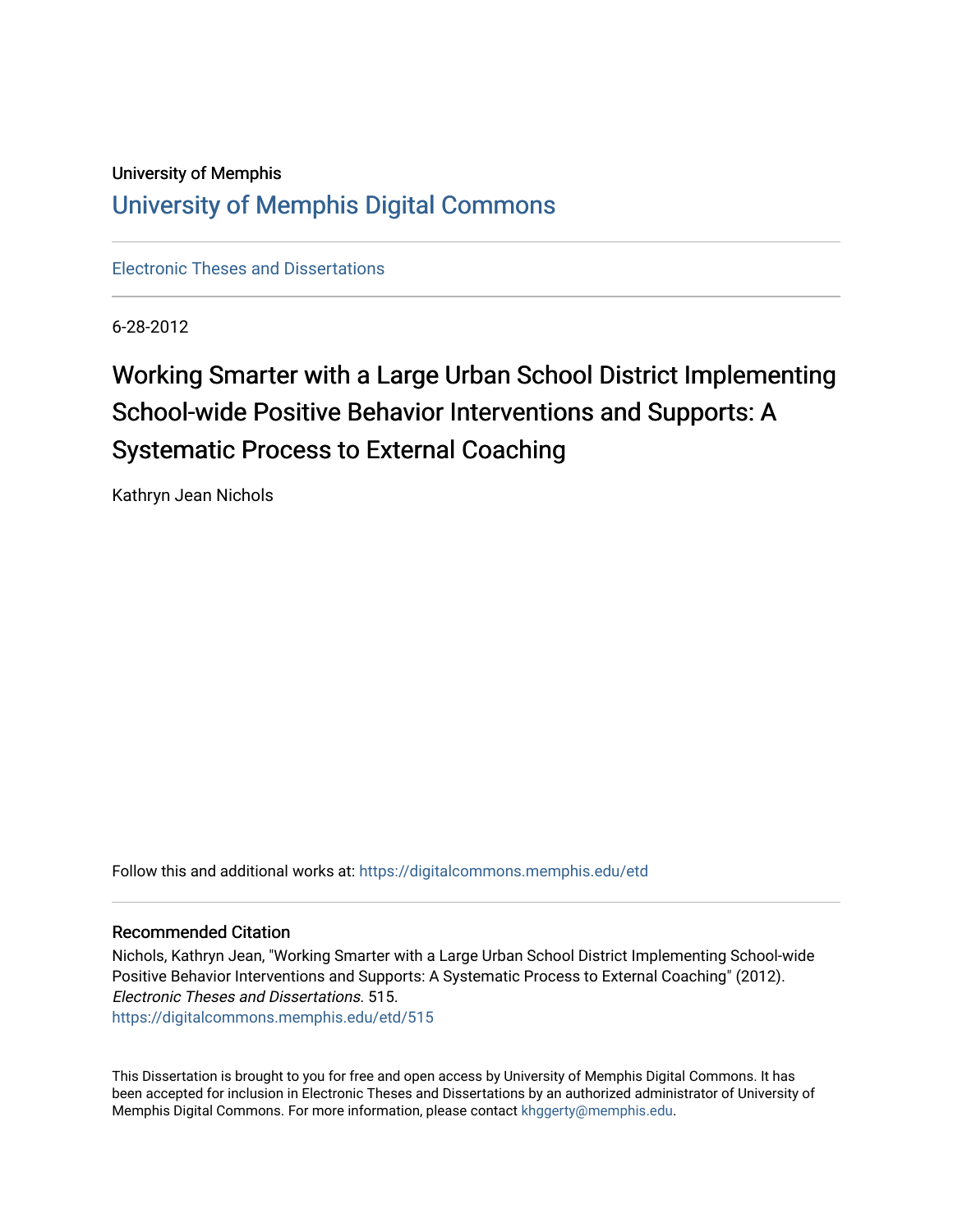### WORKING SMARTER WITH A LARGE URBAN SCHOOL DISTRICT IMPLEMENTING SCHOOL-WIDE POSITIVE BEHAVIOR INTERVENTIONS AND SUPPORTS: A SYSTEMATIC PROCESS TO EXTERNAL COACHING

by

Kathryn J. Nichols

A Dissertation

Submitted in Partial Fulfillment of the

Requirements for the Degree of

Doctor of Philosophy

Major: Educational Psychology and Research

The University of Memphis

August 2012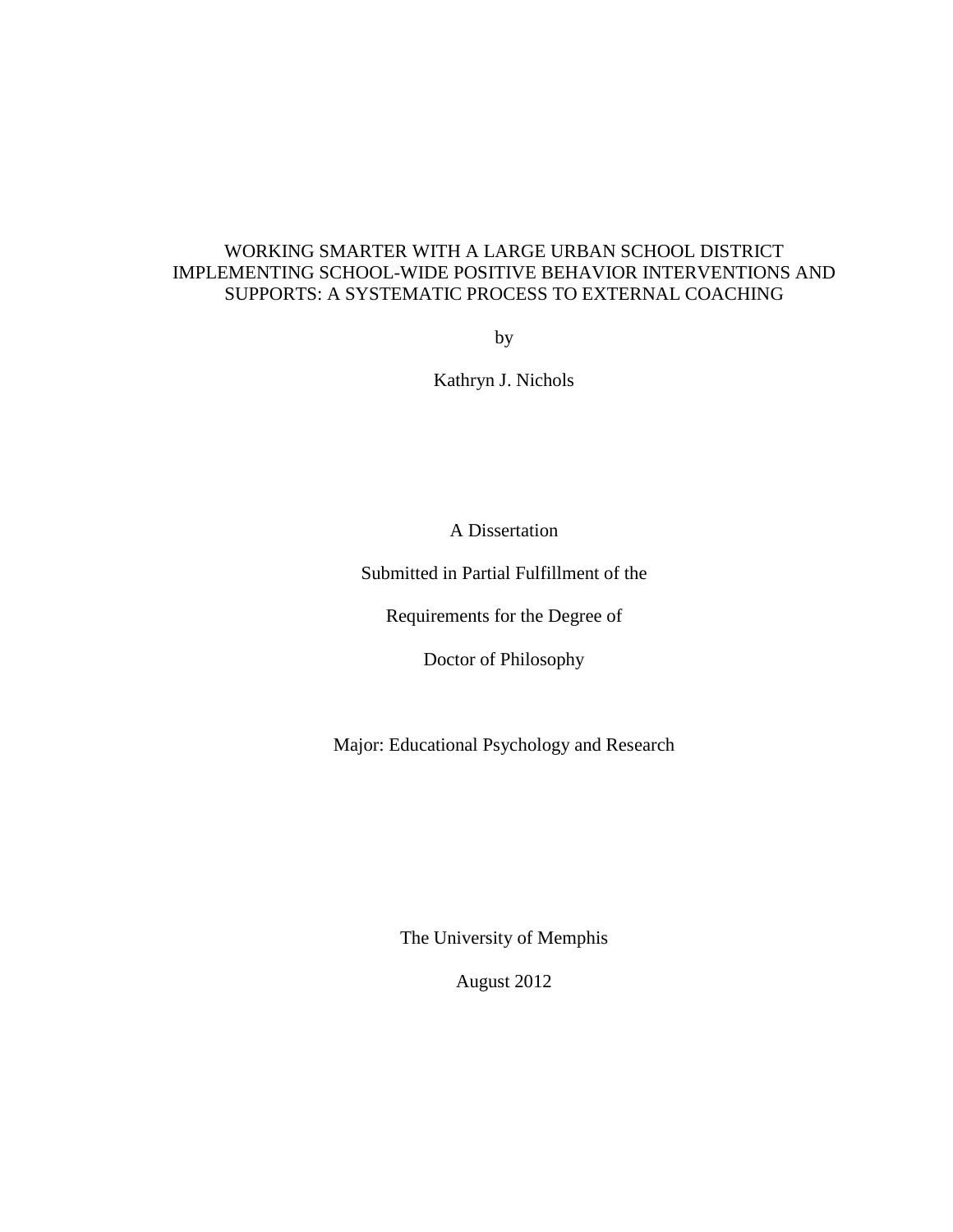Copyright © 2012 Kathryn J. Nichols All rights reserved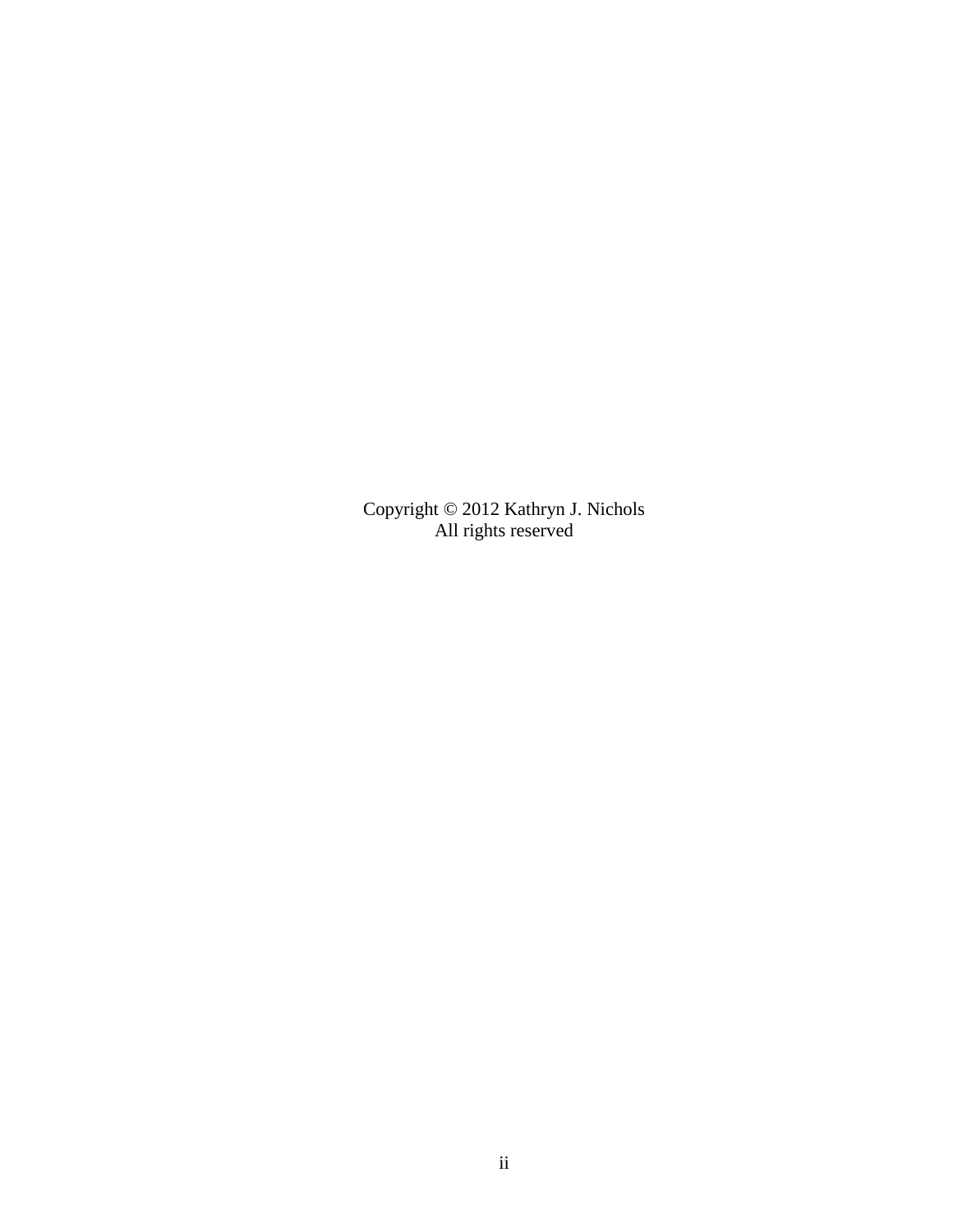To my family

Sam and our three girls (Iris, Rose, and Ginger Lily) in appreciation of your inspiration, sacrifice, and support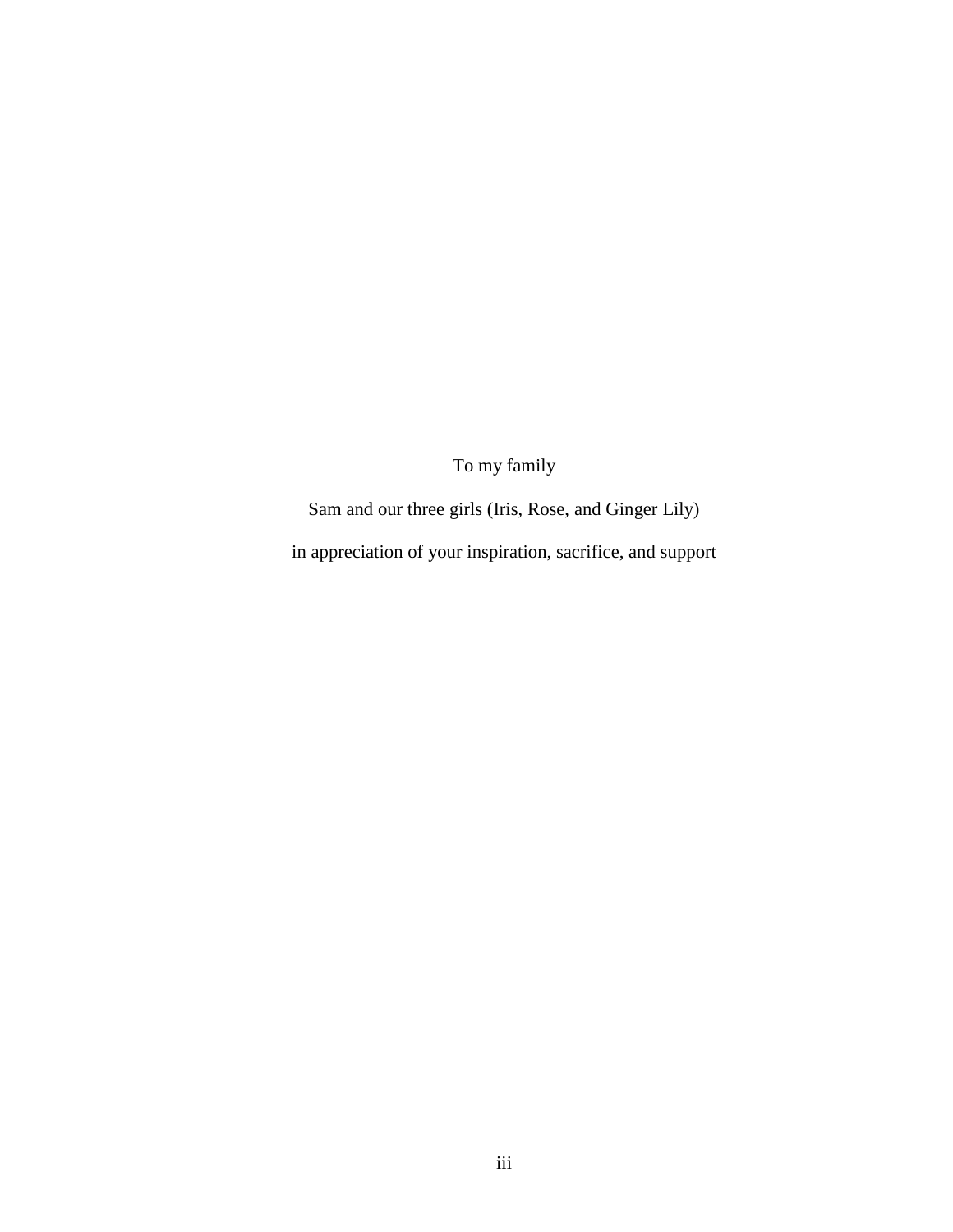#### Acknowledgements

This dissertation research is the culmination of the education and experience I have gained over the past decade. I want to extend my sincerest gratitude toward my dissertation chair, Dr. Corinna "Bunty" Ethington, whom taught me that statistics can be exciting and accessible to everyone. Bunty maintained confidence in my ability to finish my dissertation even when I was dubious. Her encouraging and unflappable personality keep me composed and motivated. I want to thank Dr. John Smart for his sharp editorial sense, Dr. Yonghong Jade Xu for her flexibility, and Dr. Renee Murley for her substantive knowledge.

To Dr. Sara Bicard, my mentor, thank you for your inspiration and guidance. Collaborating with you has allowed me to hone my skills and knowledge, resulting in becoming a Board Certified Behavior Analyst. I look forward to continue to be inspired and invigorated by Sara to attain new goals and continue to grow as a researcher and practitioner.

I want to thank Esther Plank Bledsoe, Cara Richardson, and Judy Hylton for assisting with data collection, reporting results, and communicating with the schools participating in the study. This study would not have been possible without their dedication and effort.

iv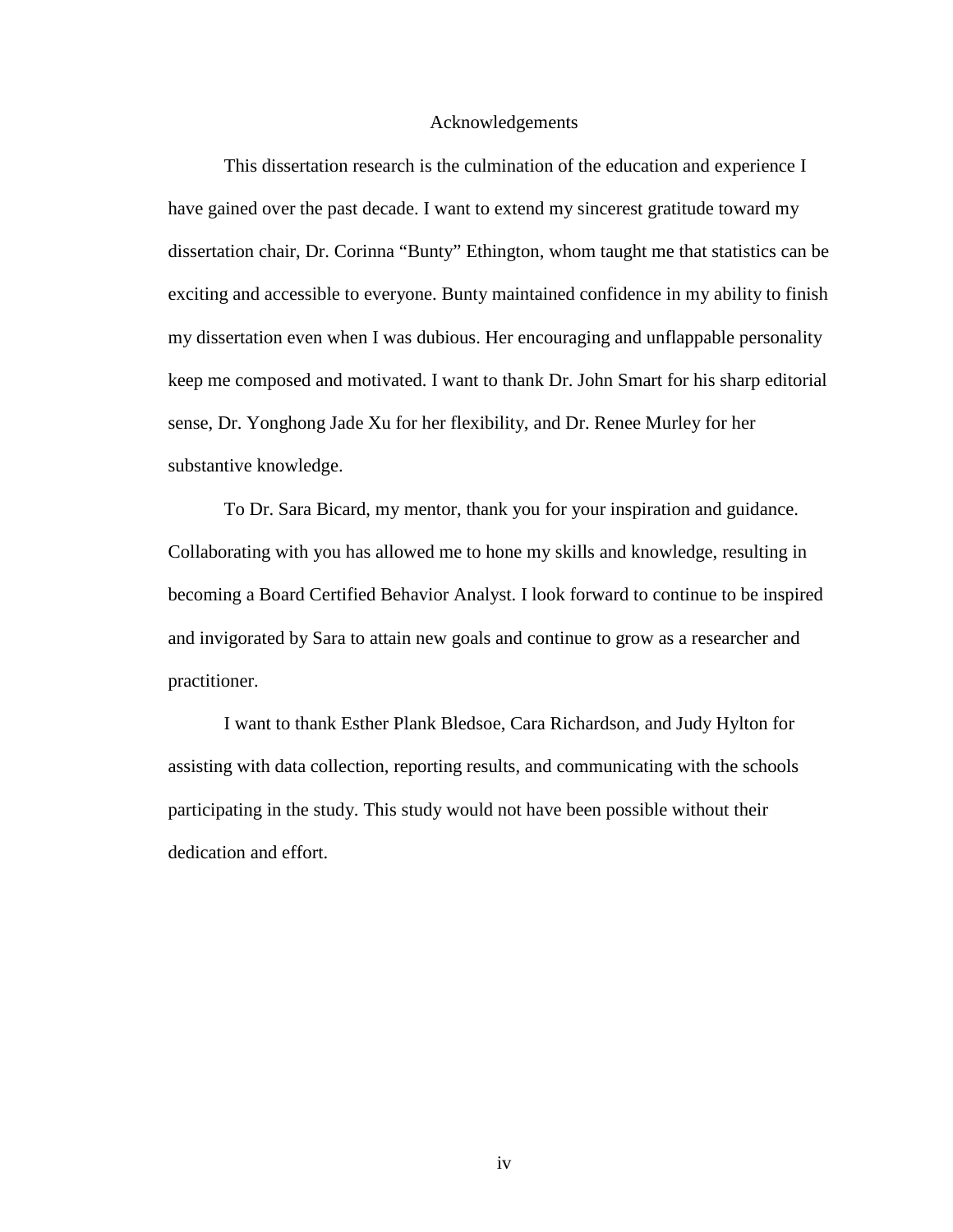#### Abstract

Nichols, Kathryn J. Ph.D. The University of Memphis. August 2012. Working Smarter with a Large Urban School District Implementing School-wide Positive Behavior Interventions and Supports: A Systematic Process to External Coaching. Major Professor: Corinna Ethington

School-wide Positive Behavior Interventions and Supports (SWPBIS) create an environment within the school that prevents problem behaviors via promotion of prosocial and learning behaviors. The framework of SWPBIS has built within it a system for evaluation, in which the school is evaluated as a unit. External SWPBIS coaches guide schools to engage in ongoing progress monitoring and action planning to direct PBIS efforts and facilitate accurate implementation of the key SWPBIS features. The reliability and concurrent validity of the current SWPBIS evaluations need to be established. Additionally, the ability of large urban school systems to implement SWPBIS with fidelity needs to continue to be examined. Finally, the effectiveness of providing evidence-based recommendations in a systematic format via external coaching to improve schools' fidelity of implementation of the key features of SWPBIS will be evaluated as a means for coaching a large number of schools within a system. Eighteen schools in a large urban system comprised the study sample.

The current study found that the evaluations have mixed reliability results but lacked concurrent validity. Evaluation results reveal that a large urban school system can implement SWPBIS with fidelity. Additionally, an external coaching procedure improved the results of one of the evaluations. Revisions to the evaluation tools should be considered to improve their reliability and validity. Urban school systems should support sustainment of SWPBIS efforts to promote appropriate behaviors. External coaches

v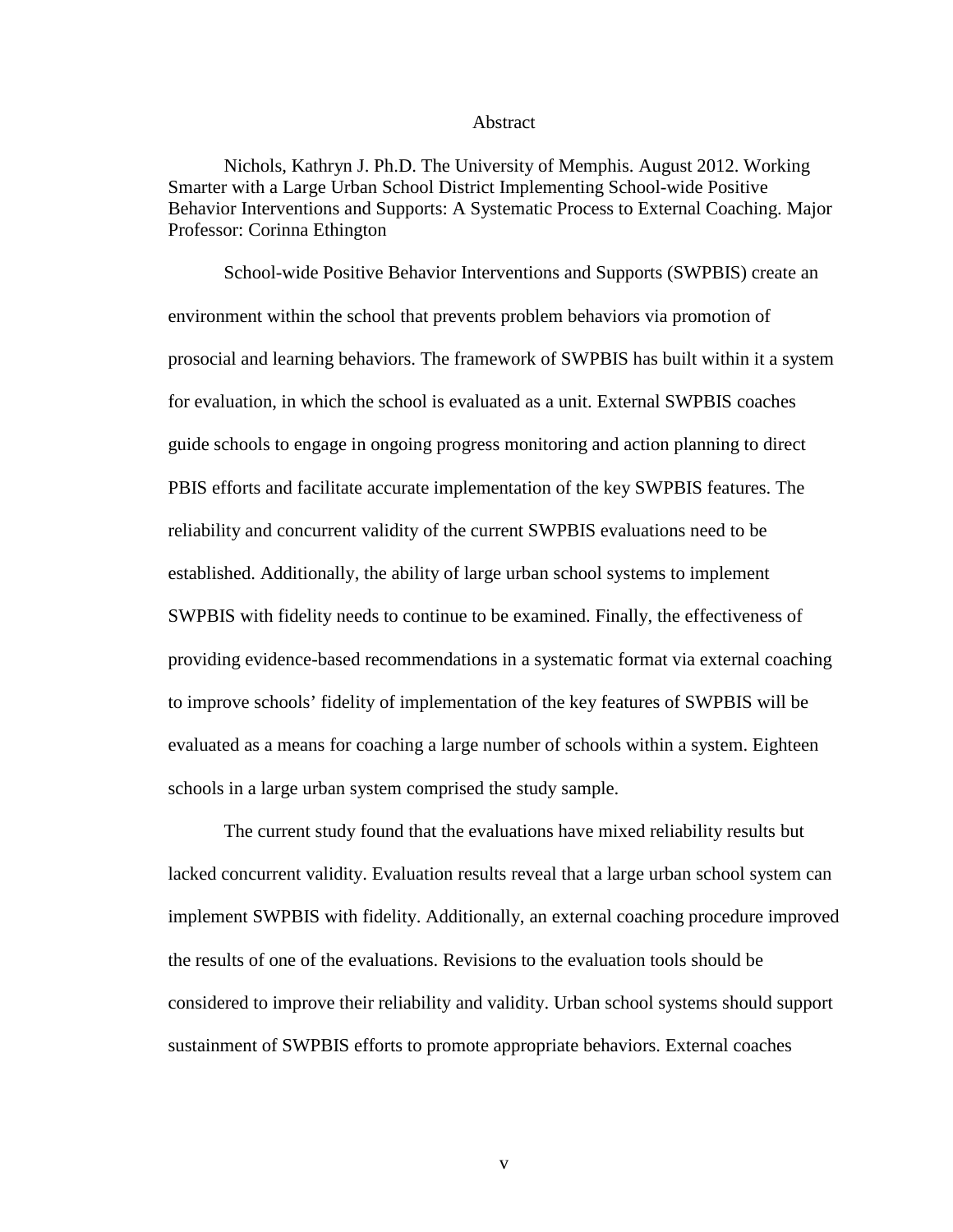should approach working with school systems in a systematic method to improve the schools' effective implementation of SWPBIS.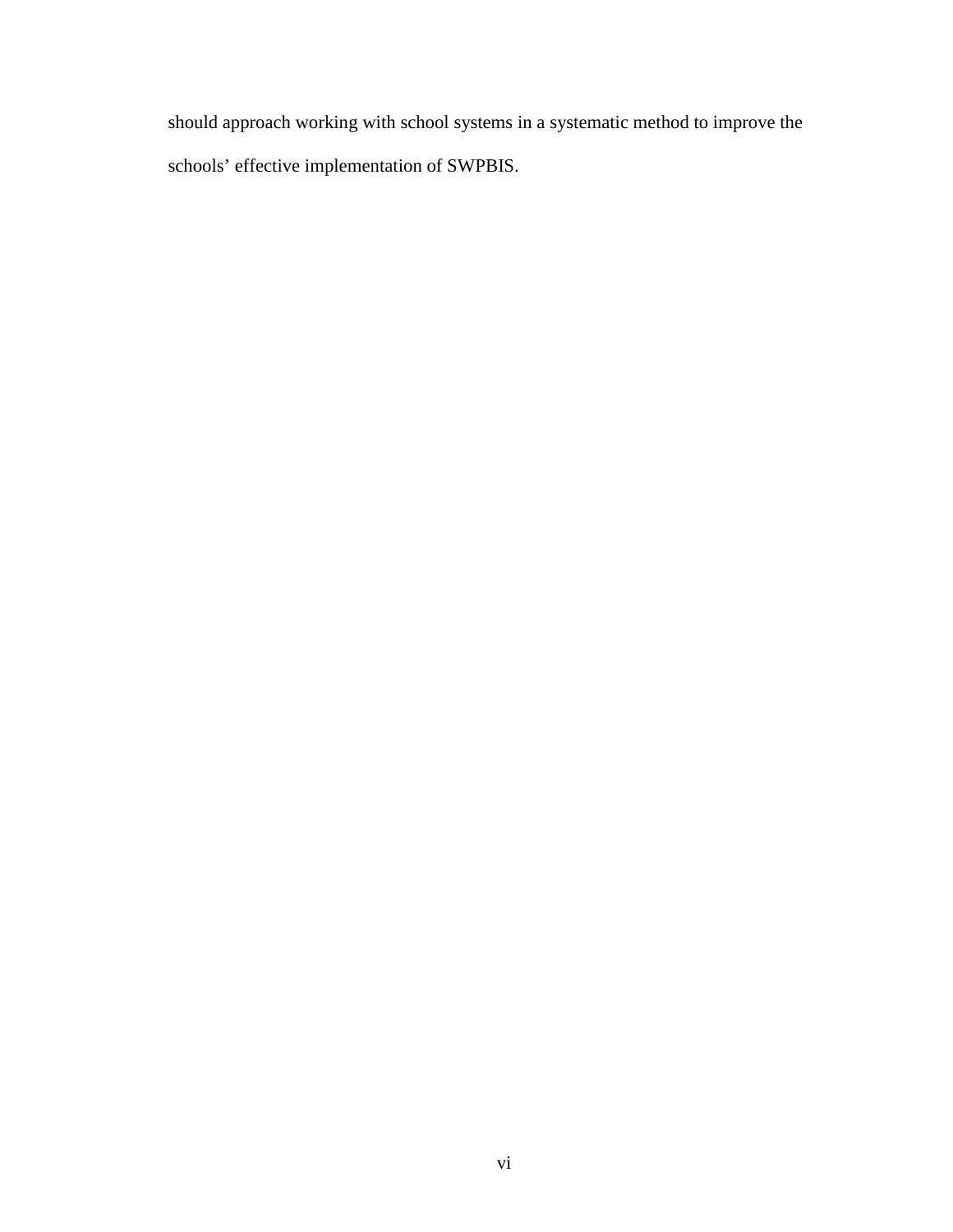### Table of Contents

| Chapter         |                                                                                                                                                                                                                                                                                 |                                        |  |  |  |  |
|-----------------|---------------------------------------------------------------------------------------------------------------------------------------------------------------------------------------------------------------------------------------------------------------------------------|----------------------------------------|--|--|--|--|
| 1               | Introduction<br><b>Overview of SWPBIS</b><br><b>SWPBIS Evaluations</b><br><b>Action Planning</b><br><b>Urban Schools</b><br><b>SWPBIS Coaching</b>                                                                                                                              | $\mathbf{1}$<br>8<br>14<br>15<br>18    |  |  |  |  |
| $\overline{2}$  | Methodology<br>Participants and Setting<br>Variables<br>Procedures<br>Data Analysis                                                                                                                                                                                             | 21<br>21<br>23<br>24                   |  |  |  |  |
| 3               | Results<br>Reliability and Concurrent Validity of the EBSSAS and SET<br>Fidelity of SWPBIS Implementation in Large Urban<br><b>School Systems</b><br><b>Improvement in Fidelity Following Systematic Coaching</b>                                                               | 27<br>30<br>31                         |  |  |  |  |
| 4               | Discussion<br><b>SWPBIS Evaluations Reliability and Concurrent Validity</b><br>Urban School SWPBIS Implementation Fidelity<br><b>Impact of Report and Recommendations Template</b><br>Limitations<br><b>Implications for Practice</b><br><b>Future Directions</b><br>Conclusion | 34<br>35<br>36<br>37<br>40<br>42<br>44 |  |  |  |  |
|                 | References                                                                                                                                                                                                                                                                      | 45                                     |  |  |  |  |
|                 | Appendices                                                                                                                                                                                                                                                                      |                                        |  |  |  |  |
| A.<br><b>B.</b> | <b>EBSSAS</b> Assessment<br><b>SET Assessment</b>                                                                                                                                                                                                                               | 62<br>66                               |  |  |  |  |
| $\mathsf{C}$ .  | <b>Understanding EBSSAS Results</b>                                                                                                                                                                                                                                             | 82                                     |  |  |  |  |
| D.              | <b>Understanding SET Results</b>                                                                                                                                                                                                                                                | 83                                     |  |  |  |  |
| Ε.              | <b>EBSSAS Report Template &amp; Recommendations</b>                                                                                                                                                                                                                             | 84                                     |  |  |  |  |
| F.              | <b>SET Report Template &amp; Recommendations</b>                                                                                                                                                                                                                                | 92<br>101                              |  |  |  |  |
| G.              | <b>SET/EBSSAS Action Plan</b>                                                                                                                                                                                                                                                   |                                        |  |  |  |  |
| Η.              | Evidence Base for EBSSAS Report & Recommendations                                                                                                                                                                                                                               | 108                                    |  |  |  |  |
| I.              | Evidence Base for SET Report & Recommendations                                                                                                                                                                                                                                  | 112                                    |  |  |  |  |
| J.              | Subscales of SET & EBSSAS Measuring Key Features of SWPBIS                                                                                                                                                                                                                      | 117                                    |  |  |  |  |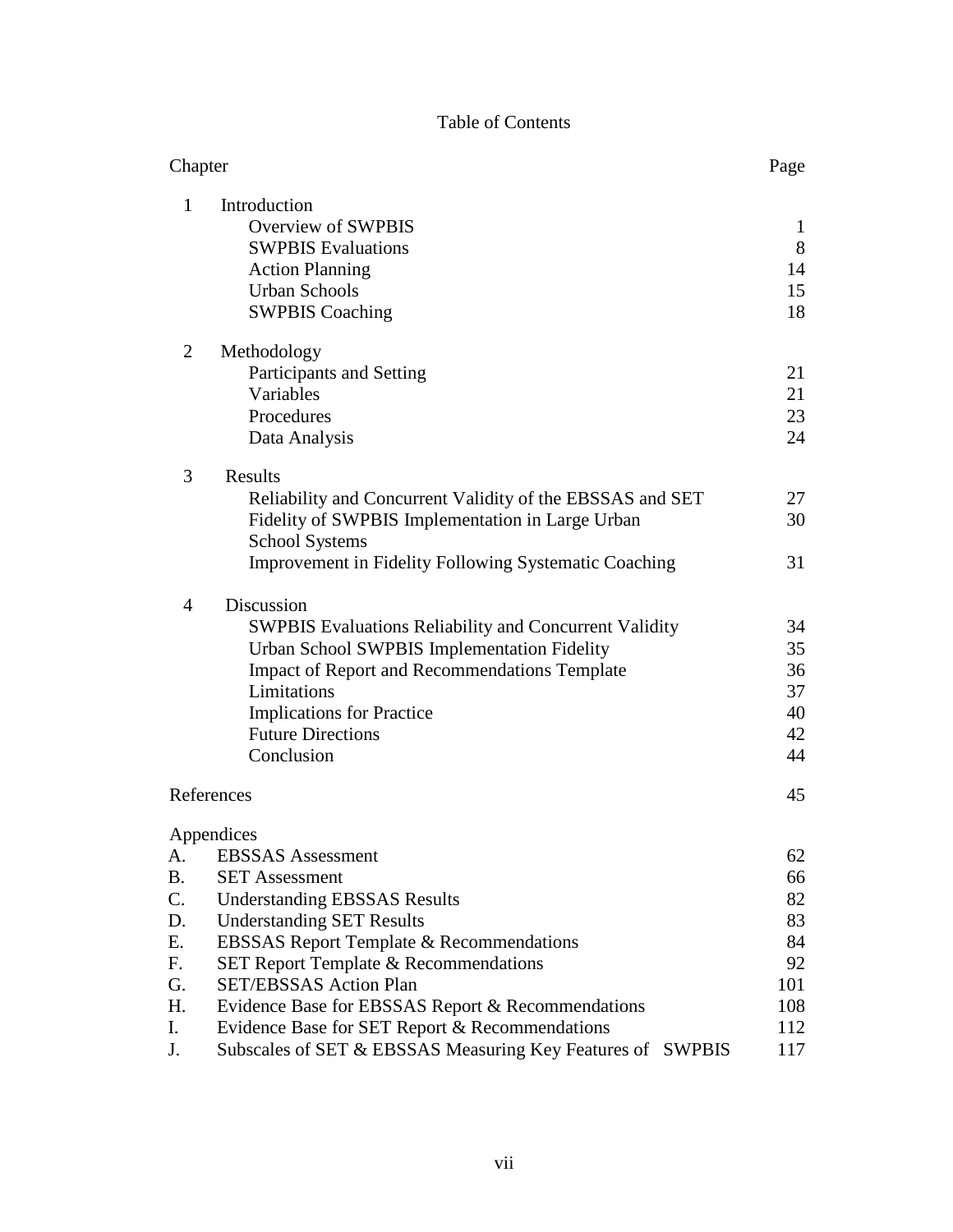### List of Tables

| Table          |                                                                                                                                                       | Page |
|----------------|-------------------------------------------------------------------------------------------------------------------------------------------------------|------|
| 1              | 2008-09 Tennessee State Report Card Demographic Data                                                                                                  | 22   |
| 2              | Reliability of EBSSAS v.2 and SET v.2.1 Subscales                                                                                                     | 29   |
| 3              | Pearson's Product-Moment Correlations Comparing Mean<br>Scores on the SET v.2.1 & EBSSAS v.2 Overall Scale and<br><b>Expectations Taught Subscale</b> | 30   |
| $\overline{4}$ | EBSSAS v.2 & SET v.2.1 Mean Overall Scores and<br><b>Expectations Taught</b>                                                                          | 32   |
|                | 5 Results of Paired Samples t test Comparing Mean Scores of<br>Fall and Spring SET v.2.1 and EBSSAS v.2                                               | 33   |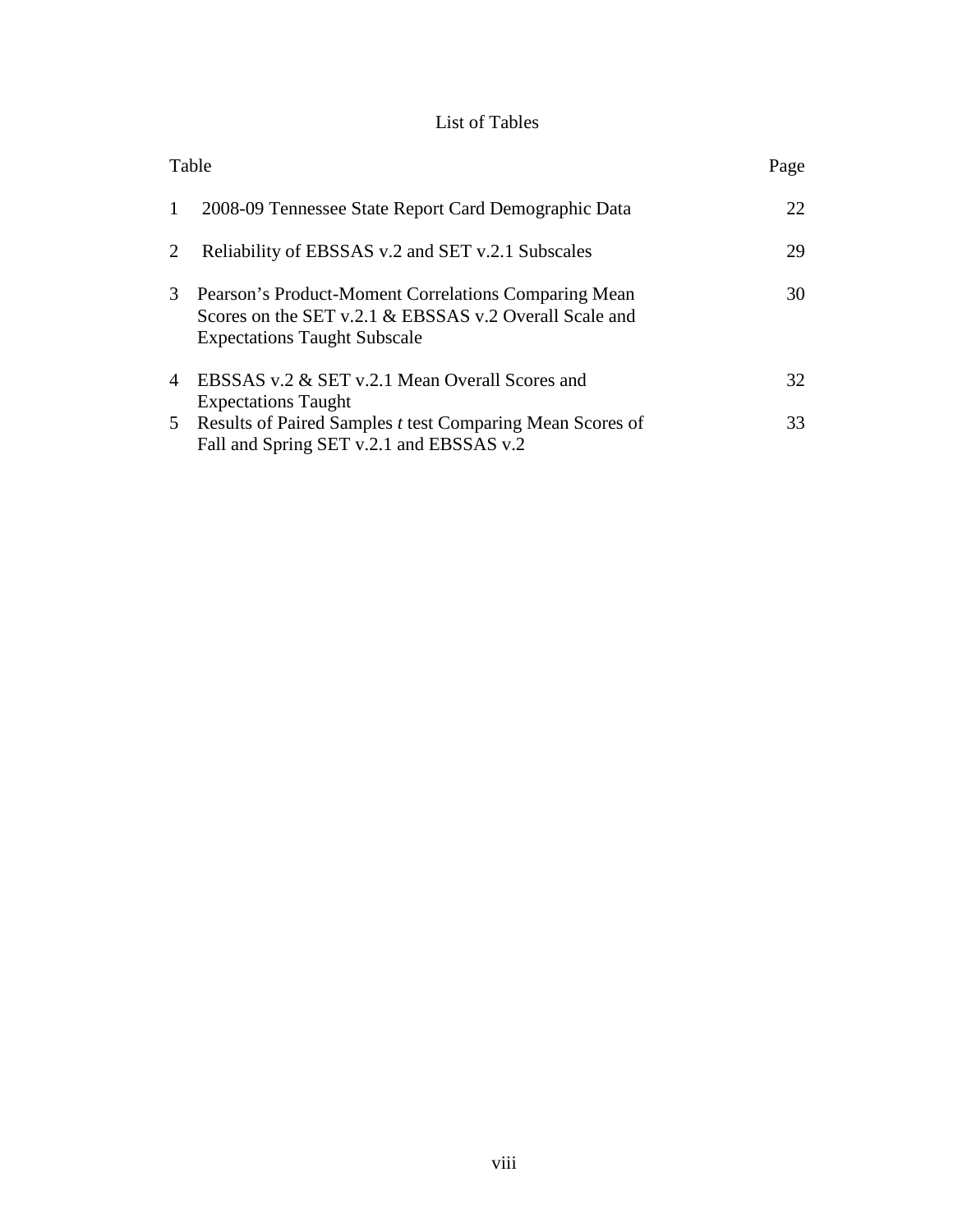#### Chapter 1

#### **Introduction**

#### **Overview of School-wide Positive Behavior Supports and Interventions**

School-wide Positive Behavior Supports and Interventions (SWPBIS) consist of a continuum of practices that create an environment within the school that prevents problem behaviors via promotion of prosocial and learning behaviors (Turnbull et al., 2002). SWPBIS incorporates preventative and intervening practices aimed at creating a school environment that encourages academic, behavioral, and social success (Sugai, Horner, & Lewis, 2009). By promoting practices that prevent behavior problems, SWPBIS creates an environment that is conducive to learning; thereby, decreasing the amount of time teachers are spending in response to inappropriate behaviors (Kellam, Mayer, Rebok, & Hawkins, 1998; Putnam, Horner, & Algozzine, 2006). SWPBIS establishes an effective school disciplinary system which focuses on prevention of problem behaviors, efficient identification and response for students with at-risk behaviors, interventions for individuals engaging in chronic behaviors, and data collection to guide decision making and evaluation (Horner, Sugai, & Horner, 2000).

SWPBIS employs behavioral technologies that are preventive, evidence-based, and applicable at the systems-level (Sugai & Horner, 2006). The framework for SWPBIS utilizes a three-tier model of service delivery to prevent and respond efficiently and effectively to problem behaviors (Sugai et al., 2010; Turnbull et al., 2002; Walker, Ramsey, & Gresham, 2003-04). The three-tier format emphasizes prevention of problem behaviors (e.g., Tier I, primary prevention, universal supports) and intervention for intense and severe behaviors (e.g., Tier II or secondary intervention and Tier III or tertiary interventions) (Office of Special Education Programs [OSEP] Technical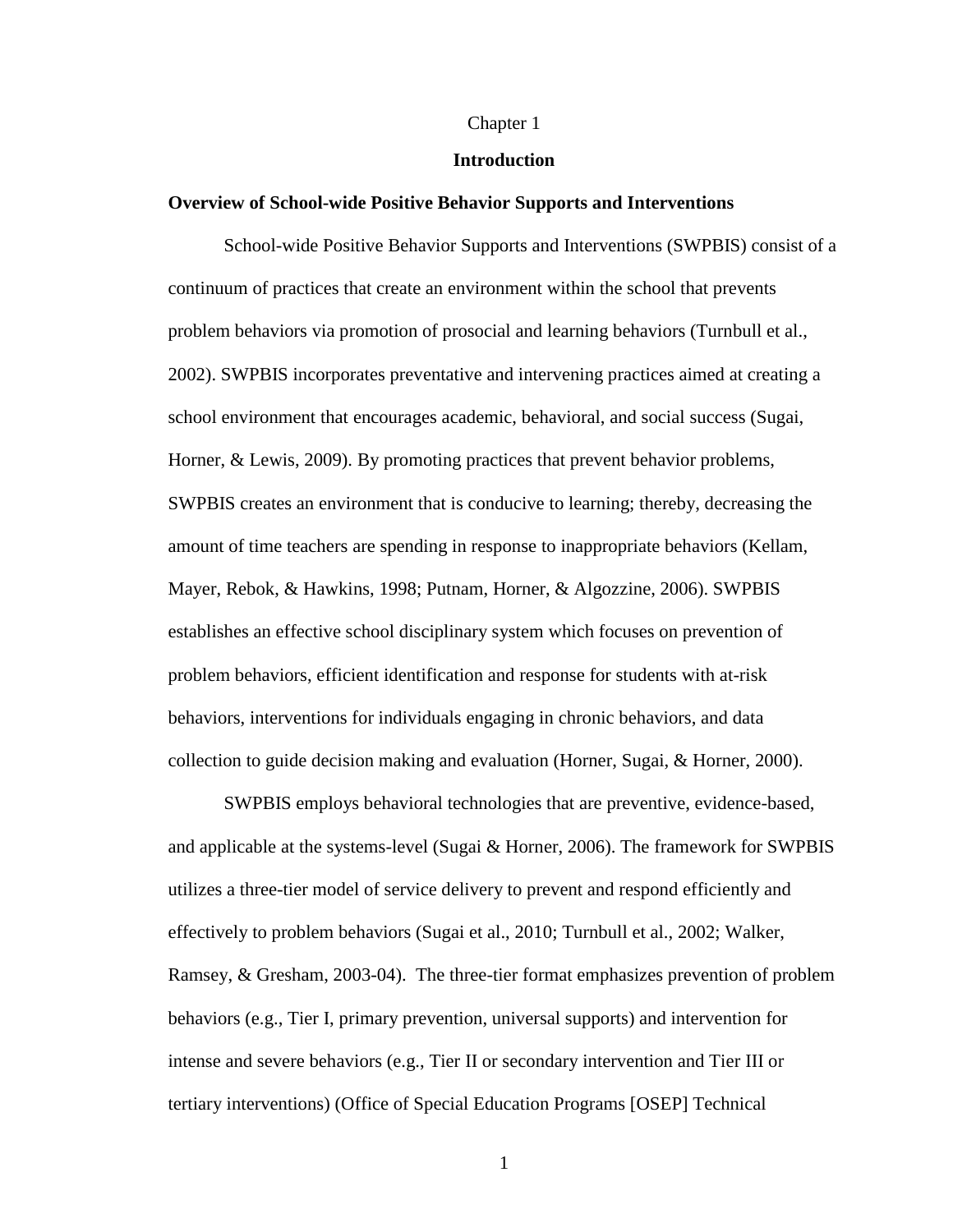Assistance Center on Positive Behavioral Interventions & Supports [PBIS], 2011; Safran & Oswald, 2003; Walker et al., 1996). SWPBIS promotes academic and behavioral success by employing common behavioral practices such as defined behavioral expectations, systematic supervision, explicit teaching of expectations, frequent reinforcement for rule following, continuum of consequences for rule breaking, databased decision making, and a range of interventions for students experiencing behavioral failure (Sugai & Lewis, 1999; Sugai et al., 2009).

SWPBIS have advanced from a growing movement in education to a standard practice in many schools throughout the United States (Horner, 2009). Schools that have implemented the practices and systems of SWPBIS have reported significant decreases in office discipline referrals (ODRs) and improvement in academic success (Horner, Sugai, Todd, & Lewis-Palmer, 2005; Sugai & Horner, 2006; Taylor-Green et al., 1997). Additionally, there is evidence that implementation of SWPBIS improves the academic and social success of students by creating an environment that prevents problem behaviors while utilizing evidence-based practices to teach and engage students (Putnam et al., 2006).

**Tier I.** Tier I of the SWPBIS framework targets the entire school population through universal supports to prevent problem behaviors, and teach and reinforce students to behave appropriately (Turnbull et al., 2002). The Tier I supports promoted by SWPBIS provide consistent teaching and recognition of appropriate behaviors to all students to minimize the number of discipline infractions. Tier I supports are available to all students, even those receiving more intensive interventions.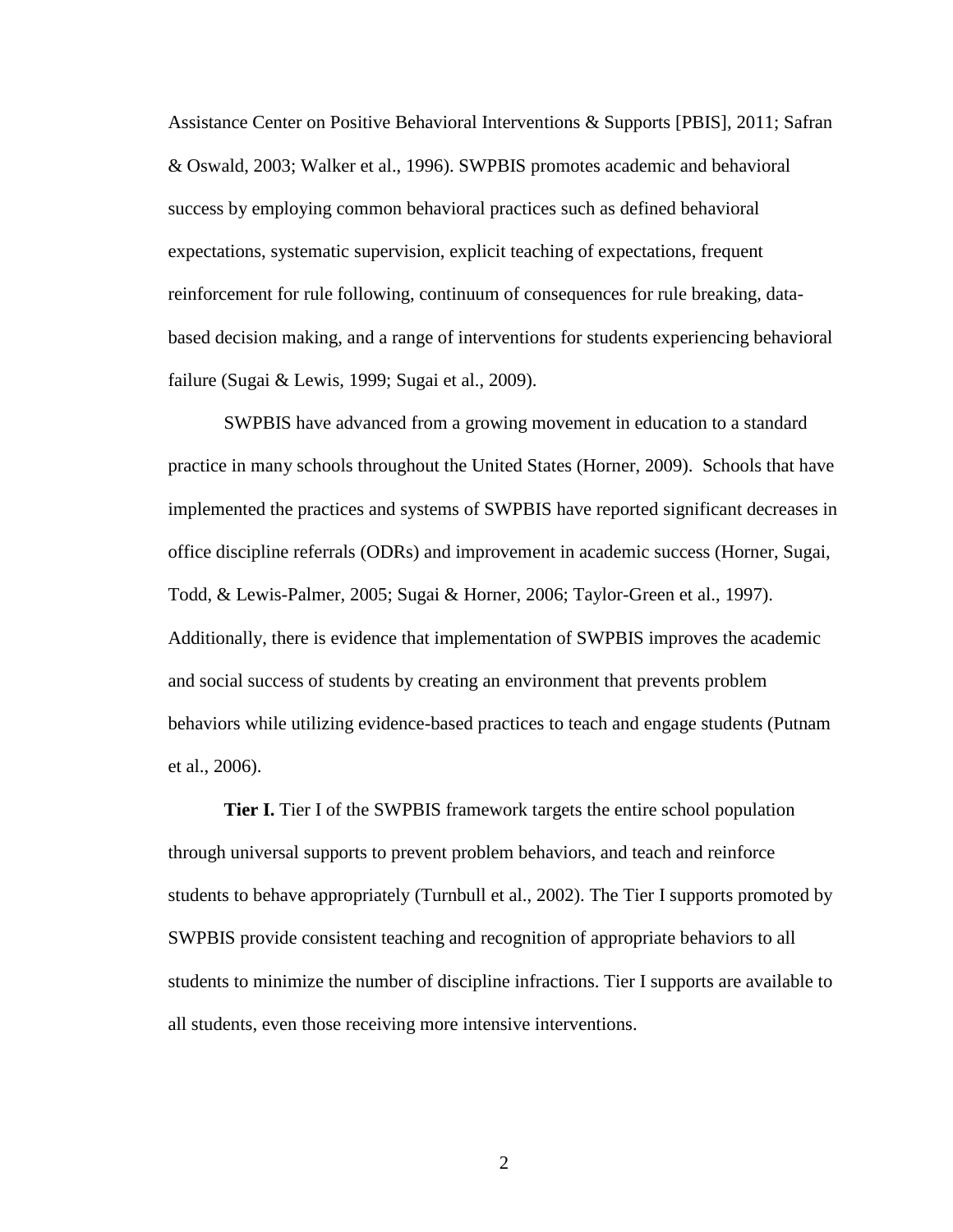Lewis and Sugai (1999) detailed the key features present in Tier I supports which include: a) defined behavioral expectations (3-5), b) explicit instruction of behavioral expectations, c) recognition of the exhibition of behavioral expectations, d) responding to behavior problems with a continuum of consequences, e) ongoing evaluation of universal support systems, f) participation of administrative leaders, and g) support from districtlevel administration. The seven key features are present in schools fully implementing SWPBIS. An integrated approach that defines, teaches, and reinforces expected behaviors for the entire school, non-classroom and classroom settings, and at the individual level will assist schools to effectively manage behavior and provide individualized services to those students with the greatest need (i.e., 1-7% of student population with six or greater ODRs in an academic year) (Sugai & Horner, 1999). The OSEP PBIS Technical Assistance Center presents a continuum of the school-wide instructional and positive behavior support in the graphic format of a triangle. Within the triangle, 80% of students in a school are expected to respond positively to the Tier I supports (i.e., 80% receive 0-1 ODRs), 15% of student population will require a targeted intervention due to an increased rate of ODRs (2 to 5 ODRs), and 5% of the population will require individualized intervention to address frequent discipline infractions (6 or more ODRs) (Sugai et al., 2010). The discipline patterns of over 1,510 schools implementing SWPBIS were examined by Spraulding et al. (2010). Researchers indicated that schools implementing SWPBIS with fidelity reported that approximately 80% of the student population received 0 to 1 ODRs during the academic year, thus confirming the proposed benefits of SWPBIS of reducing the rate of discipline infractions at a school.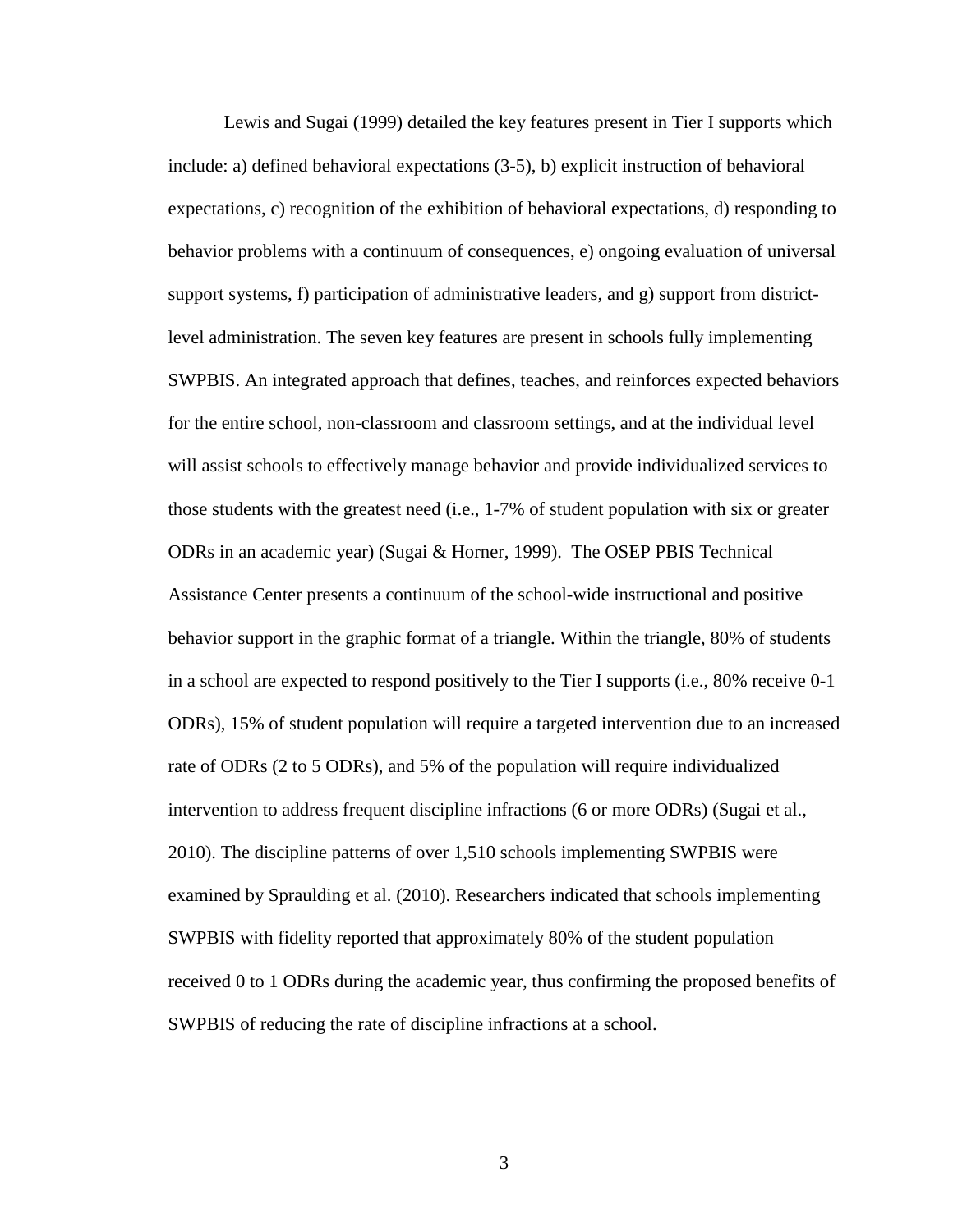**Tier II.** The second tier of the SWPBIS framework emphasizes efficient identification and interventions to improve the behavior of students considered to be atrisk of social or behavioral failure (i.e., students who continue to engage in inappropriate behaviors despite Tier I supports aimed at preventing discipline problems; Horner et al., 2000; Horner, Sugai, & Anderson, 2010). Students engaging in similar behaviors receive targeted interventions that provide increased teaching and reinforcement of school-wide expectations and appropriate social behaviors (Turnbull et al., 2002). Students participating in Tier II interventions receive frequent feedback regarding behavior and progress is monitored to determine the success of the intervention.

Recent Tier II efforts have focused on the provision of interventions for targeted groups of students identified as at-risk for chronic behavior problems (Hawken & Horner, 2003; March & Horner, 2002; Simonsen, Myers, & Briere, 2010). Tier II supports utilize efficient interventions demonstrated to be effective in reducing non-violent behavior problems (Hawken, Adolphson, Macleod, & Schumann, 2009; Todd, Horner, Sugai, & Colvin, 1999), which can be implemented by school personnel with minimal training (Filter et al., 2007; Hawken et al., 2009; Hawken & Horner, 2003; Hawken, MacLeod, & Rawlings, 2007; March & Horner, 2002). Frequently utilized Tier II interventions include, but are not limited to, check in check out or behavior education program (Crone, Hawken, & Horner, 2010; Crone, Horner, & Hawken, 2004; Fairbanks, Sugai, Guardino, & Lathrop., 2007; Filter et al., 2007; Hawken, 2006; Hawken & Horner, 2003; Hawken et al., 2007; McCurdy, Kunsch, & Reibstein, 2007; Todd, Campbell, Meyer, & Horner, 2008), check, connect and expect (Cheney et al., 2009), first steps to success (Beard-Jordan & Sugai, 2004; Carter & Horner, 2007; Golly, Stiller, & Walker, 1998;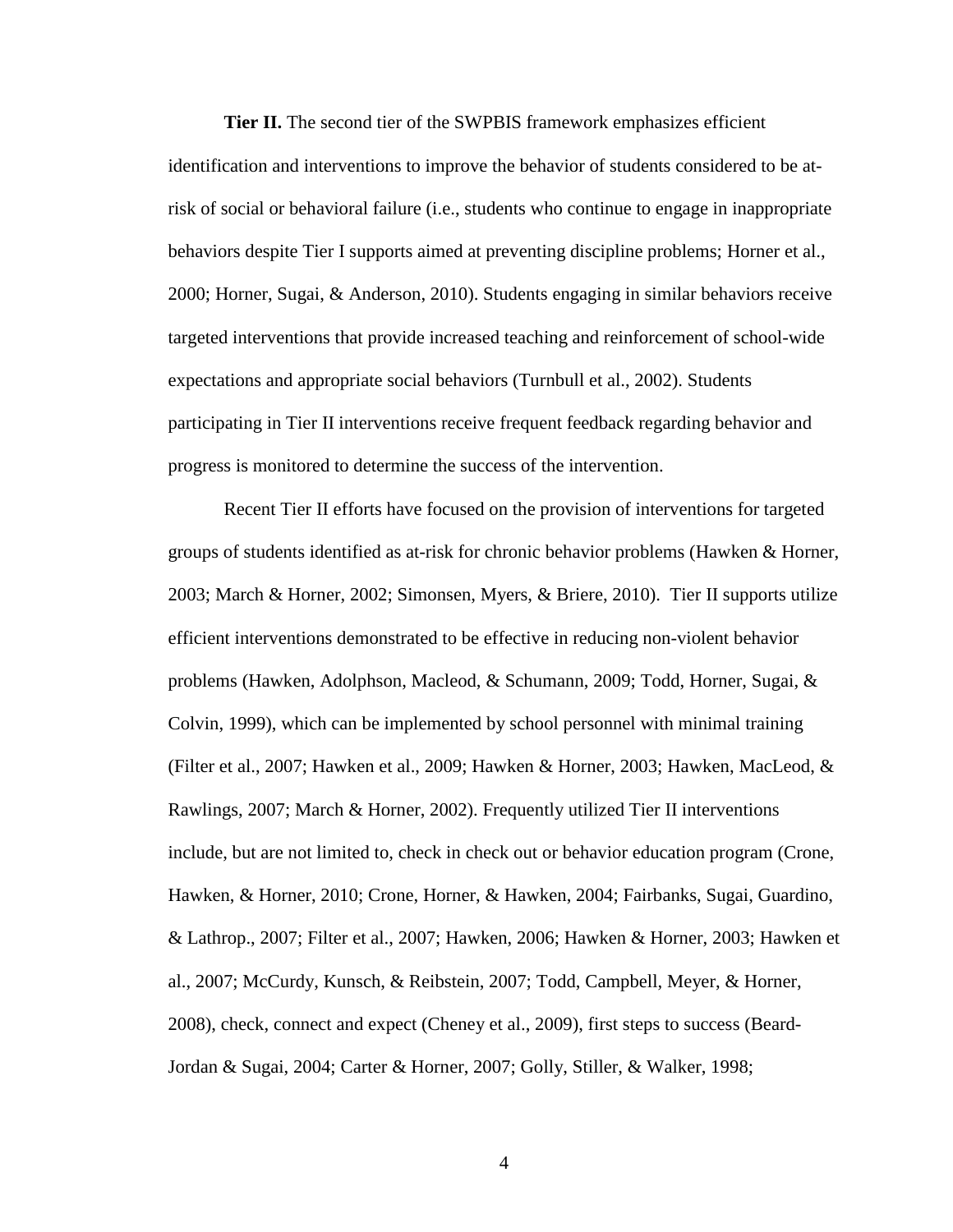Rodriguez, Loman, & Horner, 2009; Sprague & Perkins, 2009; Walker et al., 2009), think time (Nelson & Carr, 2000), social skills groups, and daily behavior report cards (Burkwist, Mabee, & McLaughlin, 1987; Chafouleas, Christ, Riley-Tillman, Briesch, Chanese, 2007; Chafouleas, McDougal, Riley-Tillman, Panahon, & Hilt, 2005; Chafouleas, Riley-Tillman, & McDougal, 2002; Chafouleas, Riley-Tillman, & Sassu, 2006; Chafouleas, Riley-Tillman, Sassu, LaFrance, & Patwa, 2007; Fairchild, 1983, 1987; Schumaker, Hovell, & Sherman, 1977). The intent of each intervention is to provide additional teaching and reinforcement of the school-wide expected behaviors to students who continue to engage in discipline infractions despite exposure the Tier I supports provided to the entire school population (Hawken et al., 2007; Hawken et al., 2009).

**Tier III.** Tier III has been a long-established practice in education (Turnbull, Rainbolt, & Buchele-Ash, 1997; Wilcox, Turnbull, & Turnbull, 1999-2000) in which functional behavior assessments (FBAs) along with function-based interventions and/or wrap-around services are provided at the individual level for students exhibiting chronic behavior problems (e.g., highly disruptive, serious, and/or frequent major misbehaviors (Horner et al., 2000; March & Horner, 2002). Research of FBAs has consistently demonstrated that its outcomes lead to an increase in appropriate behaviors and reduction in undesirable behaviors (Brooks, Todd, Tofflemoyer, & Horner, 2003; Burke, Hagan-Burke, & Sugai, 2003; Crone, Hawken, & Bergstrom, 2007; Erving, DuPaul, Kern, & Friman, 1998; Fairbanks et al., 2007; Ingram, Lewis-Palmer, & Sugai, 2005; Kern, Hilt, & Gresham, 2004; Lucyshyn et al., 2007; Newcomer & Lewis, 2004; Preciado, Horner, & Baker, 2009; Smith & Sugai, 2000).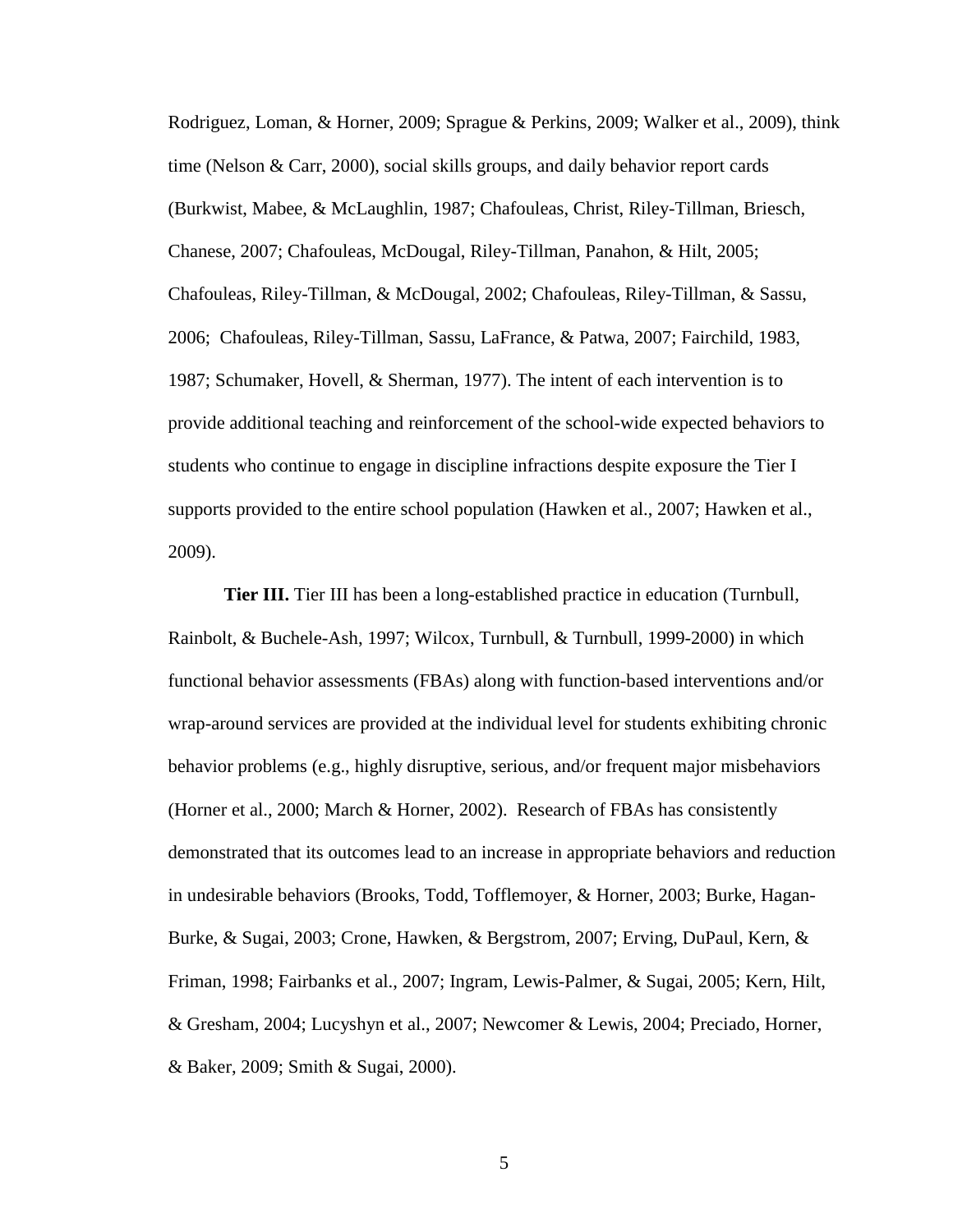Tier III supports involve intensive, individualized interventions for students identified as engaging in chronic and/or serious behaviors (Horner et al., 2010). Students identified as meeting the criteria for a Tier III intervention are provided a function-based intervention derived from the FBA examining the pattern and hypothesized purpose served by problem behaviors (Turnbull et al., 2002). The individualized intervention focuses on preventing additional misbehaviors, teaching and reinforcing alternative behaviors, and eliminating reinforcement for the problematic behavior(s). Similar to Tier II interventions, the student receives frequent feedback regarding behavior, ongoing progress monitoring occurs, decisions regarding effectiveness are based on data, and fidelity of intervention implementation is determined.

**Evidence-based Practice.** As reported by Horner et al. (2010), SWPBIS is being implemented in over 13,000 schools in the United States. The array of supports and systems associated with SWPBIS meet the criteria to be considered an evidence-based practice (Horner et al., 2010). Specifically, SWPBIS has clearly defined the effectiveness of practices utilized, settings implemented, populations targeted, qualifications of implementers required, outcomes expected, and the theories and frameworks from which it is derived. An analysis of the body of SWPBIS research by Horner et al. (2010) confirmed that it is an evidence-based practice providing a range of interventions responsive to students' needs, encourages data-based decision making, exposes all students to preventive practices, co-exists with schools' academic goals, and can be implemented by staff with high fidelity.

Tier I of SWPBIS incorporates systems and practices that guide functioning of the SWPBIS team, implementation at the school-wide level, analysis of data and decision-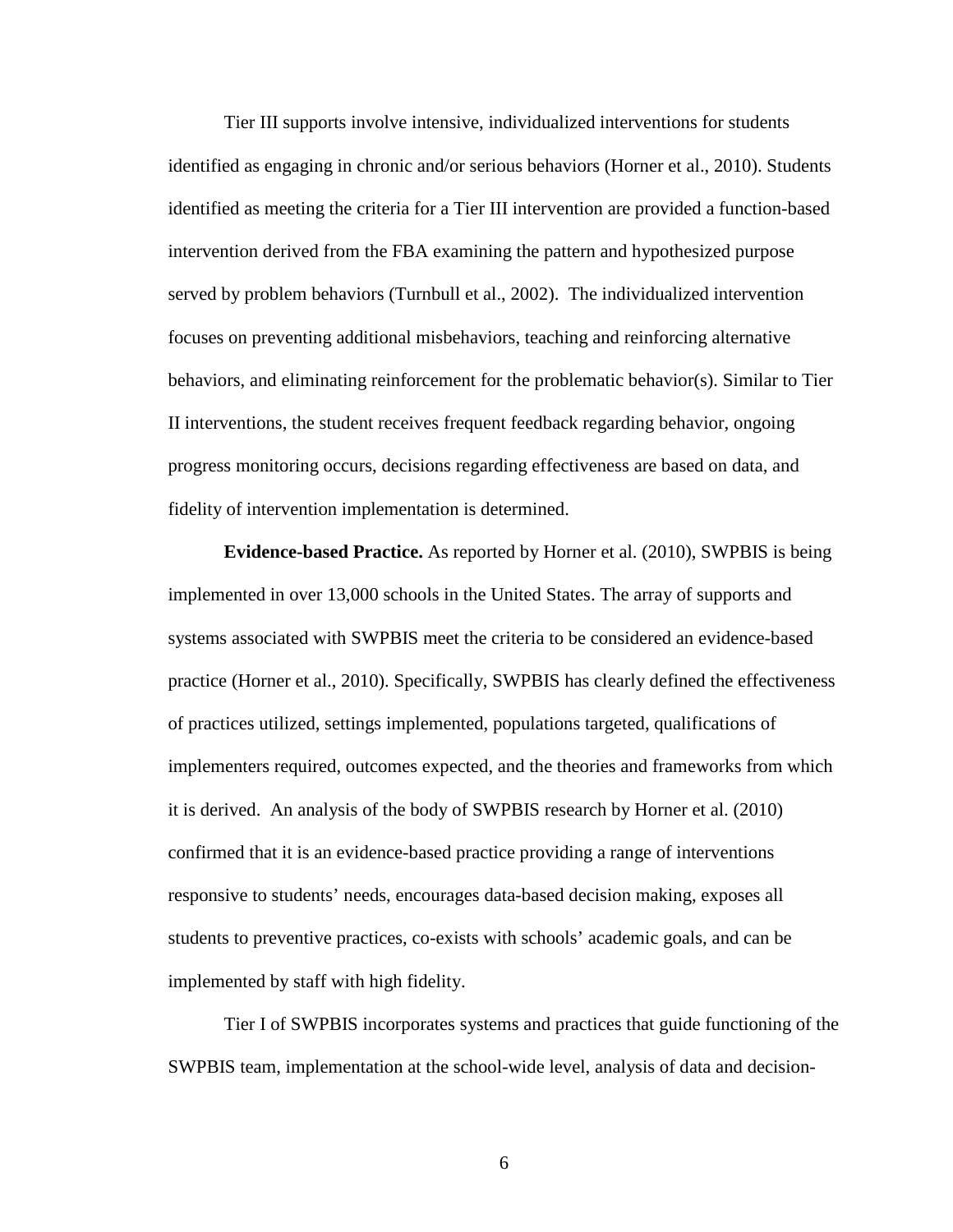making, and staff training (Horner et al., 2010). Review of SWPBIS research reveal that universal supports can be implemented by school staff with fidelity (Bradshaw, Mitchell, & Leaf, 2010). Furthermore, schools implementing SWPBIS report a reduction in the rates of ODRs and out-of-school suspensions (Nelson, 1996; Nelson, Dupong Hurley, Synhorst, & Epstein, 2008; Nelson, Martella, & Garland, 1998; Nelson, Martella, & Marchand-Martella, 2002; Safran & Oswald, 2003). Although a functional relation between implementation of SWPBIS and improvement in academic outcomes at schools has yet to be established, the assumption in the field is that the framework of SWPBIS creates a predictable and safe environment that is conducive to academic success (Bradshaw et al., 2009; Horner et al., 2009; Horner et al., 2010; Luiselli, Putnam, Handler, & Fienberg, 2005; McIntosh, Chard, Boland, & Horner, 2006; McIntosh, Horner, Chard, Boland, & Good, 2006; Metzler, Biglan, Rusby, & Sprague, 2001; Muscot et al., 2008).

**SWPBIS Leadership Team.** Implementation, success, and sustainment of SWPBIS depend on a team-based approach. The SWPBIS leadership team selects and implements the systems of support at the school-wide level. (Sugai & Horner, 2006). The leadership team represents school staff and stakeholders including special and general educators, administrators, family and community members, students, and mental health providers. The team members work together to facilitate systems change and the implementation of SWPBIS practices (Sugai et al., 2010). The leadership team is responsible for training and coaching staff regarding SWPBIS practices, evaluating outcomes of practices, engaging in data-based decision making, and communicating progress to stakeholders. The leadership team develops an action plan to guide their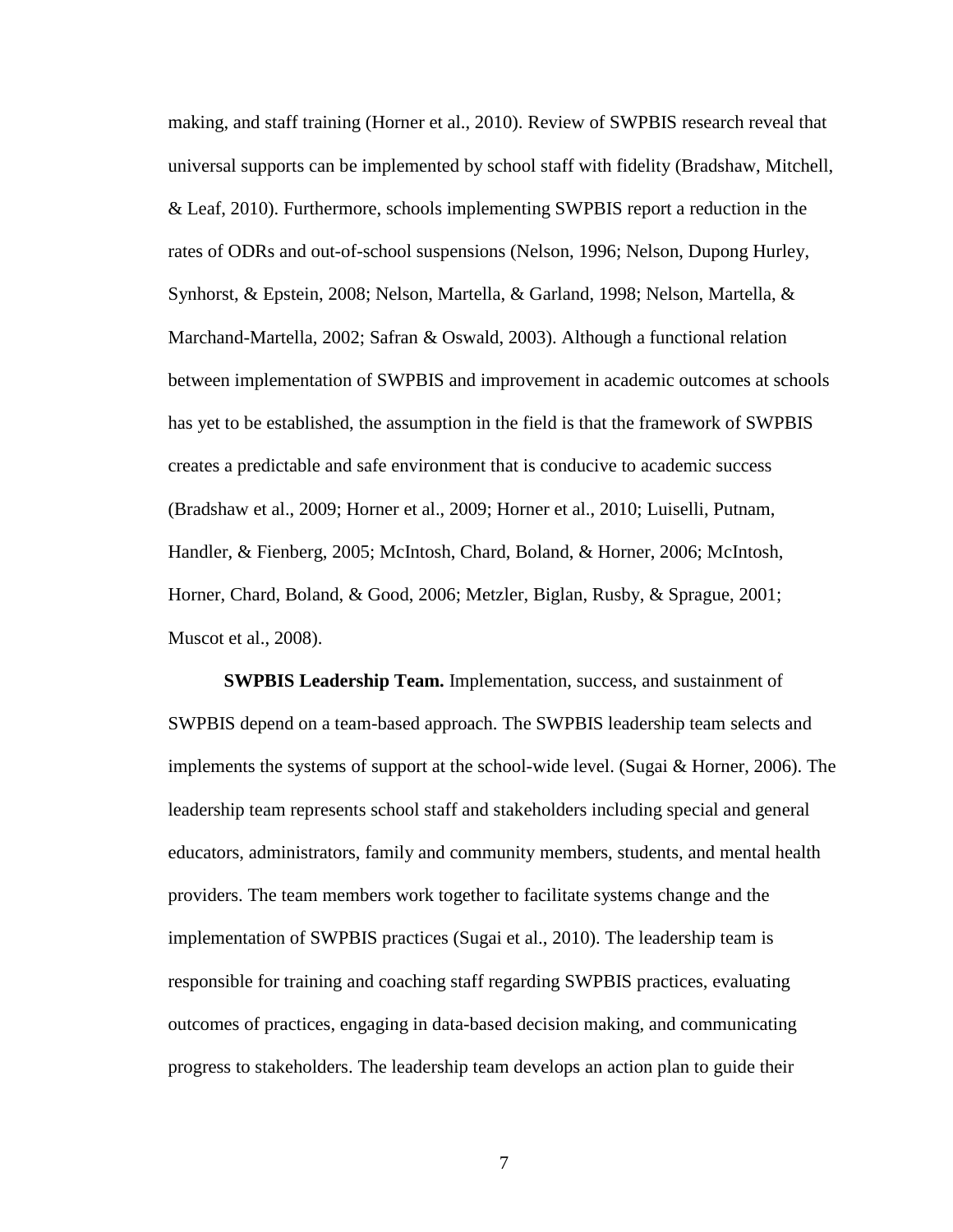efforts and address needs that become apparent during assessment activities. The team meets on a regular schedule (e.g., monthly) and has the capacity for making decisions and implementing procedures school-wide (Sugai & Horner, 2002).

#### **SWPBIS Evaluations**

Outcome data inform decisions regarding effectiveness of systems of support, achievement of short- and long-term goals, selection of practices and interventions, and systems needed to create enduring change (Sugai & Horner, 2006). The framework of SWPBIS has built within it a system for evaluation of the context, input, fidelity, and impact of its supports (Algozzine et al., 2010). Implementation of SWPBIS is driven by measurable outcomes, evidence-based and contextually relevant practices, data-based decision making, and systems to support implementation and sustainment (Sugai & Horner, 2006).

When analyzing SWPBIS, the school is evaluated as a unit, considering the actions of all the staff as contributing to the school as a whole (Sugai & Horner, 2006; Sugai et al., 2009). The sustainability of SWPBIS is dependent on establishing ongoing procedures to evaluate and make data-based decisions regarding the need for and effectiveness of positive behavior support interventions (Lewis-Palmer, Sugai, & Larson, 1999). Continued data collection is necessary for schools to implement new practices, evaluate and modify current systems, and terminate programs that are redundant or ineffective. Data collection and analysis will enable schools to successfully implement and sustain programs in an efficient and effective manner. Furthermore, data-based decisions will assist schools in identifying procedures that need to be modified and, specifically, which features need adjustment. The collection and analysis of SWPBIS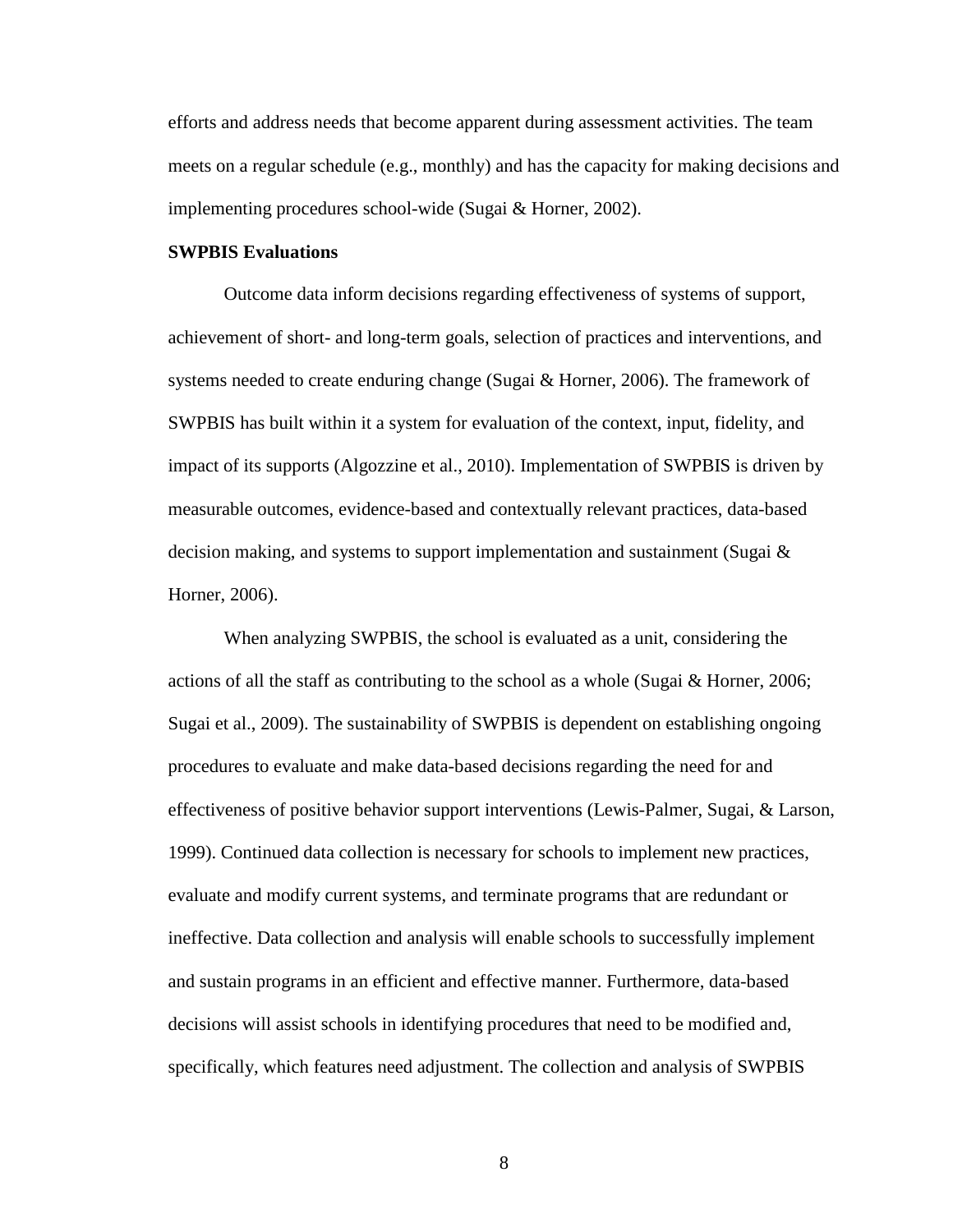outcome data allow school staff to modify its supports to produce an enduring program promoting appropriate student behavior (Luiselli, Putnam, & Sunderland, 2002).

It is assumed that the cyclical evaluations will allow SWPBIS to be successfully implemented and modified in a consistent manner leading to a sustained effort. Ongoing evaluation of SWPBIS not only assists schools with determining the impact of its practices but also communicates to relevant stakeholders (e.g., district-level administration, state-level personnel, and parents) the impact the preventative measures are having at the school. Critical elements to be considered when designing a data collection system include frequency, persons responsible, and purpose for the data (Horner et al., 2001). In order for data to be used by schools the recording and summarizing of the data needs to be simple and occur cyclically. Ongoing progress monitoring of ODRs, fidelity, and effectiveness are built into the SWPBIS framework; therefore, the SWPBIS program remains a fluid process that is adaptable to the needs of the school and its population.

The evaluation of SWPBIS utilizes indicators to guide implementation of the key features and determine the extent of implementation and the impact on the school as a whole. The *Evaluation Blueprint for School-wide Positive Behavior Support* developed by the OSEP Technical Assistance Center on PBIS has defined effective evaluation as one that consists of four key features: a) a plan for anticipated outcomes, b) documentation of what is needed to implement the plan, c) measures of the extent to which the plan is implemented, and d) a comparison of the actual implementation to the ideal model. The results of SWPBIS evaluations are utilized for the creation and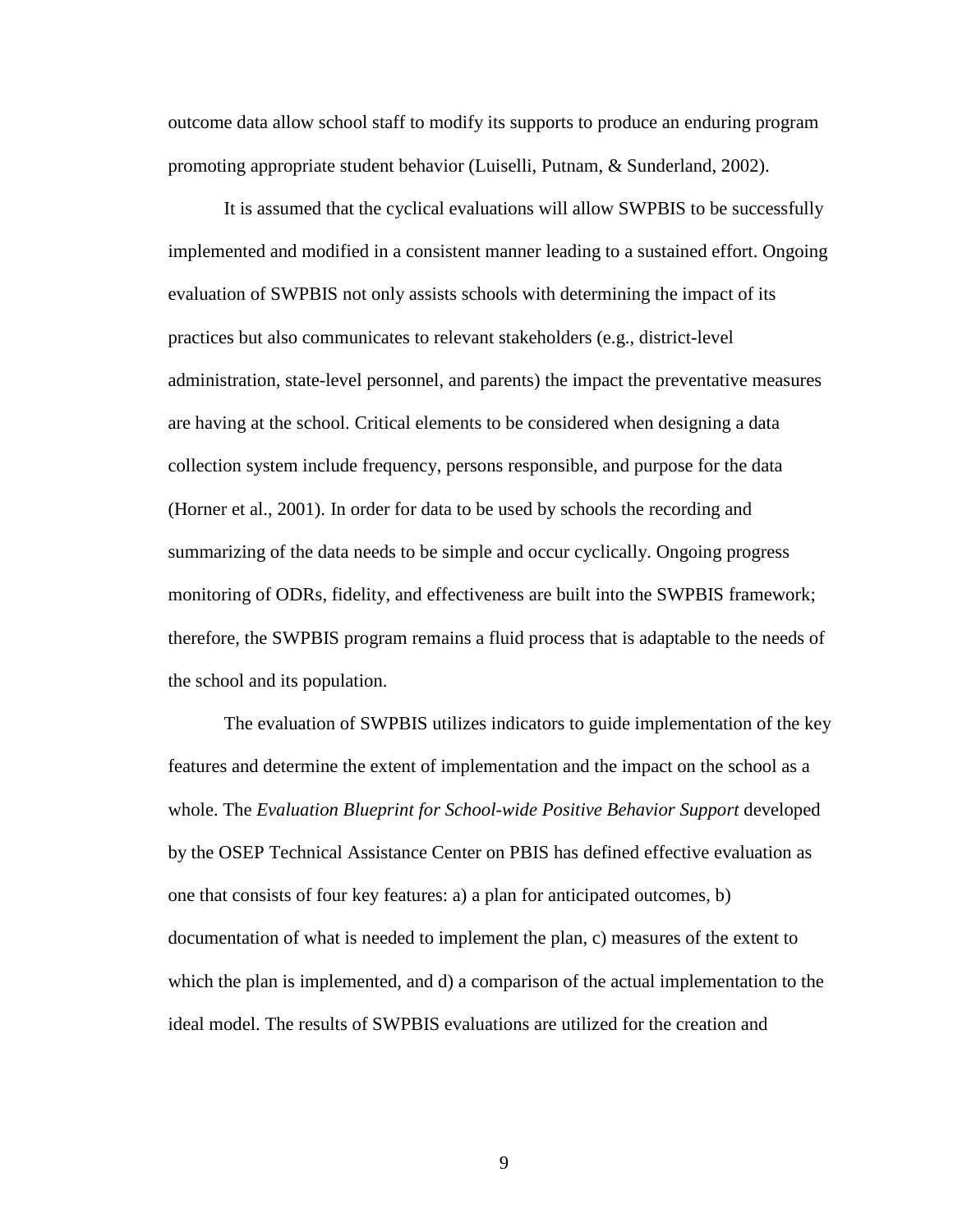execution of an action plan to address any features needing to be implemented or improved (Algozzine et al., 2010).

**Effective Behavior Supports Self-Assessment Survey v.2.0 (EBSSAS).** The EBSSAS (Sugai, Horner, & Todd, 2003) was developed to assist SWPBIS teams with evaluating their efforts when initiating SWPBIS and as an ongoing annual evaluation of PBIS systems (Safran, 2006). As an initial evaluation tool, the EBSSAS assesses the school's implementation of PBIS and assists the PBIS team with developing an action plan to address its needs and improve implementation of PBIS systems and practices. The EBSSAS provides annual progress monitoring of execution of the SWPBIS plan, supports decision making regarding effectiveness of PBIS efforts, and guides future action planning (Hagan-Burke et al., 2005; Safran, 2006). The EBSSAS consists of four sections to assess behavior support systems at the (a) school-wide level, (b) nonclassroom settings, (c) classroom settings, and (d) individual level (Sugai et al., 2003). Each section is comprised of a number of items assessing supports associated with that specific system. The responders evaluate each item regarding the level to which it is in present ("In Place," "Partially in Place," or "Not in Place") and the priority for improvement ("High," "Medium," or "Low"). The current status and priority for improvement are summarized for each system and displayed in a graphical format to be utilized for PBIS team action planning.

With regard to the reliability of the measure of current status of PBIS features and priority for improvement, two studies have been published. The reliability of the schoolwide subscale was evaluated by Hagan-Burke et al. (2005). The researchers examined the EBSSAS results of 37 schools and determined that the reliability of the current status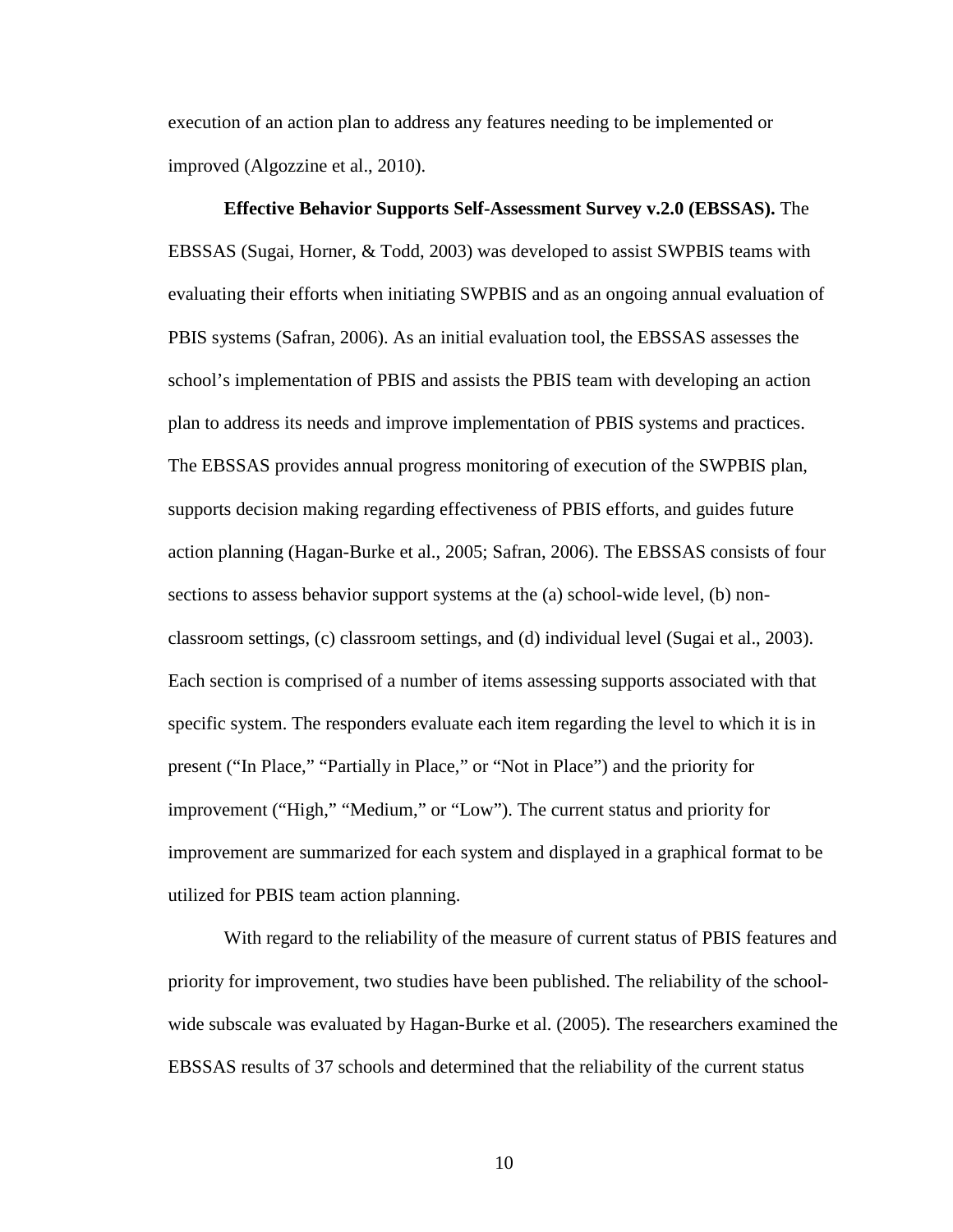portion of the school-wide subscale was high  $(α = .88)$  and all subscale items contributed to the reliability of the scale. Similarly, the reliability of the measure for priority for improvement on the school-wide scale was also high ( $\alpha$  = .94). Safran (2006) utilized the EBSSAS results of two elementary schools and one middle school to examine the internal consistency of all four subscales of the EBSSAS. Analyses determined the total scale consistency for the current status and improvement priority to be ( $\alpha$  = .85) and ( $\alpha$  = .94), respectively. The school-wide subscale had an alpha coefficient of .75 for the current status measure and .85 for the improvement priority measure.

Both reported studies were conducted on the original version of the EBSSAS, which had only 15 items in the school-wide subscale. Furthermore, validity data has not been examined on the EBSSAS to determine whether it truly measures implementation of key SWPBIS practices. Analyses of the reliability and validity of the current version are imperative given that the EBSSAS is an integral component of the evaluation process.

**School-Wide Evaluation Tool v.2.1 (SET).** The SET (Sugai, Lewis-Palmer, Todd, & Horner, 2001) serves as a research tool to evaluate the implementation of the seven key features associated with Tier I supports (Horner et al., 2004; Vincent, Spaulding, & Tobin, 2010). Consisting of 28 evaluation items grouped together into seven subscales, the SET evaluates the features of universal supports in place at a school, assesses fidelity of implementation, identifies areas of need, and measures improvement in PBIS efforts (Horner et al., 2004; Vincent et al., 2010). The seven subscales of the SET include: a) expectations defined, b) expectations taught, c) reward system, d) violation system, e) monitoring and evaluation, f) management, and g) district support (Sugai et al., 2001). The SET is completed annually by an outside evaluator and consists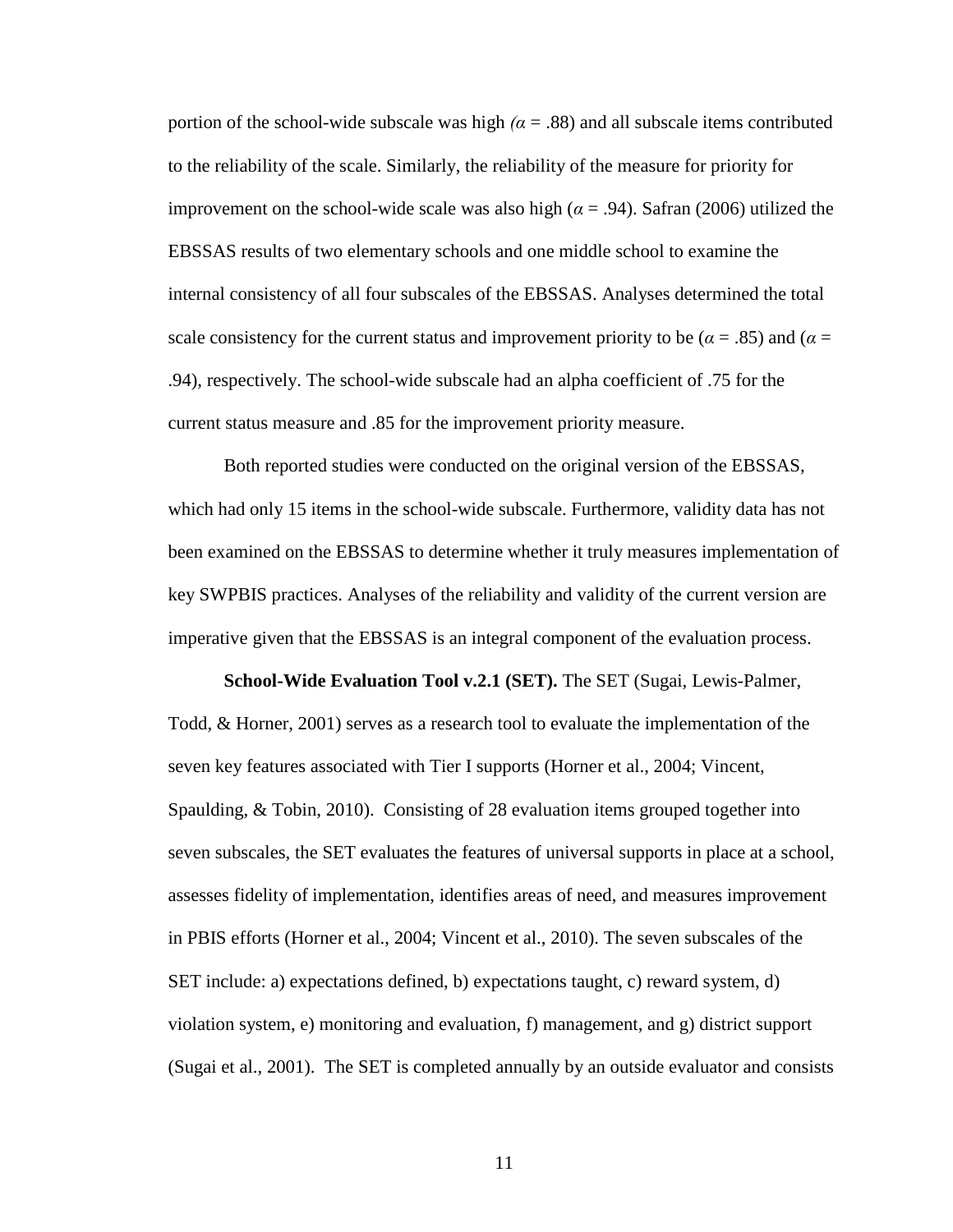of a series of structured interviews of a minimum of 10 staff members and 15 students, permanent products review, and observation to determine to what level the universal supports are being implemented in a specific school. The items of each subscale are scored on a scale of  $0-2$  ( $0 = not$  *in place*,  $1 =$  *partially in place*,  $2 =$  *fully in place*) and a summary score for each subscale is created by dividing the sum of points assigned to each item in the subscale divided by total possible points. The overall score is calculated by averaging the subscale scores together (Horner et al., 2004). A school is considered to be implementing Tier I with fidelity if they earned a score of 80% or greater on both the SET overall score and the *Teaching Expectations* subscale. This fidelity criterion is frequently referred to as meeting 80/80 on the SET (Todd et al., 2005).

Analysis of the psychometric properties of the SET reveal adequate internal consistency ( $\alpha$  = .96), test-retest reliability ( $\alpha$  = .97), and construct validity ( $r$  = 0.75,  $p$  < .01) when compared to the EBSSAS (Horner et al., 2004), verifying its utility as a tool to measure changes in levels of implementation of school-wide practices. Given the ease of administration and interpretation, the SET is a popular evaluation tool utilized by schools implementing SWPBIS and by technical assistance providers to target training and improvement efforts (Vincent et al., 2010).

The accuracy and utility of the SET was reexamined by Vincent et al. (2010), which reaffirmed the SET as a reliable and valuable tool to measure implementation of Tier I supports. Involving a larger sample representing elementary, middle, and high school levels, the researchers identified the strengths and weaknesses of the tool and suggested improvements to future revisions of the tool items and administration procedures. Specifically, the results revealed that the majority of the schools in the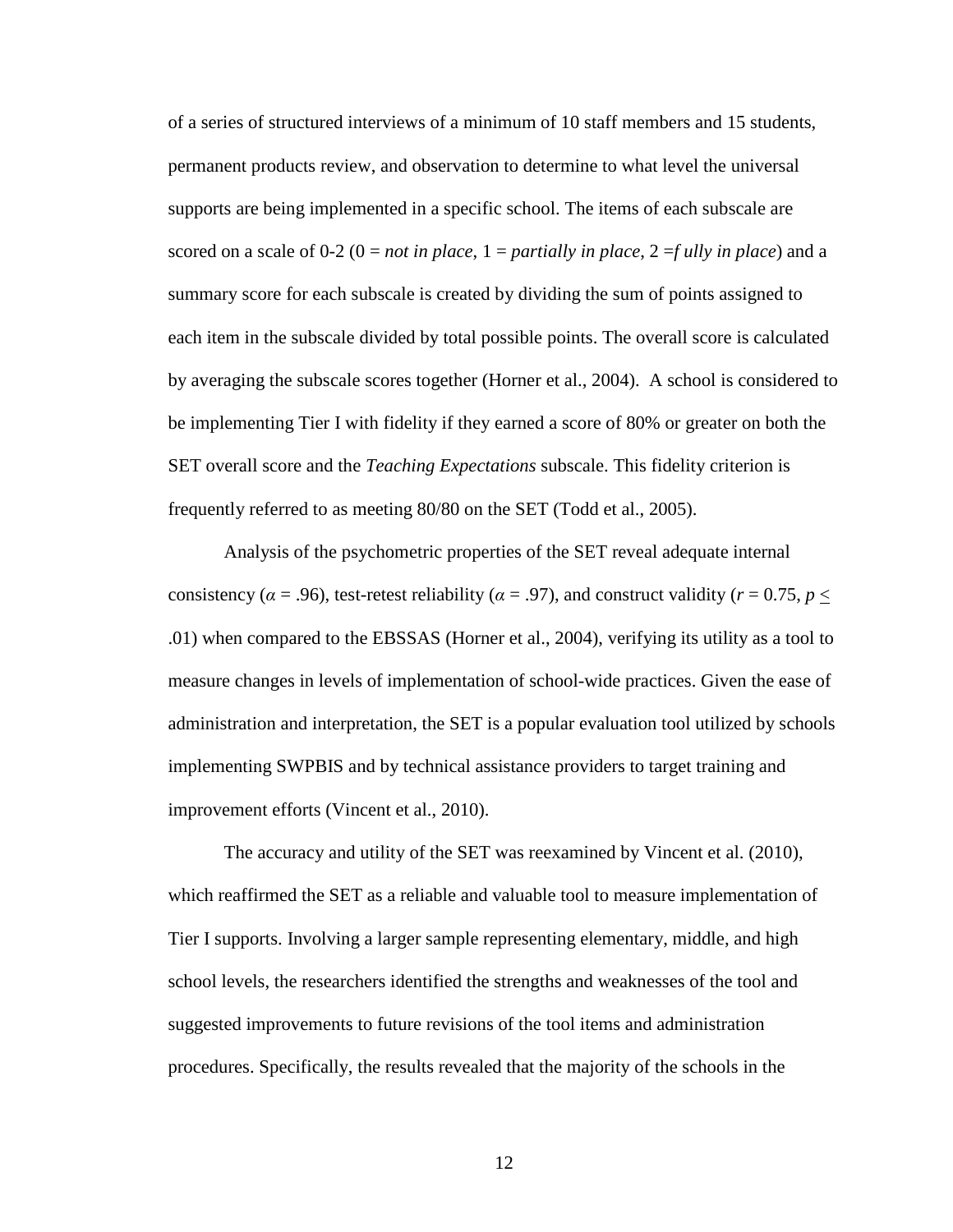sample were implementing SWPBIS with fidelity - meeting the 80/80 criteria. The abundance of schools identified as "full implementers" (i.e., implementing with fidelity) may indicate a flaw in the tool given that it may be relatively easy to achieve the maximum score on a scale without differentiating among schools that are full or partial implementers of SWPBIS. All school levels scored comparably on the majority of SET subscales; however, high schools did not perform as high on the teaching expectations and rewarding behavior subscales. The differences in high schools scores may indicate a potential problem with the construct being measured or reflecting a difference in the high school environment and values as compared to elementary and middle schools.

Additionally, there appear to be issues related to the SET evaluation process that may result in an over or underestimation of the implementation of specific SWPBIS features. First, the SET manual requires the random interviewing of a minimum of 10 staff members and 15 students with a scripted list of questions; however, this does not take into account the school population size. Depending on the school size, the recommended number of people to interview may be appropriate but it may also result in an under- or over-sampling of the population. Vincent et al. (2010) suggested that a revision to the SET would include a recommendation to interview a specific percentage of the staff and student populations rather than a set number of people, thereby, including a representative sampling that may more accurately reflect current implementation of SWPBIS. Additionally, younger student respondents may not comprehend the question regarding earning a reward within a specified time period for displaying expected behaviors. A further issue related to the administration of the SET involves the review of permanent products (e.g., Discipline plan, PBIS manual, ODR form). Schools may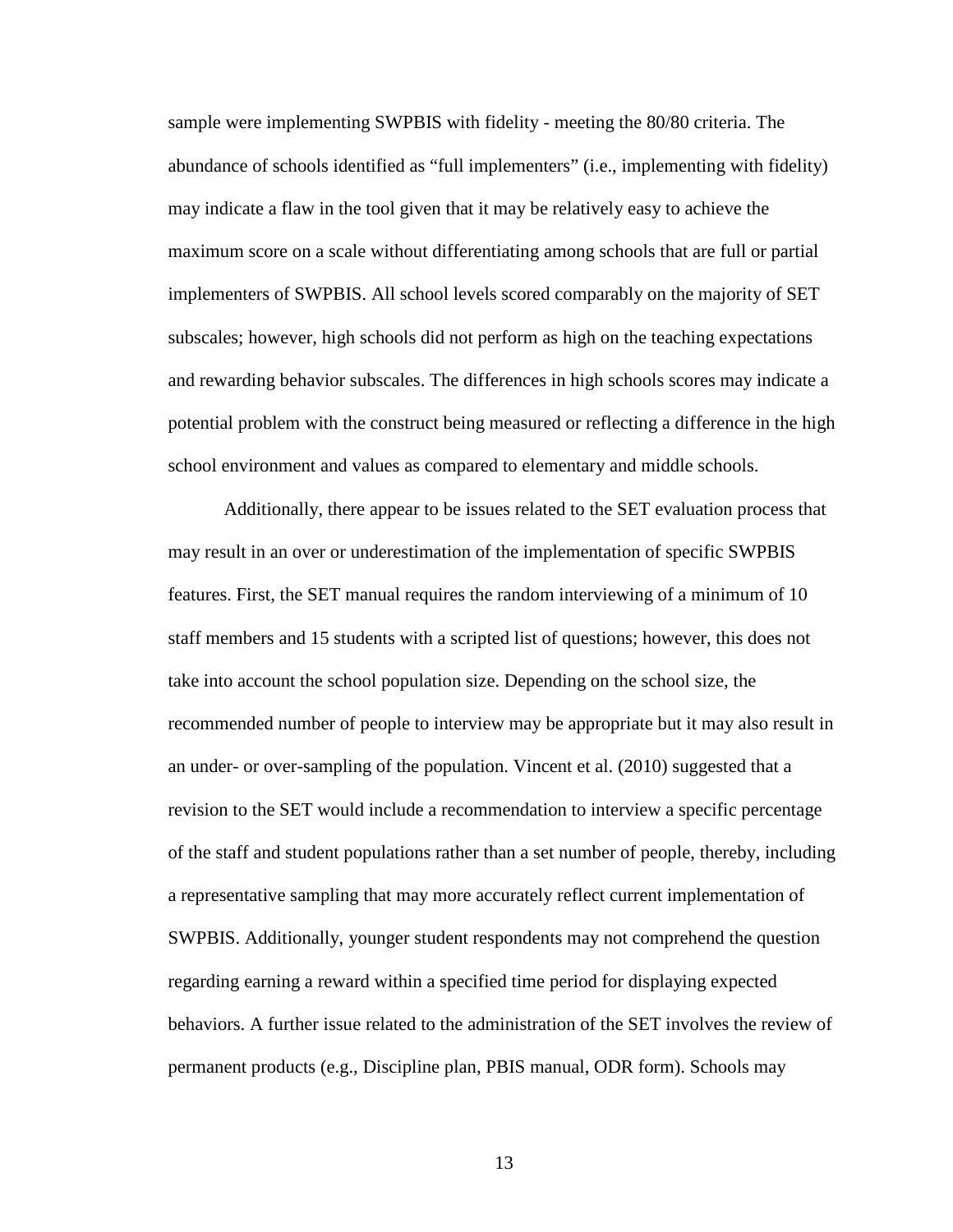provide written evidence of their SWPBIS procedures and receive credit on the specific item assessing it but they may not actually be utilized in practice; therefore, schools may appear to have systems and practices in place that are not being used in reality.

To date, PBIS teams' priority for conducting ongoing evaluation and comprehension of results has not been studied. Further research should examine how PBIS teams utilize evaluation results to introduce or modify their Tier I supports. Additionally, examining the means by which the interpretation and utilization of evaluation results can be systematized to increase efficiency in monitoring and implementing evidence-based practices will be beneficial as SWPBIS becomes a standard practice throughout the nation.

#### **Action Planning**

Subsequent to completion of SWPBIS evaluations, the indicators determined to be "partially in place" or "not in place" should be incorporated into a plan with specific actions and a timeline to guide the team to effectively and efficiently employ or enhance SWPBIS efforts (Algozzine et al., 2010). Action planning is a process in which the SWPBIS team develops measurable outcomes that assist making data-based decisions, prioritizes improvement and sustainability efforts, and determines the success of implementation of SWPBIS practices and systems (Sugai et al., 2010). The action plan should emphasize the use of evidence-based practices to implement or enhance preventative, school-wide supports (Sugai & Horner, 2002).

The *School-wide Positive Behavior Support: Implementers' Blueprint and Self-Assessment* (Sugai et al., 2010) developed by the OSEP Technical Assistance Center on PBIS has identified questions to facilitate action planning: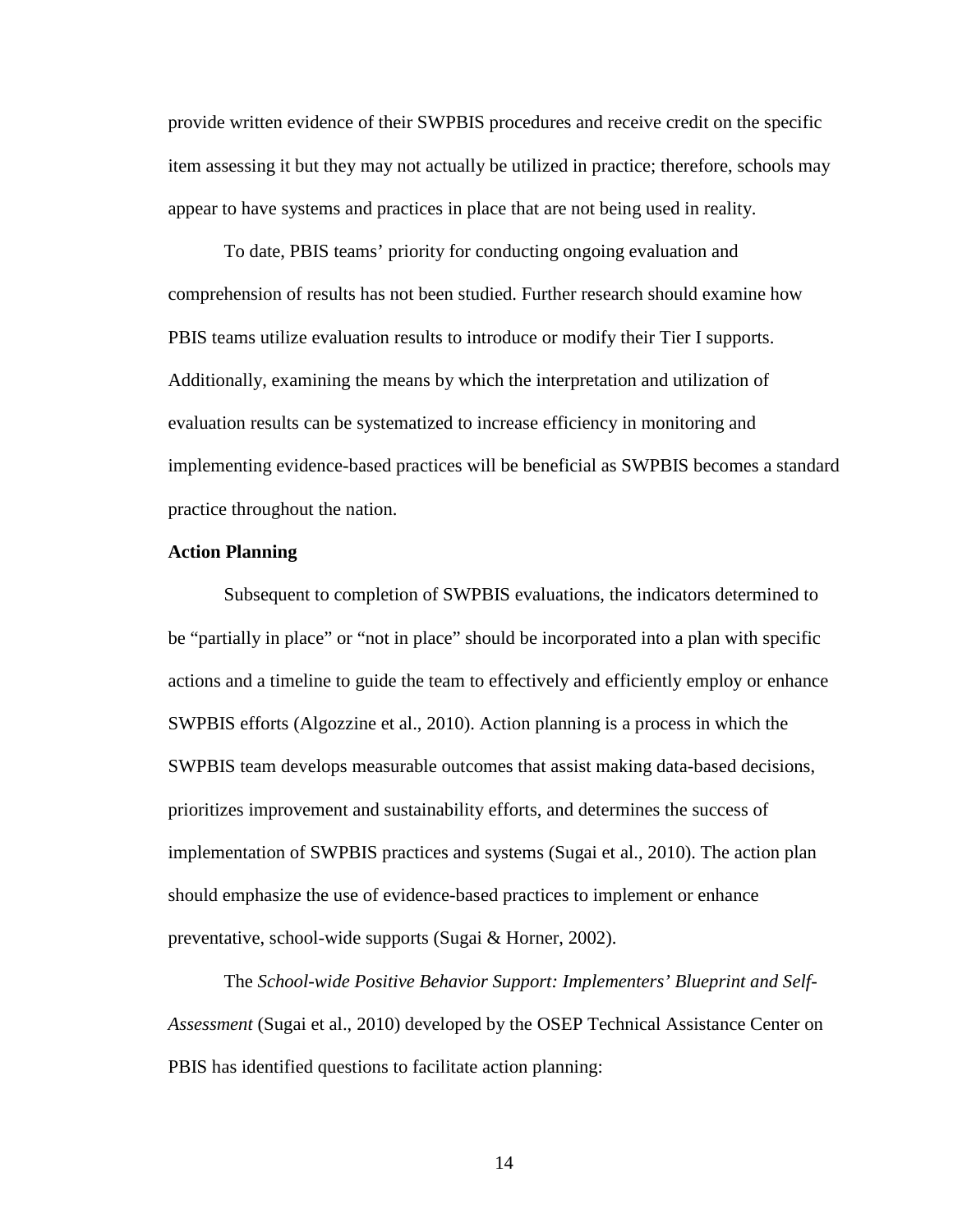- 1) What need (problem, issue, concern, etc.) are we trying to address?
- 2) What evidence do we have to confirm, understand, characterize, etc. the need?
- 3) What factors seem to be contributing to the need?
- 4) How high of a priority is addressing this need?
- 5) What would the solution (data, strategy, policy, etc.) look like to address the need?
- 6) What existing activities also are addressing this need?
- 7) What would we see if we have been successful in addressing this need in 3 months, 1 year, 2 years, etc.?
- 8) What would a 1-3 year action plan look like to address this need?
- 9) What factors (\$, roadblocks, agreements, capacity, leadership, etc.) need to be considered to support and maximize the successful implementation of this action plan?

#### **Urban Schools**

Urban school settings have a host of unique circumstances and obstacles that make the learning environment more challenging for educators to effectively teach and manage behavior (Warren et al., 2003). Challenges experienced in urban school settings include: higher rates of poverty, diverse languages and cultures, larger populations with fewer resources, and communities with increased rates of violence. Additionally, discipline data from urban schools reflect a higher rate and intensity of problem behaviors displayed by the student population (Warren et al., 2003). Schools must balance the implementation of evidence-based practices and school reforms for larger populations with fewer resources (Netzel & Eber, 2003). Furthermore, there are a larger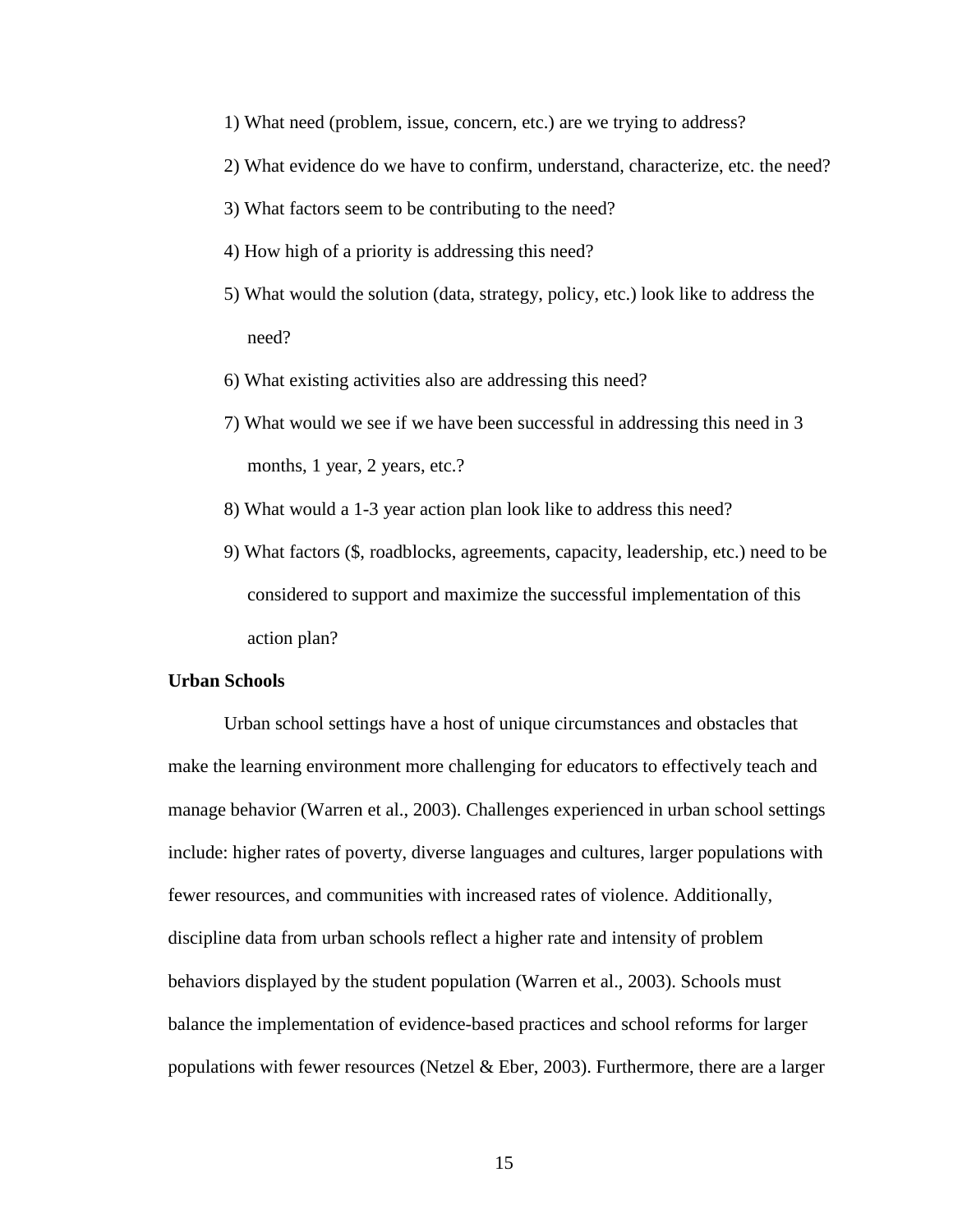percentage of students requiring tier II and III interventions to address academic and behavioral deficits (Turnbull et al., 2002; Warren et al., 2003).

Several research studies have been published investigating the benefits associated with implementing SWPBIS in urban school settings. Luselli et al. (2005) described the successful implementation of the key features of SWPBIS at an urban elementary school. The implementation of SWPBIS practices over several years was attributed to the reduction in disciplinary problems, as evidenced by the decrease in ODRs and suspensions, and an improvement in reading and math performance, as measured by standardized testing. Rey, Their, Handler, and Putnam (2007) evaluated the impact of teaching school-wide expectations on discipline and fidelity of implementation of SWPBIS. Examining the SET results and disciplinary rates at eight middle schools and two elementary schools, the researchers identified indicators of increased fidelity and decreased rates in disciplinary actions, specifically out-of-school suspensions. Schools demonstrating higher levels of implementation fidelity were those that scored high ratings on the teaching expectations and school leadership scales measured by the SET. Furthermore, schools with a higher proportion of surveyed students correctly identifying the school-wide expectations had lower rates of out-of-school suspensions. In 2006, Bohanon et al. reported the reduction of ODRs and percentage of students with 2 or greater ODRs in a large inner-city high school after the first year of SWPBIS implementation. Lassen, Steele, and Sailorgeo (2006) measured the link between SWPBIS and academic achievement at an inner-city middle school. A one-way analysis of variance (ANOVA) results revealed a significant decrease in the average number of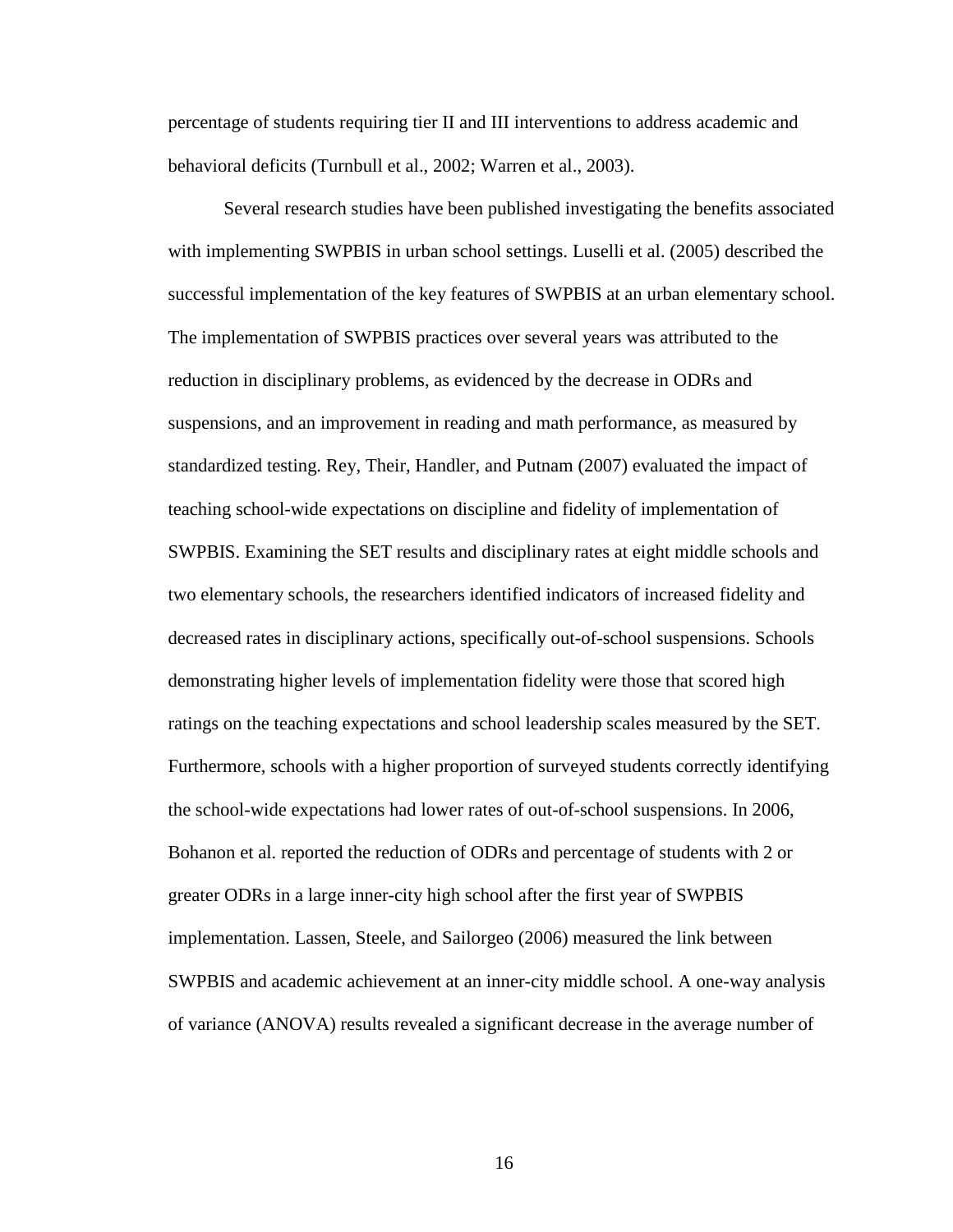ODRs per student and average number of long-term suspensions. Additionally, math and reading standardized scores improved significantly by Year 3 of implementation.

The impact of the schoolwide applications model (SAM), a schoolwide reform process encompassing several initiatives including SWPBIS was evaluated by Sailor, Zuna, Choi, Thomas, and McCart (2006) within an urban school district. The researchers determined that there was a significant increase in scores on standardized assessments. There was also a significant correlation between the SWPBIS feature of SAM and performance on standardized assessments.

Warren et al. (2006) described a case study of an urban middle school implementing SWPBIS. A reduction in ODRs (20%), time-outs (23%), and in-school suspensions (5%) by the second year of implementation (Warren et al., 2006) was observed. Unfortunately, the implementation of SWPBIS was not sustained fully during the third year due to implementation of a school uniform requirement which resulted in punitive consequences for being out of dress code and use of a "zero-tolerance" policy for significant incidences. These competing initiatives reduced the amount of time the school was able to direct toward teaching and reinforcing expected behaviors and, conversely, increased staff's focus on punishment.

Several barriers were identified related to the application of SWPBIS in urban high schools by Bohanon et al. (2006) including: a) implementing a system for schoolwide reinforcement, b) teaching school-wide expectations, c) coordinating the SWPBIS systems, d) utilizing a consistent continuum of responses for discipline infractions, and e) adapting ODRs to collect relevant data. A survey titled the "Barriers to Implementation and Sustainability of School-wide PBS in Urban School Systems" was administered at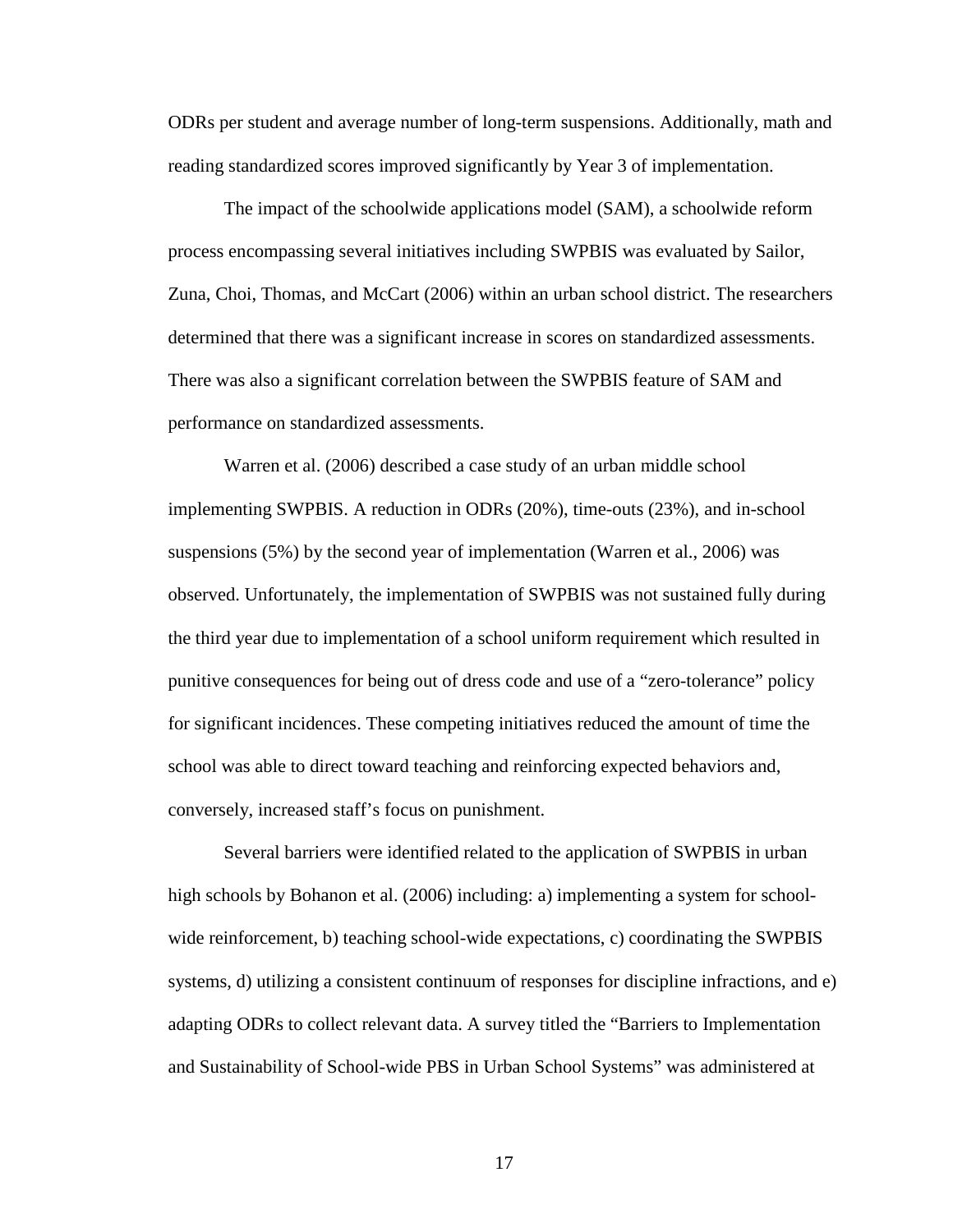the Fourth Annual Meeting of the Association for Positive Behavior Supports (as cited in Putnam, McCart, Griggs, & Choi, 2009). The responders ranked the three greatest challenges to urban application of SWPBIS as being: a) high teacher turnover and number of inexperienced teachers; b) complex district bureaucracy, leadership and administrative turnover, and a difference in school and district-level priorities; and (c) history of failed or competing district initiatives. Given the large number of SWPBIS research studies, minimal attention has been directed specifically toward the impact of SWPBIS implementation in urban school settings facing numerous challenges (Warren et al., 2003) or how to work effectively with the faculty and district-level administration to successfully utilize SWPBIS to create predictable environments in which the students can learn and behave.

#### **SWPBIS Coaching**

Coaches guide schools to engage in ongoing progress monitoring and action planning to direct SWPBIS efforts. Coaching can facilitate accurate implementation of the key SWPBIS features (Lewis & Sugai, 1999). The primary responsibility of SWPBIS coaches is to ensure accurate implementation of SWPBIS practices following training (George, Kincaid, & Pollard-Sage, 2009). The responsibilities of the SWPBIS coach include: a) serving as primary contact person between school and district, b) understanding Tier I systems and practices, c) facilitating the SWPBIS team, d) participating actively in team meetings and trainings, and e) engaging in additional professional development trainings (George et al., 2009).

Coaching can be provided in person or remotely (Scott & Martinek, 2006) via phone, email, video conferencing, etc.. Internal or on-site coaches are school-based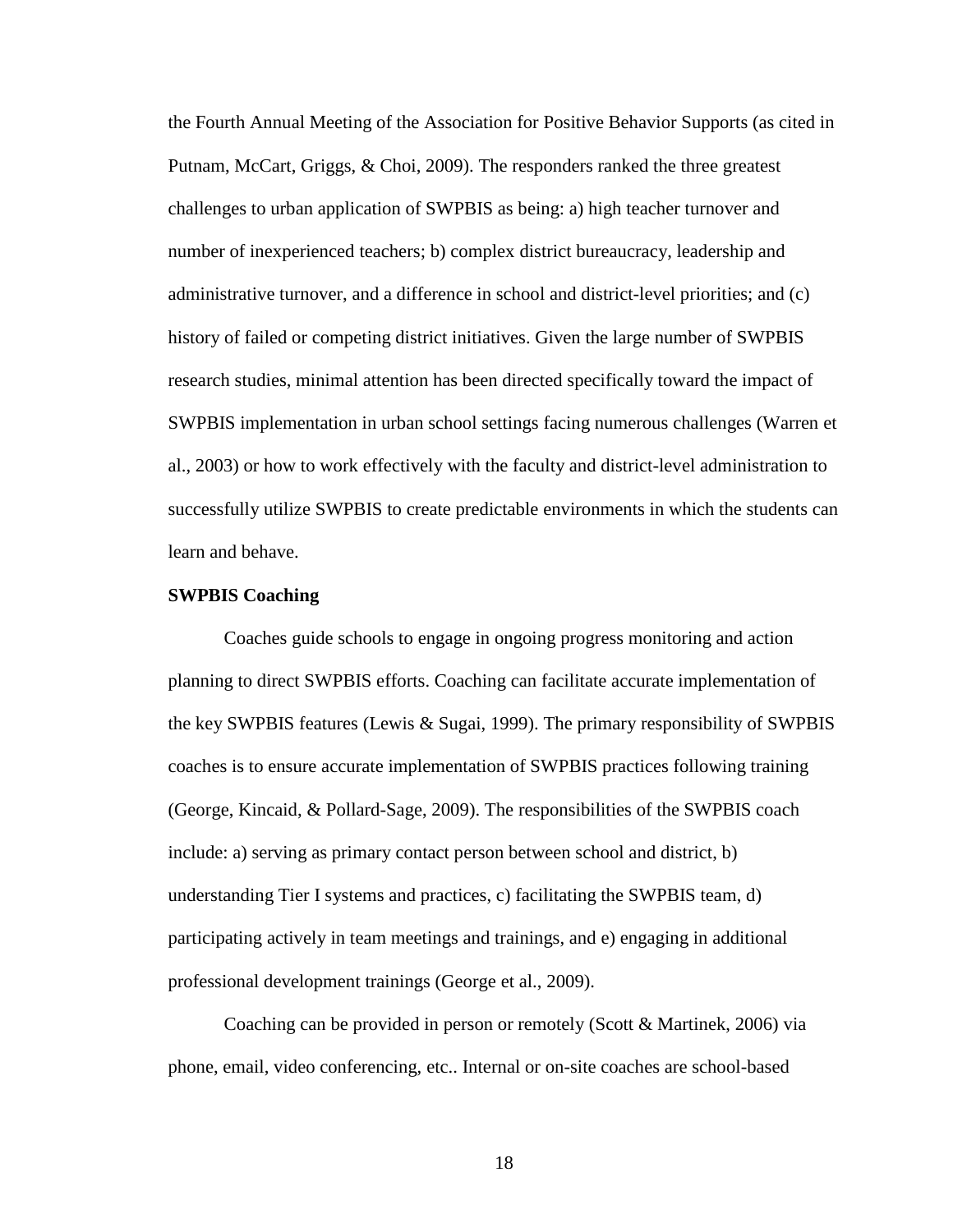personnel who are responsible for facilitating the implementation of SWPBIS. External coaches are district personnel or technical assistance providers from grant-funded projects. External coaches provide schools with reminders to engage in data analysis and guidance regarding improvement; however, direct contact may be required for more intensive supports (Lewis, Barrett, Sugai, & Horner, 2010; Scott & Martinek, 2006). Additional research should investigate how coaching can assist urban school districts with implementing SWPBIS at multiple schools given their particular challenges and needs including significantly higher rates of problem behaviors and decreased funding supports.

#### **Purpose of Study**

The reliability and concurrent validity of the current versions of the SET v.2.1 and EBSSAS v.2 need to be established given the standard of using the two evaluation tools to monitor and modify SWPBIS programs. Additionally, the ability of large urban school systems to implement SWPBIS with fidelity needs to continue to be examined. Finally, the effectiveness of providing evidence-based recommendations in a systematic format via external coaching to improve schools' fidelity of implementation of the key features of SWPBIS will be evaluated as a means for coaching a large number of schools within a system.

#### **Research Questions**

The current study sought to create subscales within the EBSSAS v.2 schoolwide measure that evaluate the implementation of key features of SWPBIS similar to the subscales of the SET v.2.1. Secondly, the study will identify whether a large urban school system can successfully implement SWPBIS with integrity. Furthermore, the impact of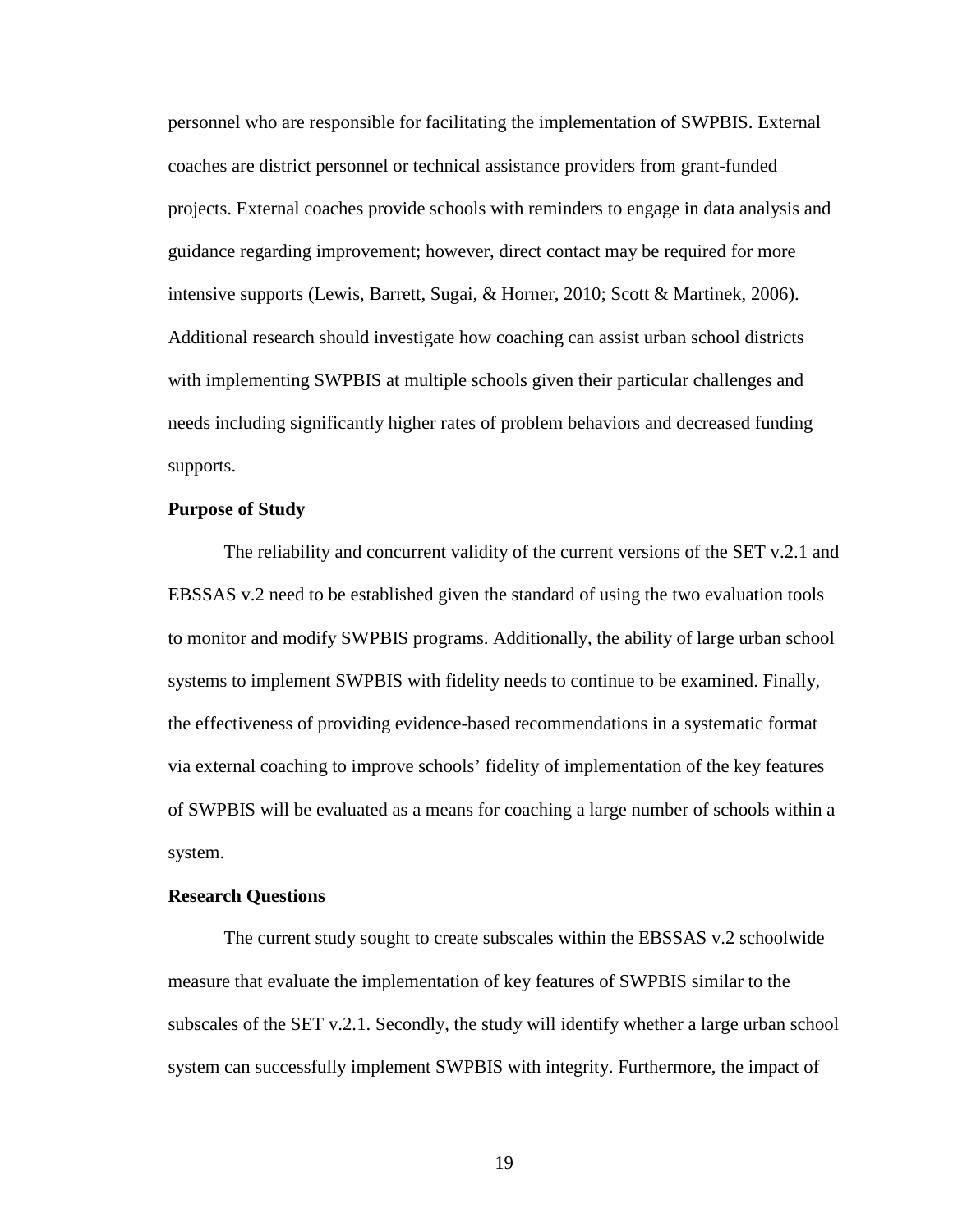providing evidence-based recommendations using a reporting template on fidelity of SWPBIS implementation will be evaluated.

- 1. Determine whether the subscales on the SET v.2.1 and the school-wide portion of the EBSSAS v.2 measure the same features of SWPBIS by establishing reliability and concurrent validity.
- 2. Determine whether urban schools can implement SWPBIS with fidelity as measured by the SET v.2.1 and EBSSAS v.2 evaluations when compared to their criteria of earning a mean score of 80% on both the Teaching Expectations subscale and Total Scale score (80/80).
- 3. Determine whether external coaching using specific, evidence-based recommendations improved implementation of SWPBIS systems and practices as measured by pre and post SWPBIS evaluations.

#### **Hypotheses**

- 1. The items of the school-wide portion of the EBSSAS v.2 can be arranged into subscales to measure the key features of SWPBIS similar to those of the SET v.2.1 and have adequate reliability and concurrent validity.
- 2. Urban schools can implement SWPBIS with fidelity as measured by meeting the established criteria of 80/80 on the SET v.2.1 and EBSSAS v.2 Teaching Expectations subscale and Overall Scale mean score.
- 3. SWPBIS implementation fidelity on the spring evaluations after receiving the evidence-based recommendations based on their fall evaluations.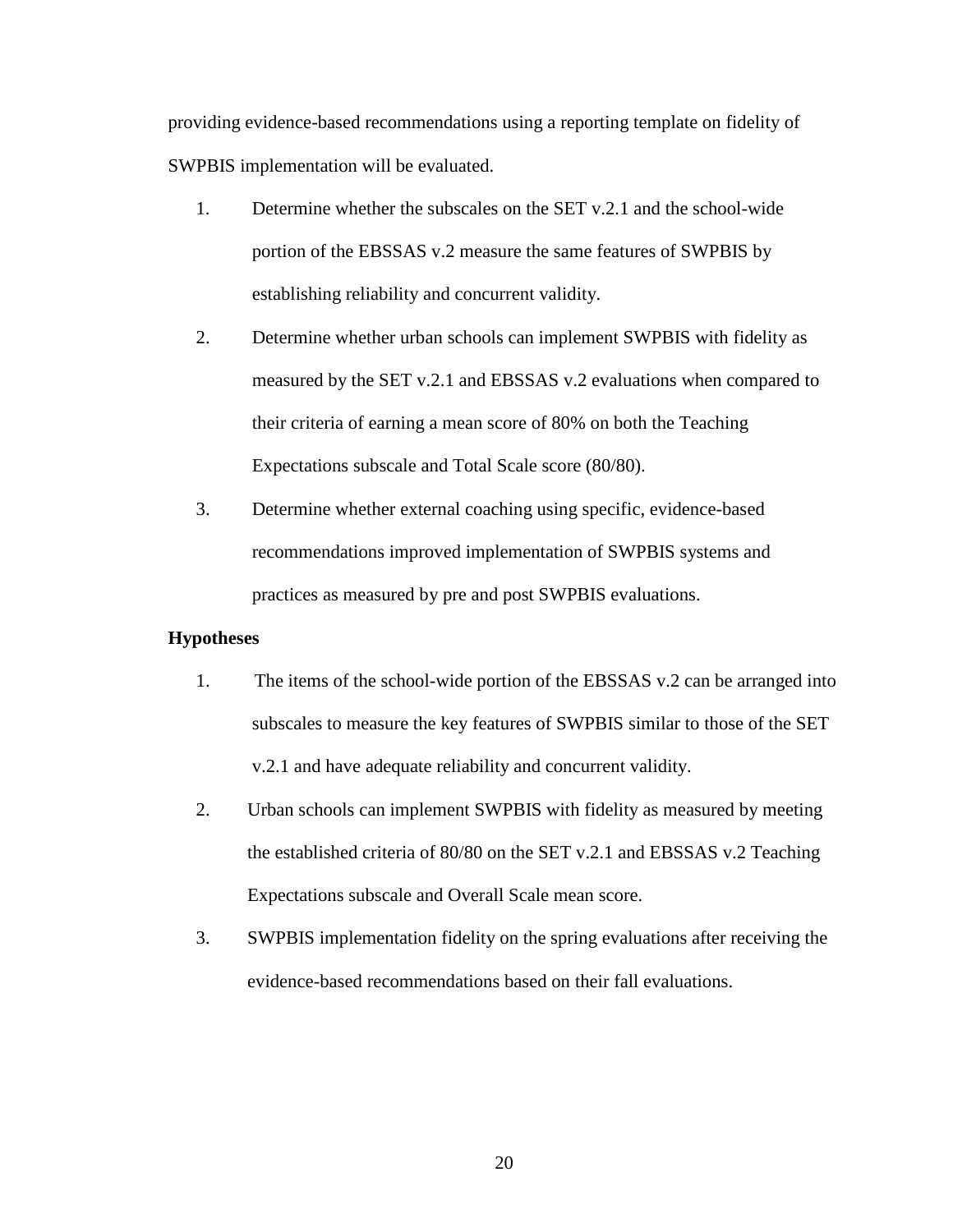# Chapter 2 **Method**

#### **Participants and Setting**

Data for this study were collected during the 2008-09 academic year from a large urban school system in the mid-south. The school system was comprised of 199 schools with a student population of 104,829 students. Within the student population, 86% are classified as African American, 7% White, 6% Hispanic, and 1% Asian. The majority of the student population, specifically 86%, is identified as being economically disadvantaged (Tennessee Department of Education, 2009). At the time of the study, the school system was in its third year of implementing SWPBIS at the district level. The sample of schools included in the study consisted of 57 schools identified by the school system as actively participating in training activities and implementing elements of SWPBIS. The school system referred to this sample of schools as the "Tier I Cohort." Of the 57 Tier I Cohort schools, 34 schools completed the fall and spring EBSSAS v.2, 27 schools completed the fall and spring SET v.2.1, and 18 schools completed both the fall and spring SWPBIS assessments (i.e., SET v.2.1 and EBSSAS v.2). The 18 schools (12 elementary, 2 middle, 4 high/alternative) that completed both assessments in the fall and spring comprise the sample analyzed in this study given their full participation in the evaluation process. Demographic information presented in Table 1.

#### **Variables**

The variables of the study include the level of implementation of SWPBIS key features as measured by the SET v.2.1 and the school-wide portion of the EBSSAS v.2.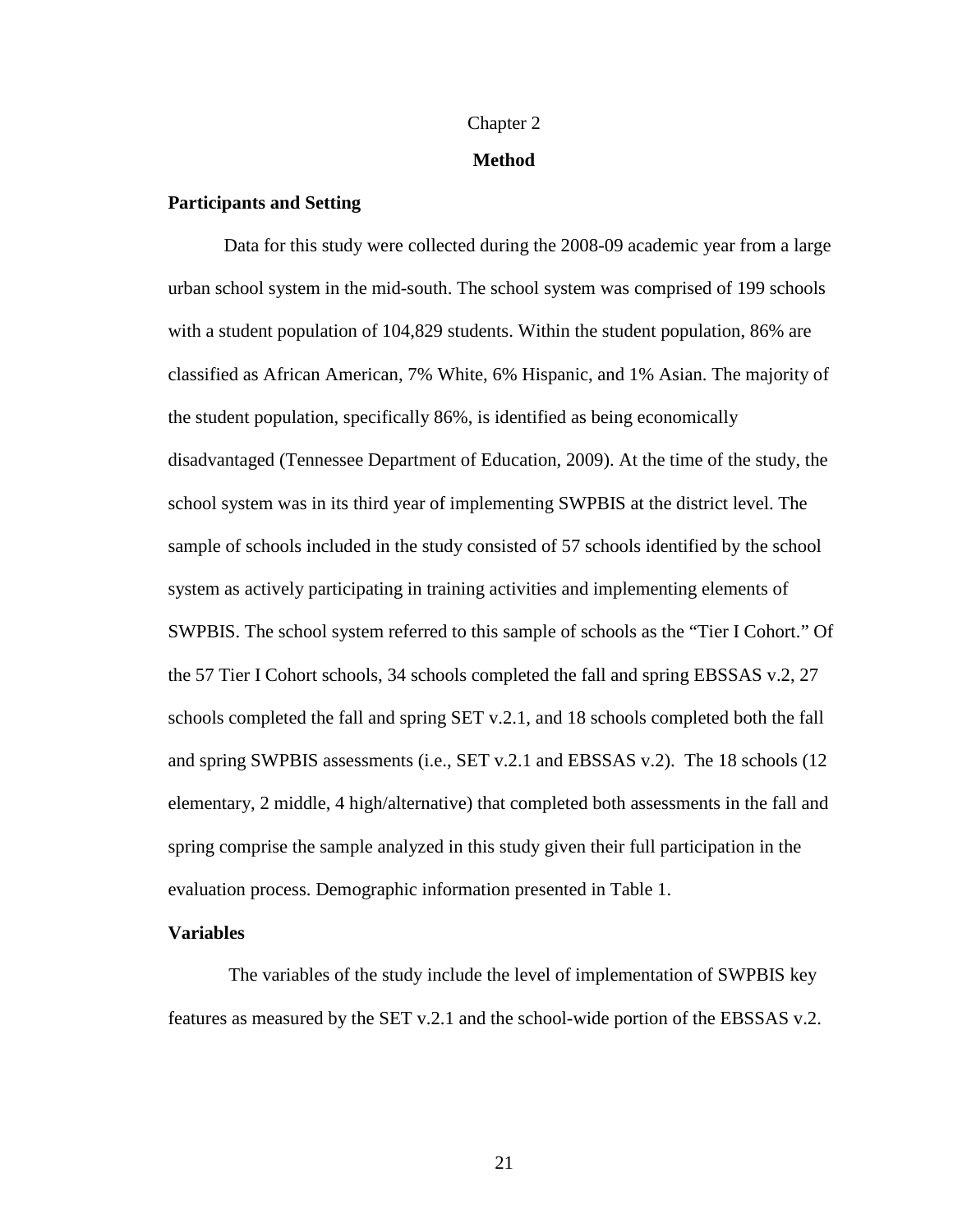## Table 1

|                |             |            |                 |                 | % of            |
|----------------|-------------|------------|-----------------|-----------------|-----------------|
|                |             |            |                 |                 | Economically    |
|                | Grades      |            | % of White      | % of Non-white  | Disadvantaged   |
| School         | Served      | Enrollment | <b>Students</b> | <b>Students</b> | <b>Students</b> |
| 1              | PK-6        | 503        | 33.1            | 66.9            | $>95$           |
| $\mathbf{2}$   | <b>PK-6</b> | 320        | 0.6             | 99.4            | $>95$           |
| $\mathfrak{Z}$ | $9 - 12$    | 1120       | 3.5             | 96.5            | 83.6            |
| $\overline{4}$ | $6 - 8$     | 841        | 3.9             | 96.1            | 86.3            |
| 5              | $PK-5$      | 1017       | 1.1             | 98.9            | $>95$           |
| 6              | <b>PK-6</b> | 447        | 0.0             | 100             | 93.4            |
| $\tau$         | <b>PK-6</b> | 640        | 6.5             | 93.5            | 69.8            |
| 8              | $9 - 12$    | 992        | 1.1             | 98.9            | 94              |
| 9              | $9 - 12$    | NA         | NA              | NA              | NA              |
| 10             | <b>PK-5</b> | 531        | 5.2             | 94.8            | 87.7            |
| 11             | $9 - 12$    | 921        | 19.8            | 80.2            | 85.6            |
| 12             | <b>PK-5</b> | 247        | 0.0             | 100             | $>95$           |
| 13             | <b>PK-6</b> | 421        | 0.0             | 100             | 94.1            |
| 14             | <b>PK-6</b> | 632        | 0.3             | 99.7            | 94.7            |
| 15             | <b>PK-6</b> | 407        | 6.1             | 93.9            | 85.5            |
| 16             | <b>PK-5</b> | 387        | $0.0\,$         | 100             | $>95$           |
| $17\,$         | $7 - 12$    | 498        | 2.2             | 97.8            | $>95$           |
| 18             | $PK-5$      | 461        | $0.8\,$         | 99.2            | $>95$           |

*2008-09 Tennessee State Report Card Demographic Data*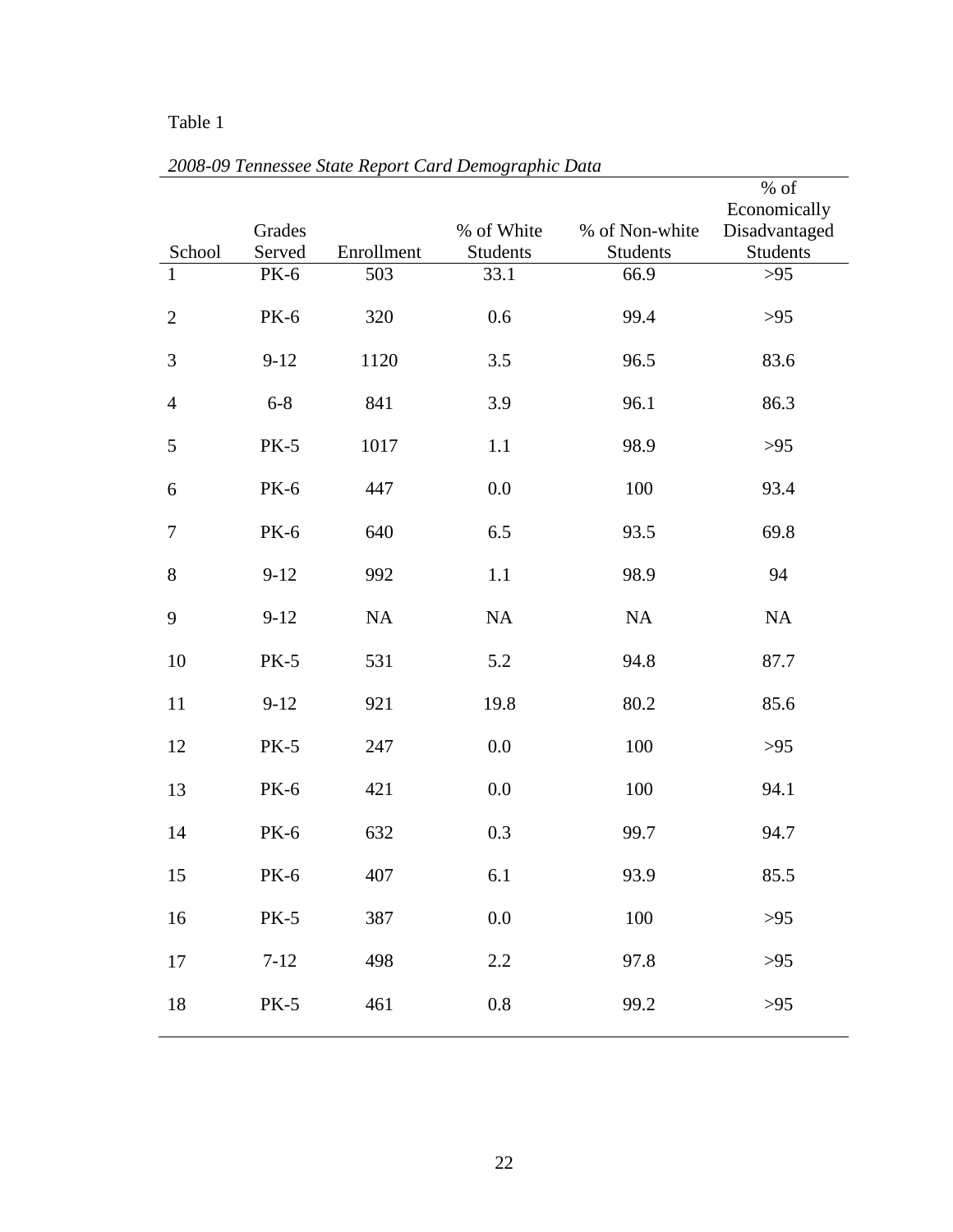#### **Procedures**

The Tier I Cohort schools participated in the SWPBIS evaluations conducted in the fall and spring semesters of the 2008-09 academic year. The EBSSAS v.2 was completed via SurveyMonkey®. The survey was available for completion during a 2 week time interval. The internal coaches of each school were provided with instructions and examples to explain the responding procedures for the EBSSAS v.2. The responses for each school were collected from SurveyMonkey® by the external coaches and condensed into an Excel spreadsheet to determine the level of implementation and priority for improvement for schoolwide, nonclassroom, classroom, and individual systems as perceived by the school staff. The school-wide portion of the EBSSAS v.2 is available in Appendix A.

The SET v.2.1 was conducted by external coaches from a technical assistance grant agency funded by the state department of education, special education division. The external coaches followed the manual's procedures to administer and score the SET v.2.1: (a) interviewing an administrator at the school, (b) observing the presence of posted school-wide expectations and emergency procedures throughout the building, (c) conducting random interviews of 10-15 staff and 15 students regarding SWPBIS elements, and (d) reviewing permanent products to determine the level of implementation of SWPBIS practices. The SET v.2.1 manual does not specify how to randomly select the 10-15 staff and 15 students to interview; therefore, the sampling process at each school may have differed significantly. The complete version of the SET v.2.1 may be viewed in Appendix B.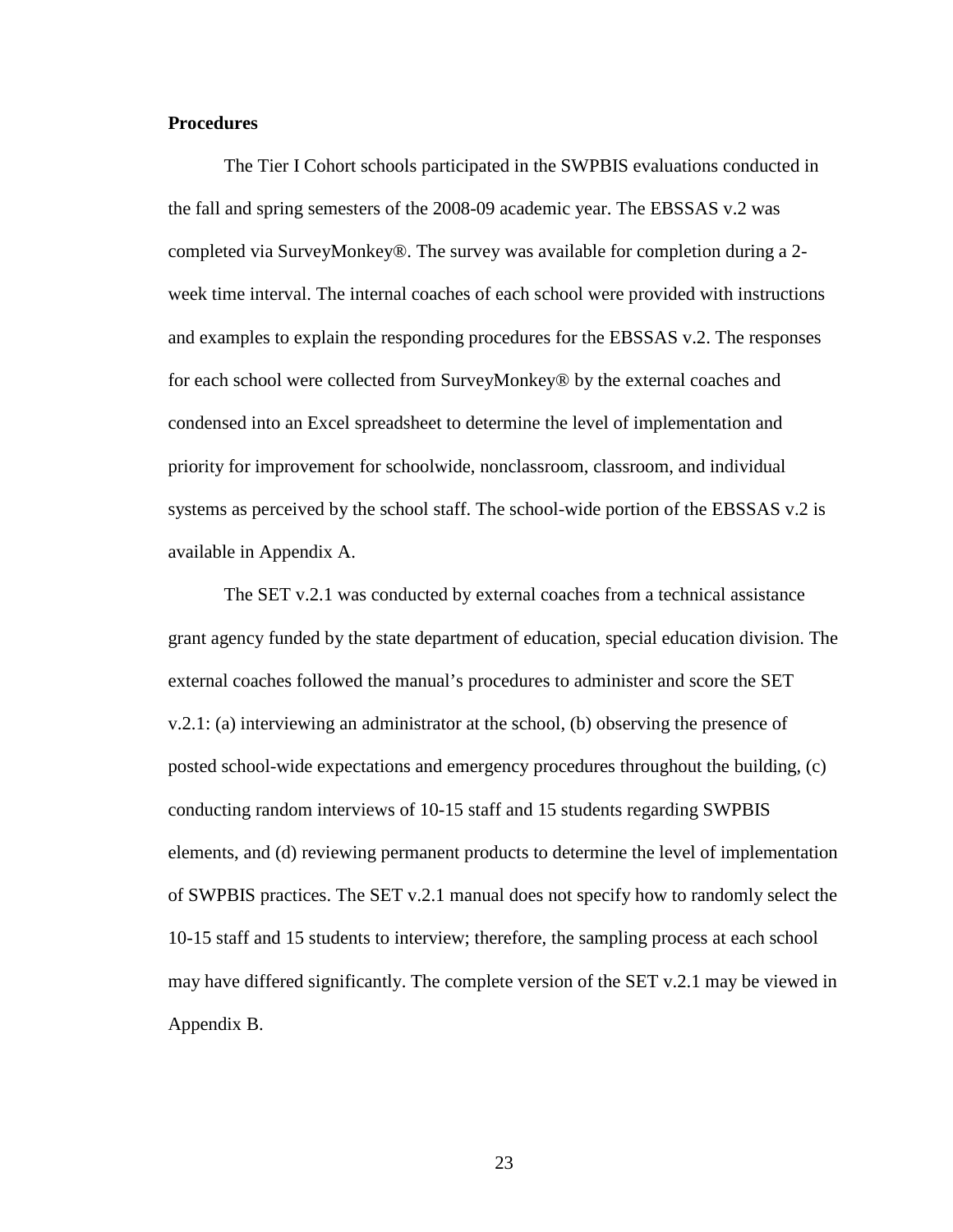Upon completion of the evaluations and calculation of scores, the schools' internal coaches were provided instructions for understanding the report (see Appendices C and D), summary of the evaluation results and specific recommendations to be utilized for action planning by the SWPBIS team to address all SWPBIS elements not fully in place at the time of the evaluation. The report provided to each participating school was created by utilizing a report template developed by the researcher to systematically and efficiently report results and provide evidence-based recommendations that could be immediately incorporated into action plans by the SWPBIS team. The scoring and report development process for each evaluation took approximately 1 to 1.5 hours per participating school. The EBSSAS v.2 and SET v.2.1 report and action plan templates can be viewed in Appendices E, F, and G. The list of the evidence base citations for the recommendations provided in the report templates are presented in Appendices H and I. **Data Analysis**

Two research tools utilized in this study to determine whether schools were accurately implementing SWPBIS. The EBSSAS v.2 is a survey completed by all schoolbuilding staff to measure the presence of SWPBIS systems and practices in place at the school and identify priority for improvement on any elements not fully in place. The EBSSAS v.2 is comprised of four sections (Schoolwide, Nonclassroom, Classroom, and Individual Student), for the purpose of this study, only the schoolwide portion of the EBSSAS will be utilized. The EBSSAS v.2 provides annual progress monitoring of execution of the SWPBIS plan, supports decision making regarding effectiveness of PBIS efforts, and guides future action planning (Hagan-Burke et al., 2005; Safran, 2006). The SET v.2.1 includes 28 items arranged into 7 scales to evaluate the level of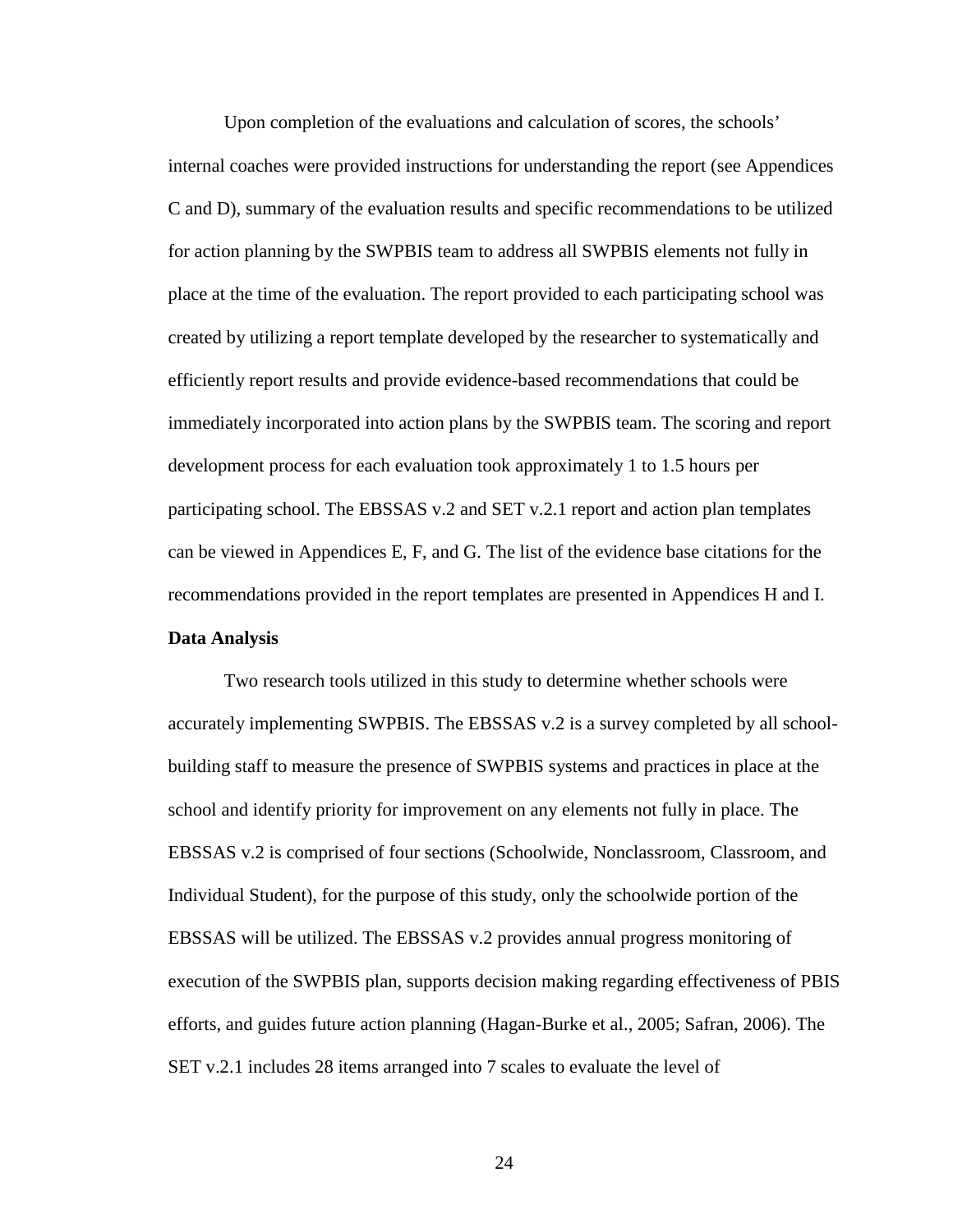implementation of the key features of SWPBIS. The SET v.2.1, completed annually by an external evaluator, includes a series of planned and random interviews, records review, and observations. The SWPBIS team is encouraged to create an action plan to address all items identified as being partially or not in place. Schools are deemed to be implementing SWPBIS with fidelity if they earn a score of 80% or greater on the second scale (Expectations Taught) and the Overall Scale. This established criterion of fidelity is known as scoring 80/80 on the SET v.2.1 (Todd et al., 2005).

- 1. To establish the reliability and concurrent validity, the items of the EBSSAS v.2 were arranged into subscales to mimic those of the SET v.2.1 measuring the seven key features of SWPBIS. The reliability of the SET v.2.1 and EBSSAS v.2 overall scale and subscales will be determined by using Cronbach's alpha. Concurrent validity will be established by examining the correlations between the EBSSAS v.2 and SET v.2.1.
- 2. To determine whether a large urban school system can successfully implement SWPBIS, the Spring PBIS evaluation results on the Expectations Taught and Overall Score were compared to the identified 80/80 criteria in which the ideal outcomes are that the school will earn a score of 80% or greater on the Expectations Taught and Total Scale of the SET v.2.1 and the school-wide portion of the EBSSAS v.2.
- 3. The effectiveness of the report template recommendations on implementation of SWPBIS practices will be determined by comparing the scores on spring EBSSAS v.2 and SET v.2.1 evaluations to those on the fall evaluations using a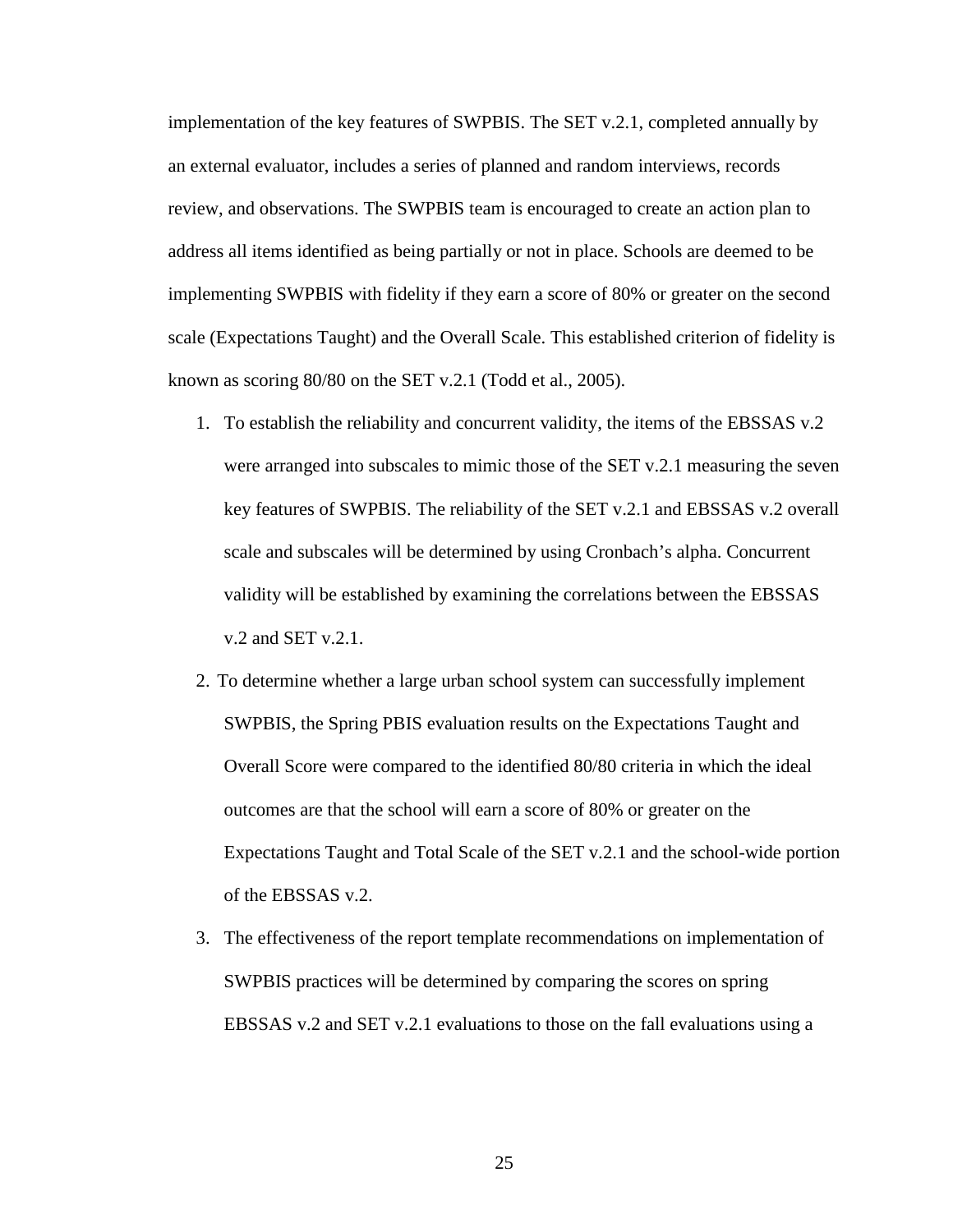paired samples t-test. Effect size for any significant comparisons will be determined by calculating Cohen's *d*.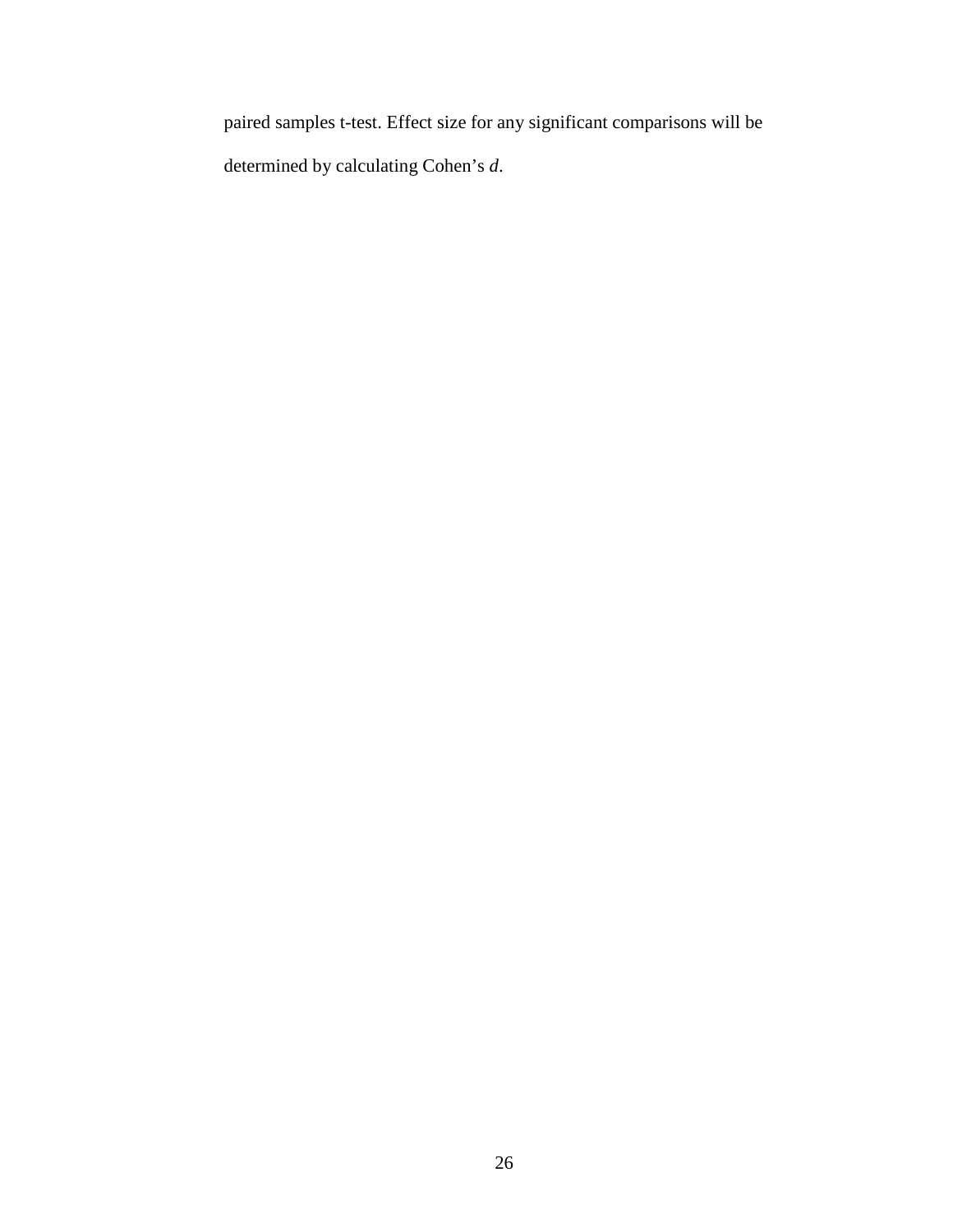#### Chapter 3

#### **Results**

Analyses conducted in this study sought to establish the reliability and concurrent validity of two common assessment tools in the field of SWPBIS to verify their utility in assessing fidelity of SWPBIS practices. Additionally, the spring evaluation results of participating schools were compared to the established criterion of 80/80 on the Expectations Taught subscale and Overall Scale to confirm that SWPBIS can be implemented with fidelity in a large urban school system. Finally, the impact of providing evidence-based recommendations based on evaluation results was evaluated to determine whether a systematic approach to external coaching is efficacious.

# **Reliability and Concurrent Validity of the SET v.2.1 and EBSSAS v.2 (School-wide Portion)**

To establish the reliability and concurrent validity, the items of the EBSSAS v.2 were arranged into subscales to mimic those of the SET v.2.1 measuring the seven key features of SWPBIS. The arrangement of the EBSSAS v.2 subscales is presented in Appendix J. The reliability of the SET v.2.1 and EBSSAS v.2 overall scale and subscales was determined by calculating Cronbach's alpha for any subscale containing two or more items. The reliability of the overall scale for the fall and spring administration of the EBSSAS v.2 and SET v.2.1 was adequate (i.e.,  $\alpha \geq .60$ ). On the fall and spring EBSSAS, subscales with adequate reliability included: System for Responding to Behavioral Violations, Monitoring & Decision Making, Management, and District-level Support. On the Behavioral Expectations Taught subscale, the spring EBSSAS had adequate reliability; however, the fall score on the subscale was low ( $\alpha$  = .406). Reliability was not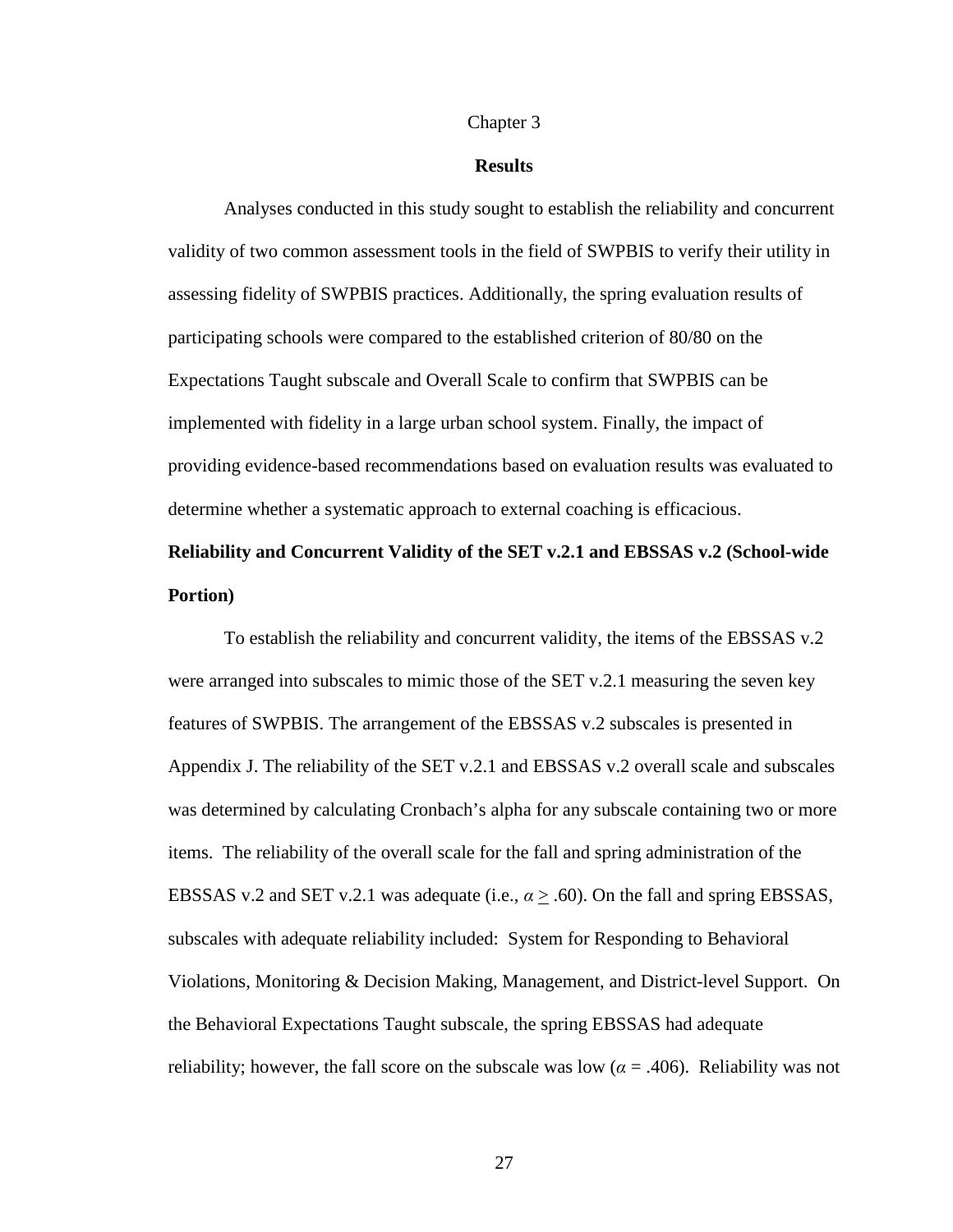established for the EBSSAS v.2 Expectations Defined and On-going System for Rewarding Behavioral Expectations subscales because each contained only one item.

The Behavioral Expectations Taught subscale had adequate reliability on the fall and spring SET v.2.1 scores. Additionally, the On-going System for Rewarding Behavioral Expectations subscale on the fall SET v.2.1 was determined to be reliable. Reliability for the Monitoring and Decision Making subscale on the spring administration of the SET v.2.1 could not be determined due to a lack of variability among the scale items. The reliability of several of the SET v.2.1 subscales (i.e., System for Responding to Behavioral Violations, Monitoring & Decision Making, Management, and Districtlevel Support ) was inadequate or non-existent. Results of the calculation of Cronbach's alpha for EBSSAS v.2 and SET v.2.1 subscales and overall scale are presented in Table 2.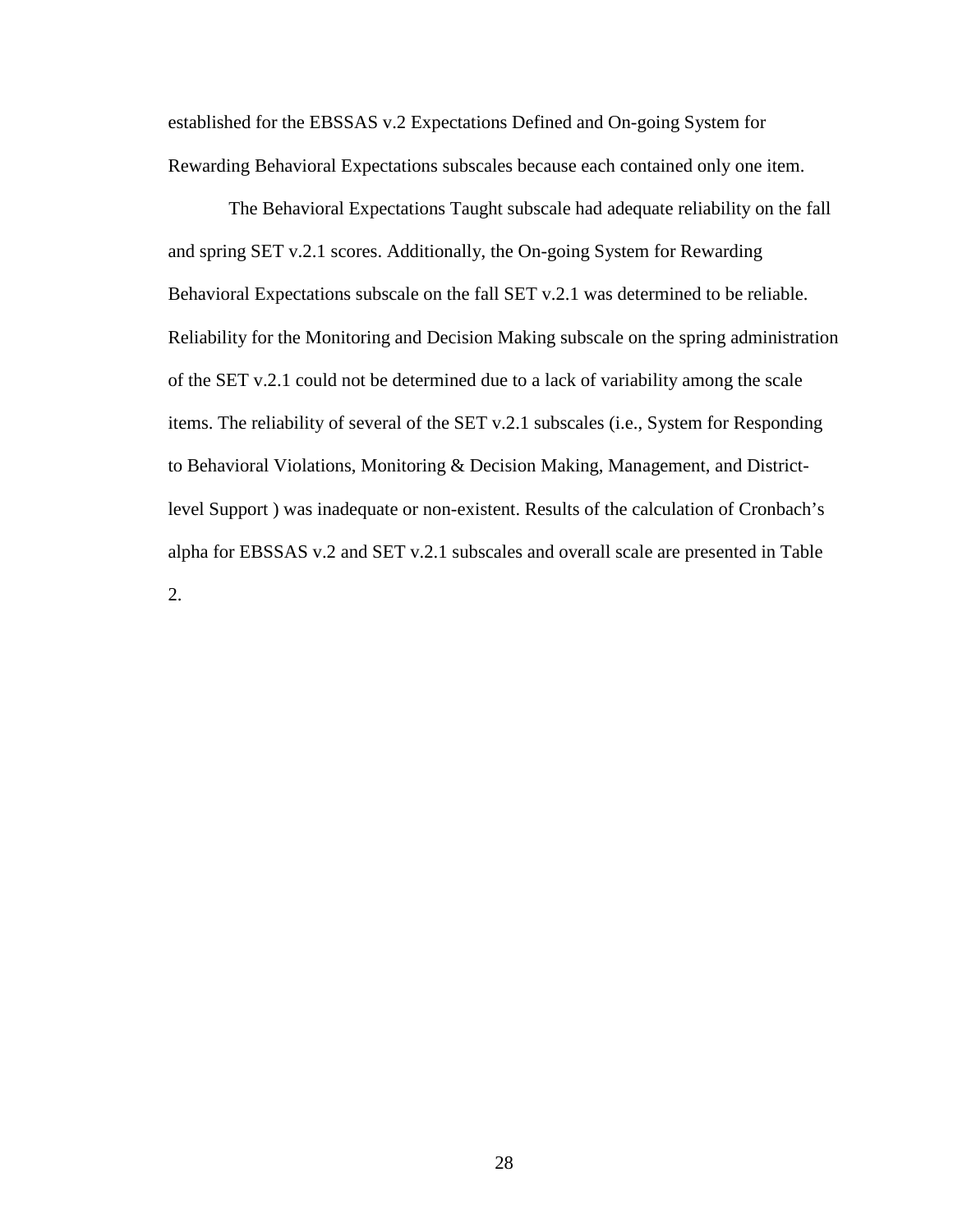### Table 2

| Subscale                                              |          | <b>EBSSAS</b> |                  | SET      |  |
|-------------------------------------------------------|----------|---------------|------------------|----------|--|
|                                                       | Fall     | Spring        | Fall             | Spring   |  |
|                                                       | $\alpha$ | $\alpha$      | $\boldsymbol{A}$ | $\alpha$ |  |
| <b>Expectations Defined</b>                           |          |               | .441             | .314     |  |
| <b>Behavioral Expectations Taught</b>                 | .406     | .762          | .770             | .610     |  |
| On-going System for Rewarding Behavioral Expectations |          |               | .679             | .468     |  |
| <b>System for Responding to Behavioral Violations</b> | .880     | .942          | .483             | $-156$   |  |
| Monitoring & Decision Making                          | .889     | .923          | .527             |          |  |
| Management                                            | .915     | .679          | .205             | $-.198$  |  |
| <b>District Level Support</b>                         | .766     | .748          | .000             | $-.366$  |  |
| <b>Overall Scale</b>                                  | .929     | .947          | .734             | .731     |  |

### *Reliability of EBSSAS v.2 and SET v.2.1 Subscales*

To calculate the concurrent validity, a comparison of the degree of association between the mean scores on the overall scale and the Expectations Taught subscale of the EBSSAS v.2 and SET v.2.1 was conducted by calculating Pearson's product-moment correlation coefficients (results can be viewed in Table 3). Comparisons revealed no significant correlations; therefore, concurrent validity was not established for the EBSSAS v.2 when compared to the SET v.2.1.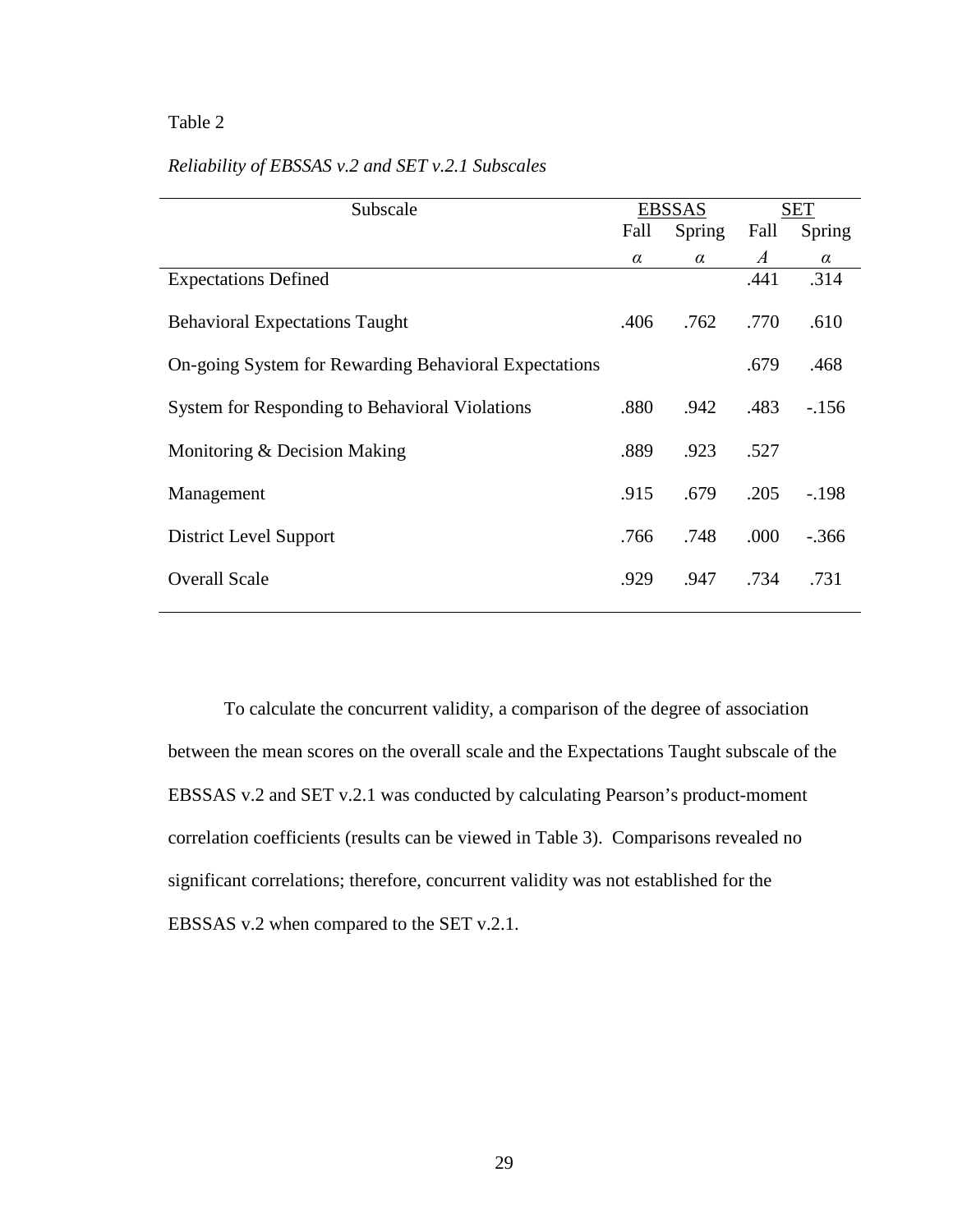#### Table 3

*Pearson's Product-Moment Correlations Comparing Mean Scores on the SET v.2.1 &* 

*EBSSAS v.2 Overall Scale and Expectations Taught Subscale.*

| <b>Measure</b>                                   |        |      |
|--------------------------------------------------|--------|------|
| Fall EBSSAS & SET Overall Scale                  | .404   | .098 |
| Spring EBSSAS & SET Overall Scale                | $-151$ | .550 |
| Fall EBSSAS & SET Expectations Taught Subscale   | .285   | 252  |
| Spring EBSSAS & SET Expectations Taught Subscale | - 188  | .455 |

 $*p < .05$ 

#### **Fidelity of SWPBIS Implementation in Large Urban School Systems**

To determine whether a large urban school system can successfully implement SWPBIS with fidelity, the spring PBIS evaluation results on the Expectations Taught subscale and Overall Scale were compared to the identified 80/80 criteria. The ideal evaluation outcomes are that the school will earn a score of 80% or greater on the Expectations Taught and Total Scale of the SET v.2.1 and the school-wide portion of the EBSSAS v.2 (see Table 4). Of the 18 participating schools, 13 (72%) schools met the 80/80 criteria on the Spring EBSSAS v.2 evaluation. Furthermore, 10 of the 18 participating schools (56%) scored 80% or higher on the Expectations Taught subscale and the Total Scale on the SET v.2.1. Only 6 of the 18 schools (33%) met the 80/80 criteria on both the EBSSAS v.2 and the SET v.2.1, illustrating the lack of relationship between EBSSAS v.2 and SET v.2.1 scores in the participating sample of schools.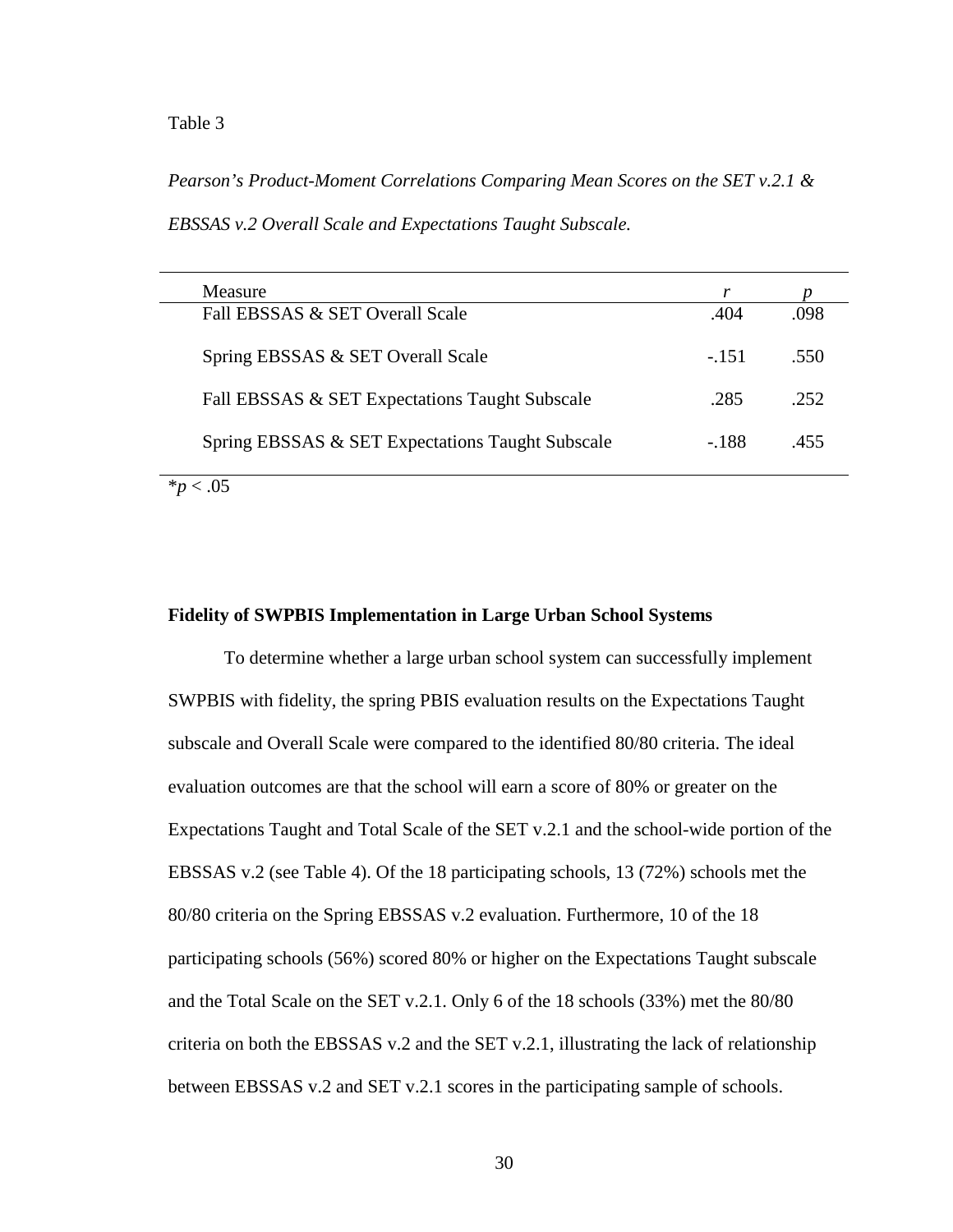#### **Improvement in Fidelity Following Systematic Coaching**

A paired samples *t* test was calculated to compare the fall and spring SET v.2.1 scores to establish the improvement in the spring assessments results after being provided evidence-based recommendations to address SWPBIS features not fully in place, as measured by the fall evaluations. Results indicated a significant difference in the scores for the fall SET v.2.1 ( $M = .840$ ,  $SD = .094$ ) compared to the spring SET v.2.1 Overall scale ( $M = .902$ ,  $SD = .081$ ;  $t(17) = -4.04$ ,  $p = .001$ ). Additionally, the comparison of the scores on the Expectations Taught subscale revealed a significant difference: fall SET Expectations Taught ( $M = 3.528$ ,  $SD = 1.144$ ) and spring SET Expectations Taught ( $M =$ 4.111,  $SD = .91644$ ;  $t(17) = -3.207$ ,  $p = .005$ ). The effect size for the significant comparisons was calculated using Cohen's *d*. The effect sizes for the difference in the fall & spring SET Overall Scale (*d* = .952) and the fall & spring SET Expectations Taught subscale (*d* = .7558) were large. The results of the paired samples *t* test are presented in Table 5.

Given the inadequate reliability on the fall EBSSAS Behavioral Expectations Taught subscale, a paired samples *t* test was calculated only on the fall and spring Overall Scale. There was a significant difference in the fall and spring Overall Scale; however, the scores decreased rather than improved on the spring evaluation. Therefore, the schools did not improve the level of SWPBIS implementation, as measured by the EBSSAS v.2, in the spring semester after receiving their evidence-based recommendations related to their fall evaluation performance.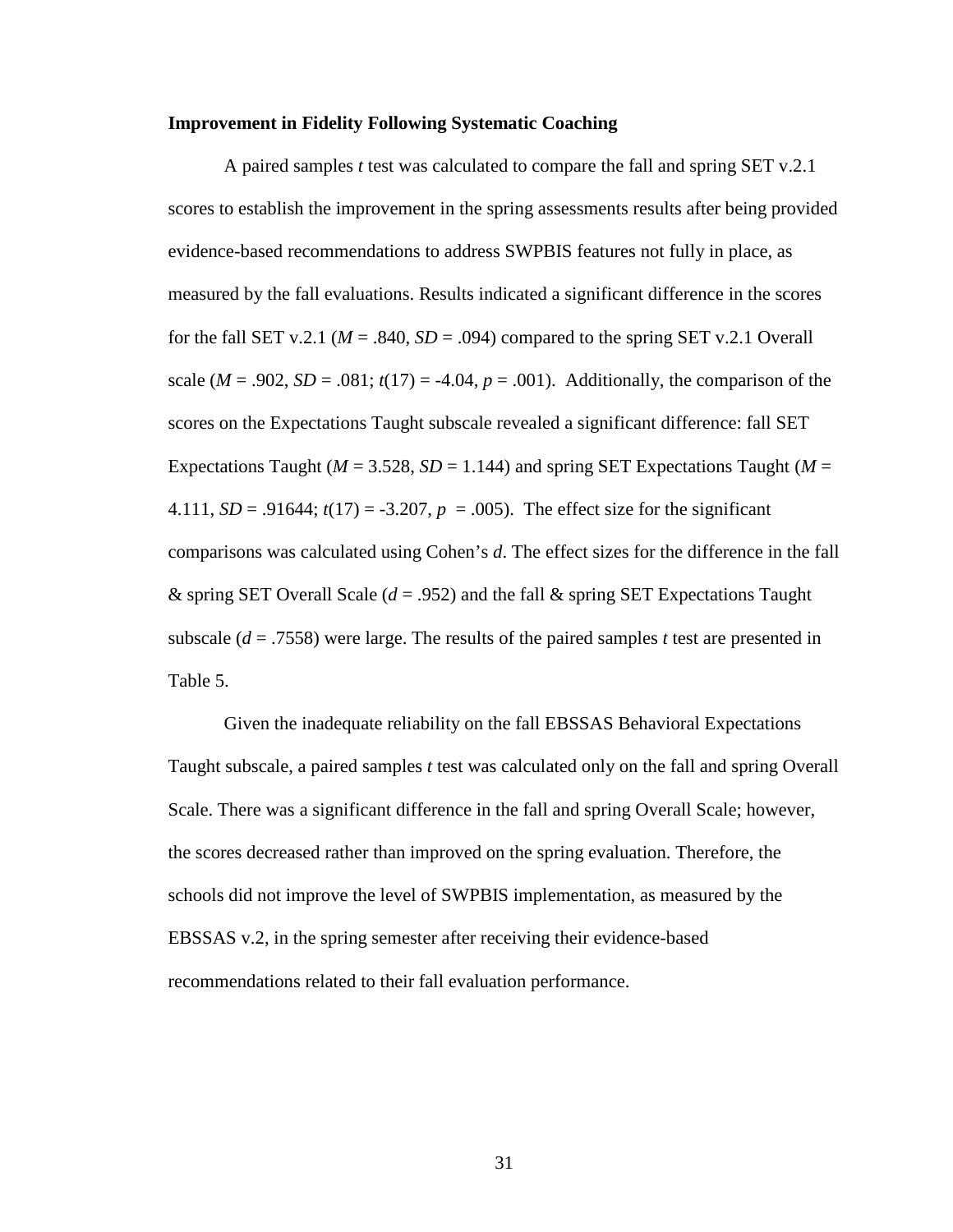# Table 4

| School |      | Overall       | <b>EBSSAS</b> | <i>Expectations</i><br><b>Taught</b> |        |      | Overall       | SET  | Expectations<br><b>Taught</b> |        |
|--------|------|---------------|---------------|--------------------------------------|--------|------|---------------|------|-------------------------------|--------|
|        | Fall | <b>Spring</b> | Fall          | <b>Spring</b>                        | 80/80  | Fall | <b>Spring</b> | Fall | Spring                        | 80/80  |
| 19     | 93   | 98            | 94            | 100                                  | $\ast$ | 91   | 88            | 90   | 70                            |        |
| 20     | 94   | 76            | 96            | 89                                   |        | 88   | 96            | 60   | 90                            | ∗      |
| 21     | 92   | 87            | 98            | 94                                   | $\ast$ | 73   | 95            | 50   | 90                            | *      |
| 22     | 98   | 78            | 100           | 82                                   |        | 88   | 93            | 90   | 90                            | *      |
| 23     | 90   | 94            | 94            | 97                                   | ∗      | 91   | 96            | 90   | 100                           | *      |
| 24     | 98   | 90            | 100           | 97                                   | $\ast$ | 80   | 86            | 50   | 60                            |        |
| 25     | 96   | 77            | 98            | 72                                   |        | 95   | 100           | 100  | 100                           | $\ast$ |
| 26     | 78   | 72            | 84            | 77                                   |        | 77   | 79            | 60   | 50                            |        |
| 27     | 83   | 93            | 90            | 97                                   | $\ast$ | 80   | 91            | 80   | 80                            | *      |
| 28     | 96   | 80            | 97            | 91                                   | ∗      | 88   | 95            | 80   | 100                           | $\ast$ |
| 29     | 89   | 97            | 87            | 99                                   | $\ast$ | 61   | 75            | 30   | 60                            |        |
| 30     | 100  | 94            | 100           | 98                                   | ∗      | 95   | 98            | 90   | 100                           | *      |
| 31     | 86   | 96            | 88            | 100                                  | $\ast$ | 84   | 91            | 40   | 70                            |        |
| 32     | 93   | 76            | 93            | 85                                   |        | 84   | 100           | 80   | 100                           | *      |
| 33     | 91   | 91            | 91            | 93                                   | $\ast$ | 100  | 96            | 100  | 100                           | $\ast$ |
| 34     | 90   | 83            | 96            | 89                                   | $\ast$ | 71   | 75            | 90   | 100                           |        |
| 35     | 93   | 80            | 100           | 89                                   | ∗      | 84   | 86            | 50   | 60                            |        |
| 36     | 92   | 92            | 92            | 97                                   | ∗      | 84   | 84            | 40   | 60                            |        |
| Mean   | 92   | 86            | 94            | 91                                   |        | 84   | 90            | 71   | 82                            |        |

*EBSSAS v.2 & SET v.2.1 Mean Overall Scores and Expectations Taught*

\*meets 80/80 criteria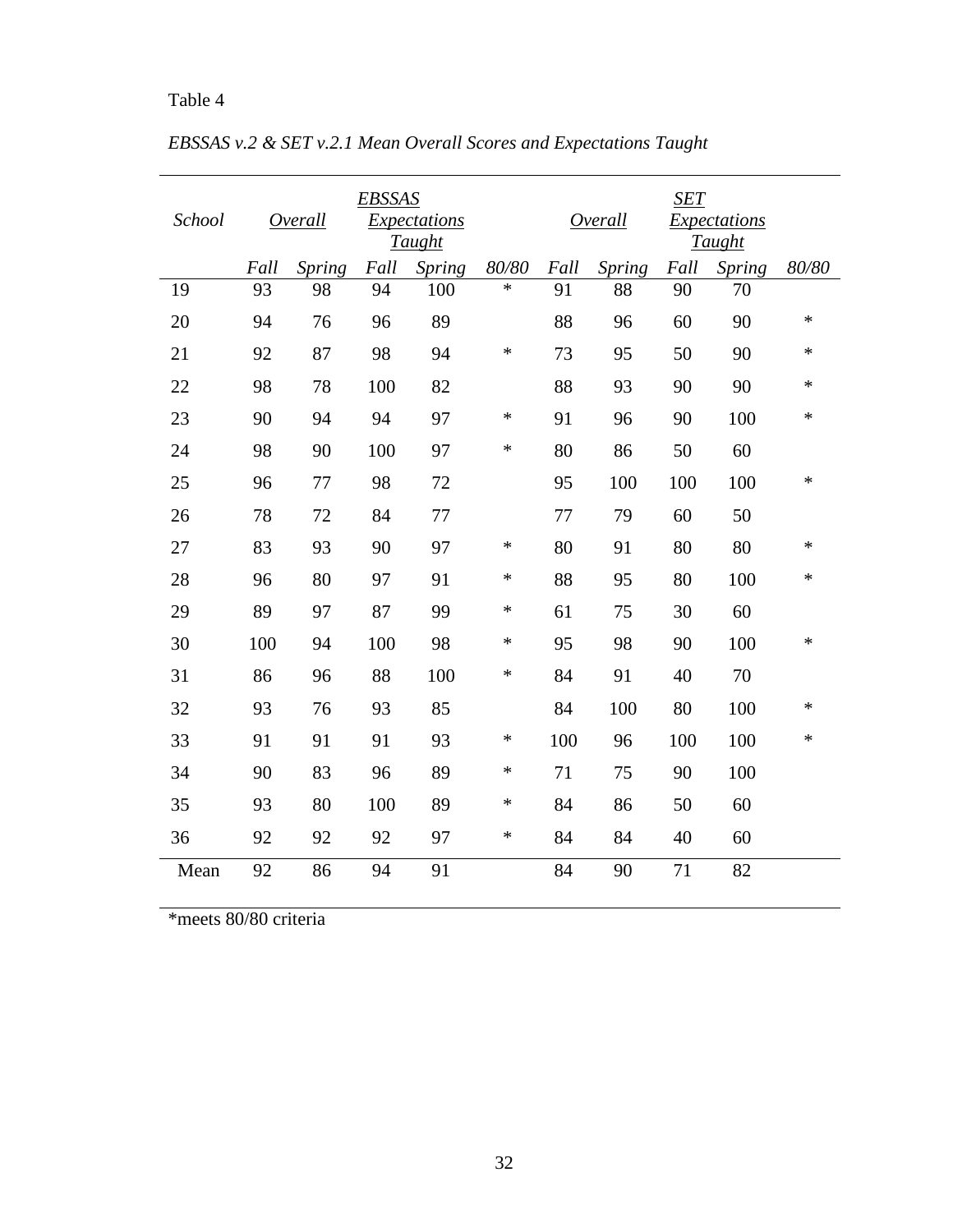## Table 5

## *Results of Paired Samples t test Comparing Mean Scores of Fall and Spring SET*

*v.2.1 and EBSSAS v.2*

| Pair                                          |          |                   | M    | SD     |
|-----------------------------------------------|----------|-------------------|------|--------|
| <b>EBSSAS</b> Overall Score                   | 2.242    | $.039*$           | .055 | 103    |
| <b>SET Overall Score</b>                      | -4.040   | $.001**-.062$     |      | .065   |
| <b>SET Expectations Taught Subscale Score</b> | $-3.207$ | $.005***$ $-.117$ |      | $-154$ |

 $**p* < .05.$  \*\* *p* < .01.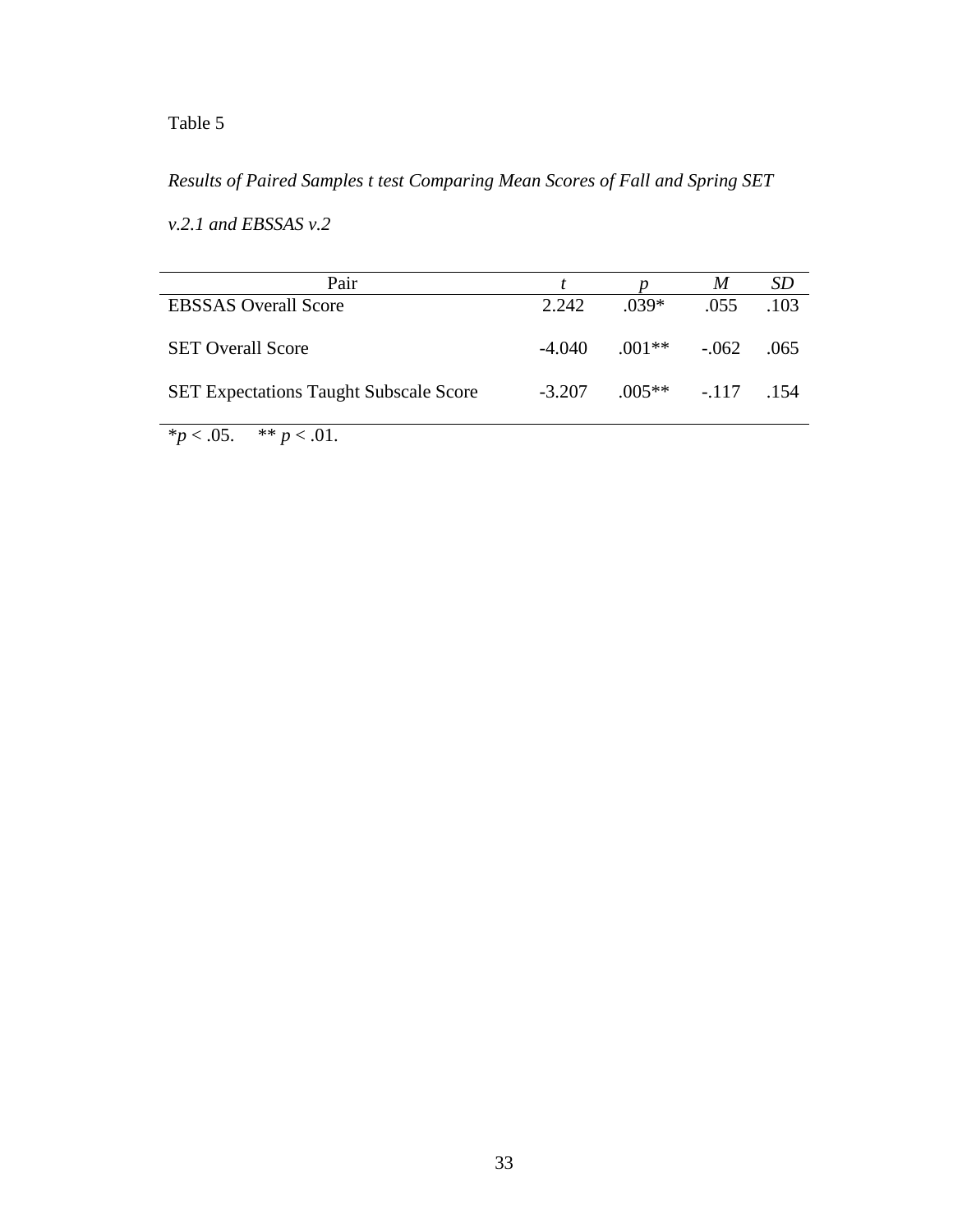#### Chapter 4

#### **Discussion**

#### **SWPBIS Evaluations Reliability and Concurrent Validity**

The arrangement of the EBSSAS v.2 schoolwide items into subscales, similar to the SET v.2.1, reveal adequate reliability for the Overall scale and all subscales that include two or more items. Likewise, the SET v.2.1 has adequate reliability for the Overall scale and the Expectations Taught subscale, but a number of scales had little to no reliability. Furthermore, concurrent validity cannot be established between the SET v.2.1 and EBSSAS v.2 revealing a lack of relationship between similar scales on the two evaluation tools.

Although the SET v.2.1 and EBSSAS v.2 are designed and utilized to measure and improve implementation of SWPBIS, evidently the evaluations are not measuring equivalent constructs. A possible explanation for the lack of relationship between the SET v.2.1 and EBSSAS v.2 items may be attributed to the nature of the evaluations (i.e., direct evaluation versus survey). The SET v.2.1 requires verification of SWPBIS implementation through interviews, observation, and review of permanent products. Conversely, the EBSSAS v.2 is a survey based on the respondents' perceptions and does not require evidence to verify their ratings. Therefore, perception and reality may differ greatly regarding the implementation of SWPBIS practices. Taking into consideration these issues, the results of the SET v.2.1 and EBSSAS v.2 evaluations must be interpreted with caution. Further analyses of the administration and scoring procedures should be conducted to improve the psychometric properties of the evaluation tools.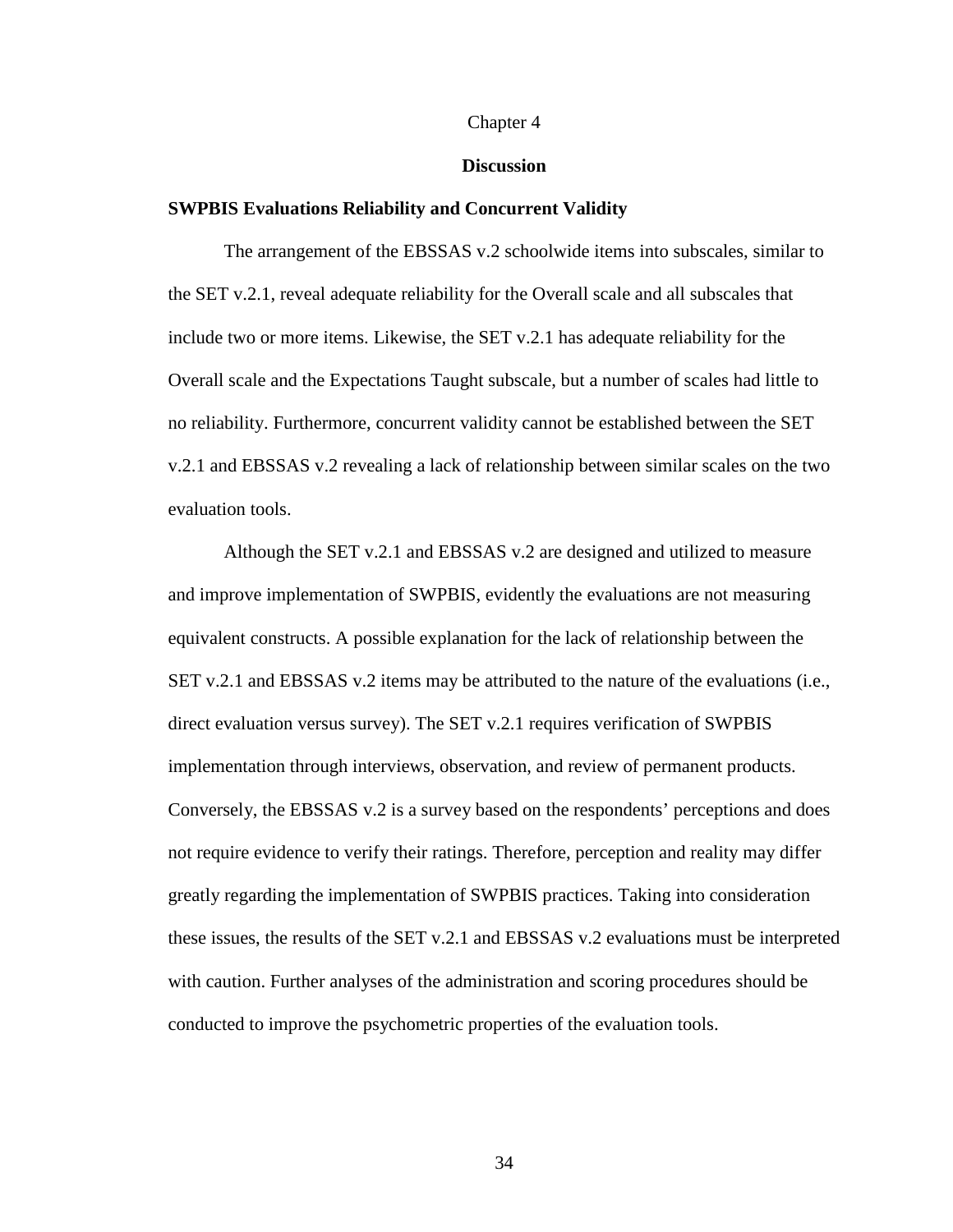#### **Urban School SWPBIS Implementation Fidelity**

The results of the PBIS evaluations reveal that schools in a large urban setting can implement SWPBIS with fidelity. Considering the higher rates of discipline issues and high-risk environmental factors associated with large urban school settings, it is critical that the literature base emphasize SWPBIS as effective in prevent behavioral problems and improve social and academic competence.

In addition to the presence of many of the identified barriers to SWPBIS implementation in urban settings, further difficulties within the system included in the study involved a recent paradigm shift and an insistence on modifying PBIS practices to fit their system contextually. Prior to implementing SWPBIS district-wide two years preceding the study, the school system relied primarily on punitive consequences, including corporal punishment, to address discipline infractions. A decision was made at the district-level to discontinue the use of corporal punishment and begin implementation of SWPBIS; however, buy-in was not sought at the individual school level. Consequently, a number of schools were resistant to implementing SWPBIS with fidelity. Furthermore, the superintendent whom was influential in the adoption of SWPBIS for the district soon left the system for a new employment opportunity. Thusly, the support for SWPBIS implementation waned with administrative changes and schools were permitted to implement SWPBIS with varying fidelity and with continued reliance on punitive consequences such as suspending students (Bledsoe, 2010).

An additional impediment with consulting with the school district in the study was their resolve to develop unique discipline documentation and data collection procedures rather than following guidelines and programs supported by the OSEP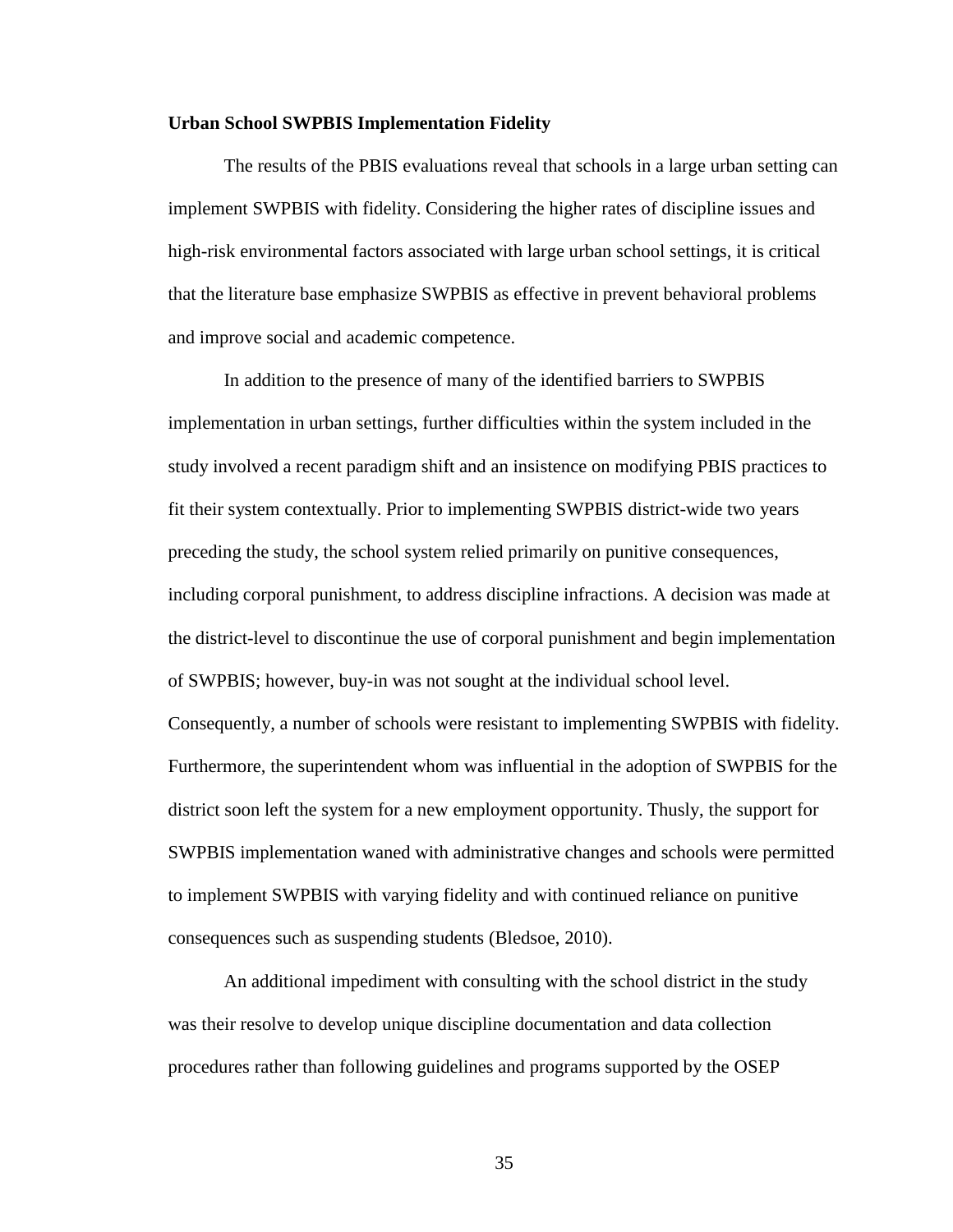Technical Assistance Center on PBIS. The accuracy of discipline data collection was frequently called into question by the district and school-level PBIS team members. Despite these potential obstacles, the participating schools were able to implement SWPBIS with fidelity by meeting the 80/80 criteria on the SET v.2.1 and EBSSAS v.2. However, the results of the study should only be generalized toward school systems with similar demographics and individualized approach to SWPBIS.

#### **Impact of Report and Recommendations Template**

The participating schools demonstrated significant improvement in their spring SET v.2.1 results subsequent to being provided evidence-based recommendations to address all SWPBIS features not implemented fully at the time of the fall evaluation. The spring SET v.2.1 scores on the Expectations Taught subscale revealed an unanticipated downward trend in scores. This unexpected decrease in performance can be attributed to a confounding factor occurring in proximity to the spring evaluations. Specifically, at the time of the evaluations, the participating schools had recently completed state-mandated testing. During the time of the testing, the teachers had to remove all items from their walls including the school-wide rules. After completing the state-mandated testing, the majority of teachers had not reposted the rules because the semester was nearing its conclusion and classrooms have to be emptied for summer cleaning. A number of schools received a lower score on the Expectations Taught subscale because the rules were not posted in the locations specified on the SET (e.g., three classrooms). The decrease in the scores on this specific subscale was not a reflection of a lack of implementation of SWPBIS features, just unfortunate timing. Evaluators should be aware of such factors or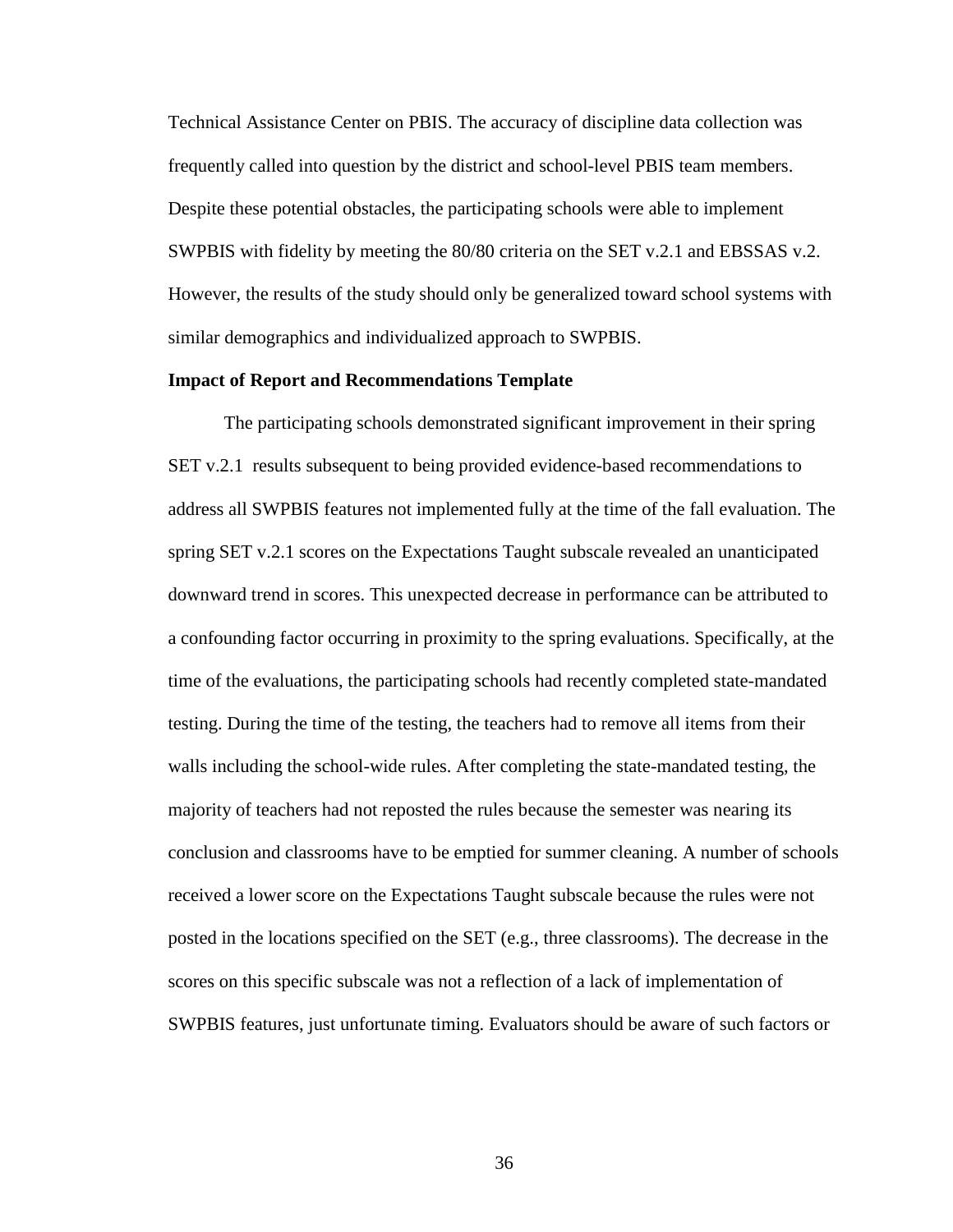events that may create similar situations that do not reflect the true implementation of SWPBIS.

The evidence-based results did not have a significant impact on the spring EBSSAS v.2 results, possibly an indication that the recommendations for the EBSSAS v.2 were utilized differently than those for the SET v.2.1. The EBSSAS v.2 reflects the staff members' perceptions of SWPBIS implementation, which may be influenced by a number of factors. Similar to the time that the spring SET v.2 .1 evaluations were conducted; the schools' emphasis may have shifted from SWPBIS to performance on state-mandated testing. With this potential shift in priorities, the staff may have perceived that many of the SWPBIS practices were no longer being implemented at the schools. Additionally, to address concerns related to academic performance and discipline challenges, the district-level administrators instituted partial to total administration changes for some of the participating schools after the fall semester. The new buildinglevel administration may have focused on different or competing initiatives resulting in a de-emphasis of SWPBIS practices.

#### **Limitations**

A number of limitations can be identified regarding the design of the study. In particular, the study's design did not incorporate a control group for comparison of SET v.2.1 and EBSSAS v.2 evaluation scores with the experimental group. When conducting research in applied settings, it can be difficult to determine the full impact of the intervention or treatment if there is not a control group to hold constant for comparison. Research conducted in natural settings, such as schools, may be more susceptible to the confounding effects of variables outside the control of the experimenter (Cooper, Heron,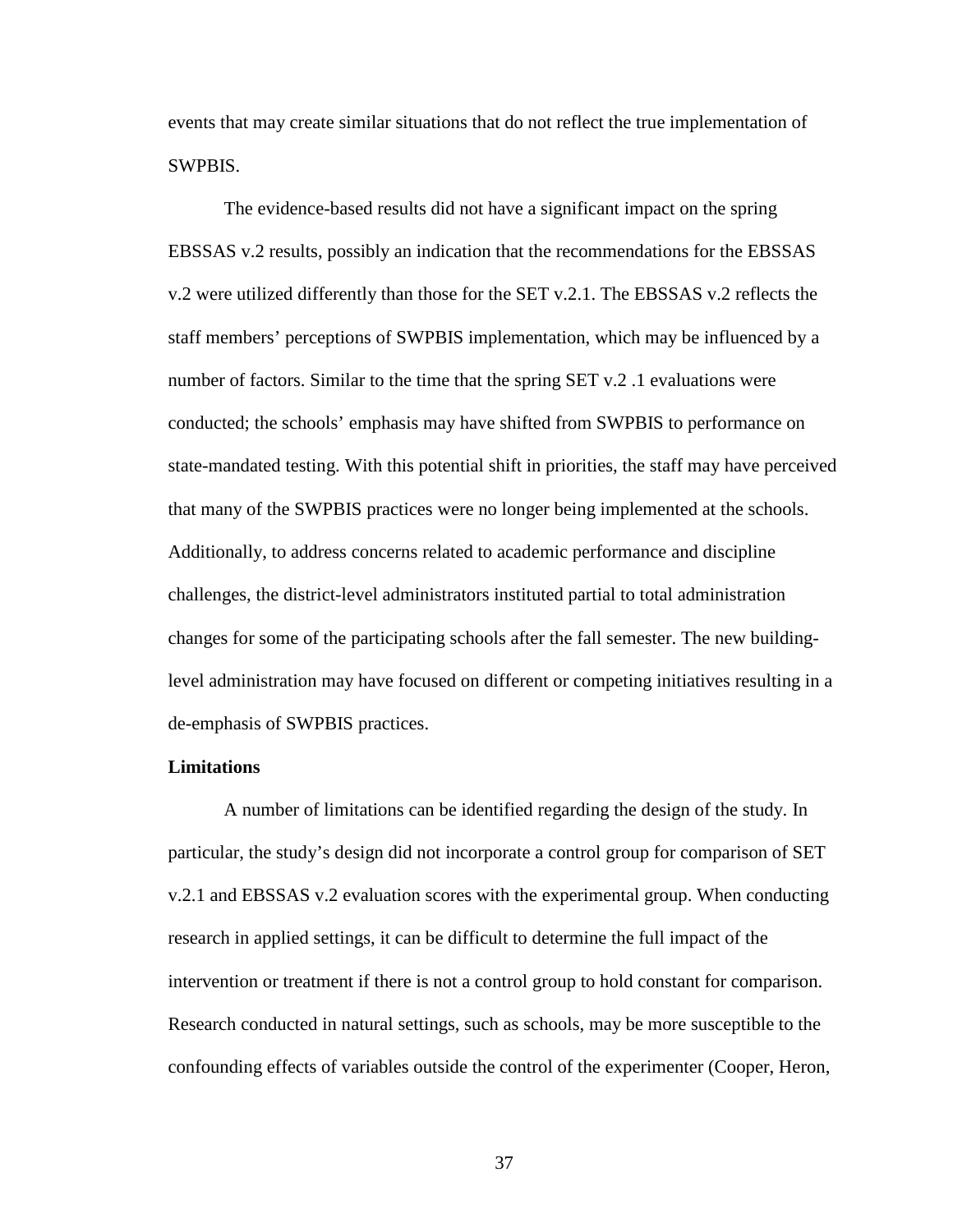& Heward, 2007). Specifically with this study, a commitment had been made to the participating school system to provide technical assistance in the described systematic format to all schools that completed the PBIS evaluations. Therefore, the circumstances prevented the establishment of a control group that would have completed the evaluations but not received any technical assistance in return. The establishment of a quid pro quo relationship when conducting research allows for research in applied settings, yet limits the impact of the research results.

Several limitations can be identified with the PBIS evaluations utilized in the study. To begin with, the EBSSAS v.2 is designed to be completed by the entire staff at a school. The benefit of surveying all staff is that it will represent the perceptions of the staff members and identify areas that need to be addressed either through improvement in procedures or informing staff of supports in place. The EBSSAS v.2 results in this study show a decline in the implementation of SWPBIS features; however, this may have not been an accurate representation of what is being done at school settings. Unlike the SET v.2.1, the EBSSAS v.2 is strictly a survey; therefore, there is no verification of item responses by providing evidence through permanent products or interviews. A number of survey takers may not be aware that specific practices are being implemented. Stagnation or even decreases in SWPBIS implementation, as perceived by the staff, may potentially be the result of not adequately providing frequent trainings and status updates to maintain an informed staff. Therefore, a number of the EBSSAS v.2 recommendations emphasize increasing staff involvement and accountability with implementing and maintaining SWPBIS.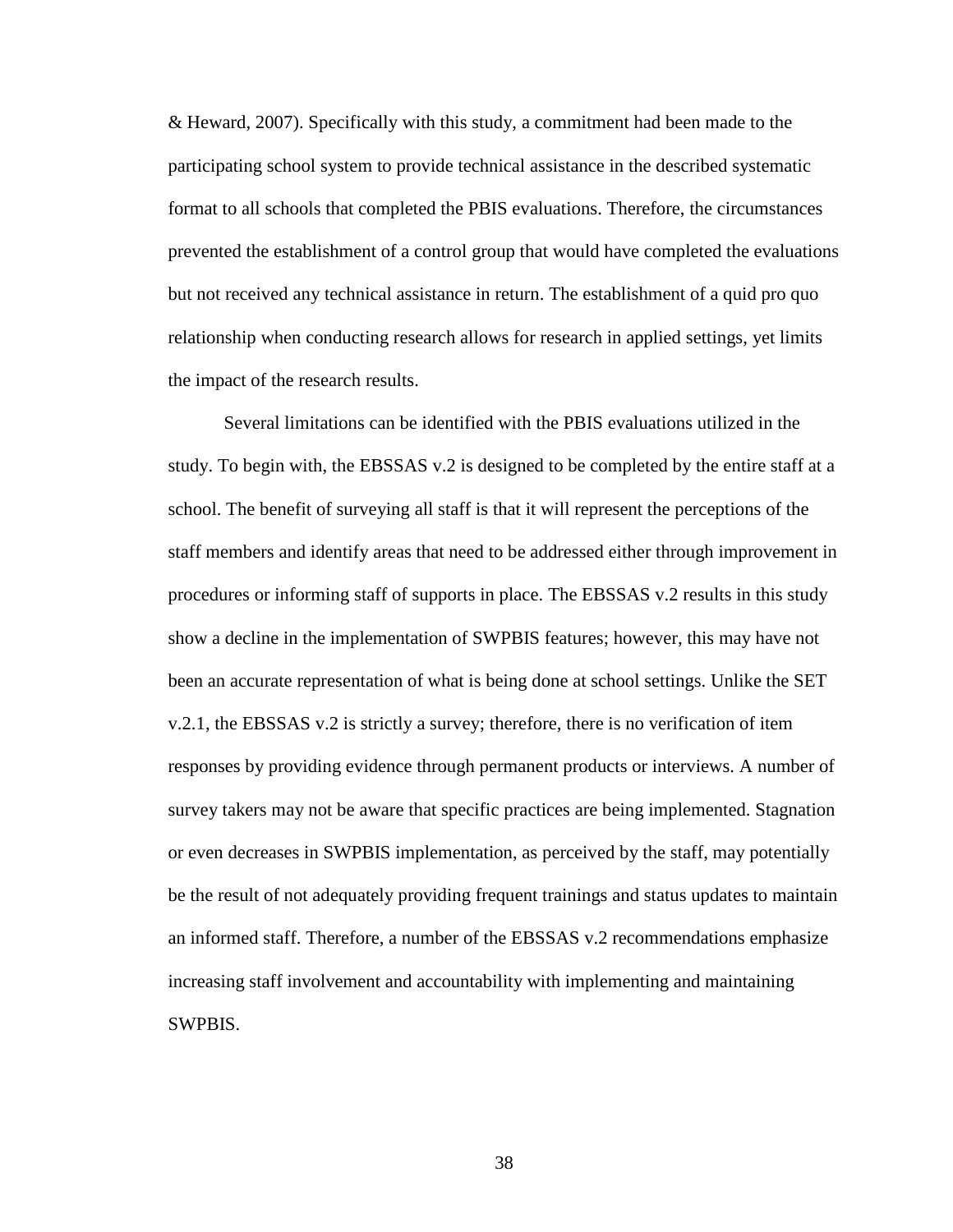Furthermore, staff members, particularly those not involved with the SWPBIS team or classroom instruction may not fully comprehend the survey questions on the EBSSAS v.2 and guessed at the status of implementation of SWPBIS systems. Finally, although the schools were instructed to have all staff complete the survey, the percentage of staff that completed the survey at each school and at each administration (i.e., fall and spring) varied significantly. To be included in the sample, the school was required to have at least 10 respondents for each administration of the EBSSAS v.2; however, this may have been a very small proportion of the schools' staff.

Multiple concerns regarding the administration of the SET v.2.1 need to be addressed to improve its utility. For example, the sampling procedures for interviewing staff and students should specify a percentage of the population, rather than the established procedure of interviewing 10-15 staff and 15 students at a school. For example, the SET manual could specify that 15% of the staff and student population should be randomly interviewed. To illustrate, consider school A and B. School A has a population of 1,000 students and 63 staff members. In contrast, school B has 600 students and 36 staff members. At school A, if the sampling criterion of 15% was employed, 150 students and 9 staff members would be randomly interviewed. At school B, 90 students and 5 staff members would be sampled. The new sample size would significantly increase the amount of students to interview; however, the results would more accurately represent the presence of SWPBIS practices and systems available at the school.

An additional concern regarding sampling procedures of the SET v.2.1 relates to the process of selecting staff and students randomly for the interviews. Sampling procedures may vary significantly at different school sites. The SET v.2.1 manual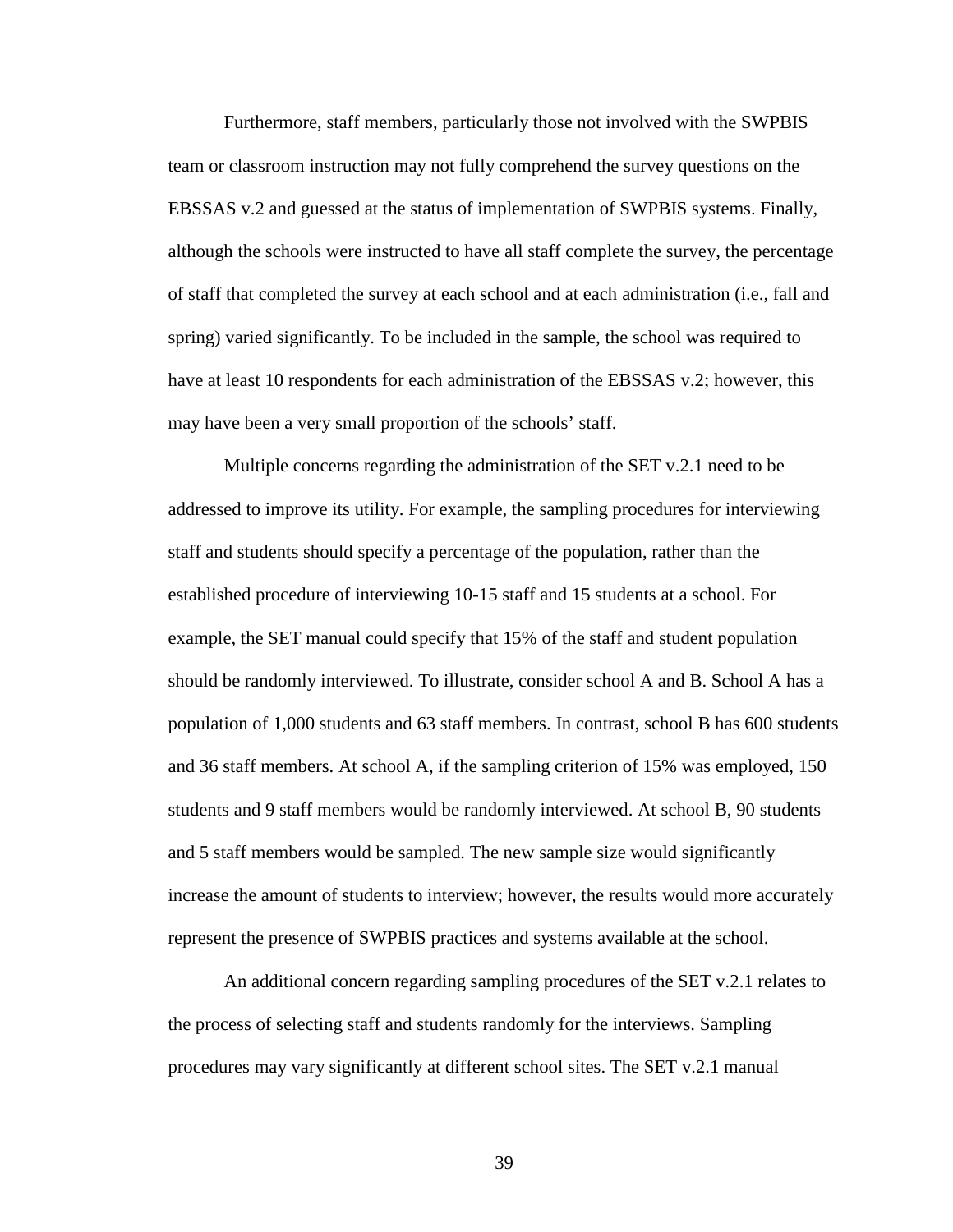indicates that classroom instruction should not be interrupted to interview staff and students, thusly; students and staff should be selected from settings in which they are readily accessible. For example, the cafeteria, hallways, teacher work room, and the playground are environments that staff and students may be available to direct a minute or two of their time and attention toward answering the interview questions. Unfortunately, this is a sample of convenience and may not represent the full impact of SWPBIS practices. Specifically, when selecting from limited locations, there may be an overrepresentation of a grade level (e.g., only first and second graders are in the cafeteria) or type of staff (e.g., primarily paraprofessionals in the break room), which may skew the results. Additionally, the SWPBIS team leader or an administrator may accompany the evaluator during the administration and influence whom is interviewed or the locations visited, as compared to the evaluator walking through the school unaccompanied. Evaluators can prepare for the interviews by procuring the daily transition schedule and map of the school site. Thus, allowing evaluators to select specific locations and times to target for more diverse sampling from a variety responders (e.g., two  $1<sup>st</sup>$  graders, two  $2<sup>nd</sup>$ graders, two  $3<sup>rd</sup>$  graders, 3 teachers, 1 paraprofessional, 1 custodian, 1 office staff, etc.); thereby increasing the variability in the sampled population.

#### **Implications for Practice**

The expansion of SWPBIS practices in school systems throughout the United States illustrates the need for PBIS experts to evaluate processes for providing training, assistance, and progress monitoring efficiently to a large number of schools. Specifically, this study verifies that external coaches can effectively provide technical assistance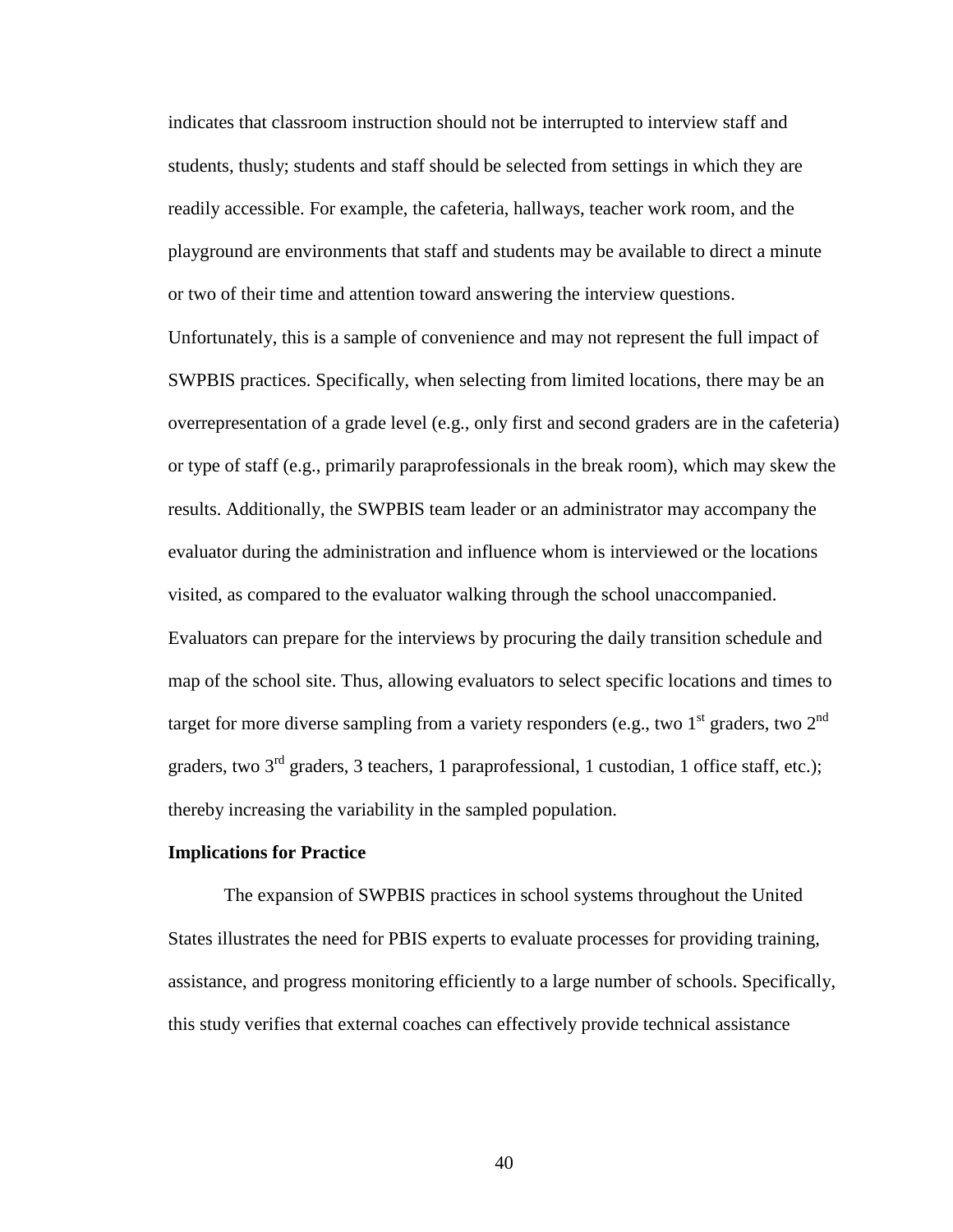within a large urban school system via utilization of a reporting and recommendations template to improve fidelity of implementation at multiple school sites.

Schools could potentially improve the validity of EBSSAS v.2 results with an effort to educate and reinforce staff participation. Prior to administering the EBSSAS v.2, the SWPBIS team should provide a brief update to all staff about the PBIS practices implemented at the school and its impact on preventing behavioral infractions. The update would serve the purpose of increasing staff members' awareness of their school's SWPBIS efforts and commitment to preventing discipline problems. Further booster sessions throughout the academic year would increase staff members' understanding of SWPBIS practices and the vocabulary or jargon associated with SWPBIS, consequently increasing their comprehension of the EBSSAS v.2 questions.

To increase staff participation with completing the EBSSAS v.2, an incentive could be made available upon completion of the survey. Examples of potential incentives may include: a pass to wear blue jeans to work, snacks available in the room where the survey is completed, or public acknowledgement by administration during daily announcements. Once the SWPBIS team receives the results of the EBSSAS v.2 and recommendations to improve features not in place, the results and future actions should be shared with the entire staff to demonstrate the importance of the survey outcomes and how issues will be addressed by the team.

In this study, the results revealed an absence of reliability for a number of the SET v.2.1 subscales and a lack of relationship between the SET v.2.1 and EBSSAS v.2. These results elucidate the need for further revisions to the measures to enhance their reliability and validity, and, consequently, increase their utility as progress monitoring and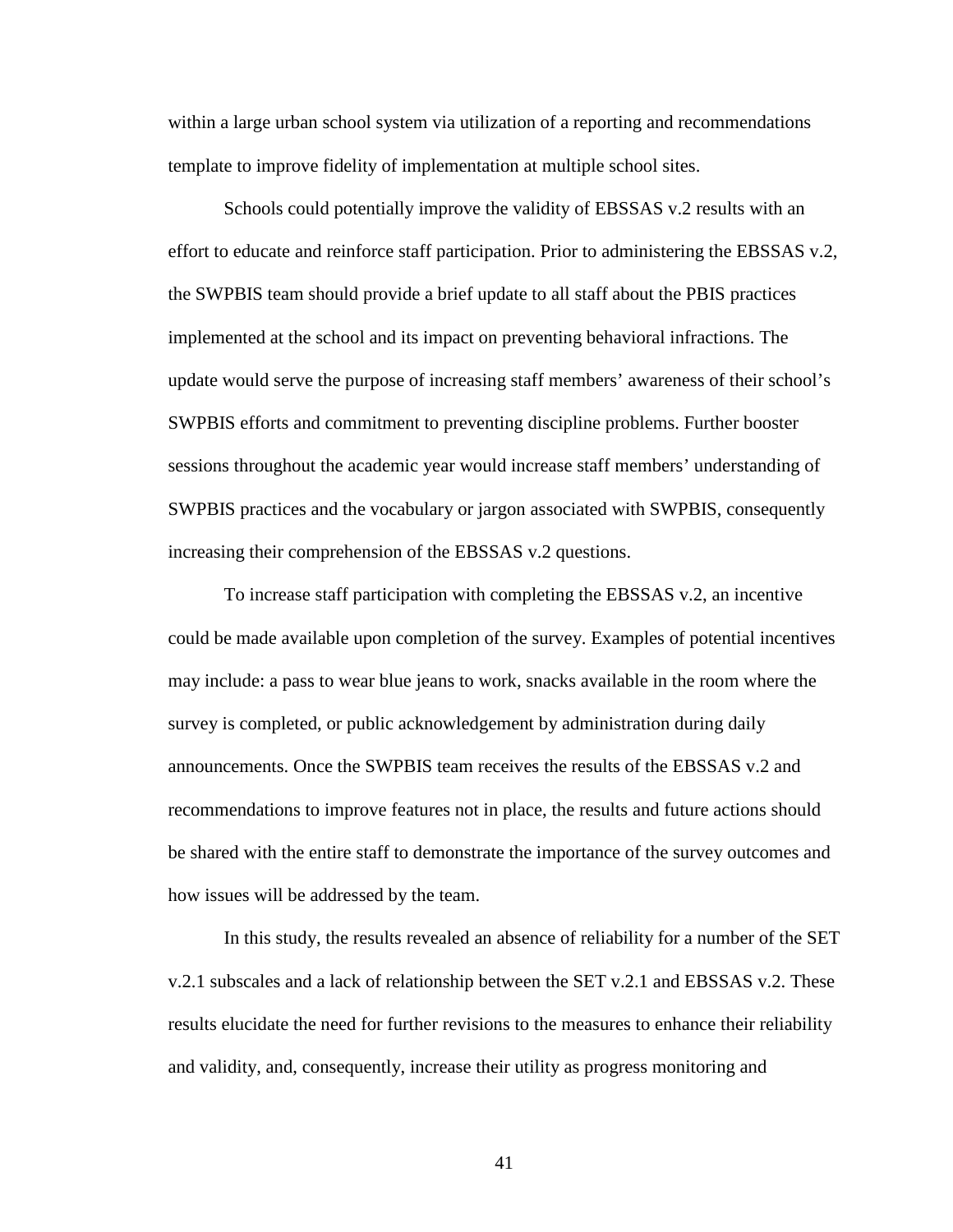improvement tools. Concerns expressed about the SET v.2.1 sampling procedures and staff participation in and comprehension of the EBSSAS v.2 evaluation need to be addressed to increase the reliability and validity of these tools.

To enhance the impact and utility of the PBIS evaluation results, the reporting and recommendations template should be incorporated into the evaluation procedures available via PBIS Assessment© (www.pbisassessment.org), a web-based application developed to assist schools with the administration and scoring of PBIS evaluations. Local coordinators assist schools with completing annual and progress monitoring assessments. Upon completion of the evaluations, results are sent to the schools' PBIS internal coaches to utilize for action planning. Currently, the website does not provide specific recommendations to address features needing improvement or implementation. The inclusion of evidence-based recommendations with the evaluation results report may increase the efficacy of improvement efforts facilitated by PBIS teams.

#### **Future Directions**

To gain more evidence that the reporting process with evidence-based recommendations result in improvement in implementation of SWPBIS with fidelity, future research designs should include a control group (i.e., no recommendations provided) to examine the difference in spring PBIS evaluation results. It would be hypothesized that the experimental group provided a tailored report with evidence-based recommendations would demonstrate improvement in their evaluation scores and meet the 80/80 fidelity criteria when compared to the control group.

Additional research should focus on the application of the provided evidencebased recommendations. In particular, a permanent products review of PBIS teams'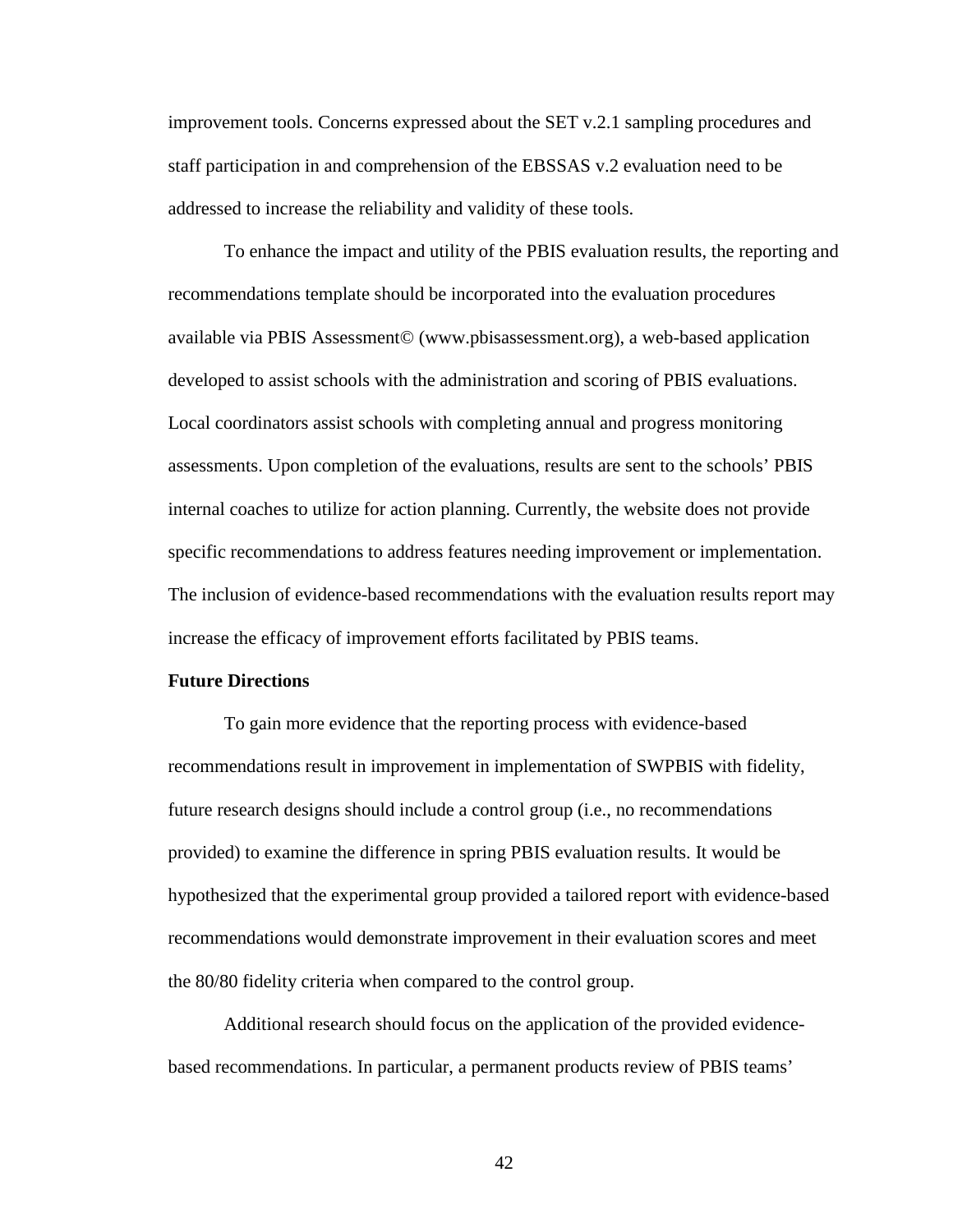evaluation action plans to identify number of recommendations utilized and implemented should be conducted. This investigation would provide further evidence regarding the efficaciousness of the SWPBIS team in improving their SWPBIS systems, data, and practices when provided evidence-based recommendations and specific instructions on developing actionable steps to address features not in place.

Future research activities should integrate a social validity measure to determine whether the external coaching process was contextually appropriate. Social validity can improve applied research in school settings by gaining subjective information from participants regarding perceived impact and significance of the intervention (Kennedy, 2005). A social validity measure should include the following questions to determine the acceptability of the evaluation and reporting process:

- 1. Did PBIS team find the results reporting process helpful?
- 2. Did PBIS team utilize recommendations in action planning?
- 3. Did the recommendations help the PBIS teams comprehend evaluation results better?

To continue to improve implementation and sustainability of SWPBIS within urban school districts, further research should measure administrators' and staff members' commitment to PBIS throughout the academic year to determine whether waning commitment is a factor associated with decreased fidelity. Additionally, research should compare fidelity of implementation at urban schools that emphasize SWPBIS as their primary discipline procedure versus schools that utilize competing initiatives such as zero-tolerance policies and other punitive consequences (e.g., corporal punishment, suspensions, and time-out).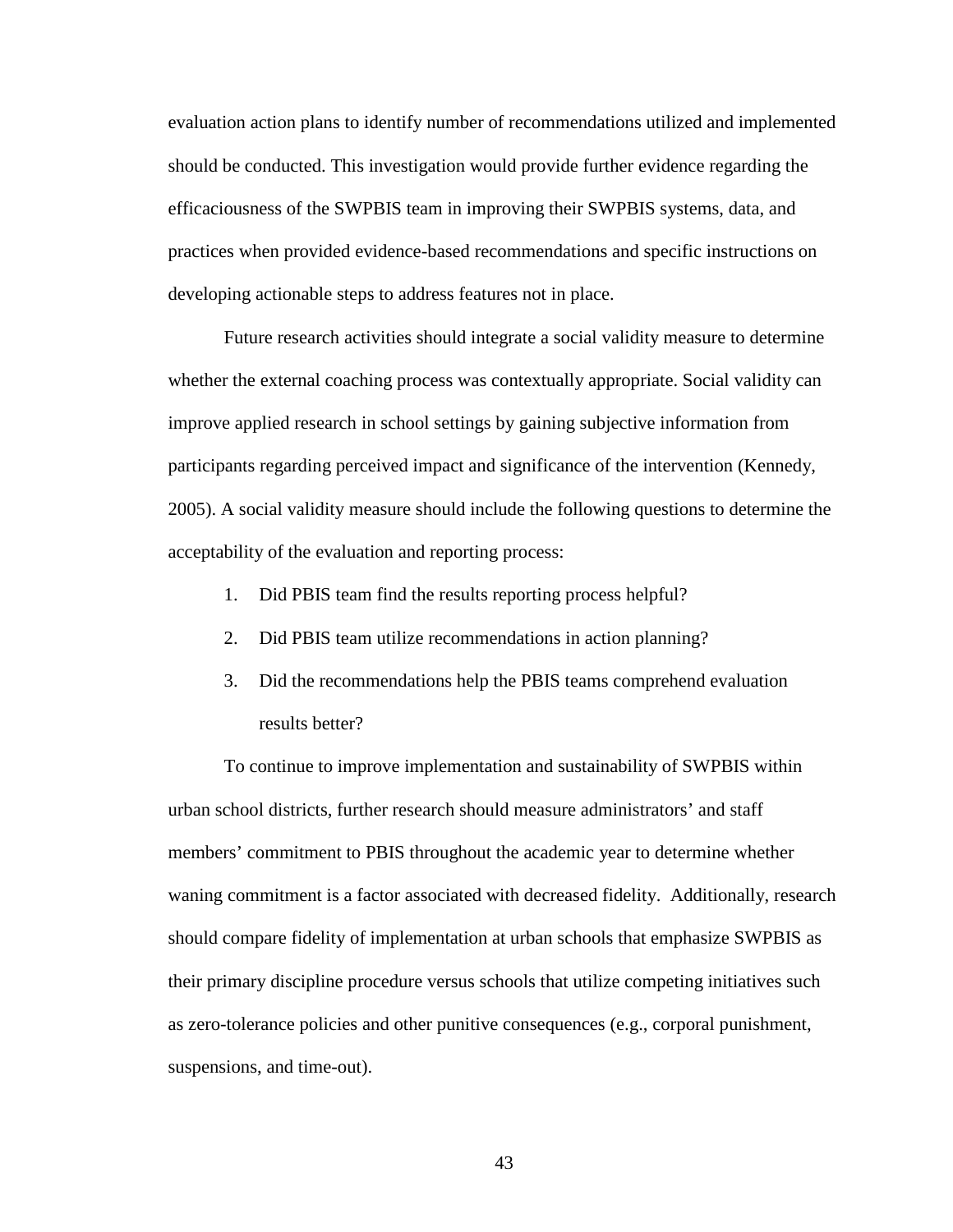The SET v.2.1 administration, recording, and scoring process could be improved by creating an electronic version (e-SET) that would allow administrators to utilize an electronic device to collect and record required information. The use of technology facilitates implementation and progress monitoring of selected interventions by automatically completing some tasks such as data graphing (Bicard, Bicard, Nichols,  $\&$ Plank, 2011). Prior to entering the school to conduct the SET, the evaluator would enter the student and staff population and the e-SET would generate the appropriate number of response fields needed to randomly interview 15% of the population. The entire scoring and reporting process would automatically be completed upon conclusion of the evaluation. The evaluator would have the ability to customize the report to address the specific strengths and needs of the evaluation site and email the results to the internal PBIS coach at evaluated schools.

#### **Conclusion**

Despite the known challenges associated with establishing and sustaining districtwide initiatives within large urban school systems, this study reaffirms that SWPBIS can be implemented in such environments with high fidelity (80/80 on SET v.2.1 and EBSSAS v.2). Furthermore, the results of the study indicate that external coaching can be provided to a large number of schools in a systematic method to improve implementation of SWPBIS practices. Further revisions should be considered for the SET v.2.1 and EBSSAS v.2 to improve its validity and utility as a progress and improvement monitoring tool for schools implementing SWPBIS.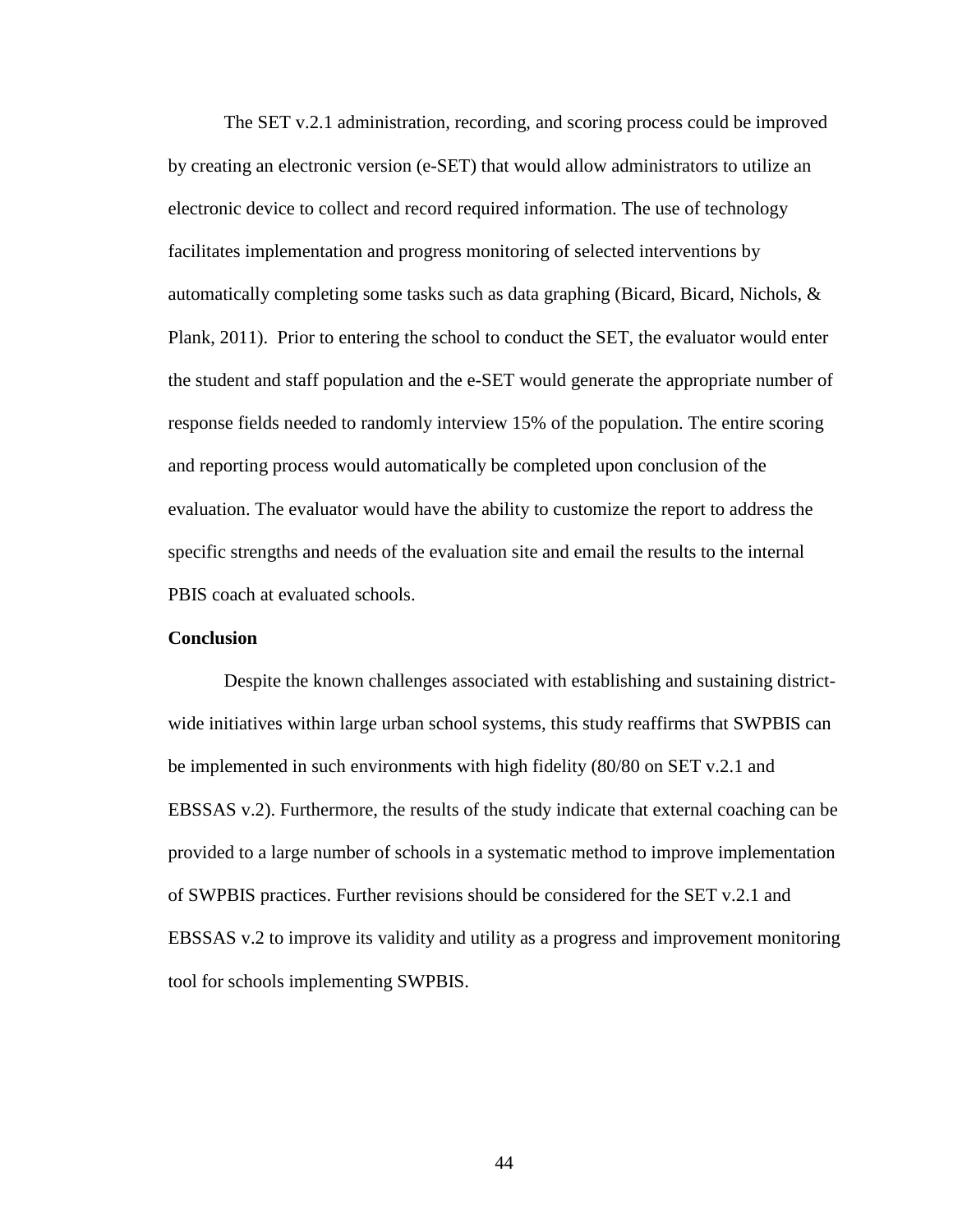#### **References**

- Algozzine, B., Horner, R. H., Sugai, G., Barrett, S., Dickey, S. R., Eber, L., Kincaid, D., Lewis, T., & Tobin, T. (2010). *Evaluation blueprint for school-wide positive behavior support*. Eugene, OR: National Technical Assistance Center on Positive Behavior Interventions and Support. Retrieved from [www.pbis.org](http://www.pbis.org/)
- Austin, J. L., & Soeda, J. M. (2008). Fixed-time teacher attention to decrease off-task behaviors of typically developing third graders*. Journal of Applied Behavior Analysis*, 41, 279-283.
- Beard-Jordan, K., & Sugai, G. (2004). First Step to Success: An early intervention for elementary children at risk for antisocial behavior. *Behavioral Disorders*, 29, 396- 409.
- Bicard, S. C., Bicard, D. F., Nichols, K. J., & Plank, E. (2011). Technology for multitiered interventions for reading and behavior in early childhood education. In S. Blake, D. Windsor, & L. Allen (Eds.), *Child development and the use of technology: Perspectives, applications and experiences.* Hershey, PA: IGI.
- Bledsoe, E. P. (2010). *The correlation between punitive consequences and the implementation of school-wide positive behavior support in an urban school district in the south* (Unpublished doctoral dissertation). The University of Memphis, Memphis, TN.
- Bohanon, H., Fenning, P., Carney, K., Minnis, M., Anderson-Harris, S., Moroz, K., Hicks, K. J., Kasper, B. B., Culos, C., Sailor, W., & Piggott, T. D. (2006). Schoolwide application of urban high school positive behavior support: A case study. *Journal of Positive Behavior Interventions*, 8, 131-145.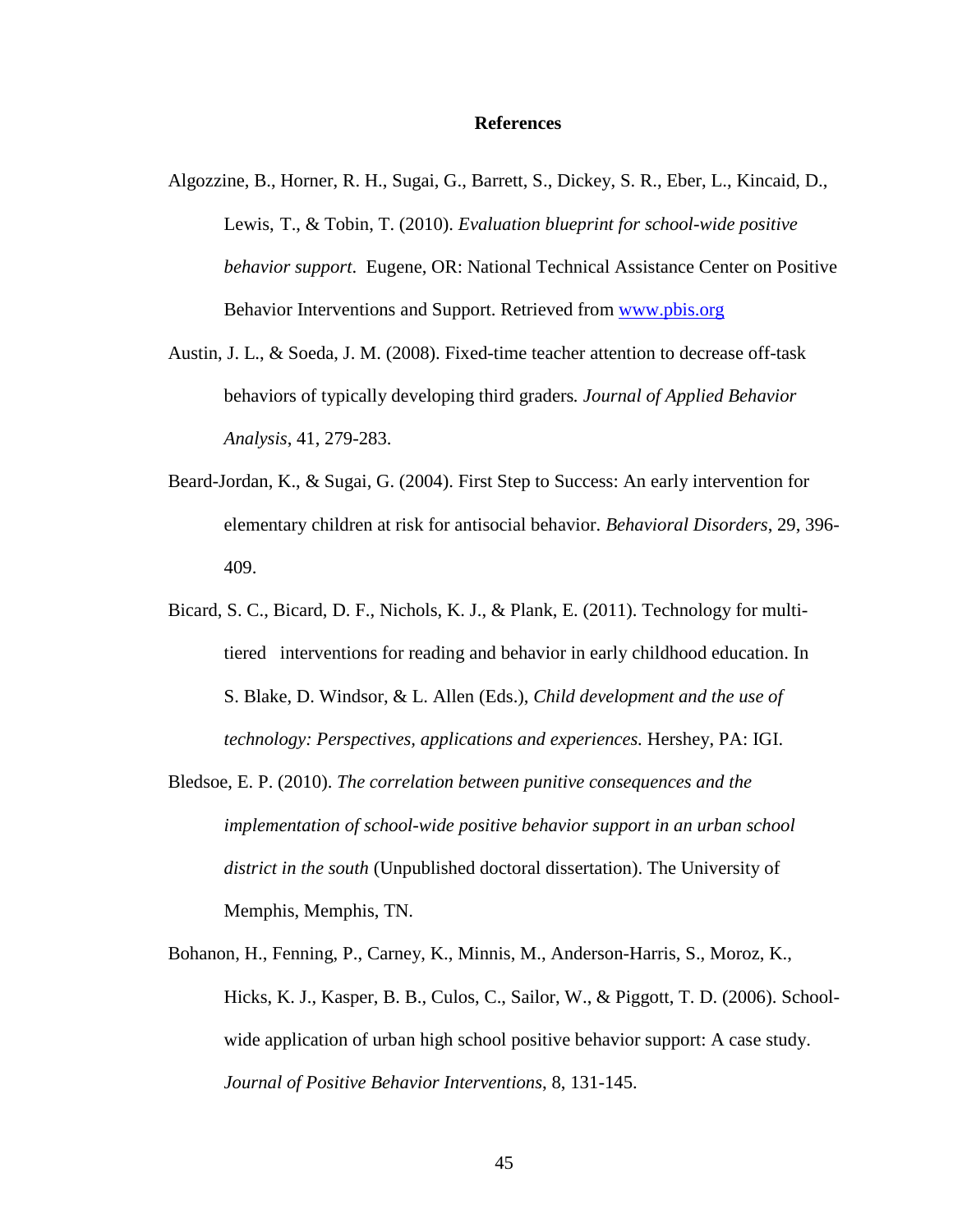- Bradshaw, C., Debnam, K., Koth, C., & Leaf, P. (2009). Preliminary validation of the implementation phases inventory for assessing fidelity of school-wide positive behavior supports. *Journal of Positive Behavior Interventions*, 11(3), 145-160.
- Bradshaw, C., Koth, C., Bevans, K., Ialongo, N., & Leaf, P. (2008). The impact of school-wide positive behavioral interventions and supports (PBIS) on the organizational health of elementary schools. *School Psychology Quarterly*, 23(4), 462-473.
- Bradshaw, C., Mitchell, M., & Leaf, P. (2010). Examining the effects of school-wide positive behavioral supports on student outcomes: Results from a randomized controlled effectiveness trail in elementary schools. *Journal of Positive Behavior Interventions,* 12(3), 133-148.
- Brooks, A., Todd, A. W., Tofflemoyer, S., & Horner, R. H. (2003). Use of functional assessment and a self-management system to increase academic engagement and work completion. *Journal of Positive Behavior Intervention*, 5, 144-152.
- Buluc, B. (2006). An analysis of classroom rules in secondary schools in Turkey. *Educational Research Quarterly*, 29(3), 30.
- Burke, M. D., Hagan-Burke, S., & Sugai, G. (2003). The efficacy of function-based interventions for students with learning disabilities who exhibit escape-maintained problem behavior: Preliminary results from a single case study. *Learning Disabilities Quarterly*, 26, 15-25.
- Burkwist, B. J., Mabee, W. S., & McLaughlin, T. F. (1987). The effect of a daily report card system on inappropriate classroom verbalizations with a junior high school learning-disabled student. *Techniques: A Journal for Remedial Education and*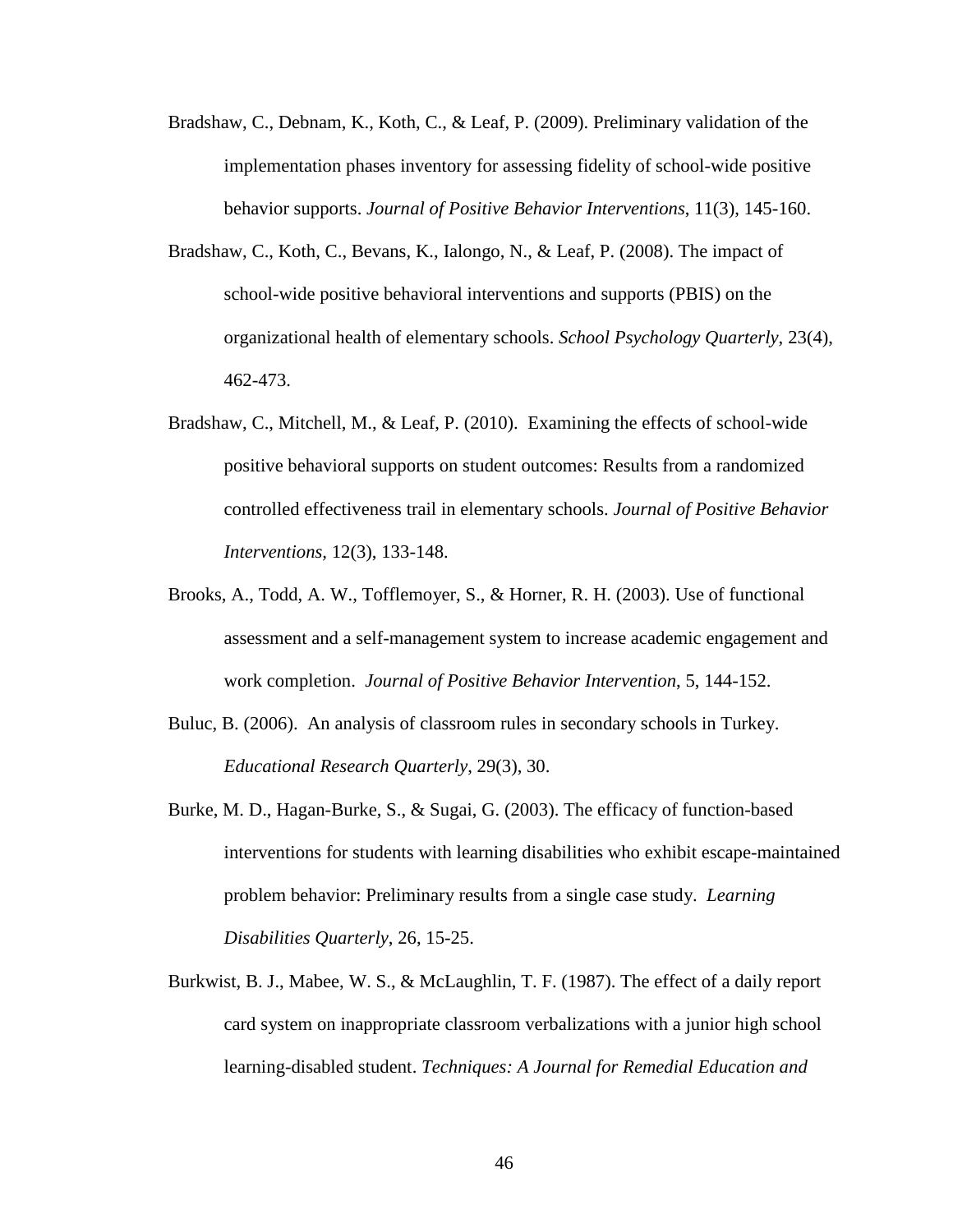*Counseling*, 3, 265-272.

- Carter, D. R., & Horner, R. H. (2007). Adding functional behavioral assessment to first step to success: A case study. *Journal of Positive Behavior Interventions*, 9(4): 229-238.
- Chafouleas, S. M., Christ, T. J., Riley-Tillman, T. C., Briesch, A. M., & Chanese, J. A. M. (2007). Generalizability and dependability of direct behavior ratings to assess social behavior of preschoolers. *School Psychology Review*, 36(1), 63-79.
- Chafouleas, S. M., McDougal, J. L., Riley-Tillman, T. C., Panahon, C. J., & Hilt, A. M. (2005). What do daily behavior report cards (DBRCs) measure? An initial comparison of DBRCs with direct observation for off-task behavior. *Psychology in the Schools*, 42(6), 669-676.
- Chafouleas, S. M., Riley-Tillman, T. C., & McDougal, J. L. (2002). Good, bad, or inbetween: How does the daily behavior report card rate? *Psychology in the Schools*, 39(2), 157-169.
- Chafouleas, S. M., Riley-Tillman, T. C., & Sassu, K. A. (2006). Acceptability and reported use of daily behavior report cards among teachers. *Journal of Positive Behavior Interventions*, 8(3), 174-182.
- Chafouleas, S., Riley-Tillman, C., Sassu, K., LaFrance, M., & Patwa, S., (2007) Daily behavior report cards: An investigation of the consistency of on-task data across raters and methods. *Journal of Positive Behavior Interventions*, 9(1), 30-37.
- Cheney, D. A., Stage, S. A., Hawken, L. S., Lynass, L., Mielenz, C., & Waugh, M. (2009). A 2-year outcome study of the check, connect, and expect intervention for students at risk for severe behavior. *Journal of Emotional and Behavioral*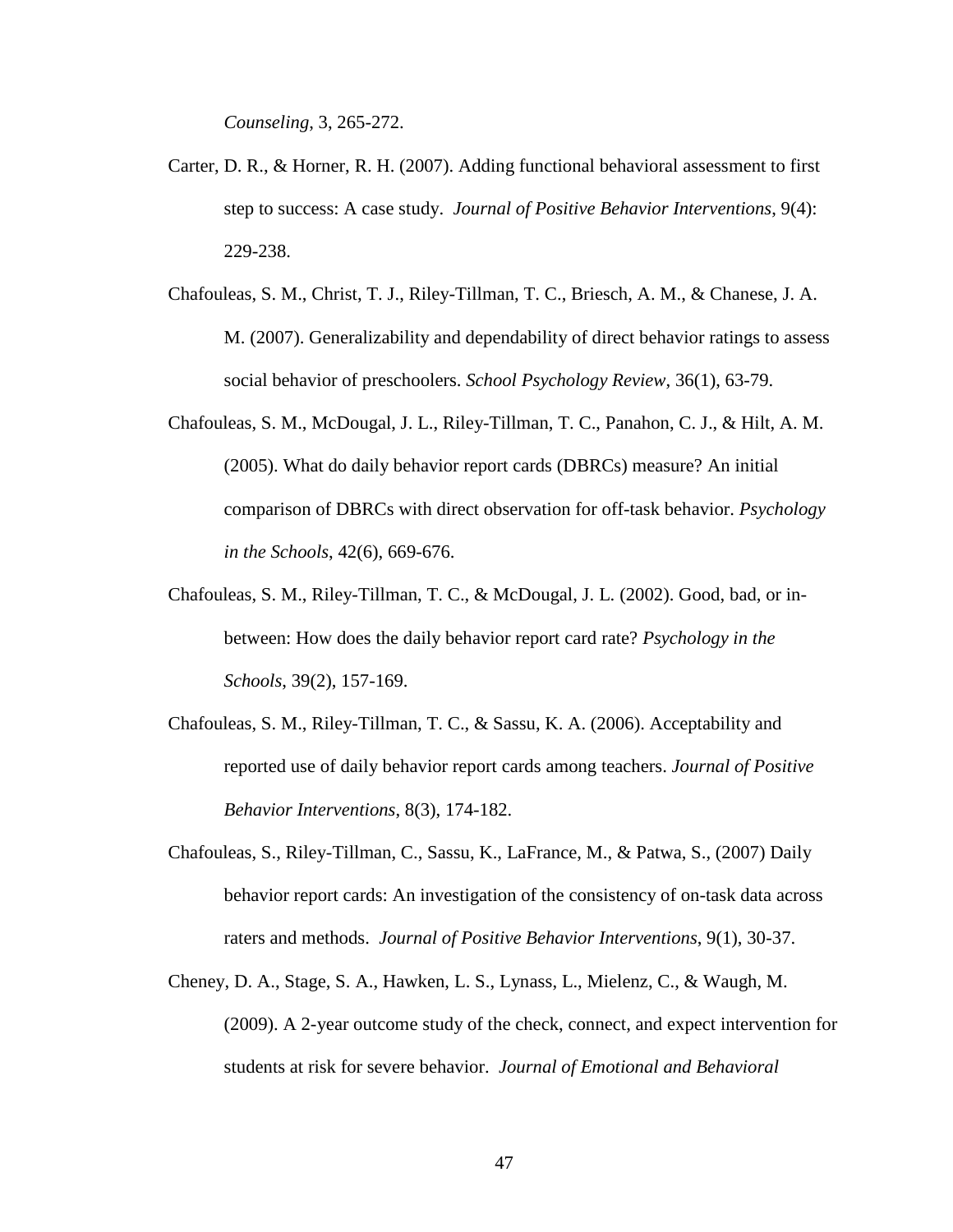*Disorders¸*17(4), 226-243.

- Cooper, J. O., Heron, T. E., & Heward, W. L. (2007). *Applied behavior analysis* (2nd ed.). Upper Saddle River, NJ: Prentice Hall.
- Crone, D., Hawken, L., & Bergstrom, M., (2007). A demonstration of training, implementing and using functional behavioral assessment in 10 elementary and middle school settings. *Journal of Positive Behavior Interventions,* 9(1), 15-29.
- Crone, D., Hawken, L., & Horner, R. (2010). *Responding to problem behavior in schools, second edition: The behavior education program. The Guilford Practical Intervention in the Schools Series.* New York, NY: Guilford Press.
- Crone, D., A., Horner, R., H., & Hawken, L. S. (2004). *Responding to problem behavior in schools: The behavior education program*. New York, NY: Guilford Press.
- Dixon, M. R., & Tibbetts, P. A. (2009). The effects of choice on self-control. *Journal of Applied Behavior Analysis,* 42(2), 243-252.
- Ervin, R. A., DuPaul, G. J., Kern, L., & Friman, P.C. (1998). Classroom-based functional and adjunctive assessments: proactive approaches to intervention selection for adolescents with attention deficit hyperactivity disorder. *Journal of Applied Behavior Analysis,* 31(1), 65-78.
- Ervin, R. A., Kern, L., Clarke, S., DuPaul, G. J., Dunlap, G., & Friman, P. C. (2000). Evaluating assessment-based intervention strategies for students with ADHD and comorbid disorders within the natural classroom context. *Behavioral Disorders*, 25, 344-358.
- Fairbanks, S., Sugai, G., Guardino, D., & Lathrop, M. (2007). Response to intervention: Examining classroom behavior support in second grade. *Exceptional Children,*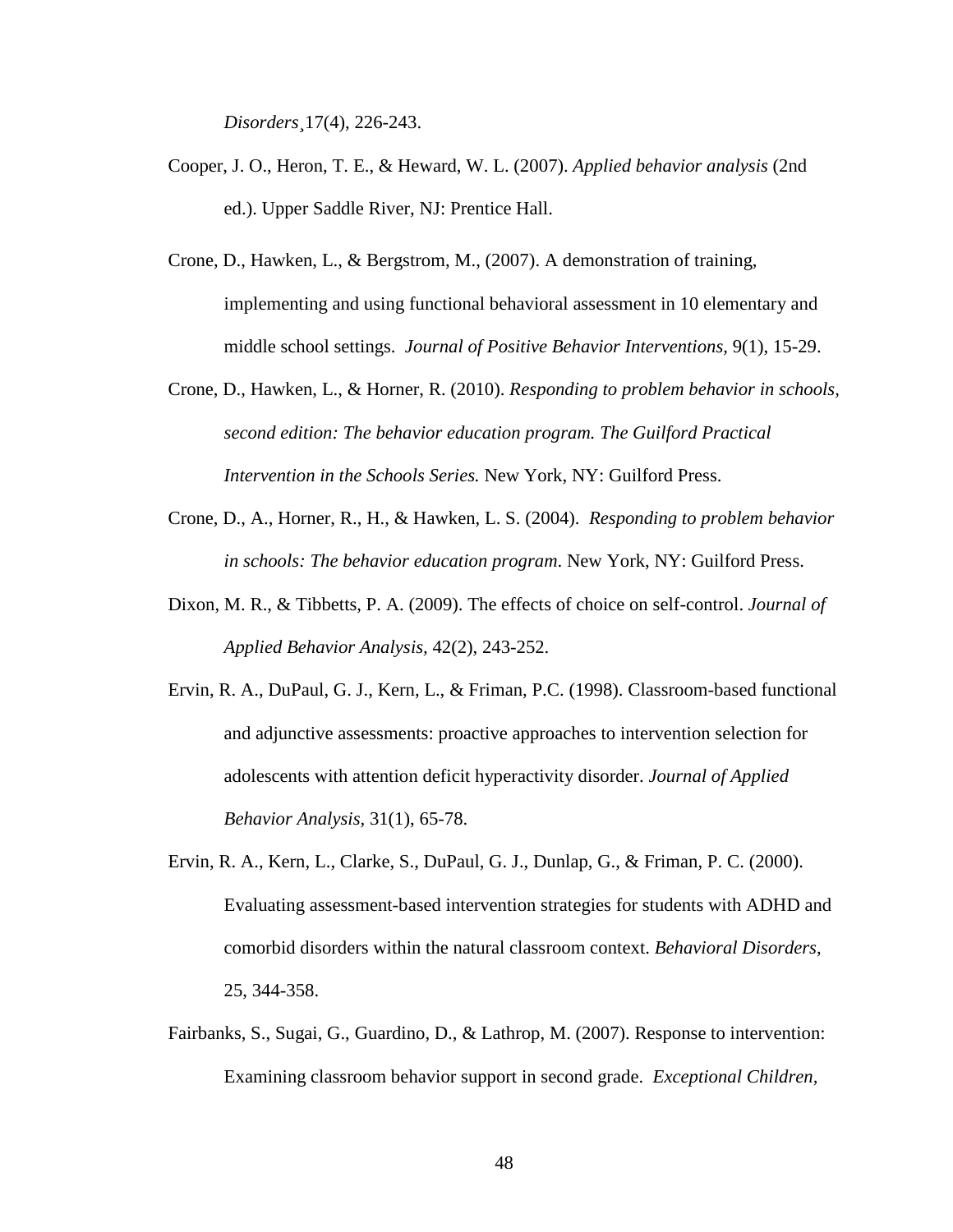73(3), 288-310.

- Fairchild, T. N. (1983). Effects of a daily report card system on an eighth grader exhibiting behavioral and motivational problems. *The School Counselor*, September, 83-86.
- Fairchild, T. N. (1987). The daily report card. *Teaching Exceptional Children*, 19(2), 72- 73.
- Filter, K. J., McKenna, M. K., Benedict, E. A., Horner, R. H., Todd, A. W., & Watson, J. (2007). Check in/check out: A post-hoc evaluation of an efficient, secondarylevel targeted intervention for reducing problem behaviors in schools. *Education and Treatment of Children*, 30(1), 69-84.
- George, H. P., Kincaid, D., & Pollard-Sage, J. (2009). Primary-tier interventions and supports. In W. Sailor, G. Dunlap, G. Sugai, & R. Horner (Eds.), Handbook *of positive behavior support.* New York, NY: Springer.
- Golly, A., Stiller, B., & Walker, H. M. (1998). First Step to Success: Replication and Social Validation of an Early Intervention Program. *Journal of Emotional and Behavioral Disorders,* 6(4), 243-250.
- Gottfredson, D. C, Gottfredson, G. D., & Hybl, L. G. (1993). Managing adolescent behavior: A multiyear multischool study*. American Educational Research Journal*, 30(1), 179-215.
- Hagan-Burke, S., Burke, M. D., Martin, E., Boon, R. T., Fore, III, C., & Kirkendoll, D. (2005). The internal consistency of the school-wide subscales of the effective behavior support survey. *Education and Treatment of Children*, 28(4), 400-413. Hawken, L. S. (2006). School psychologists as leaders in the implementation of a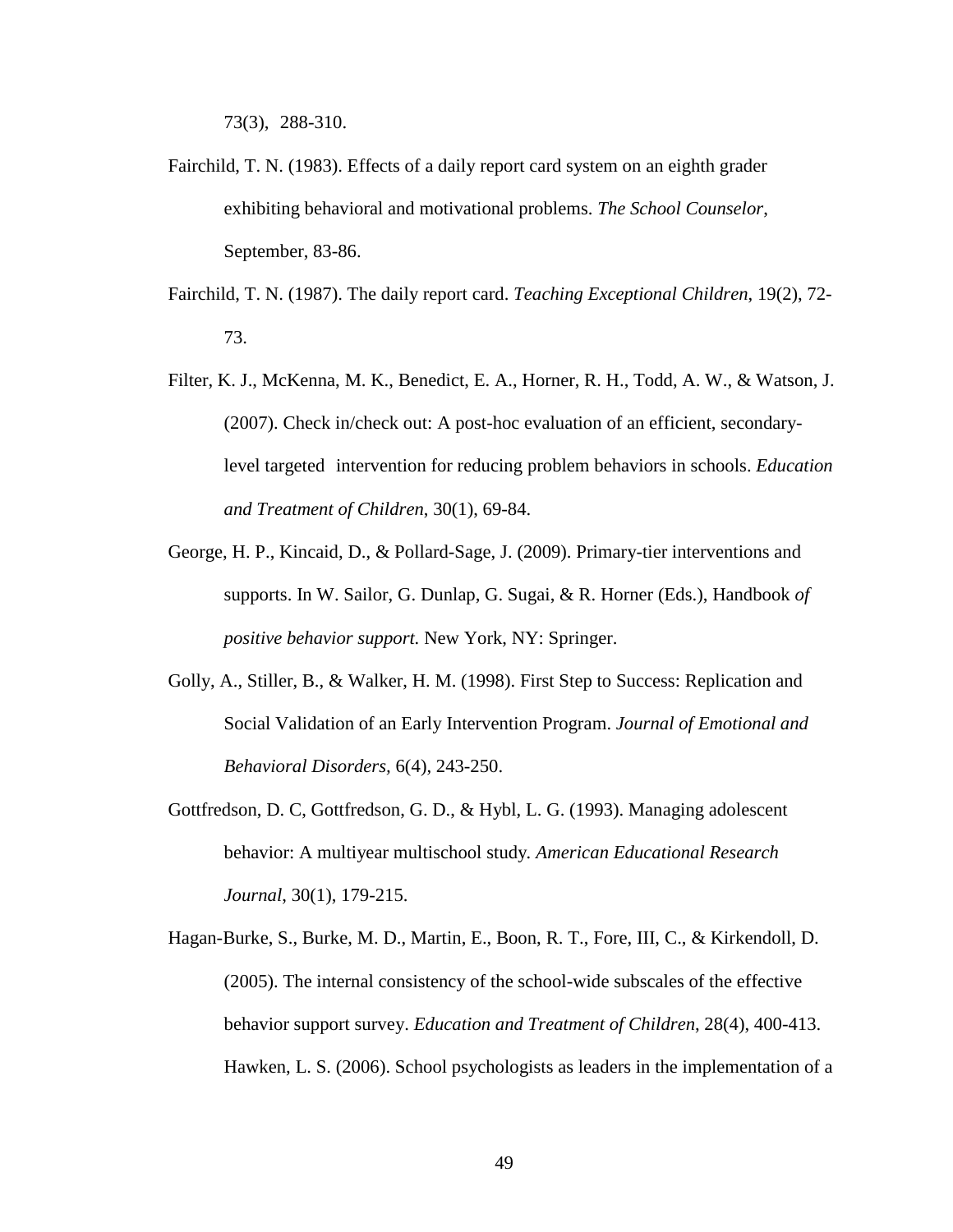targeted intervention: The behavior education program. *School Psychology Quarterly*, 21(1), 91- 111.

- Hawken, L. S, Adolphson, S. L., Macleod, K. S., & Schumann, J. (2009). Secondary-tier interventions and supports. In W. Sailor, G. Dunlap, G. Sugai, & R. Horner (Eds.), Handbook *of positive behavior support.* New York, NY: Springer.
- Hawken, L. S., & Horner, R. H. (2003). Evaluation of a targeted intervention within a schoolwide system of behavior support. *Journal of Behavioral Education*, 12(3), 225-240.
- Hawken, L. S., Macleod, K. S., & Rawlings, L. (2007). Effects of the *behavior education program* (BEP) on office discipline referrals of elementary school students. *Journal of Positive Behavior Interventions*, 9(2), 94-101.
- Horner, R. (2009, March 26). *Extending the science, values and vision of Positive Behavior Support*. Speaker at Sixth International Conference on Positive Behavior Support, Jacksonville, FL.
- Horner, R. H., Sugai, G., & Anderson, C. M. (2010). Examining the evidence base for school-wide positive behavior support. *Focus on Exceptional Children*, 42(8), 1- 14.
- Horner, R. H., Sugai, G., & Horner, H. F. (2000). A schoolwide approach to student discipline. *School Administrator*, 57(2), 20-27.
- Horner, R. H., Sugai, G., Smolkowski, K., Eber, L., Nakasato, J., Todd, A. W., & Esperanza, J. (2009). A randomized, wait-list controlled effectiveness trial assessing school-wide positive behavior support in elementary schools. *Journal of Positive Behavior Interventions*, 11(3), 133-144.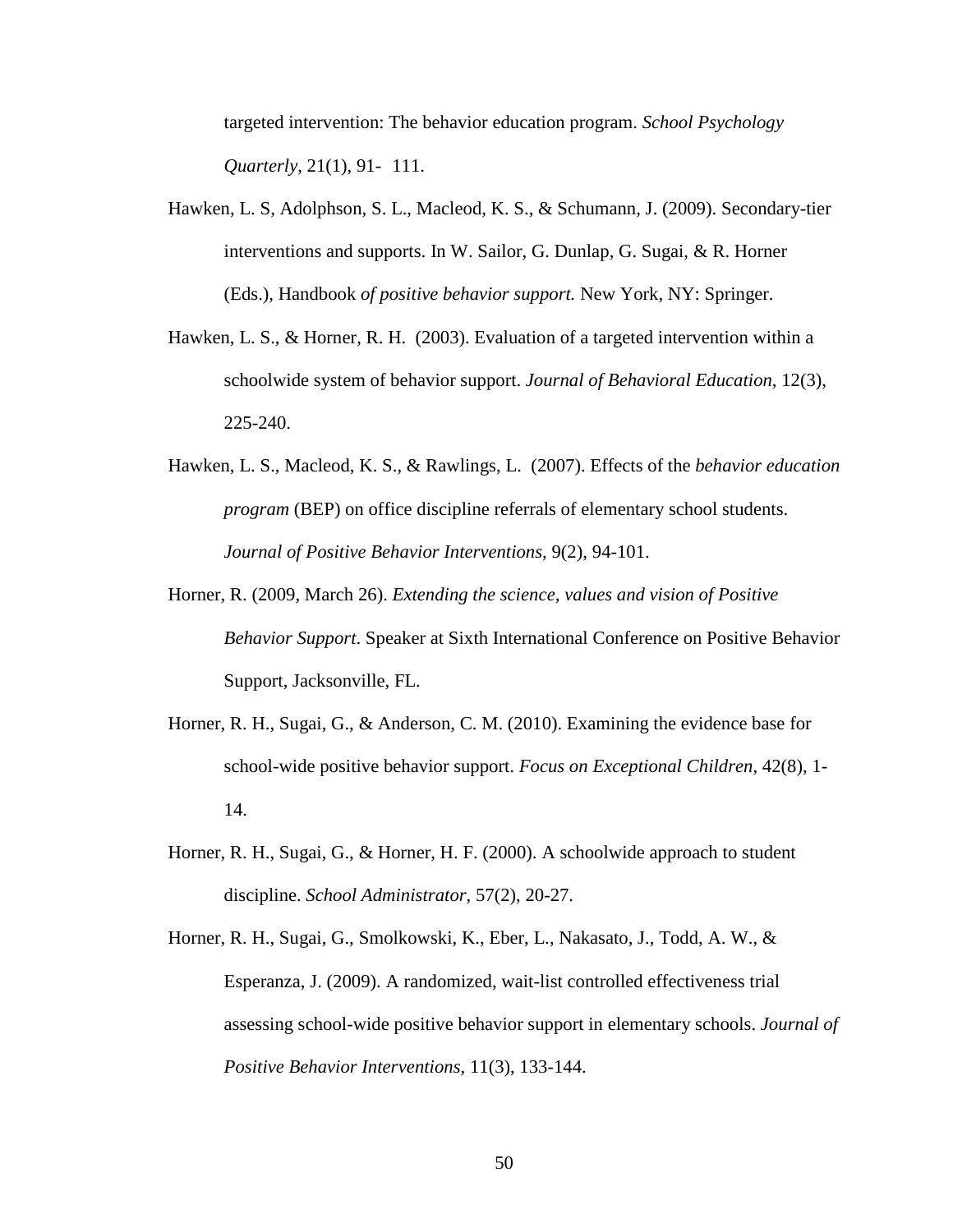- Horner, R. H., Sugai, G., & Todd, A. W. (2001). "Data" need not be a four-letter word: Using data to improve schoolwide discipline. *Beyond Behavior*, 11(1), 20-22.
- Horner, R. H., Sugai, G., Todd, A. W., & Lewis-Palmer, T. (2005). School-wide positive behavior support. In L. Bambara & L. Kern (Eds.), *Individualized supports for students with problem behaviors: Designing positive behavior plans* (pp. 359- 390). New York: Guilford.
- Horner, R. H., Todd, A. W., Lewis-Palmer, T., Irvin, L., K., Sugai, G., & Boland, J. B. (2004). The school-wide evaluation tool (SET): A research instrument for assessing school-wide positive behavior support. *Journal of Positive Behavior Interventions*, 6(1), 3-12.
- Ingram, K., Lewis-Palmer, T., & Sugai, G. (2005). Function-based intervention planning: Comparing the effectiveness of FBA indicated and contra-indicated intervention plans. *Journal of Positive Behavior Interventions*, 7, 224-236
- Kartub, D., Taylor-Greene, S., March, R., & Horner, R. (2000). Reducing hallway noise: A systems approach*. Journal of Positive Behavior Intervention*, 2(3), 179-182.
- Kellam, S. G., Mayer, L. S., Rebok, G. W., & Hawkins, W. E. (1998). The effects of improving achievement on aggressive behavior and of improving aggressive behavior on achievement through two prevention interventions: An investigation of causal paths. In Dohrenwend, B. (Ed.) *Adversity, stress, and psychopathology*  (pp. 486-505). Oxford: Oxford University Press.
- Kennedy, C. H. (2005). *Single-case designs for educational research*. Boston, MA: Allyn and Bacon.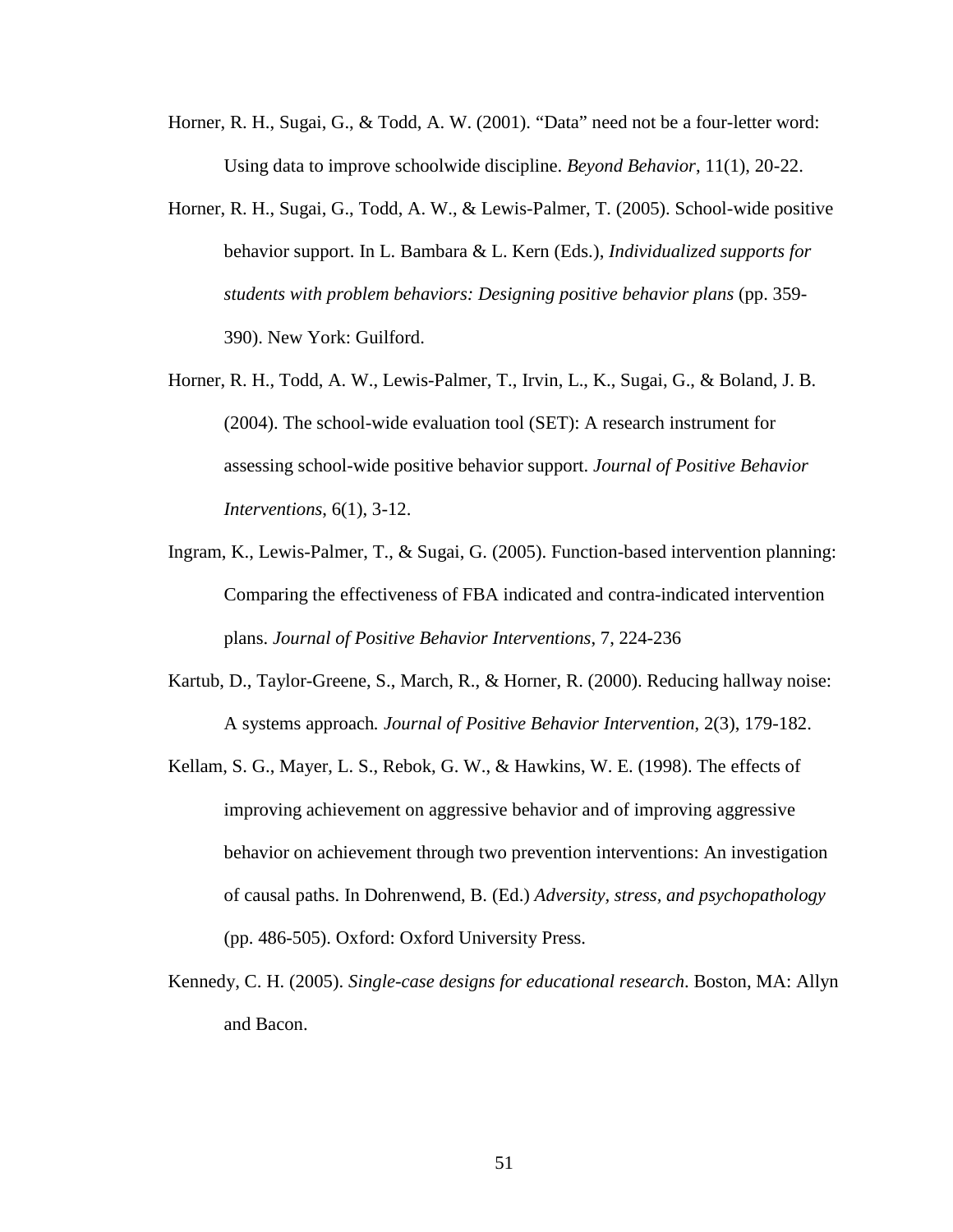- Kern, L., Hilt, A. M., & Gresham, F. (2004). An evaluation of the functional behavioral assessment process used with students with or at risk for emotional and behavioral disorders. *Education & Treatment of Children*, 27(4), 440-452.
- Lassen, S. R., Steele, M. M., & Sailor, W. (2006). The relationship of school-wide positive behavior support to academic achievement in an urban middle school. *Psychology in the Schools*, 43, 701-712.
- Lewis, T. J. (2009). Increasing family participation through schoolwide positive behavior supports. In W. Sailor, G. Dunlap, G. Sugai, & R. Horner (Eds.), *Handbook of positive behavior support.* New York, NY: Springer.
- Lewis, T. J., Barrett, S., Sugai, G., & Horner, R. H. (2010). *Blueprint for school-wide positive behavior support training and professional development*. Eugene, OR: University of Oregon.
- Lewis, T. J., & Sugai, G. (1999). Effective behavior support: A systems approach to proactive schoolwide management. *Focus on Exceptional Children*, 31(6), 1-24.
- Lewis-Palmer, T., Sugai, G., & Larson, S. (1999). Using data to guide decisions about program implementation and effectiveness. *Effective School Practices*, 17, 47- 53.
- Lucyshyn, J., Albin, R., Horner, R.H., Mann, J. C., Mann, J. A., & Wadsworth, G. (2007). Family Implementation of Positive Behavior Support with a Child with Autism: A Longitudinal, Single Case Experimental and Descriptive Replication and Extension. *Journal of Positive Behavior Interventions*, 9(3), 131-150
- Luselli, J. K., Putnam, R. F., Handler, M. W., & Feinberg, A. B. (2005). Whole-school positive behavior support: Effects on student discipline problems and academic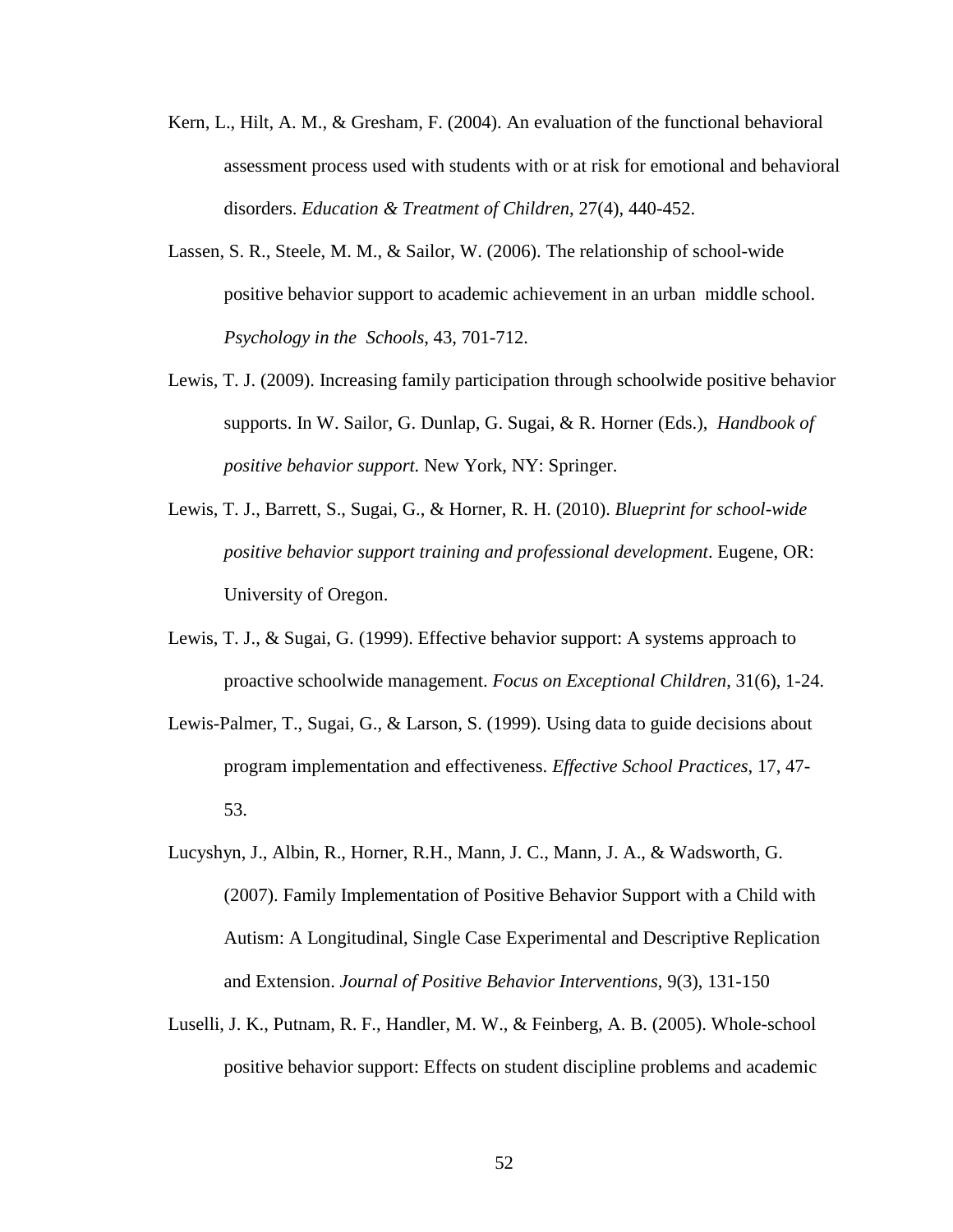performance. *Educational Psychology*, 25(2-3), 183-198.

- Luiselli, J. K., Putnam, R. F., & Sunderland, M. (2002). Longitudinal evaluation of behavior support intervention in a public middle school. *Journal of Positive Behavior Interventions*, 4(3), 182-188.
- Madsen, C. H., Becker, W. C., & Thomas, D. R. (1968). Rules, praise, and ignoring: Elements of elementary classroom control. *Journal of Applied Behavior Analysis,* 1(2), 139-150.
- March, R. E., & Horner, R. H. (2002). Feasibility and contributions of functional behavioral assessment in schools. *Journal of Emotional and Behavioral Disorders*, 10(3), 158-170.
- McCurdy, B. L., Kunsch, C., & Reibstein, S. (2007). Secondary prevention in the urban school:Implementing the behavior education program. *Preventing School Failure*, 51(3), 12-19.
- McIntosh, K., Chard, D. J., Boland, J. B., & Horner, R. H. (2006). Demonstration of combined efforts in school-wide academic and behavioral systems and incidence of reading and behavior challenges in early elementary grades. *Journal of Positive Behavior Interventions*, 8, 146-154.
- McIntosh, K., Horner, R. H., Chard, D. J., Boland, J. B., & Good, R. H., III. (2006). The use of reading and behavior screening measures to predict nonresponse to schoolwide positive behavior support: A longitudinal analysis. *School Psychology Review*, 35, 275-191.
- McKevitt, B. C., & Braaksma, A. (2008). Best practices in developing a positive behavior support system at the school level. In A. Thomas & J. Grimes (Eds.), *Best*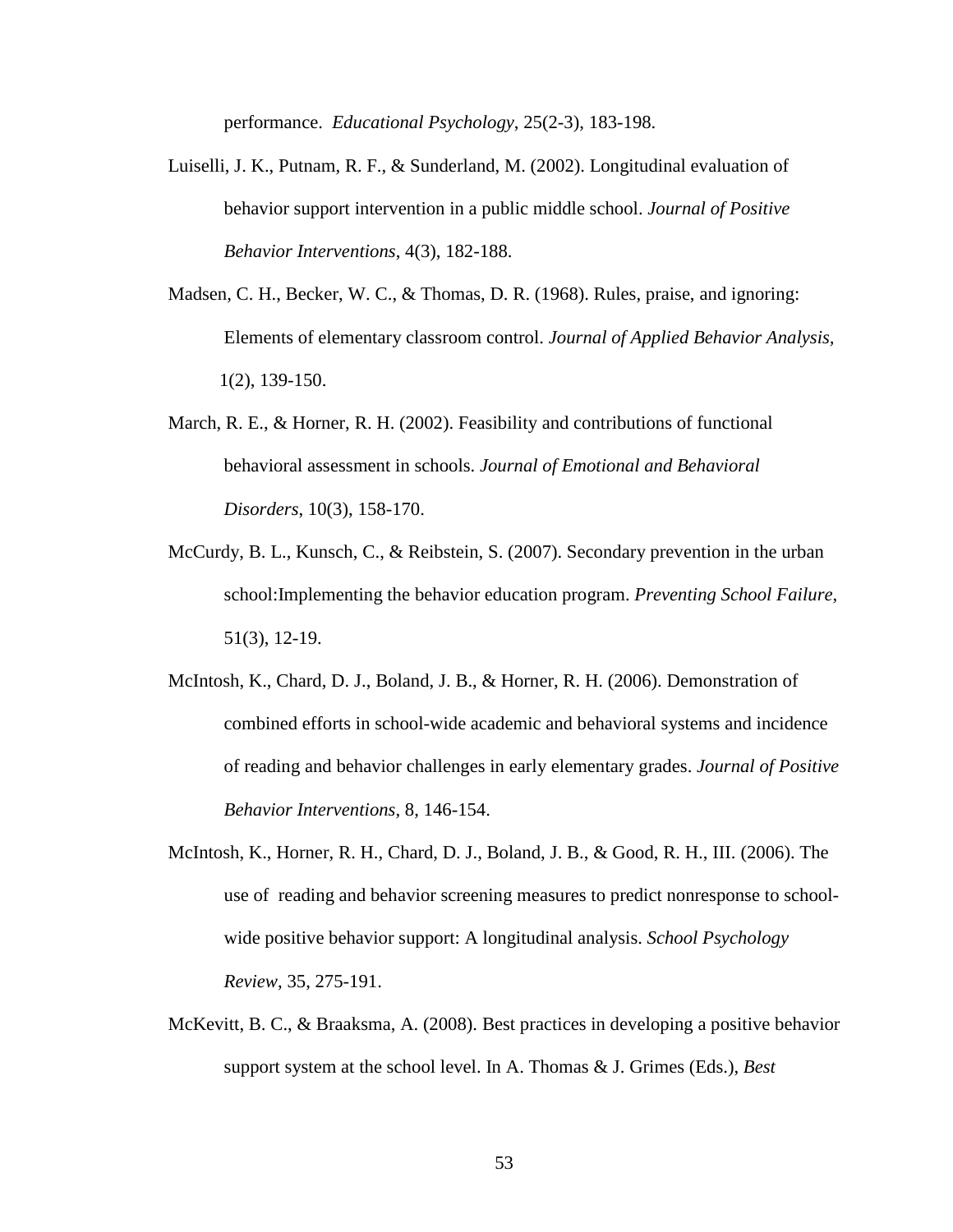*practices in school psychology, fifth edition* (pp. 735-747). Bethesda, MD: National Association of School Psychologists.

- Metzler, C. W., Biglan, A., Rusby, J. C., & Sprague, J. R. (2001). Evaluation of a comprehensive behavior management program to improve school-wide positive behavior support. *Education and Treatment of Children*, 24(4), 448-479.
- Muscott, H., Mann, E., & LeBrun, M. (2008). Positive behavioral interventions and supports in New Hampshire: Effects of large-scale implementation of schoolwide positive behavior support on student discipline and academic achievement. *Journal of Positive Behavior Interventions*, 10(3), 190-205.
- Nelson, J. R. (1996). Designing schools to meet the needs of students who exhibit disruptive behavior. *Journal of Emotional and Behavioral Disorders*, 4(3), 147- 161.
- Nelson, J.R., & Carr, B.A. (2000). *The Think Time strategy for schools.* Denver, CO: Sopris West.
- Nelson, J. R., Duppong Hurley, K., Synhorst, L., & Epstein, M. (2008). The Nebraska three-tiered behavioral prevention model case study. In C. Greenwood, T. Kratochwill, and M. Clements (Eds.). *Schoolwide prevention models: Lessons learned in elementary schools* (pp. 61-86). New York, NY: Guilford.
- Nelson, J. R., Martella, R., & Galand, B. (1998). The effects of teaching school expectations and establishing a consistent consequence on formal office disciplinary actions. *Journal of Emotional and Behavioral Disorders*, 6(3), 153- 161.

Nelson, J. R., Martella, R. C., & Marchand-Martella, N. E. (2002). Maximizing student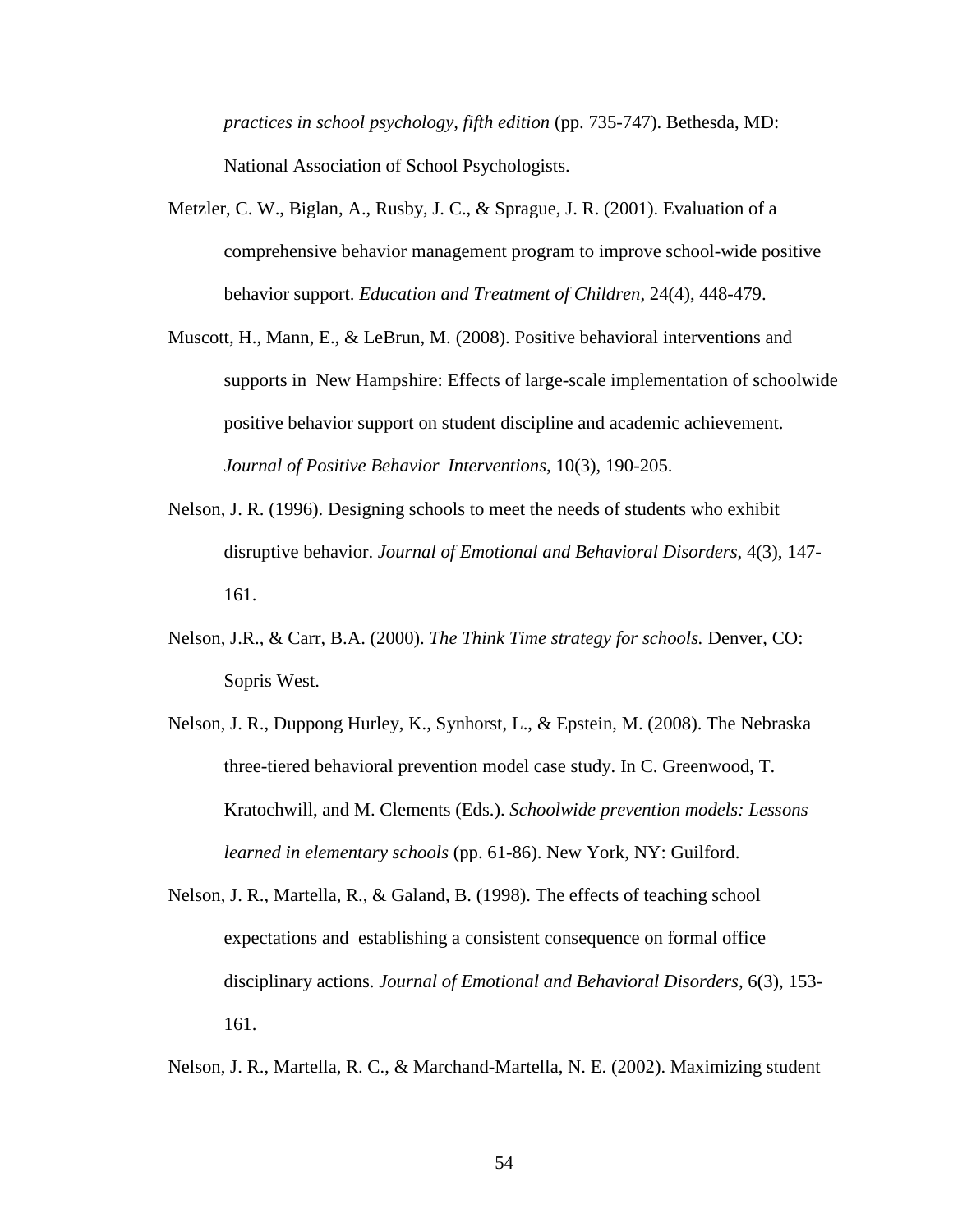learning: The effects of a comprehensive school-based program for preventing disruptive behaviors. *Journal of Emotional and Behavioral Disorders*, 10, 136- 148.

- Nersesian, M., Todd, A., Lehmann, J., & Watson, J. (2000). School-wide behavior support through district-level system change. *Journal of Positive Behavior Interventions*, 2, 244-247.
- Netzel, D. M., & Eber, L. (2003). Shifting from reactive to proactive discipline in an urban school district: A change of focus through PBIS implementation. *Journal of Positive Behavior Interventions*, 5(2), 71-79.
- Newcomer, L. L., & Lewis, T. J. (2004). Functional behavioral assessment: An investigation of assessment reliability and effectiveness of function-based interventions. *Journal of Emotional and Behavioral Disorders*, 12(3), 168-181.
- Preciado, J., Horner, R. H., & Baker, S. (2009). Using a function-based approach to decrease problem behavior and increase academic engagement for Latino English Language Learners. *Journal of Special Education*, 42(4), 227-240.
- Putnam, R., Horner, R. H., & Algozzine, R. (2006). Academic achievement and the implementation of school-wide behavior support. *Positive Behavior Interventions and Supports Newsletter*, 3(1). Available from

<http://www.pbis.org/news/New/Newsletters/Newsletter1.aspx>

Putnam, R., McCart, A., Griggs, P., & Choi, J. H. (2009). Implementation of schoolwide positive behavior support in urban settings. In W. Sailor, G. Dunlap, G. Sugai, & R. Horner (Eds.), *Handbook of positive behavior support* (pp. 443-463). New York, NY: Springer.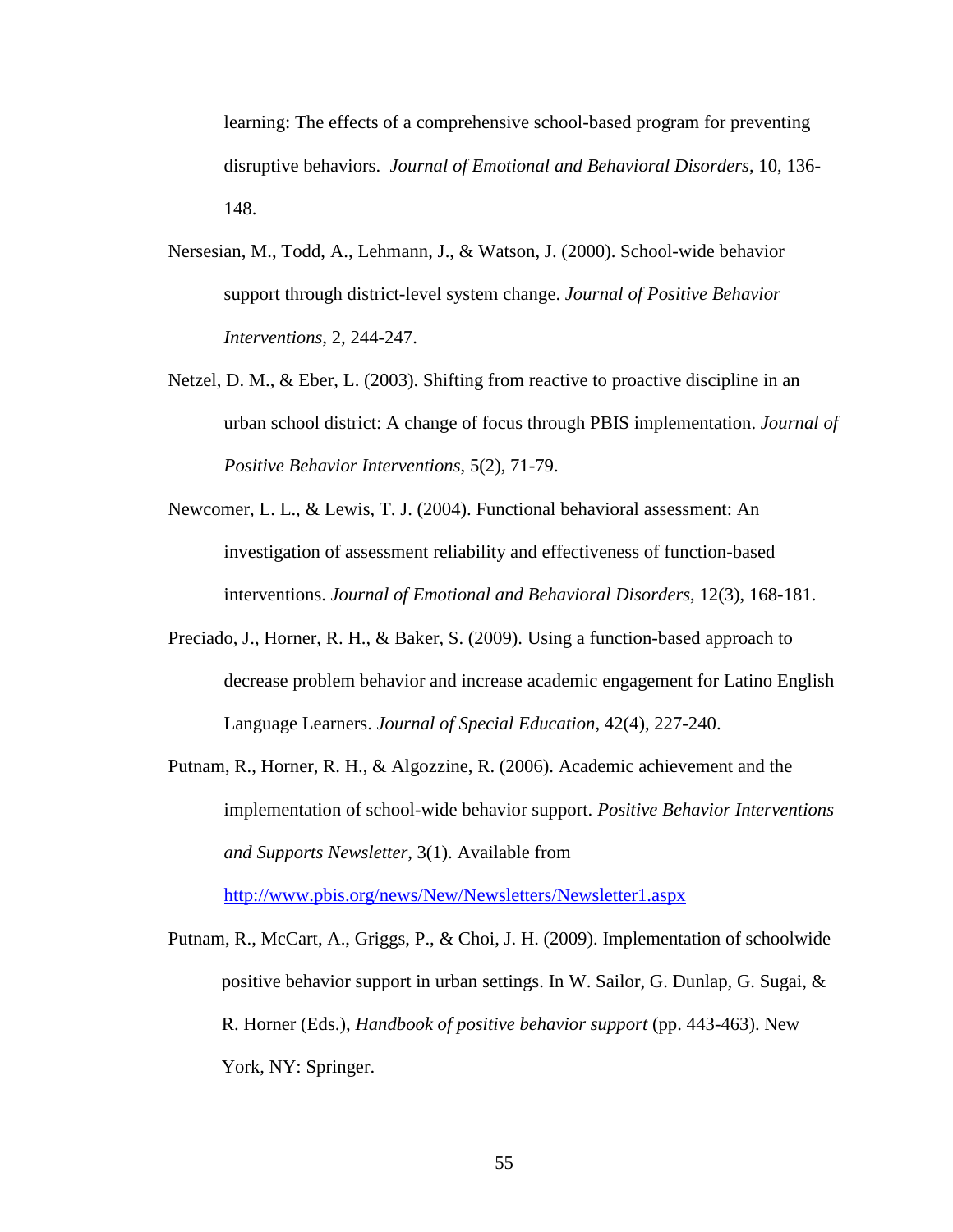- Rey, J., Their, K., Handler, H., & Putnam, R. Primary prevention in urban schools: Are teachers 'Ready to Teach' prevention? Unpublished manuscript.
- Rodriguez, B. J., Loman, S. L., & Horner, R. H. (2009). A preliminary ananlysis of the effects of coaching feedback on teacher implementation fidelity of *first step to success*. *Behavior Analysis in Practice*, 2(2), 11-21.
- Rosenberg, M. S. (1986). Maximizing the effectiveness of structured classroom management programs: Implementing rule-review procedures with disruptive and distractible students. *Behavioral Disorders*, 11(4), 239.
- Safran, S. P. (2006). Using the effective behavior supports survey to guide development of schoolwide positive behavior support. *Journal of Positive Behavior Interventions,* 8(1), 3-9.
- Safran, S. P., & Oswald, K. (2003). Positive behavior supports: Can schools reshape disciplinary practices? *Exceptional Children*, 69(3), 361-373.
- Sailor, W., Zuna, N., Choi, J. H., Thomas, J., & McCart, A. (2006). Anchoring schoolwide positive behavior support in structural school reform. *Research and Practice for Persons with Severe Disabilities*, 31, 18-30.
- Schumaker, J. B., Hovell, M. F., & Sherman, J. A. (1977). An analysis of daily report cards and parent-managed privileges in the improvement of adolescents' classroom performance. *Journal of Applied Behavior Analysis*, 10, 449-464.
- Scott, T. M., Alter, P. J., Rosenberg, M., & Borgmeier, C. (2010). Decision-making in secondary and tertiary interventions of school-wide systems of positive behavior support. *Education & Treatment of Children*, 33(4), 513-535.

Scott, T. M., & Martinek, G. (2006). Coaching positive behavior support in school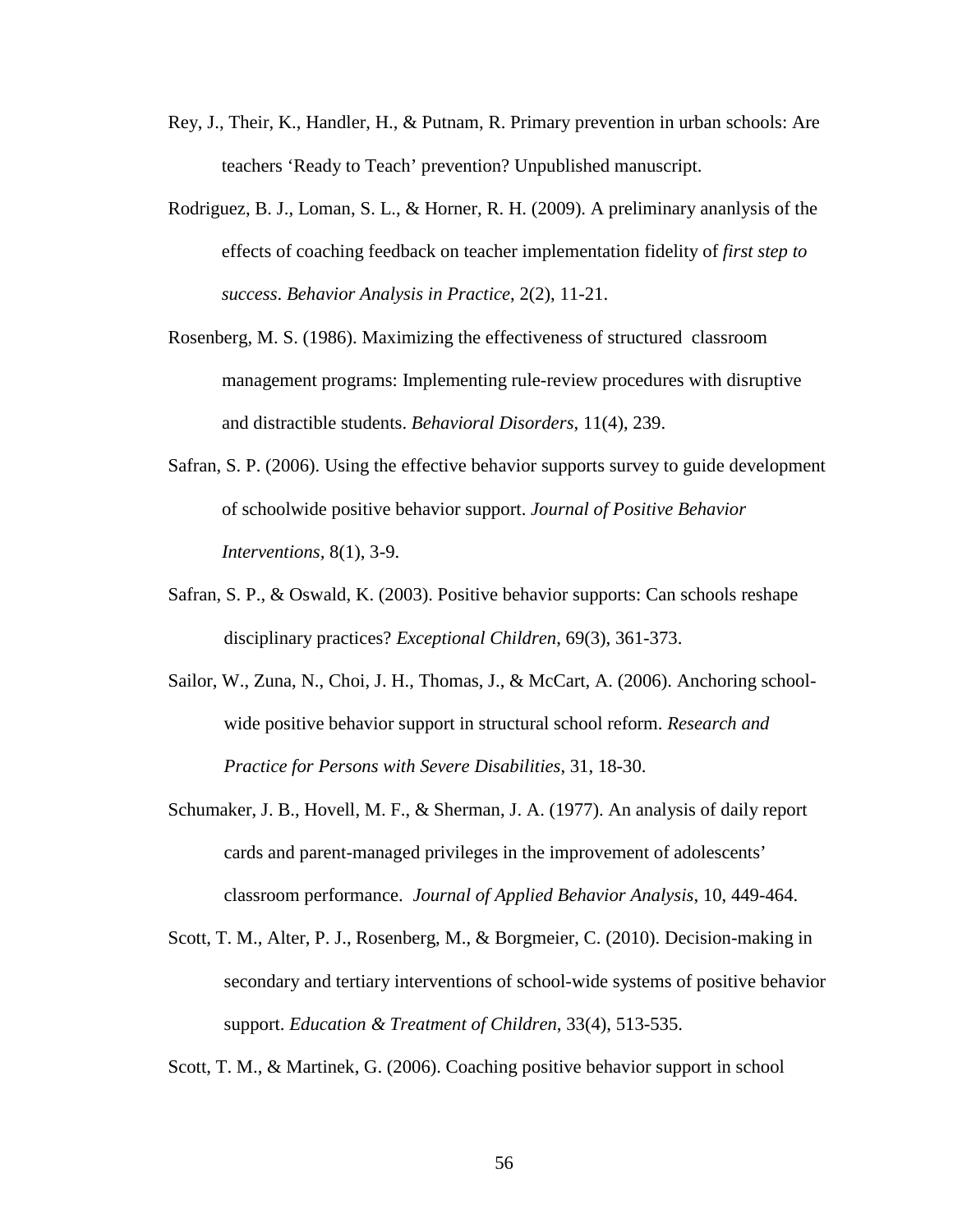settings: Tactics and data-based decision making. *Journal of Positive Behavior Interventions*, 8(3), 165-173.

- Scott, J. S., White, R., Algozzine, B., & Algozzine, K. (2009). Positive unified behavior support on instruction. *The International Journal on School Disaffection*, 6(2), 41-48.
- Simonsen, B., Myers, D., & Briere, III, D. E. (2010). Comparing a behavioral checkin/check-out (CICO) intervention to standard practice in an urban middle school setting using an experimental group design. *Journal of Positive Behavior Interventions*, 13, 31-48.
- Smith, B., & Sugai, G. (2000). A self-management functional assessment-based behavior support plan for a middle school student with EBD. Journal of Positive Behavior Interventions, 2, 208-217.
- Spaulding, S. A., Irvin, L. K., Horner, R. H., May, S. L., Emeldi, M., Tobin, T. J., & Sugai, G. (2010). Schoolwide social-behavioral climate, student problem behavior, and related administrative decisions: Empirical patterns from 1,510 schools nationwide. *Journal of Positive Behavior Interventions*, 12(2), 69-85.
- Sprague, J., & Perkins, K. (2009). Direct and collateral effects of the first step to success program. *Journal of Positive Behavior Interventions*, 11(4), 208-221.

Sprague, J., Walker, H., Golly, A., White, K., Myers, D. R., & Shannon, T. (2001). Translating research into practice: The effects of a universal staff and student intervention on indicators of discipline and school safety. *Education and Treatment of Children*, 24(4), 495-511.

Sugai, G., & Horner, R. R. (1999). Discipline and behavioral support: Practices, pitfalls,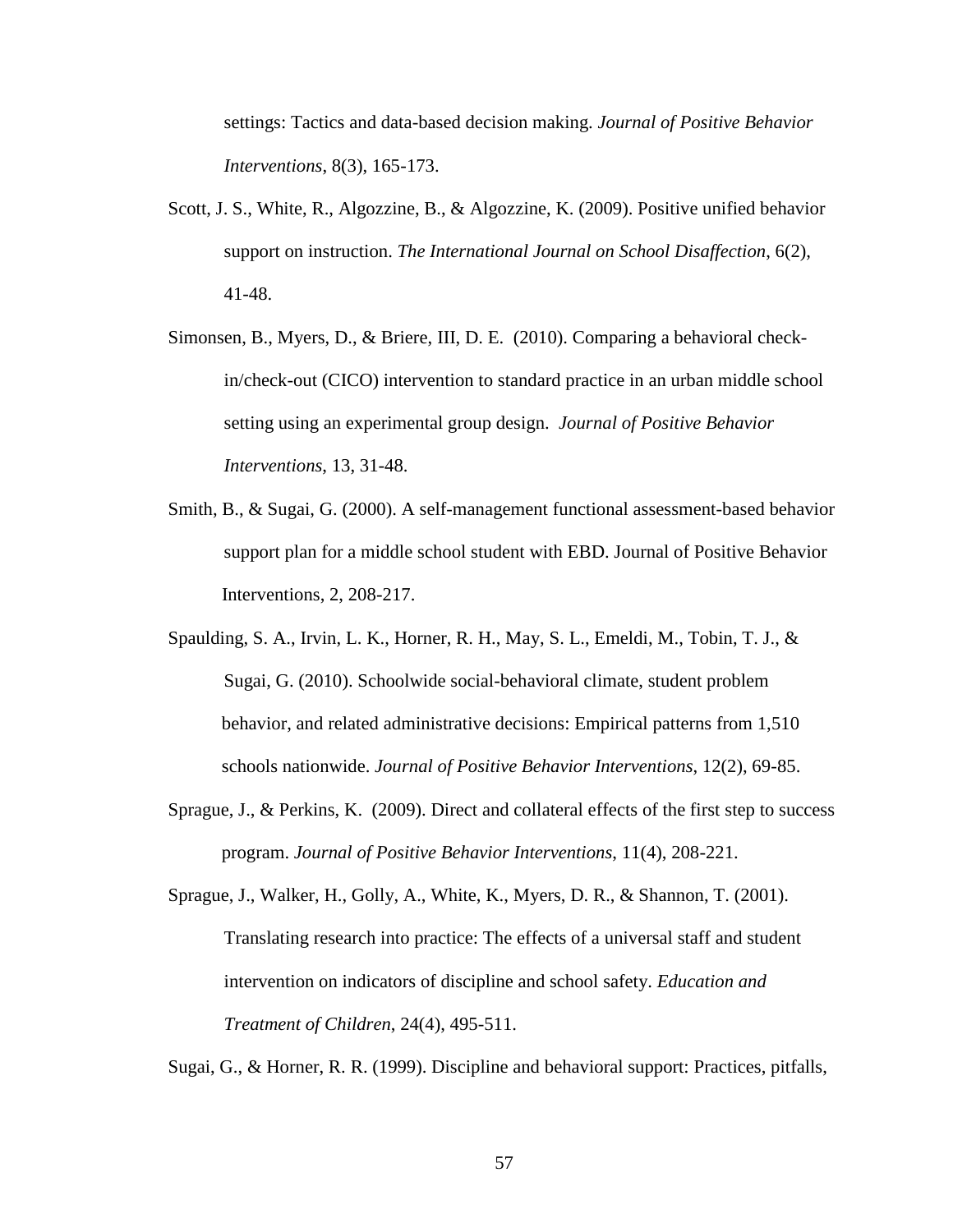and promises. *Effective School Practices*, 17(4), 10-22.

- Sugai, G., & Horner, R. R. (2002). The evolution of discipline practices: School-wide positive behavior supports. *Child & Family Behavior Therapy*, 24(1-2), 23-50.
- Sugai, G., & Horner, R. R. (2006). A promising approach for expanding and sustaining school-wide positive behavior support. *School Psychology Review*, 35(2), 245- 259.
- Sugai, G., & Horner, R. R. (2009). Defining and describing schoolwide positive behavior support. In W. Sailor, G. Dunlap, G. Sugai, & R. Horner (Eds.), *Handbook of positive behavior support.* New York, NY: Springer.
- Sugai, G., Horner, R. H., Algozzine, R., Barrett, S., Lewis, T., Anderson, C., Bradley, R., Choi, J. H., Dunlap, G., Eber, L., George, H., Kincaid, D., McCart, A., Nelson, M., Newcomer, L., Putnam, R., Riffel, L., Rovins, M., Sailor, W., & Simonsen, B. (2010). *School-wide positive behavior support: Implementers' blueprint and selfassessment.* Eugene, OR: University of Oregon.
- Sugai, G., Horner, R. H., & Lewis, T. (2009). *School-wide positive behavior support implementers' blueprint and self-assessment*. Eugene, OR: OSEP TA-Center on Positive Behavioral Interventions and Supports.
- Sugai, G., Horner, R. H., Lewis-Palmer, T., & Todd, A. (2005). *School-wide positive behavior support training manual*. Eugene, OR: Educational and Community Supports, University of Oregon.
- Sugai, G., Horner, R. H., & Todd, A. (2003). *Effective behavior support self-assessment survey (EBS-SAS)*. Eugene, OR: University of Oregon.

Sugai, G., & Lewis, T. J. (1999). Developing positive behavioral support systems. In G.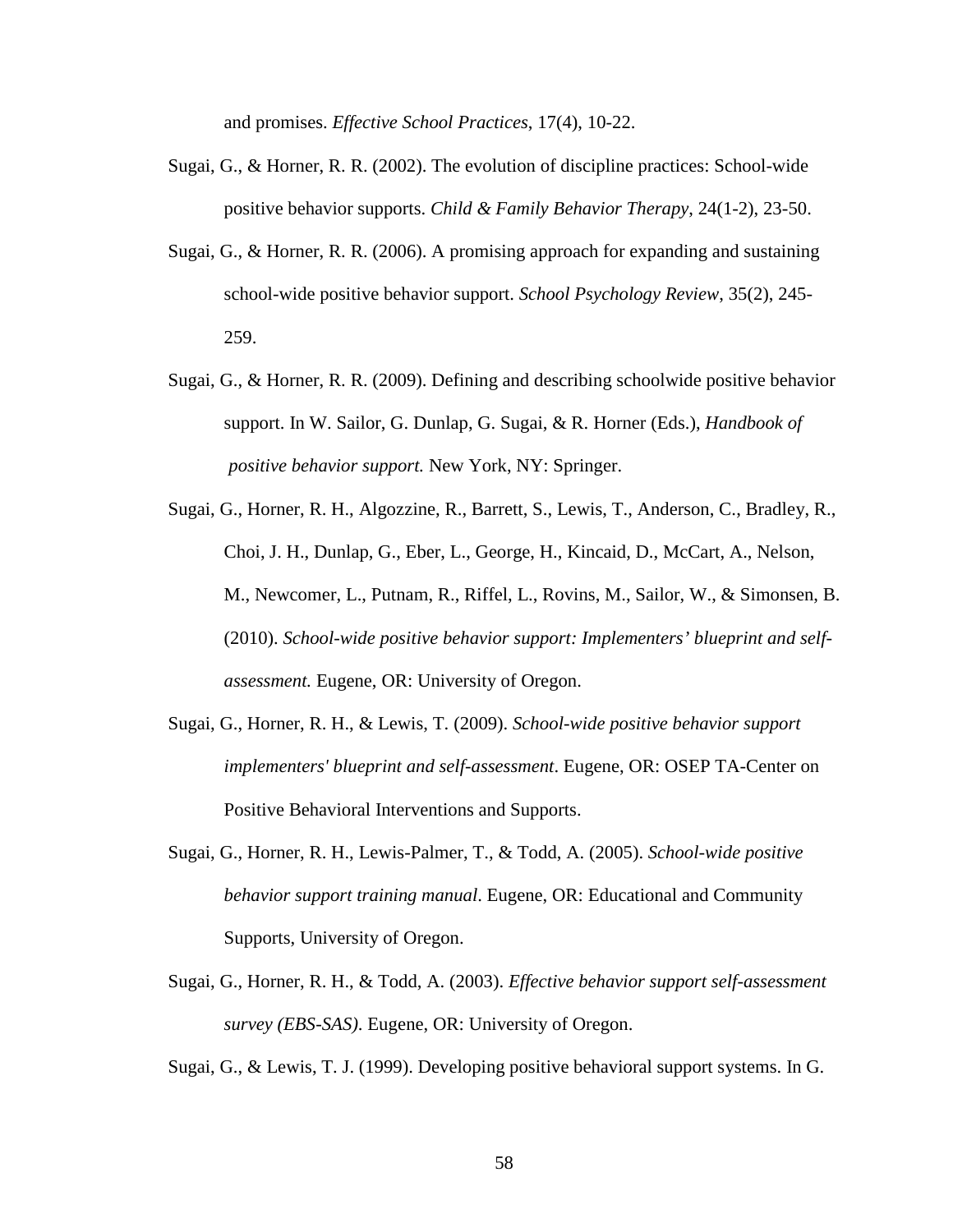Sugai & T. J. Lewis (Eds.). *Developing positive behavioral support for students with challenging behaviors* (pp.15-23). Alexandria, VA: Council for Children with Behavioral Disorders.

- Sugai, G., Lewis-Palmer, T., Todd, A., & Horner, R. H. (2001). *The school-wide evaluation tool (SET).* Eugene, OR: University of Oregon.
- Taylor-Green, S., Brown, D., Nelson, L., Longton, J., Gassman, T., Cohen, J., Swartz, J., Horner, R. H., Sugai, G., & Hall, S. (1997). School-wide behavioral support: Starting the year off right. *Journal of Behavioral Education*, 7, 99-112.
- Taylor-Greene, S., & Kartub, D. (2000). Durable implementation of school-wide behavior support: The high five program. *Journal of Positive Behavior Interventions*, 2(4), 233-235.
- Tennessee Department of Education (2009). *Tennessee Department of Education Report Card*. Nashville, TN: Author. Available at

<http://tn.gov/education/reportcard/index.shtml>

- Todd, A. W., Campbell, A. L., Meyer, G. G., & Horner, R. H. (2008). The effects of a targeted intervention to reduce problem behaviors: Elementary school implementation of check in-check out. (Report). *Journal of Positive Behavior Interventions*, 10(1), 46-56.
- Todd, A. W., Horner, R. H., Sugai, G., & Colvin, G. (1999). Individualizing school-wide discipline for students with chronic problem behaviors: A team approach. *Effective School Practices*, 17, 72-82.
- Todd, A. W., Lewis-Palmer, T., Horner, R. H., Sugai, G., Sampson, N. K., & Phillips, D. (2005). *School-wide evaluation tool manual*. Eugene, OR: University of Oregon.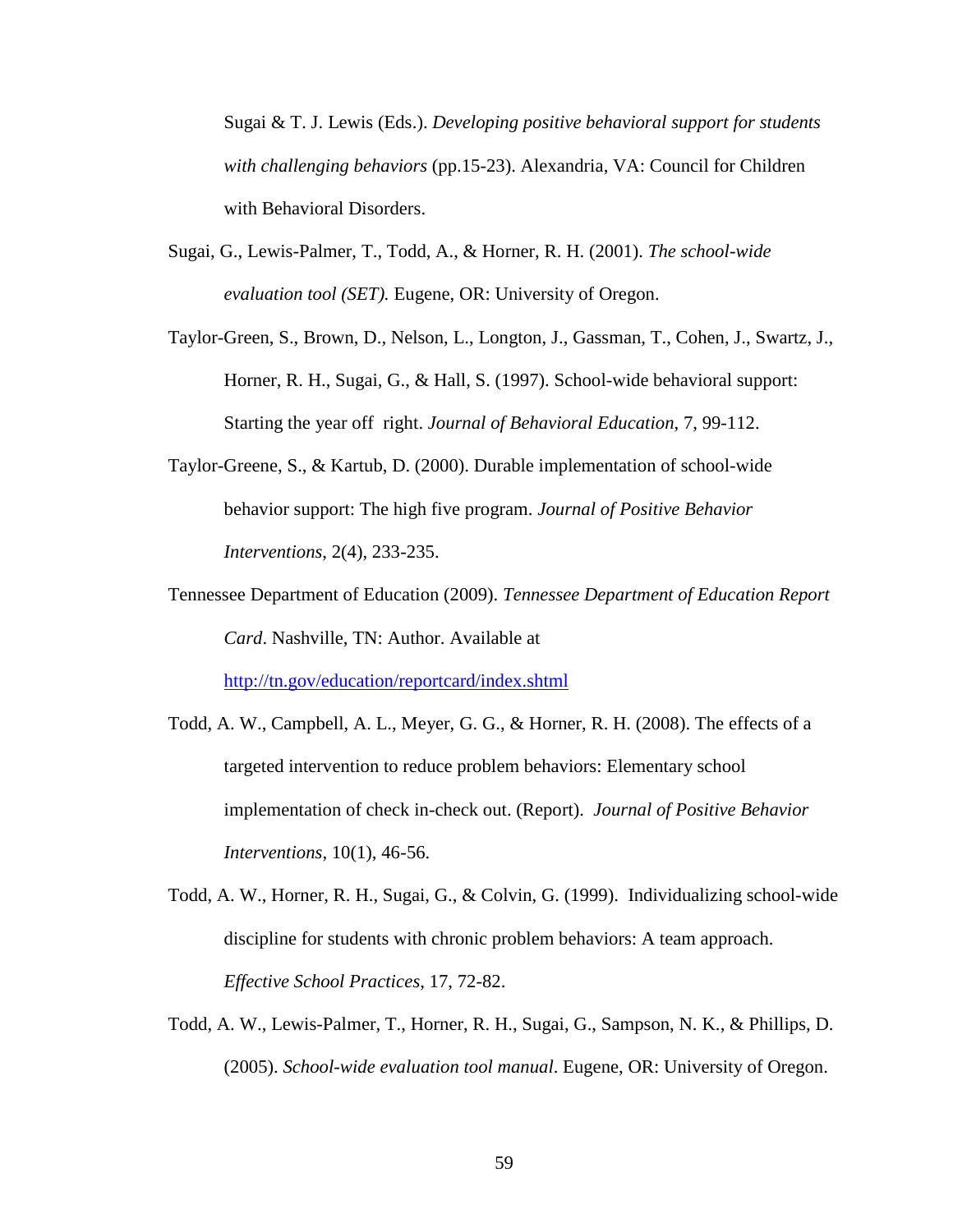- Turnbull, A., Edmonson, H., Griggs, P., Wickham, D., Sailor, W., Freeman, R., Guess, D., Lassen, S., McCart, A., Park, J., Riggel, L., Turnbull, R., & Warren, J. (2002). A blueprint for schoolwide positive behavior support: Implementation of three components. E*xceptional Children*, 63, 337-402.
- Turnbull, R., Rainbolt, K., & Buchele-Ash, A. (1997). *Individual with Disabilities Act: Digest and significance of 1997 amendments*. Beach Center on Families and Disability, Lawrence, KS: University of Kansas.
- Vincent, C., Spaulding, S., & Tobin, T. J. (2010). A reexamination of the psychometric properties of the school-wide evaluation tool (SET). *Journal of Positive Behavior Interventions,* 12(3), 160-179.
- Walker, H. M., Horner, R. H., Sugai, G., Bullis, M., Sprague, J. R., Bricker, D., & Kaufman, M. J. (1996). Integrated approaches to preventing antisocial behavior patterns among school-age children and youth. *Journal of Emotional and Behavioral Disorders*, 4(4), 194-209.
- Walker, H. M., Ramsey, E., & Gresham, F. M. (2003-04). Heading off disruptive behavior: How early intervention can reduce defiant behavior – and win back teaching time. *American Educator*, Winter, 6-21.
- Walker, H. M., Seeley, J. R., Small, J., Severson, H. H., Graham, B. A., Feil, E. G., Serna, L., Golly, A. M., & Forness, S. R. (2009). Randomized controlled trial of the first step to success early intervention: Demonstration of program efficacy outcomes in a diverse, urban school district. *Journal of Emotional and Behavioral Disorders*, 17(4), 197-212.

Warren, J. S., Bohanon-Edmonson, H. M., Turnbull, A. P., Sailor, W., Wickham, D.,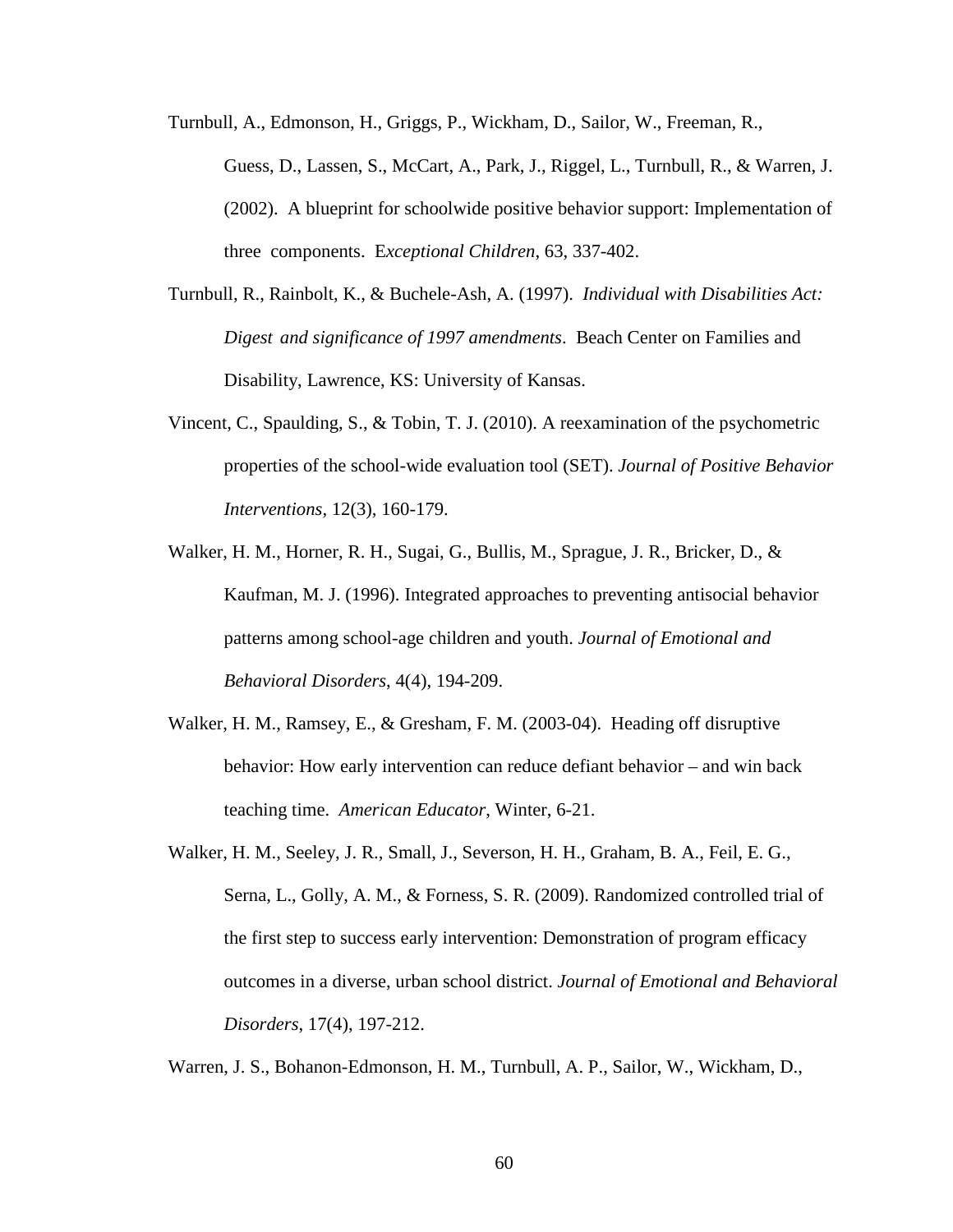Griggs, P., & Beech, S. E. (2006). School-wide positive behavior support: Addressing behavior problems that impede student learning. *Educational Psychology Review*, 18, 187-198.

- Warren, J. S., Edmonson, H. M., Griggs, P., Lassen, S. R., McCart, A., Turnbull, A., & Sailor, W. (2003). Urban applications of school-wide positive behavior support: Critical issues and lessons learned. *Journal of Positive Behavior Interventions,*  5(2), 80-91.
- Wheatley, R. K., West, R. P., Charlton, C. T., Sanders, R. B., Smith, T. G., & Taylor, M. J. (2009). Improving behavior through differential reinforcement: A praise note system for elementary school students. *Education and Treatment of Children*, 32(4), 551-572.
- Wilcox, B. L., Turnbull, H. R., & Turnbull, A. P. (1999-2000). Behavioral issues and IDEA: PBS and the FBA in the disciplinary context. *Exceptionalities*, 8(3), 173- 187.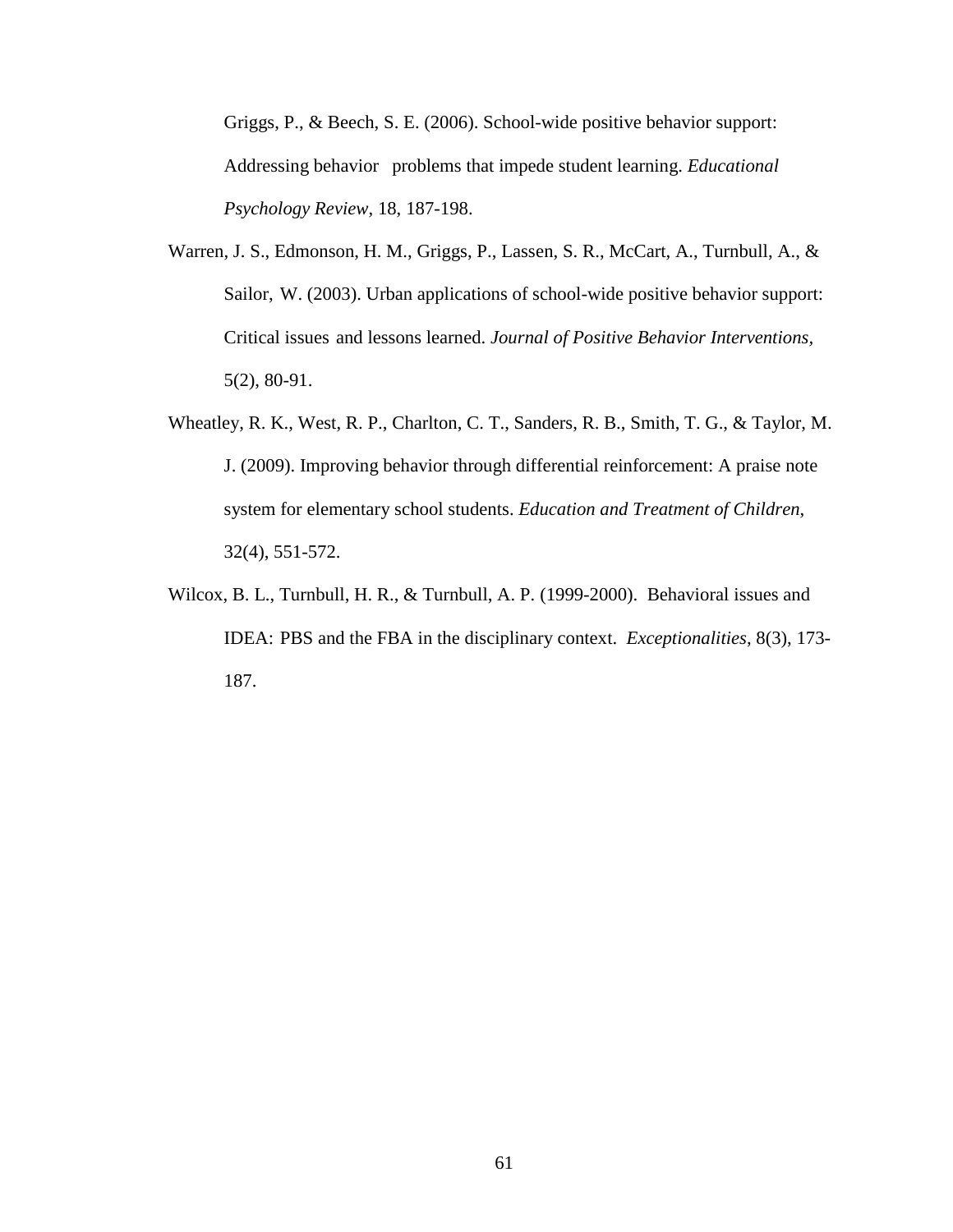Appendix A

Effective Behavior Support (EBS)

Self-Assessment Survey

Version 2.0

Data Collection Protocol

- $\checkmark$  Conducted annually, preferably in spring.
- $\checkmark$  Completed by all staff.
- $\checkmark$  Use results to design annual action plan.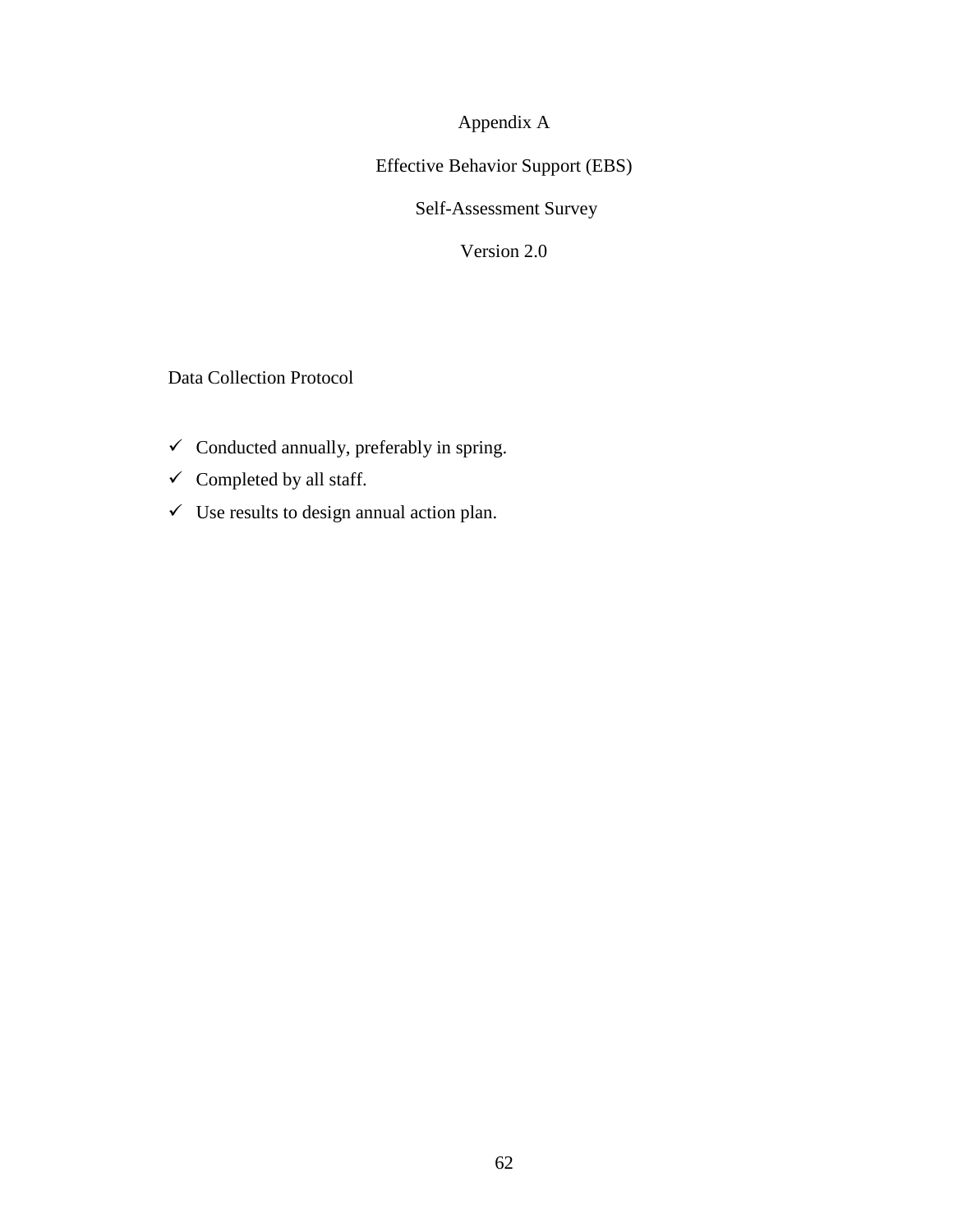### **Effective Behavior Support (EBS) Survey**

### **Assessing and Planning Behavior Support in Schools**

| Person Completing the Survey:   |                        |                                           |  |  |
|---------------------------------|------------------------|-------------------------------------------|--|--|
| · Administrator                 |                        | · Special Educator · Parent/Family member |  |  |
| · General Educator              | · Counselor            | · School Psychologist                     |  |  |
| · Educational/Teacher Assistant | Community member Other |                                           |  |  |

- 1. Complete the survey independently.
- 2. Schedule 20-30 minutes to complete the survey.
- 3. Base your rating on your individual experiences in the school. If you do not work in classrooms, answer questions that are applicable to you.

To assess behavior support, first evaluate the status of each system feature (i.e. *in place, partially in place, not in place*) (left hand side of survey). Next, examine each feature:

- a. "What is the current status of this feature (i.e. *in place, partially in place, not in place*)?"
- b. For those features rated as partially in place or not in place, "What is the priority for improvement for this feature (i.e., *high, medium, low*)?"
- 3. Return completed survey to: \_\_\_\_\_\_\_\_\_\_\_\_\_\_\_\_\_\_\_\_\_\_\_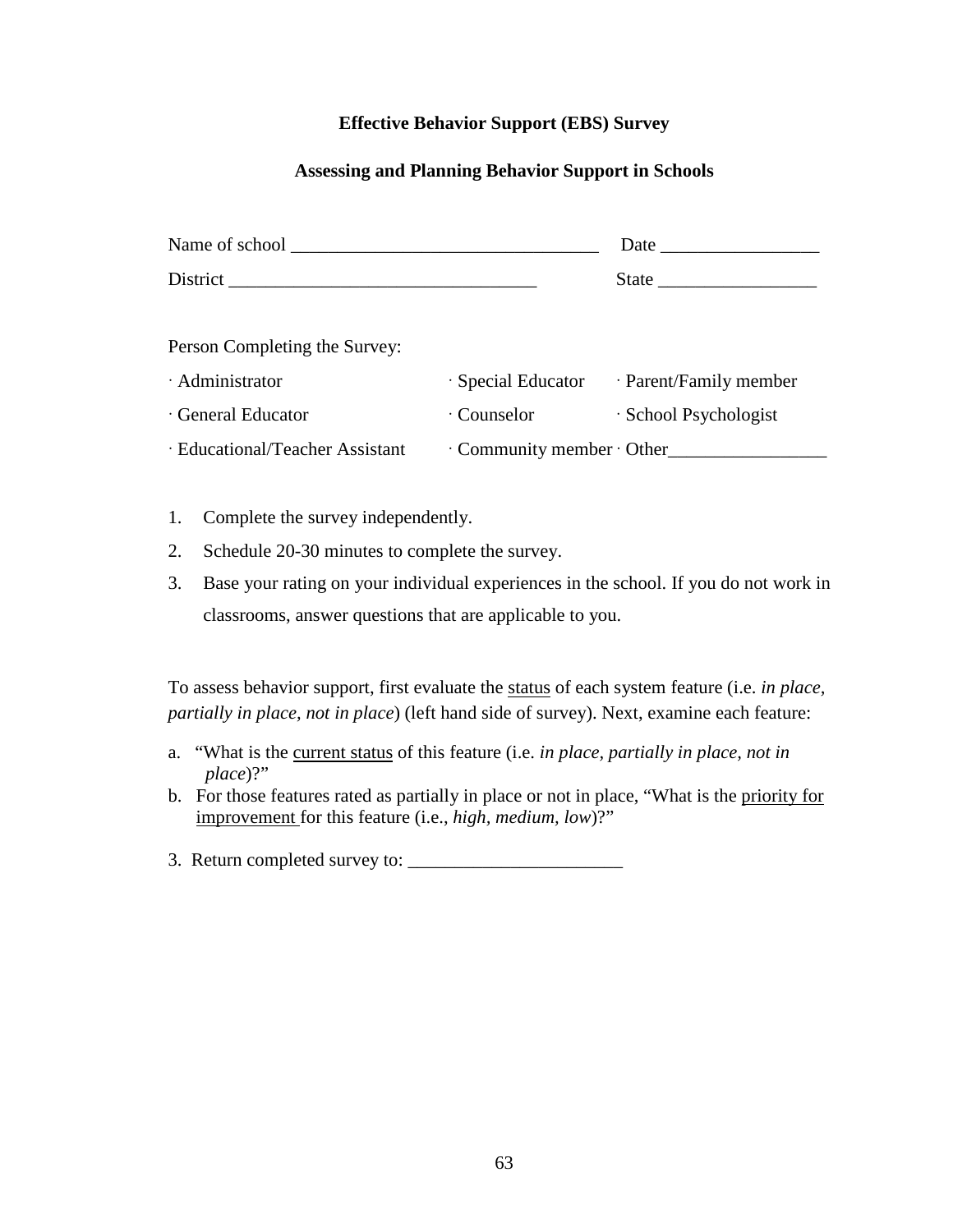# **SCHOOL-WIDE SYSTEMS**

| <b>Current Status</b> |                                           |  | Feature                                                                            | Priority for<br>Improvement |     |     |  |
|-----------------------|-------------------------------------------|--|------------------------------------------------------------------------------------|-----------------------------|-----|-----|--|
| In<br>Place           | Partial<br>Not in<br>1n<br>Place<br>Place |  | School-wide is defined as<br>involving all students, all staff, &<br>all settings. | High                        | Med | Low |  |
|                       |                                           |  | 1. A small number (e.g. $3-5$ ) of                                                 |                             |     |     |  |
|                       |                                           |  | positively & clearly stated student                                                |                             |     |     |  |
|                       |                                           |  | expectations or rules are defined.                                                 |                             |     |     |  |
|                       |                                           |  | 2. Expected student behaviors are                                                  |                             |     |     |  |
|                       |                                           |  | taught directly.                                                                   |                             |     |     |  |
|                       |                                           |  | 3. Expected student behaviors are                                                  |                             |     |     |  |
|                       |                                           |  | rewarded regularly.                                                                |                             |     |     |  |
|                       |                                           |  | 4. Problem behaviors (failure to                                                   |                             |     |     |  |
|                       |                                           |  | meet expected student behaviors)                                                   |                             |     |     |  |
|                       |                                           |  | are defined clearly.                                                               |                             |     |     |  |
|                       |                                           |  | 5. Consequences for problem                                                        |                             |     |     |  |
|                       |                                           |  | behaviors are defined clearly.                                                     |                             |     |     |  |
|                       |                                           |  | 6. Distinctions between office v.                                                  |                             |     |     |  |
|                       |                                           |  | classroom managed problem                                                          |                             |     |     |  |
|                       |                                           |  | behaviors are clear.                                                               |                             |     |     |  |
|                       |                                           |  |                                                                                    |                             |     |     |  |
|                       |                                           |  | 7. Options exist to allow<br>classroom instruction to continue                     |                             |     |     |  |
|                       |                                           |  |                                                                                    |                             |     |     |  |
|                       |                                           |  | when problem behavior occurs.                                                      |                             |     |     |  |
|                       |                                           |  | 8. Procedures are in place to<br>address emergency/dangerous                       |                             |     |     |  |
|                       |                                           |  | situations.                                                                        |                             |     |     |  |
|                       |                                           |  | 9. A team exists for behavior                                                      |                             |     |     |  |
|                       |                                           |  | support planning & problem                                                         |                             |     |     |  |
|                       |                                           |  | solving.                                                                           |                             |     |     |  |
|                       |                                           |  | 10. School administrator is an                                                     |                             |     |     |  |
|                       |                                           |  | active participant on the behavior                                                 |                             |     |     |  |
|                       |                                           |  |                                                                                    |                             |     |     |  |
|                       |                                           |  | support team.<br>11. Data on problem behavior                                      |                             |     |     |  |
|                       |                                           |  | patterns are collected and                                                         |                             |     |     |  |
|                       |                                           |  | summarized within an on-going                                                      |                             |     |     |  |
|                       |                                           |  | system.                                                                            |                             |     |     |  |
|                       |                                           |  | 12. Patterns of student problem                                                    |                             |     |     |  |
|                       |                                           |  | behavior are reported to teams and                                                 |                             |     |     |  |
|                       |                                           |  | faculty for active decision-making                                                 |                             |     |     |  |
|                       |                                           |  | on a regular basis (e.g. monthly).                                                 |                             |     |     |  |
|                       |                                           |  | 13. School has formal strategies                                                   |                             |     |     |  |
|                       |                                           |  | for informing families about                                                       |                             |     |     |  |
|                       |                                           |  | expected student behaviors at                                                      |                             |     |     |  |
|                       |                                           |  | school.                                                                            |                             |     |     |  |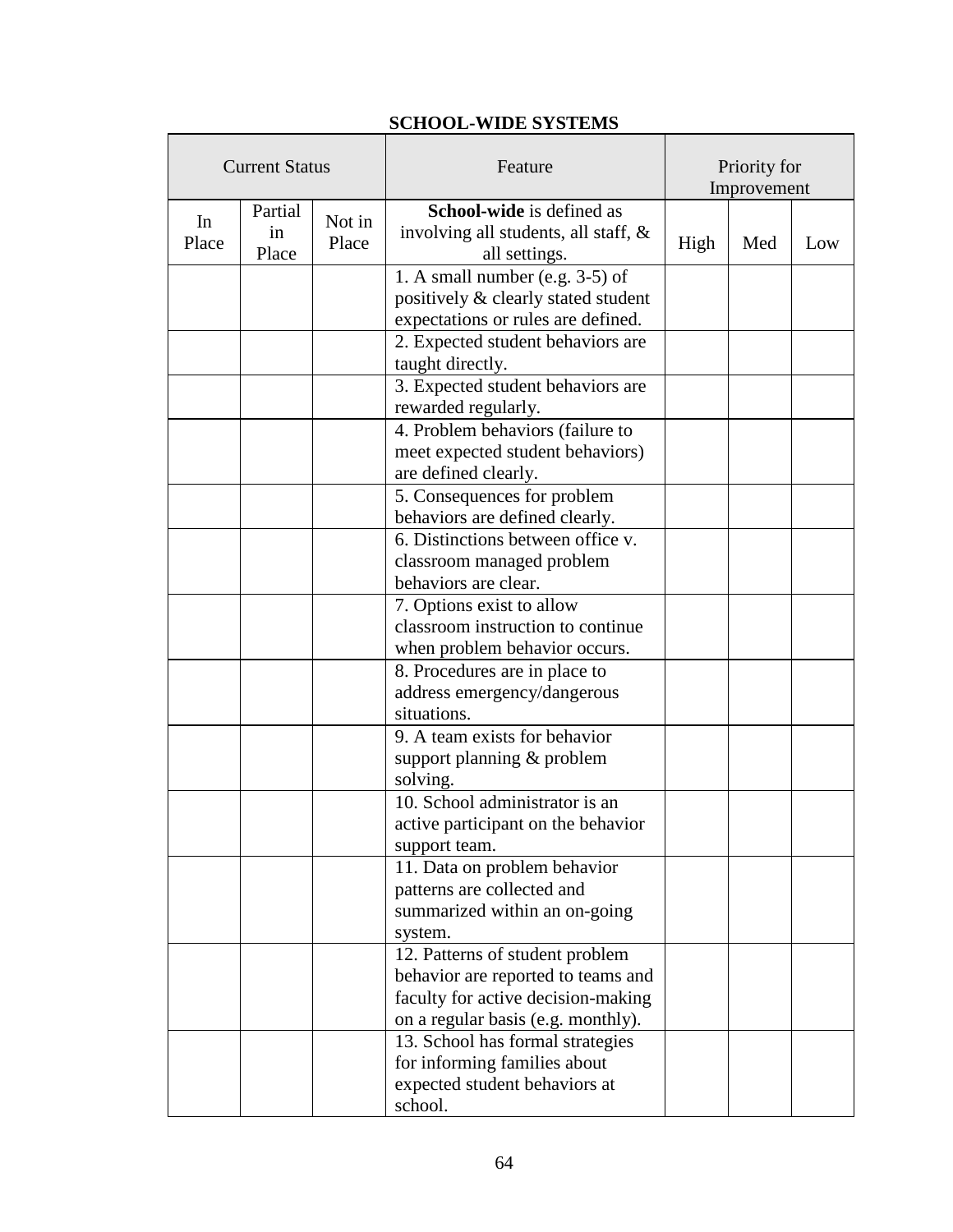| <b>Current Status</b> |                        |                 | Feature                                                                                                                                      | Priority for<br>Improvement |     |     |  |
|-----------------------|------------------------|-----------------|----------------------------------------------------------------------------------------------------------------------------------------------|-----------------------------|-----|-----|--|
| In<br>Place           | Partial<br>in<br>Place | Not in<br>Place | <b>School-wide</b> is defined as<br>involving all students, all staff, &<br>all settings.                                                    | High                        | Med | Low |  |
|                       |                        |                 | 14. Booster training activities for<br>students are developed, modified,<br>& conducted based on school data.                                |                             |     |     |  |
|                       |                        |                 | 15. School-wide behavior support<br>team has a budget for (a) teaching<br>students, (b) on-going rewards,<br>and (c) annual staff planning.  |                             |     |     |  |
|                       |                        |                 | 16. All staff are involved directly<br>and/or indirectly in school-wide<br>interventions.                                                    |                             |     |     |  |
|                       |                        |                 | 17. The school team has access to<br>on-going training and support<br>from district personnel.                                               |                             |     |     |  |
|                       |                        |                 | 18. The school is required by the<br>district to report on the social<br>climate, discipline level or student<br>behavior at least annually. |                             |     |     |  |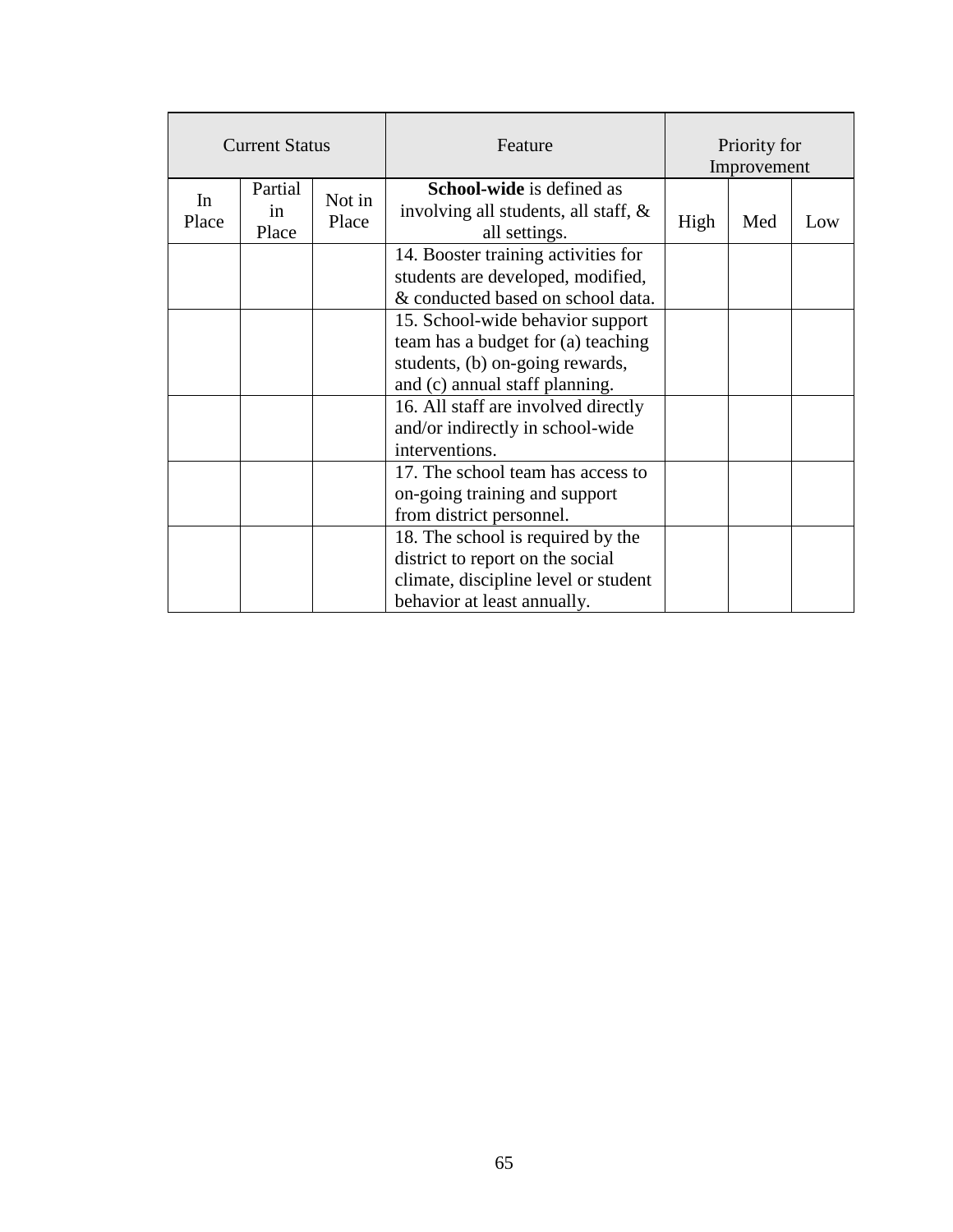# Appendix B

## **School-wide Evaluation Tool (**SET) Version 2.1

# *Data Collection Protocol*

- $\checkmark$  Conducted annually.
- $\checkmark$  Conducted before school-wide positive behavior support interventions begin.
- $\checkmark$  Conducted 6-12 weeks after school-wide positive behavior support interventions are implemented.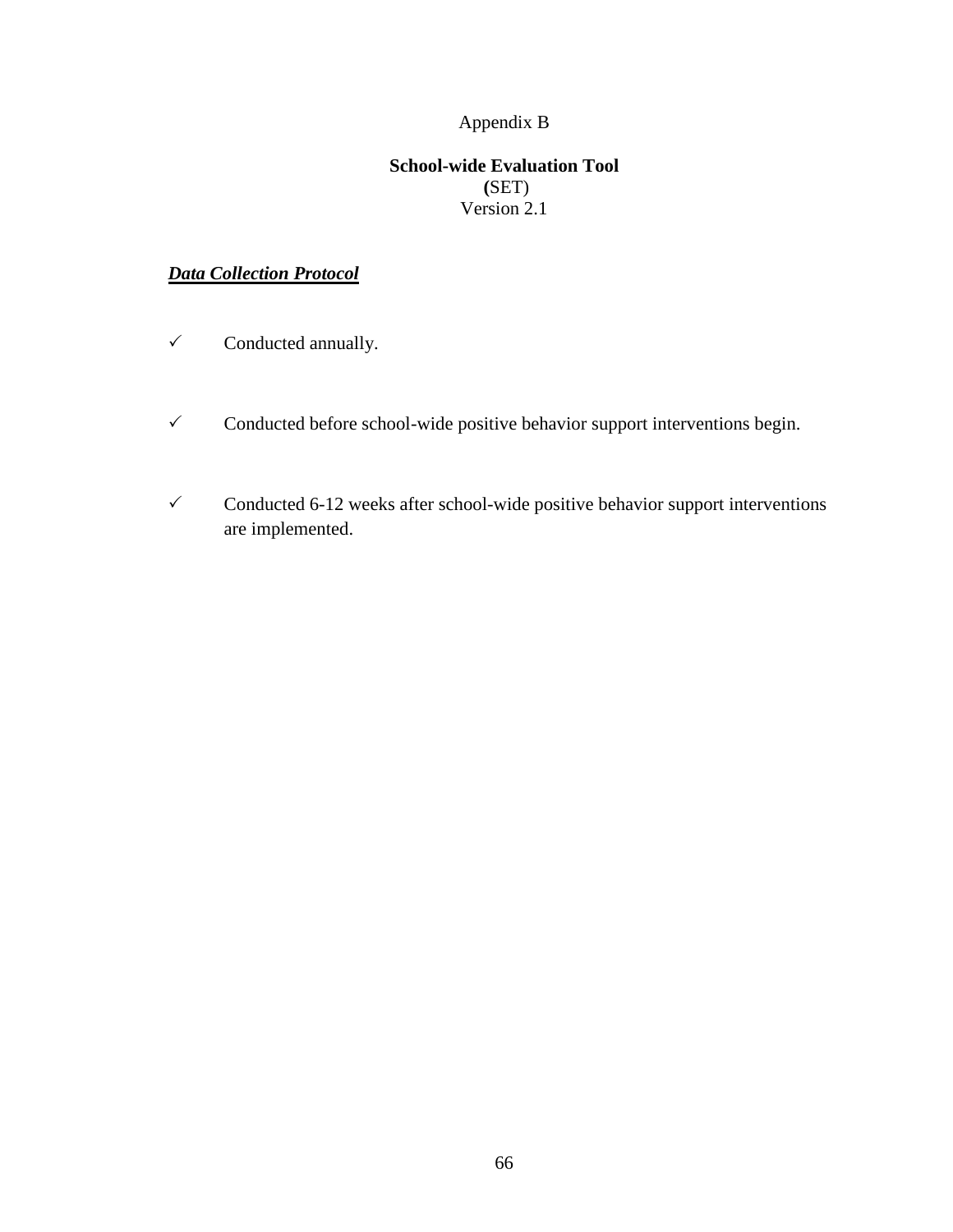### **School-wide Evaluation Tool**

### **(SET)**

#### **Overview**

#### Purpose of the SET

The School-wide Evaluation Tool (SET) is designed to assess and evaluate the critical features of school-wide effective behavior support across each academic school year**.** The SET results are used to:

- 1. assess features that are in place,
- 2. determine annual goals for school-wide effective behavior support,
- 3. evaluate on-going efforts toward school-wide behavior support,
- 4. design and revise procedures as needed, and
- 5. compare efforts toward school-wide effective behavior support from year to year.

Information necessary for this assessment tool is gathered through multiple sources including review of permanent products, observations, and staff (minimum of 10) and student (minimum of 15) interviews or surveys. There are multiple steps for gathering all of the necessary information. The first step is to identify someone at the school as the contact person. This person will be asked to collect each of the available products listed below and to identify a time for the SET data collector to preview the products and set up observations and interview/survey opportunities. Once the process for collecting the necessary data is established, reviewing the data and scoring the SET averages takes two to three hours.

| <b>Products to Collect</b> |                                                                                               |
|----------------------------|-----------------------------------------------------------------------------------------------|
|                            | Discipline handbook                                                                           |
| 2.7                        | School improvement plan goals                                                                 |
| 3.                         | Annual Action Plan for meeting school-wide behavior support goals                             |
|                            | Social skills instructional materials/ implementation time line                               |
| 5.                         | Behavioral incident summaries or reports (e.g., office referrals,<br>suspensions, expulsions) |
| 6.                         | Office discipline referral form(s)                                                            |
|                            | Other related information                                                                     |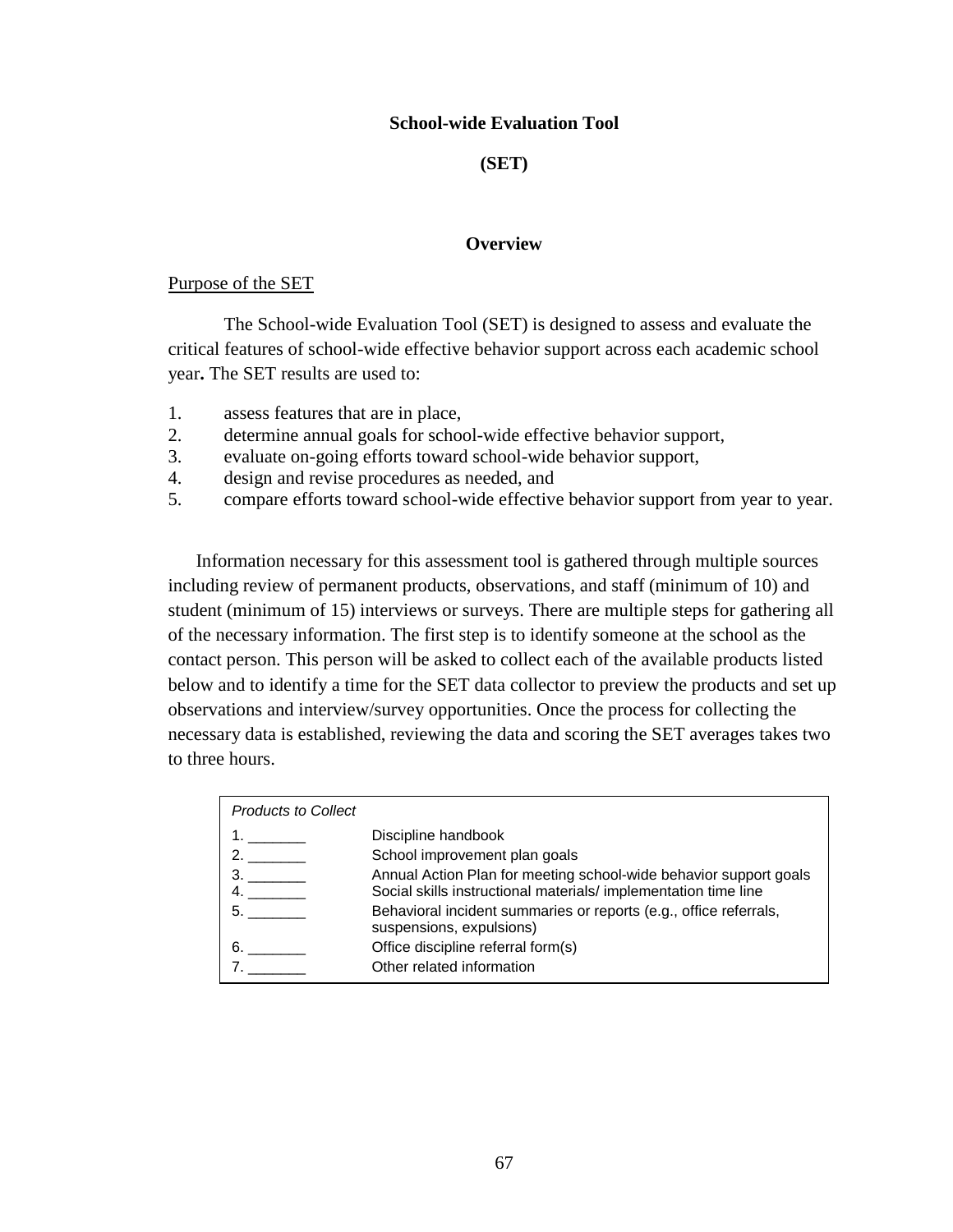# Using SET Results

The results of the SET will provide schools with a measure of the proportion of features that are 1) not targeted or started, 2) in the planning phase, and 3) in the implementation/ maintenance phases of development toward a systems approach to school-wide effective behavior support. The SET is designed to provide trend lines of improvement and sustainability over time.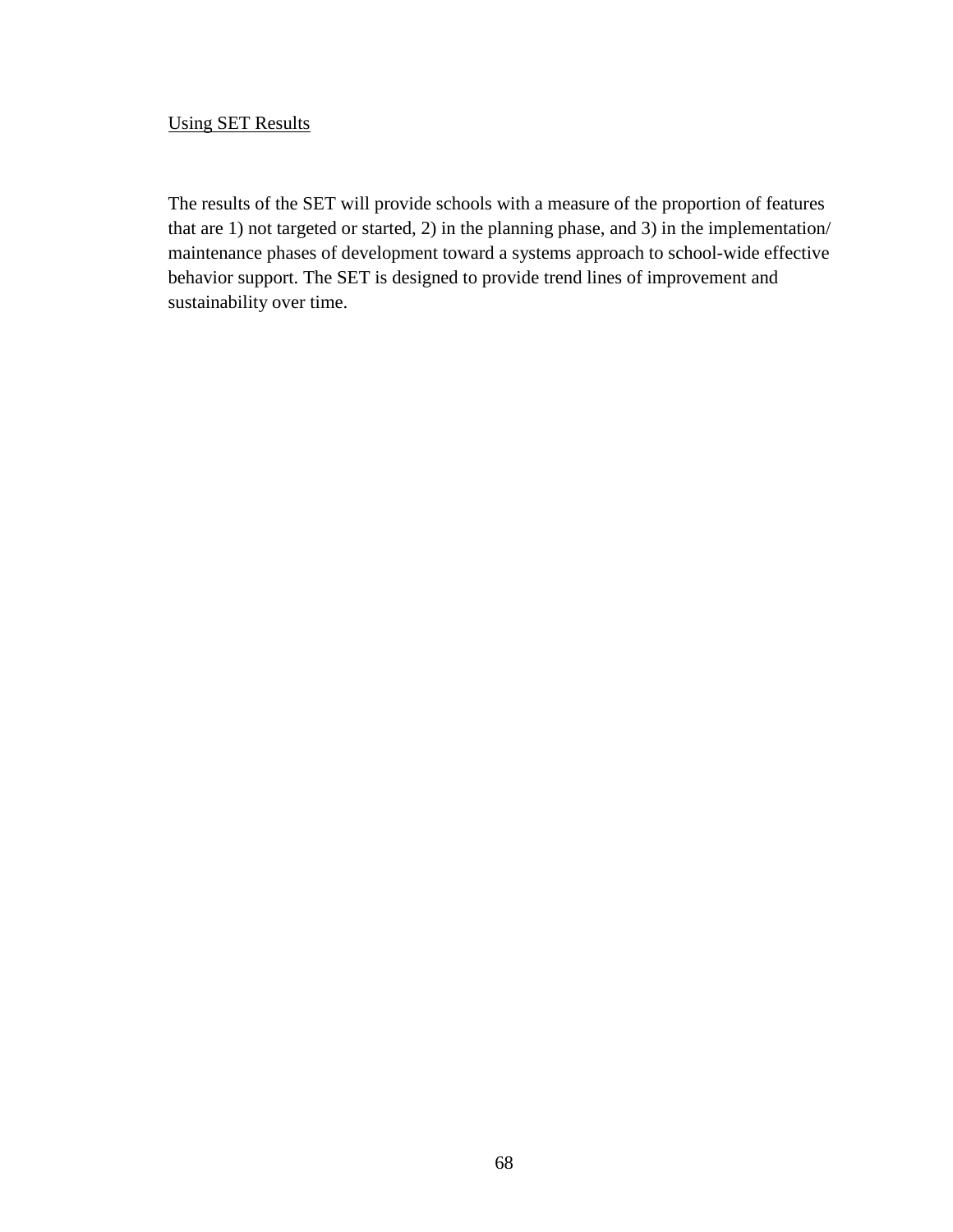## **School-wide Evaluation Tool (SET)**

#### **Implementation Guide**

**School** \_\_\_\_\_\_\_\_\_\_\_\_\_\_\_\_\_\_\_\_\_\_\_\_\_\_\_\_\_\_\_\_\_\_\_\_\_ **Date** \_\_\_\_\_\_\_\_\_\_

**District** \_\_\_\_\_\_\_\_\_\_\_\_\_\_\_\_\_\_\_\_\_\_\_\_\_\_\_\_\_\_\_\_\_\_\_\_ **State** \_\_\_\_\_\_\_\_\_\_\_

# *Step 1: Make Initial Contact*

Identify school contact person & give overview of SET page with the list of products needed.

Ask when they may be able to have the products gathered.

Approximate date: \_\_\_\_\_\_\_\_\_

Get names, phone #'s, email address & record below.

Name \_\_\_\_\_\_\_\_\_\_\_\_\_\_\_\_\_\_\_\_\_\_\_\_\_\_\_\_\_\_\_\_\_ Phone \_\_\_\_\_\_\_\_\_\_\_\_\_\_\_\_\_\_\_\_

Email \_\_\_\_\_\_\_\_\_\_\_\_\_\_\_\_\_\_\_\_\_\_\_\_\_\_\_\_\_\_\_\_\_\_\_\_\_\_\_\_\_\_\_\_\_\_\_\_\_\_\_\_\_\_\_\_\_\_\_\_

# **Products to Collect**

- 2. \_\_\_\_\_\_\_\_\_\_\_\_ School improvement plan goals
- 3. \_\_\_\_\_\_\_ Annual Action Plan for meeting school-wide behavior support goals
- 4. \_\_\_\_\_\_\_ Social skills instructional materials/ implementation time line
- 5. \_\_\_\_\_\_\_\_ Behavioral incident summaries or reports (e.g., office referrals,
- suspensions, expulsions)
- 6. \_\_\_\_\_\_\_ Office discipline referral form(s)
- 7. \_\_\_\_\_\_\_\_\_ Other related information

*Step 2: Confirm the Date to Conduct the SET*

Confirm meeting date with the contact person for conducting an administrator interview, taking a tour of the school while conducting student  $\&$  staff interviews,  $\&$  for reviewing the products.

Meeting date  $&$  time:

*Step 3: Conduct the SET*

Conduct administrator interview.

Tour school to conduct observations of posted school rules & randomly selected staff (minimum of 10) and student (minimum of 15) interviews.

Review products & score SET.

*Step 4: Summarize and Report the Results*

Summarize surveys & complete SET scoring.

Update school graph.

Meet with team to review results.

Meeting date  $&$  time: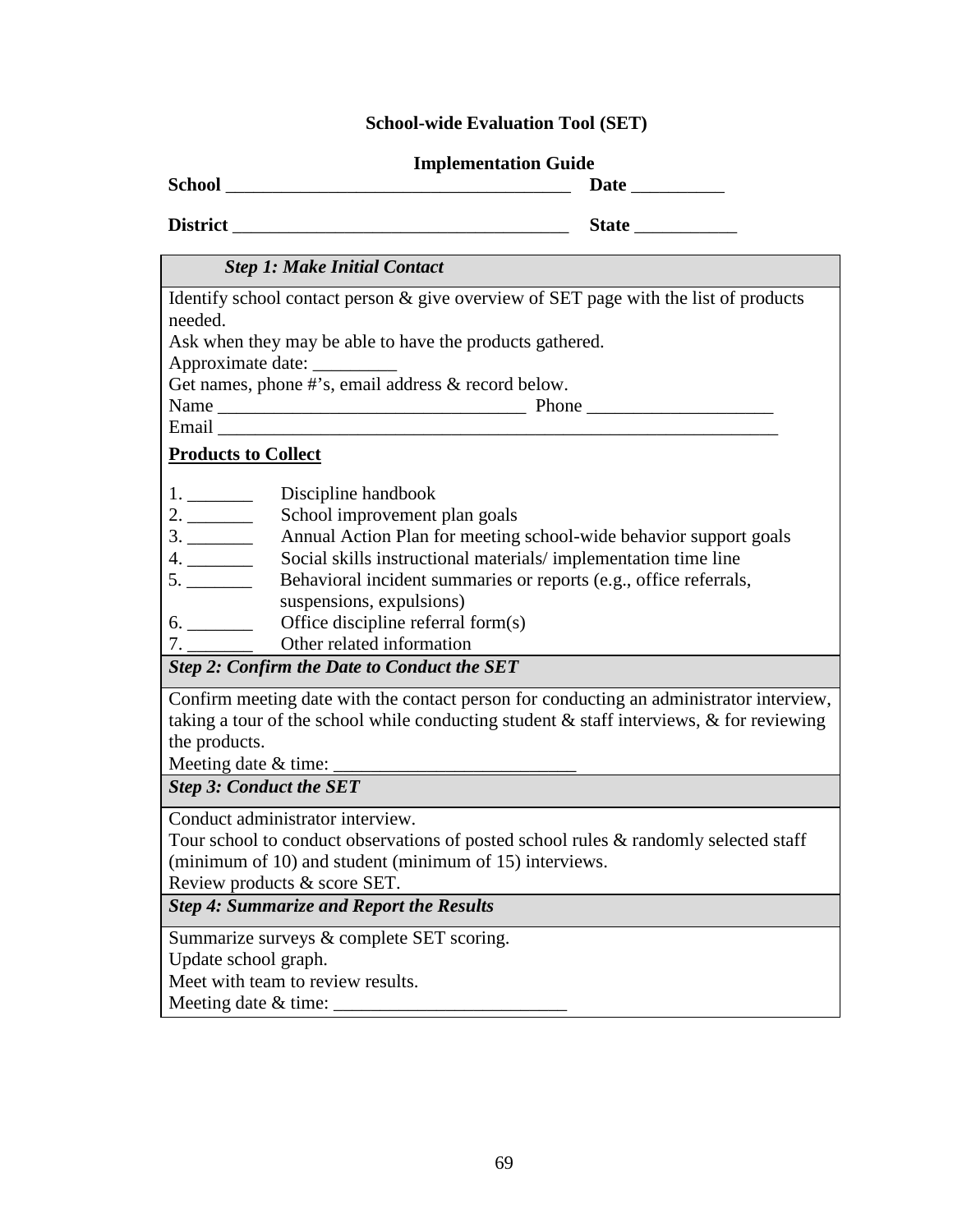# **School-wide Evaluation Tool**

# **(SET)**

# **Scoring Guide**

| <b>School</b>   |             |                           | Date         |  |
|-----------------|-------------|---------------------------|--------------|--|
| <b>District</b> |             |                           | <b>State</b> |  |
| Pre             | <b>Post</b> | <b>SET</b> data collector |              |  |

| <b>Feature</b>                                                         | <b>Evaluation Question</b>                                                                                                                                                                     | <b>Data Source</b><br>(circle sources used)<br>$P=$ product; I= interview;<br>$O=$ observation                                                                                                                                                                                              | Score:<br>$0 - 2$ |  |
|------------------------------------------------------------------------|------------------------------------------------------------------------------------------------------------------------------------------------------------------------------------------------|---------------------------------------------------------------------------------------------------------------------------------------------------------------------------------------------------------------------------------------------------------------------------------------------|-------------------|--|
| $\mathbf{A}$ .<br><b>Expectations</b>                                  | 1. Is there documentation that<br>staff has agreed to 5 or fewer<br>positively stated school rules/<br>behavioral expectations?<br>$(0=no; 1=too)$<br>many/negatively focused; $2 =$<br>yes)   | Discipline handbook,<br><b>Instructional materials</b><br>Other                                                                                                                                                                                                                             | P                 |  |
| <b>Defined</b>                                                         | 2. Are the agreed upon rules<br>& expectations publicly<br>posted in 8 of 10 locations?<br>(See interview & observation<br>form for selection of<br>locations). $(0=0-4; 1=5-7;$<br>$2 = 8-10$ | Wall posters<br>Other                                                                                                                                                                                                                                                                       | $\Omega$          |  |
| <b>B.</b><br><b>Behavioral</b><br><b>Expectations</b><br><b>Taught</b> | 1. Is there a documented<br>system for teaching<br>behavioral expectations to<br>students on an annual basis?<br>$(0=no; 1 = states that$<br>teaching will occur; $2 = yes$ )                  | Lesson plan books,<br><b>Instructional materials</b><br><b>Other</b> contracts the contract of the contract of the contract of the contract of the contract of the contract of the contract of the contract of the contract of the contract of the contract of the contract of the contract | $\mathbf{P}$      |  |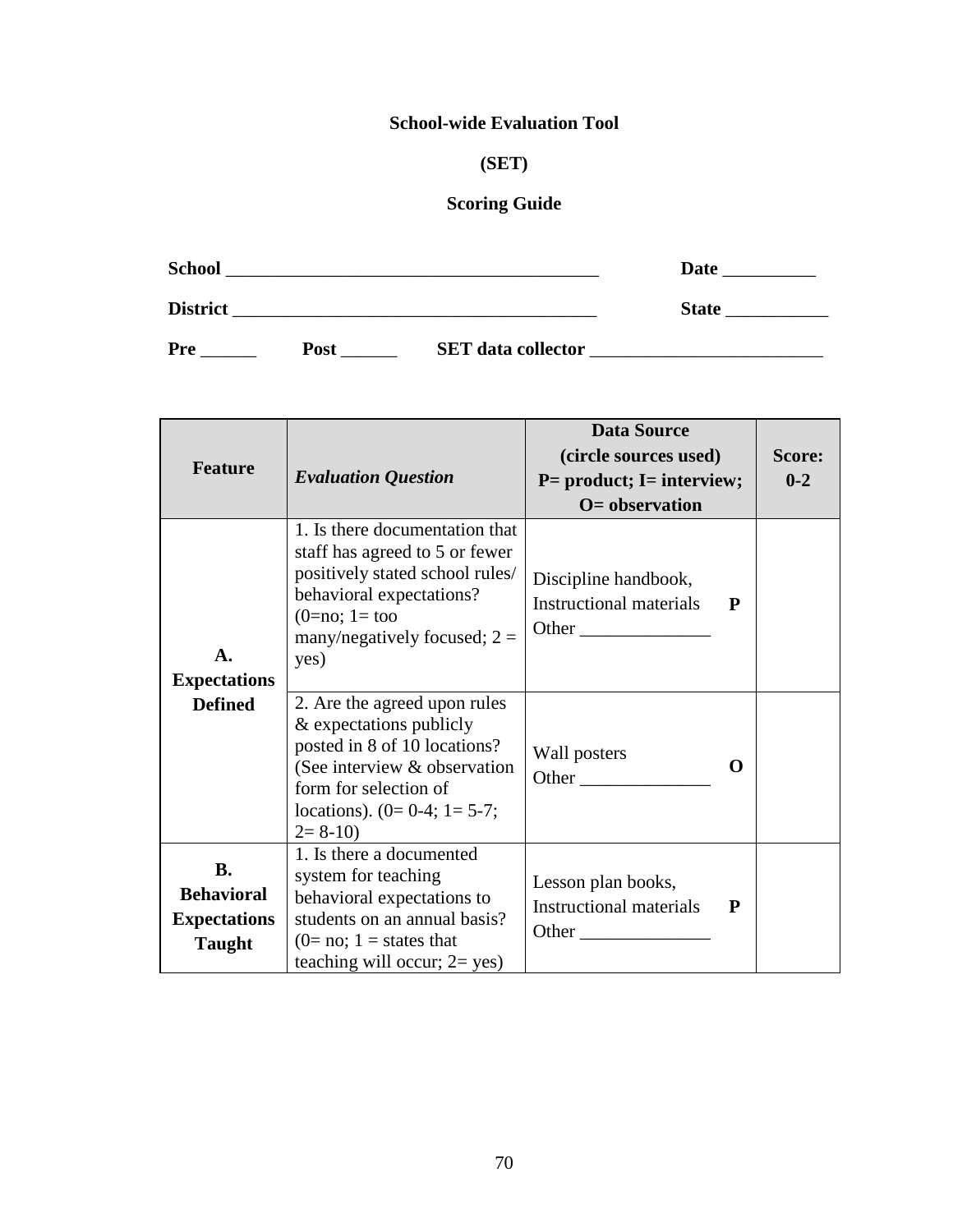|                                                                                   |                                                                                                                                                                                                             | <b>Data Source</b>                                                                                                                                                                                                                               |             |         |
|-----------------------------------------------------------------------------------|-------------------------------------------------------------------------------------------------------------------------------------------------------------------------------------------------------------|--------------------------------------------------------------------------------------------------------------------------------------------------------------------------------------------------------------------------------------------------|-------------|---------|
|                                                                                   |                                                                                                                                                                                                             | (circle sources used)                                                                                                                                                                                                                            |             | Score:  |
| <b>Feature</b>                                                                    | <b>Evaluation Question</b>                                                                                                                                                                                  | $P=$ product; I= interview;                                                                                                                                                                                                                      |             | $0 - 2$ |
|                                                                                   |                                                                                                                                                                                                             | $O=$ observation                                                                                                                                                                                                                                 |             |         |
|                                                                                   | 2. Do 90% of the staff asked<br>state that teaching of<br>behavioral expectations to<br>students has occurred this<br>year?<br>$(0=0-50\%; 1=51-89\%;$<br>$2=90\% - 100\%$                                  | Interviews<br>Other                                                                                                                                                                                                                              | $\mathbf I$ |         |
|                                                                                   | 3. Do 90% of team members<br>asked state that the school-<br>wide program has been<br>taught/reviewed with staff on<br>an annual basis?<br>$(0=0-50\%; 1=51-89\%;$<br>$2=90\% - 100\%$                      | Interviews<br><b>Other</b> and the other and the same of the same of the same of the same of the same of the same of the same of the same of the same of the same of the same of the same of the same of the same of the same of the same of the | I           |         |
|                                                                                   | 4. Can at least 70% of 15 or<br>more students state 67% of<br>the school rules? $(0=0-50\%;$<br>$1 = 51 - 69\%$ ; $2 = 70 - 100\%$ )                                                                        | Interviews                                                                                                                                                                                                                                       | I           |         |
|                                                                                   | 5. Can 90% or more of the<br>staff asked list 67% of the<br>school rules? $(0=0-50\%; 1=$<br>$51-89\%; 2=90\% - 100\%)$                                                                                     | Interviews<br>Other                                                                                                                                                                                                                              | $\mathbf I$ |         |
| C.<br><b>On-going</b>                                                             | 1. Is there a documented<br>system for rewarding student<br>behavior?<br>$(0=no; 1=states to$<br>acknowledge, but not how;<br>$2 = yes$ )                                                                   | Instructional materials,<br>Lesson Plans,<br>Interviews                                                                                                                                                                                          | P           |         |
| <b>System for</b><br><b>Rewarding</b><br><b>Behavioral</b><br><b>Expectations</b> | 2. Do 50% or more students<br>asked indicate they have<br>received a reward (other than<br>verbal praise) for expected<br>behaviors over the past two<br>months?<br>$(0=0-25\%; 1=26-49\%; 2=$<br>$50-100%$ | Interviews<br>Other                                                                                                                                                                                                                              | $\mathbf I$ |         |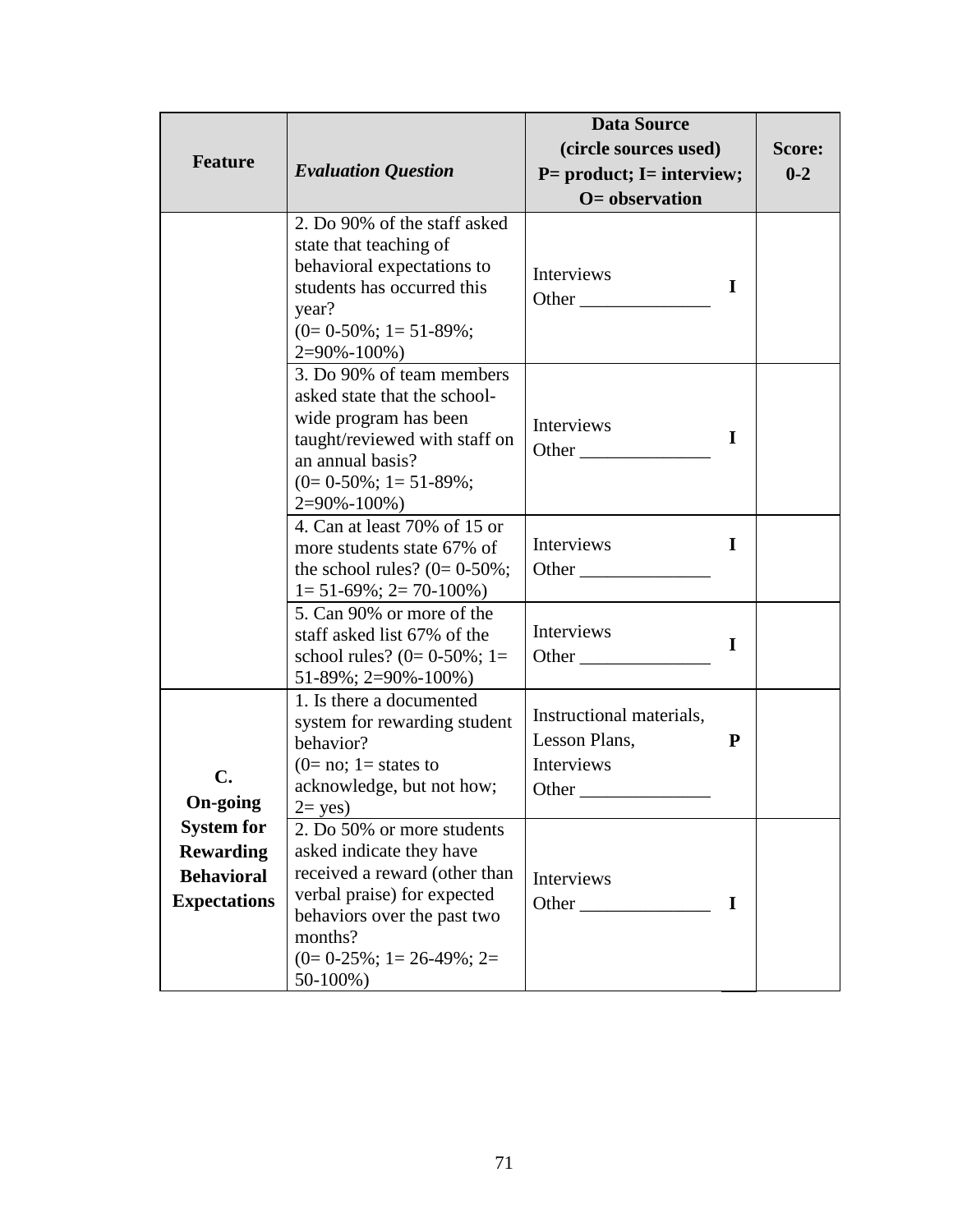|                                              |                                                                                                                                                                                                                  | <b>Data Source</b>                                       |          |         |
|----------------------------------------------|------------------------------------------------------------------------------------------------------------------------------------------------------------------------------------------------------------------|----------------------------------------------------------|----------|---------|
|                                              |                                                                                                                                                                                                                  | (circle sources used)                                    | Score:   |         |
| <b>Feature</b>                               | <b>Evaluation Question</b>                                                                                                                                                                                       | $P=$ product; I= interview;                              |          | $0 - 2$ |
|                                              |                                                                                                                                                                                                                  | $O=$ observation                                         |          |         |
|                                              | 3. Do 90% of staff asked<br>indicate they have delivered<br>a reward (other than verbal<br>praise) to students for<br>expected behavior over the<br>past two months?<br>$(0=0.50\%; 1=51-89\%; 2=$<br>$90-100\%$ | Interviews<br>Other                                      | I        |         |
|                                              | 1. Is there a documented<br>system for dealing with and<br>reporting specific behavioral<br>violations?<br>$(0=no; 1=states to$<br>document; but not how; $2 =$<br>yes)                                          | Discipline handbook,<br>Instructional materials<br>Other | P        |         |
| D.<br><b>System for</b><br><b>Responding</b> | 2. Do 90% of staff asked<br>agree with administration on<br>what problems are office-<br>managed and what problems<br>are classroom-managed? $(0=$<br>$0-50\%$ ; 1 = 51 - 89%; 2 = 90 -<br>$100\%$ )             | Interviews<br>Other                                      | $\bf{I}$ |         |
| to Behavioral<br><b>Violations</b>           | 3. Is the documented crisis<br>plan for responding to<br>extreme dangerous situations<br>readily available in 6 of 7<br>locations?<br>$(0=0-3; 1=4-5; 2=6-7)$                                                    | Walls<br>$\mathbf 0$<br>Other                            |          |         |
|                                              | 4. Do 90% of staff asked<br>agree with administration on<br>the procedure for handling<br>extreme emergencies<br>(stranger in building with a<br>weapon)?<br>$(0=0-50\%; 1=51-89\%; 2=$<br>90-100%)              | Interviews<br>Other                                      | I        |         |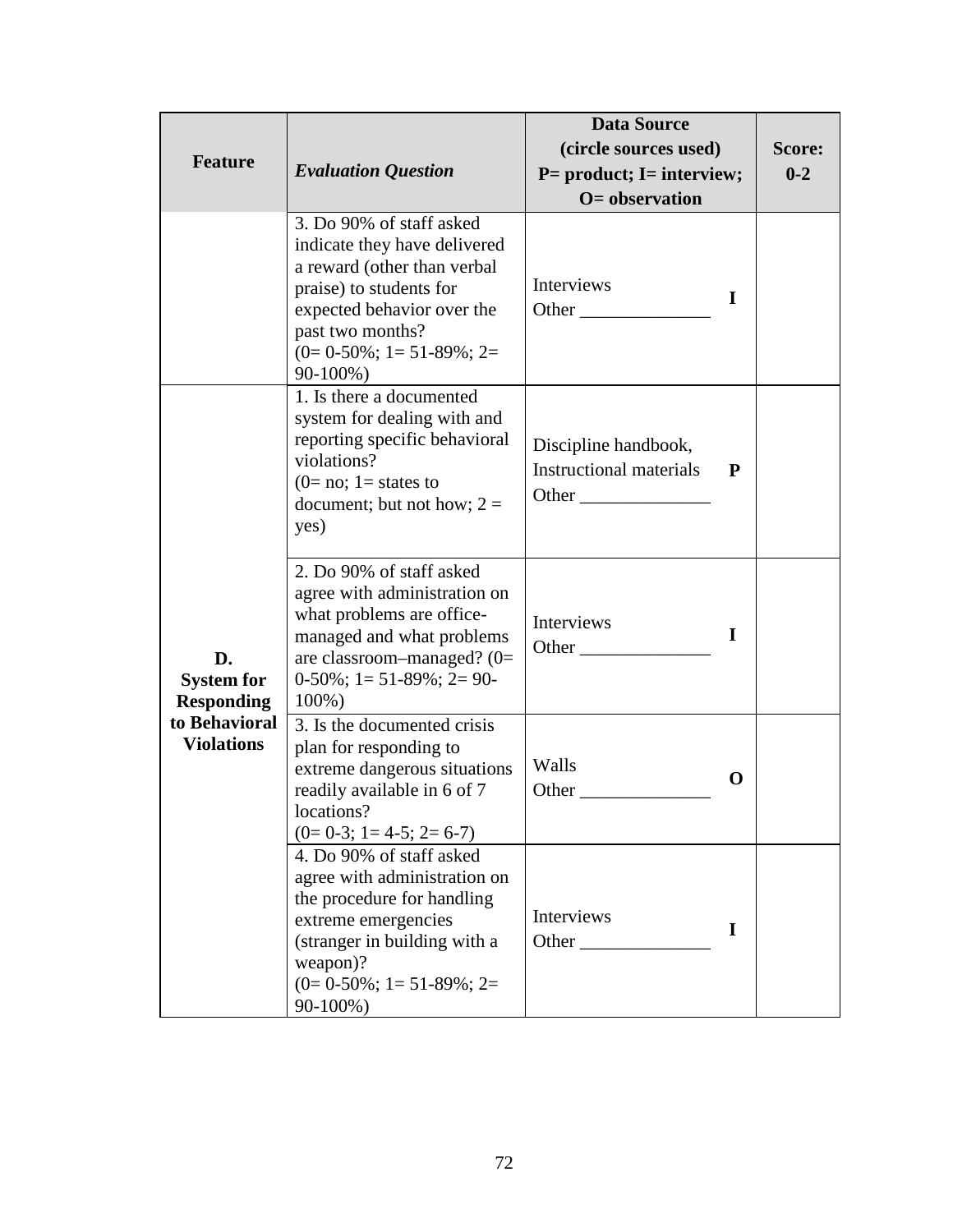|                                        |                                                                                                                                                                                                                                                                                                               | <b>Data Source</b>                                              |          |         |
|----------------------------------------|---------------------------------------------------------------------------------------------------------------------------------------------------------------------------------------------------------------------------------------------------------------------------------------------------------------|-----------------------------------------------------------------|----------|---------|
|                                        |                                                                                                                                                                                                                                                                                                               | (circle sources used)                                           |          | Score:  |
| <b>Feature</b>                         | <b>Evaluation Question</b>                                                                                                                                                                                                                                                                                    | $P=$ product; I= interview;                                     |          | $0 - 2$ |
|                                        |                                                                                                                                                                                                                                                                                                               | $O =$ observation                                               |          |         |
|                                        | 1. Does the discipline referral<br>form list (a) student/grade,<br>$(b)$ date, $(c)$ time, $(d)$<br>referring staff, (e) problem<br>behavior, $(f)$ location, $(g)$<br>persons involved, (h)<br>probable motivation, $\&$ (i)<br>administrative decision?<br>$(0=0-3$ items; 1 = 4-6 items;<br>$2=7-9$ items) | Referral form<br>(circle items present on<br>the referral form) | P        |         |
| Е.<br><b>Monitoring</b><br>& Decision- | 2. Can the administrator<br>clearly define a system for<br>collecting $&$ summarizing<br>discipline referrals (computer<br>software, data entry time)?<br>$(0=no; 1=referrals are$<br>collected; $2 = yes$ )                                                                                                  | Interview<br>Other $\_\_$                                       | $\bf{l}$ |         |
| <b>Making</b>                          | 3. Does the administrator<br>report that the team provides<br>discipline data summary<br>reports to the staff at least<br>three times/year? (0= no; 1=<br>1-2 times/yr.; $2=3$ or more<br>times/yr)                                                                                                           | Interview<br>Other                                              | L        |         |
|                                        | 4. Do 90% of team members<br>asked report that discipline<br>data is used for making<br>decisions in designing,<br>implementing, and revising<br>school-wide effective<br>behavior support efforts?<br>$(0=0-50\%; 1=51-89\%; 2=$<br>90-100%)                                                                 | Interviews<br>Other                                             | I        |         |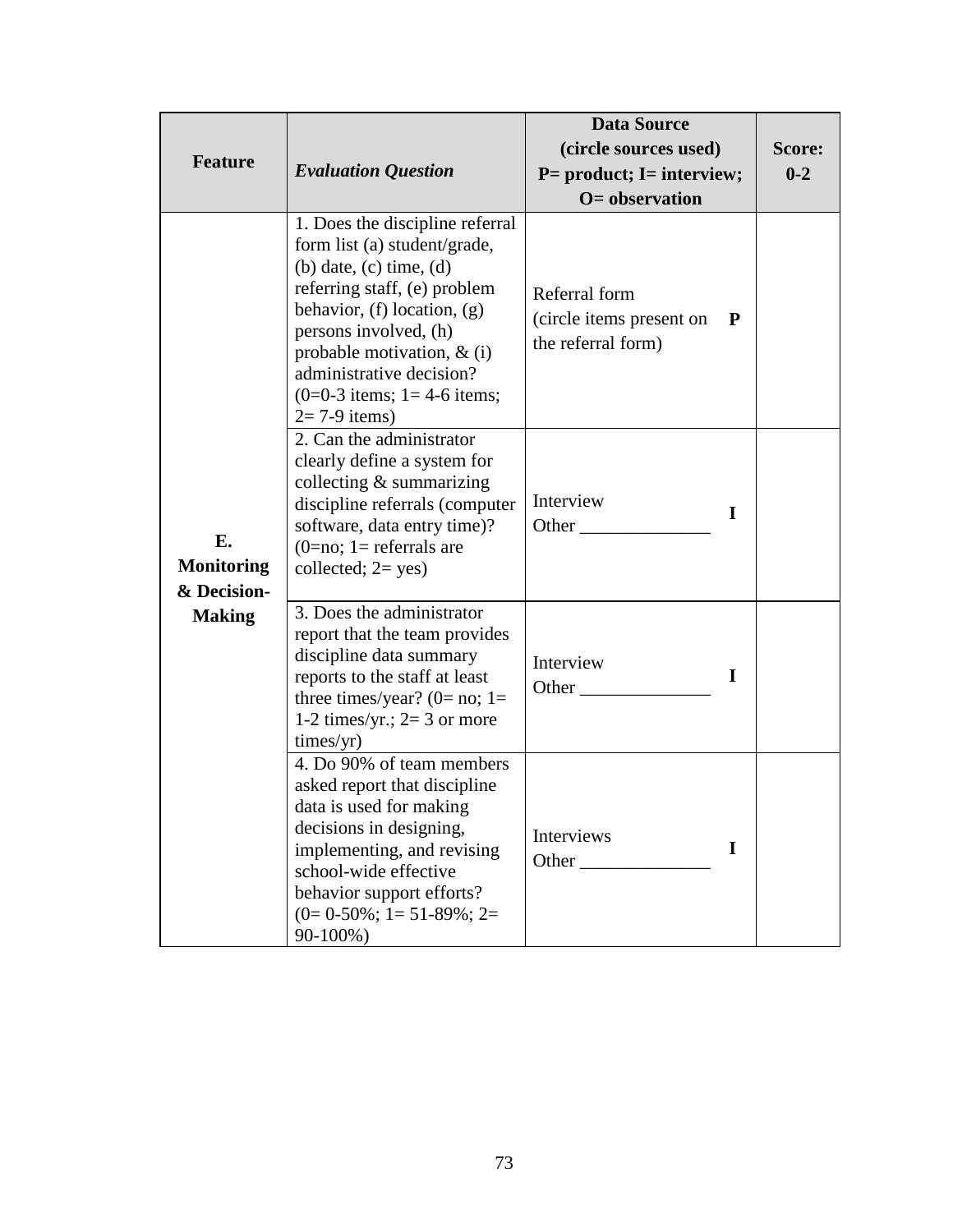| <b>Feature</b>    | <b>Evaluation Question</b>                                                                                                                                                                                                 | <b>Data Source</b><br>(circle sources used)<br>$P=$ product; I= interview;<br>$O=$ observation | Score:<br>$0 - 2$ |  |
|-------------------|----------------------------------------------------------------------------------------------------------------------------------------------------------------------------------------------------------------------------|------------------------------------------------------------------------------------------------|-------------------|--|
|                   | 1. Does the school<br>improvement plan list<br>improving behavior support<br>systems as one of the top 3<br>school improvement plan<br>goals? (0= no; 1= $4^{th}$ or<br>lower priority; $2 = 1^{st} - 3^{rd}$<br>priority) | School Improvement<br>Plan,<br>Interview                                                       | P<br>I            |  |
|                   | 2. Can 90% of staff asked<br>report that there is a school-<br>wide team established to<br>address behavior support<br>systems in the school? $(0=0-$<br>$50\%$ ; 1 = 51-89%; 2 = 90-<br>100%)                             | Interviews<br>Other                                                                            | $\bf{l}$          |  |
| F.                | 3. Does the administrator<br>report that team membership<br>includes representation of all<br>staff? $(0=no; 2=yes)$                                                                                                       | Interview<br>Other                                                                             | $\mathbf I$       |  |
| <b>Management</b> | 4. Can 90% of team members<br>asked identify the team<br>leader? $(0=0.50\%; 1=51$ -<br>$89\%; 2 = 90-100\%)$                                                                                                              | Interviews<br>Other                                                                            | I                 |  |
|                   | 5. Is the administrator an<br>active member of the school-<br>wide behavior support team?<br>$(0=no; 1=yes, but not)$<br>consistently; $2 = yes$ )                                                                         | Interview                                                                                      | I                 |  |
|                   | 6. Does the administrator<br>report that team meetings<br>occur at least monthly?<br>$(0=$ no team meeting; 1=less<br>often than monthly; $2=at$<br>least monthly)                                                         | Interview<br><b>Other</b>                                                                      | $\mathbf I$       |  |
|                   | 7. Does the administrator<br>report that the team reports<br>progress to the staff at least<br>four times per year?<br>$(0=no; 1=less than 4 times$<br>per year; $2 = yes$ )                                               | Interview<br>Other                                                                             | $\mathbf I$       |  |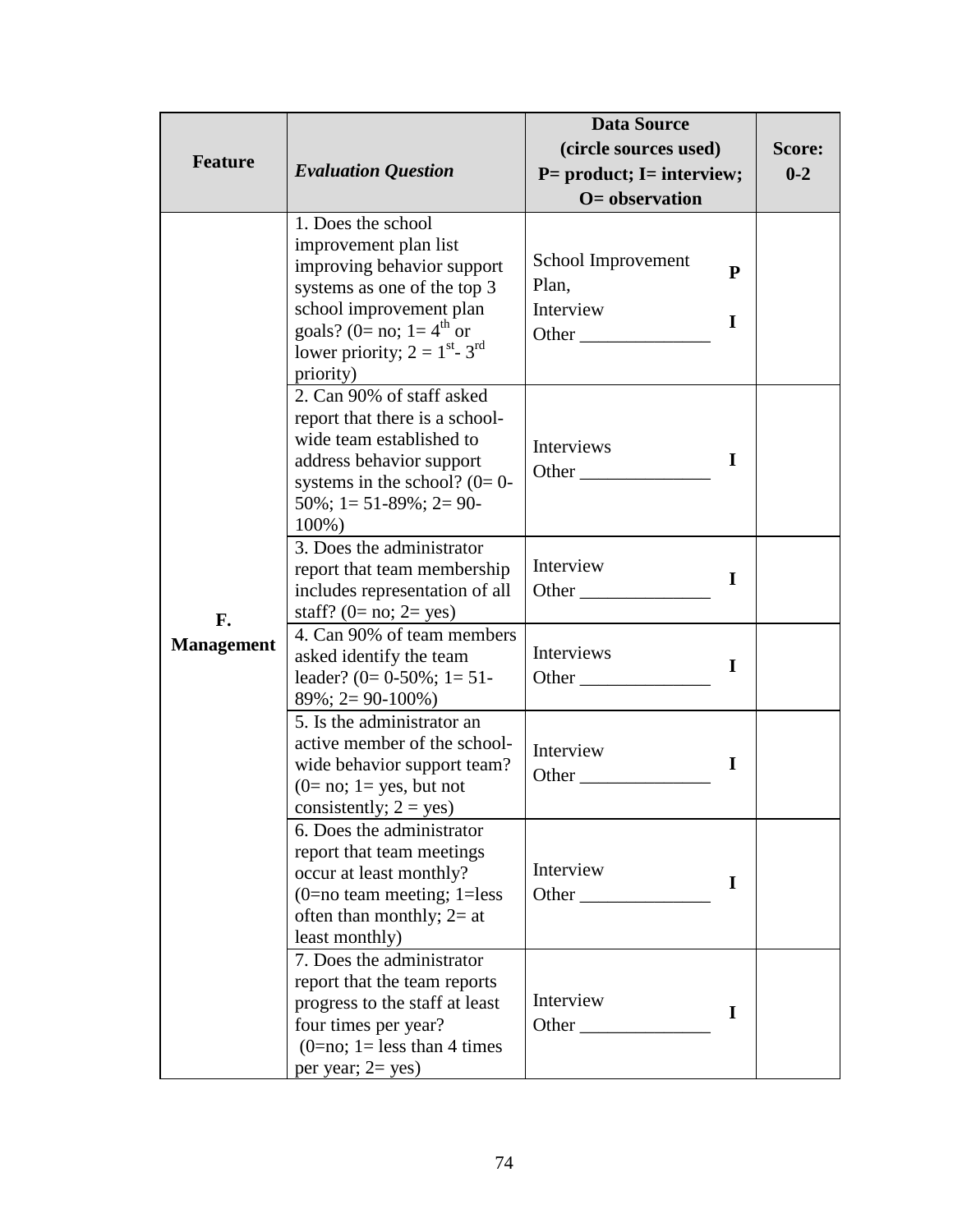| <b>Feature</b>                   | <b>Evaluation Question</b>                                                                                                                                               |           | <b>Data Source</b><br>(circle sources used)<br>$P=$ product; I= interview;<br>$O=$ observation | Score:<br>$0 - 2$ |       |    |
|----------------------------------|--------------------------------------------------------------------------------------------------------------------------------------------------------------------------|-----------|------------------------------------------------------------------------------------------------|-------------------|-------|----|
|                                  | 8. Does the team have an<br>action plan with specific<br>goals that is less than one<br>year old? $(0=no; 2=yes)$                                                        |           | Annual Plan, calendar                                                                          | Other $\qquad$    | P     |    |
| G.<br>District-Level             | 1. Does the school budget<br>contain an allocated amount<br>of money for building and<br>maintaining school-wide<br>behavioral support? ( $0 = \text{no}$ ;<br>$2 = yes$ |           | Interview<br>Other                                                                             |                   | I     |    |
| <b>Support</b>                   | 2. Can the administrator<br>identify an out-of-school<br>liaison in the district or state?<br>$(0=no; 2=yes)$                                                            |           | Interview<br>Other                                                                             |                   | L     |    |
| <b>Summary</b><br><b>Scores:</b> | $A = \sqrt{4}$<br>$B =$<br>/8<br>$F =$<br>$G =$                                                                                                                          | /10<br>/4 | $C =$<br>/6<br>$Mean =$                                                                        | $D =$<br>/8<br>/7 | $E =$ | /8 |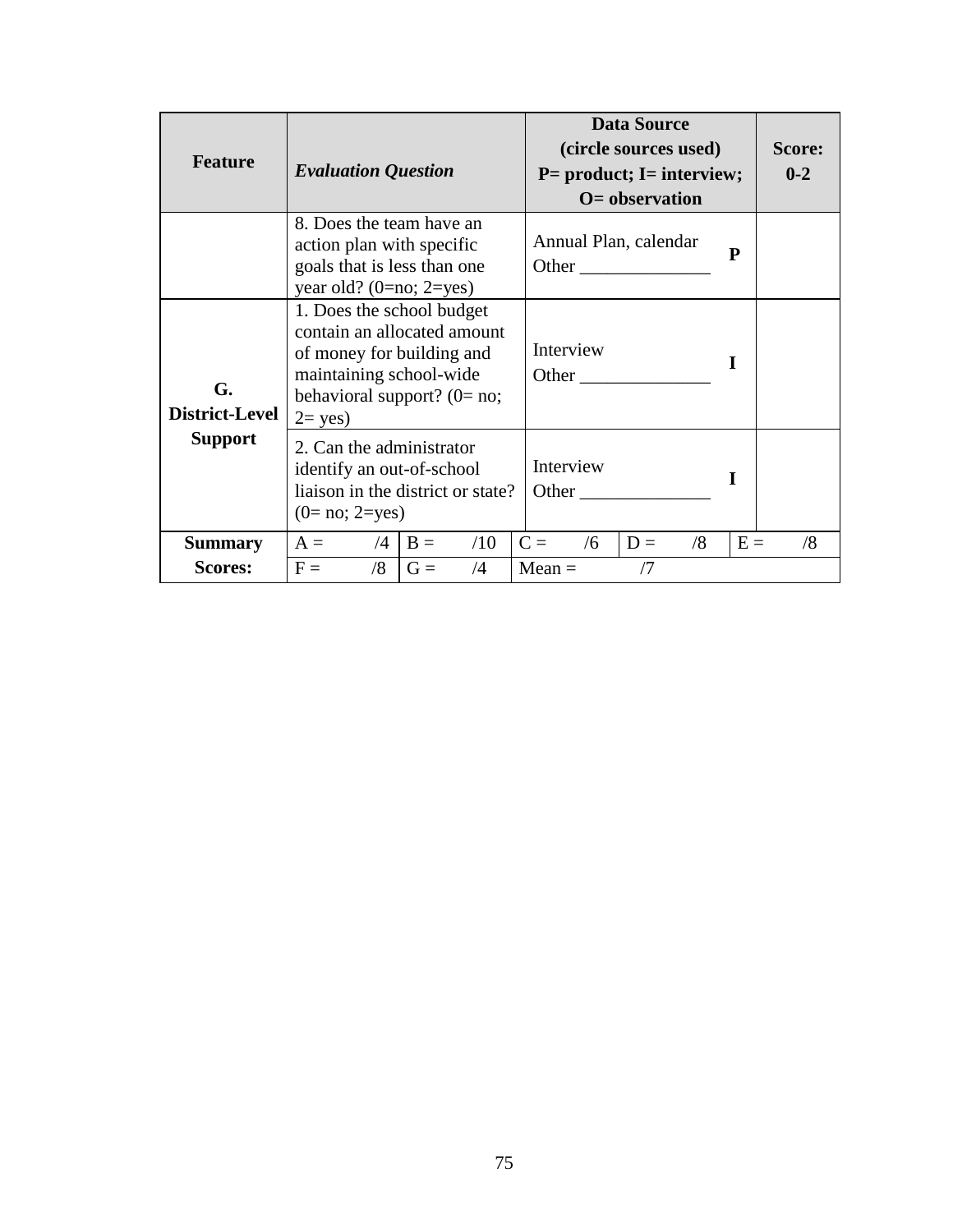### **Administrator Interview Guide**

### *Let's talk about your discipline system*

- 1) Do you collect and summarize office discipline referral information? Yes No If no, skip to #4.
- 2) What system do you use for collecting and summarizing office discipline referrals? )
	- a) What data do you collect?
	- b) Who collects and enters the data?
- 3) What do you do with the office discipline referral information? (E3)
	- a) Who looks at the data?
	- b) How often do you share it with other staff?
- 4) What type of problems do you expect teachers to refer to the office rather than handling in the classroom/ specific setting? (D2)
- 5) What is the procedure for handling extreme emergencies in the building (i.e. stranger with a gun)?  $(D4)$

#### **Let's talk about your school rules or motto**

- 6) Do you have school rules or a motto? Yes No If no, skip to  $# 10$ .
- 7) How many are there?
- 8) What are the rules/motto? (B4, B5)
- 9) What are they called? (B4, B5)
- 10) Do you acknowledge students for doing well socially? Yes No If no, skip to # 12.
- 11) What are the social acknowledgements/ activities/ routines called (student of month, positive referral, letter home, stickers, high 5's)? (C2, C3)

#### **Do you have a team that addresses school-wide discipline? If no, skip to # 19**

- 12) Has the team taught/reviewed the school-wide program with staff this year? (B3) Yes No
- 13) Is your school-wide team representative of your school staff? (F3) Yes No
- 14) Are you on the team? (F5) Yes No
- 15) How often does the team meet? (F6)
- 16) Do you attend team meetings consistently? (F5) Yes No
- 17) Who is your team leader/facilitator? (F4)
- 18) Does the team provide updates to faculty on activities & data summaries? (E3, F7) Yes No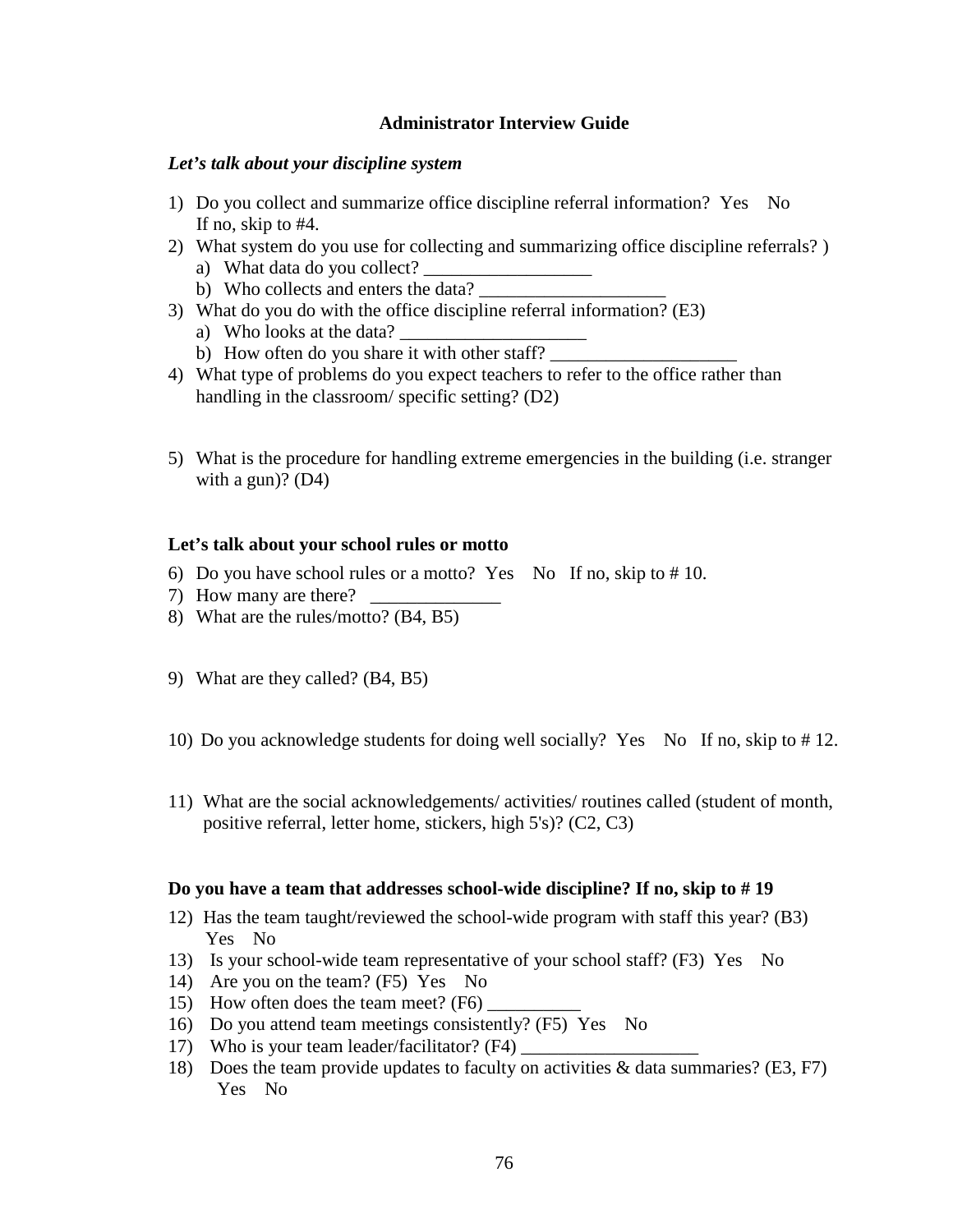If yes, how often? \_\_\_\_\_\_\_\_\_\_\_\_\_\_\_\_\_\_\_\_\_\_

19) Do you have an out-of-school liaison in the state or district to support you on positive behavior support systems development? (G2) Yes No If yes, who?  $\frac{1}{\sqrt{1-\frac{1}{2}} \cdot \frac{1}{\sqrt{1-\frac{1}{2}}}}$ 

20) What are your top 3 school improvement goals? (F1)

21) Does the school budget contain an allocated amount of money for building and maintaining school-wide behavioral support? (G1) Yes No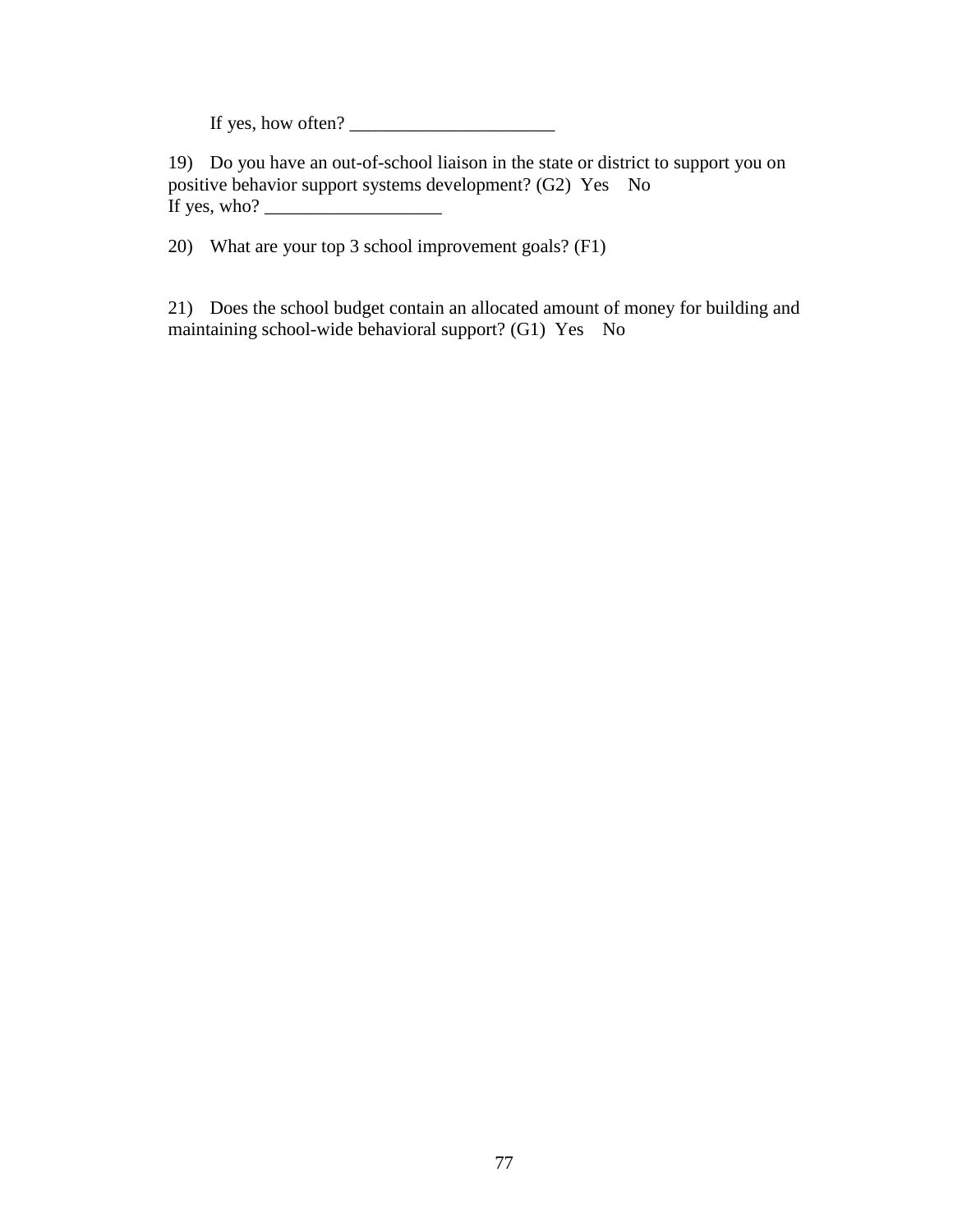#### **Additional Interviews**

In addition to the administrator interview questions there are questions for Behavior Support Team members, staff and students. *Interviews can be completed during the school tour.* Randomly select students and staff as you walk through the school. Use this page as a reference for all other interview questions. Use the interview and observation form to record student, staff, and team member responses.

#### **Staff Interview Questions**

#### *Interview a minimum of 10 staff*

- 1. What are the  $\qquad \qquad$  (school rules, high 5's, 3 bee's)? (B5)
- 2. (Define what the acronym means)
- 3. Have you taught the school rules/behavioral expectations this year? (B2)
- 4. Have you given out any \_\_\_\_\_\_\_\_\_\_\_\_\_\_\_\_\_\_\_\_\_\_\_\_\_\_\_\_\_\_\_ since  $.2(C3)$
- 5. (rewards for appropriate behavior) (2 months ago)
- 6. What types of student problems do you or would you refer to the office? (D2)
- 7. What is the procedure for dealing with a stranger with a gun? (D4)
- 8. Is there a school-wide team that addresses behavioral support in your building?
- 9. Are you on the team?

#### **Team Member Interview Questions**

- 1. Does your team use discipline data to make decisions? (E4)
- 2. Has your team taught/reviewed the school-wide program with staff this year? (B3)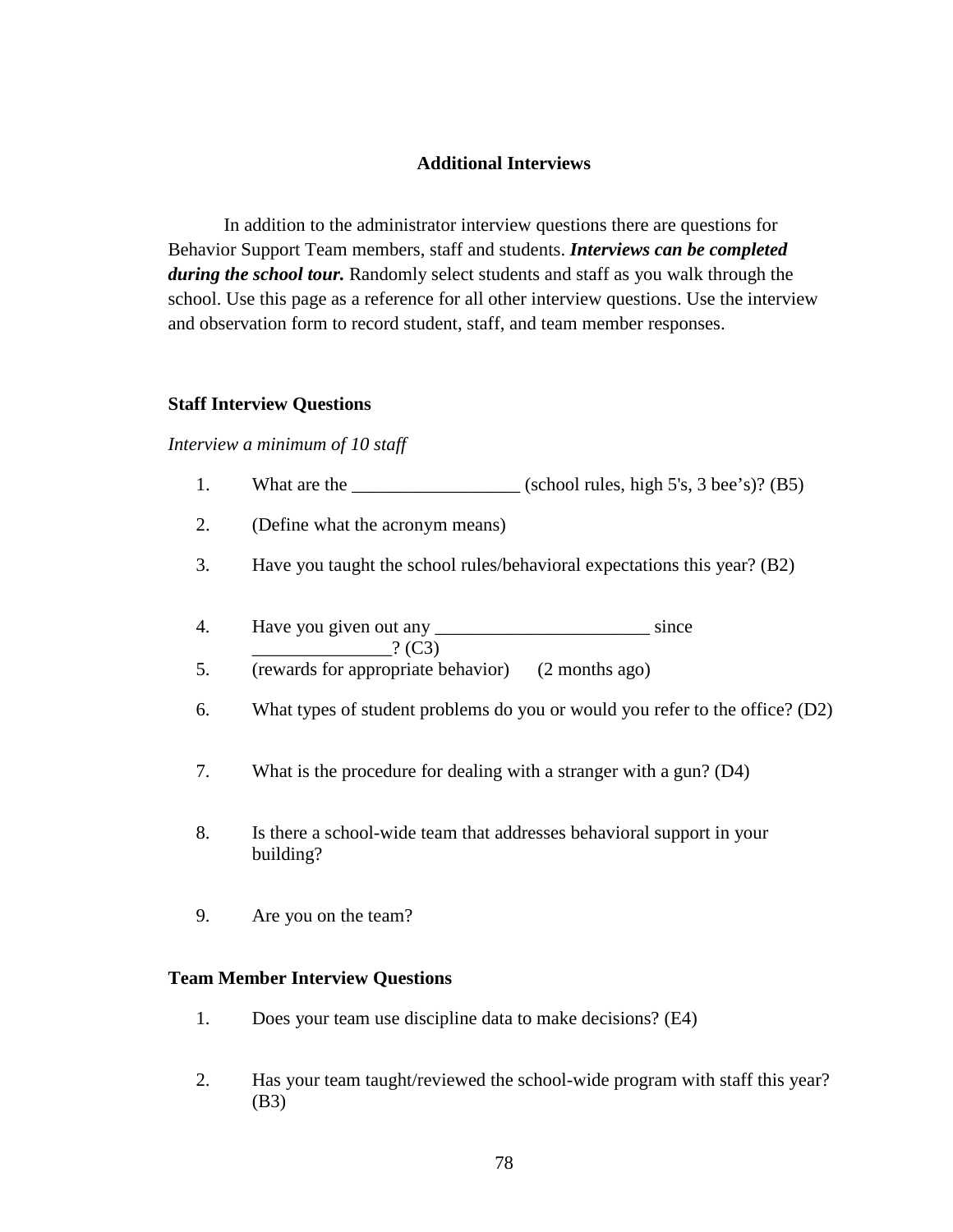3. Who is the team leader/facilitator? (F4)

# **Student interview Questions**

*Interview a minimum of 15 students*

- 1. What are the \_\_\_\_\_\_\_\_\_\_\_\_\_\_\_\_\_\_\_\_ (school rules, high 5's, 3 bee's)? (B4) (Define what the acronym means.)
- 2. Have you received a \_\_\_\_\_\_\_\_\_\_\_\_\_\_\_\_\_\_\_\_\_\_\_ since \_\_\_\_\_\_\_\_\_\_\_\_\_\_\_\_?  $(C2)$  (reward for appropriate behavior) (2 months ago)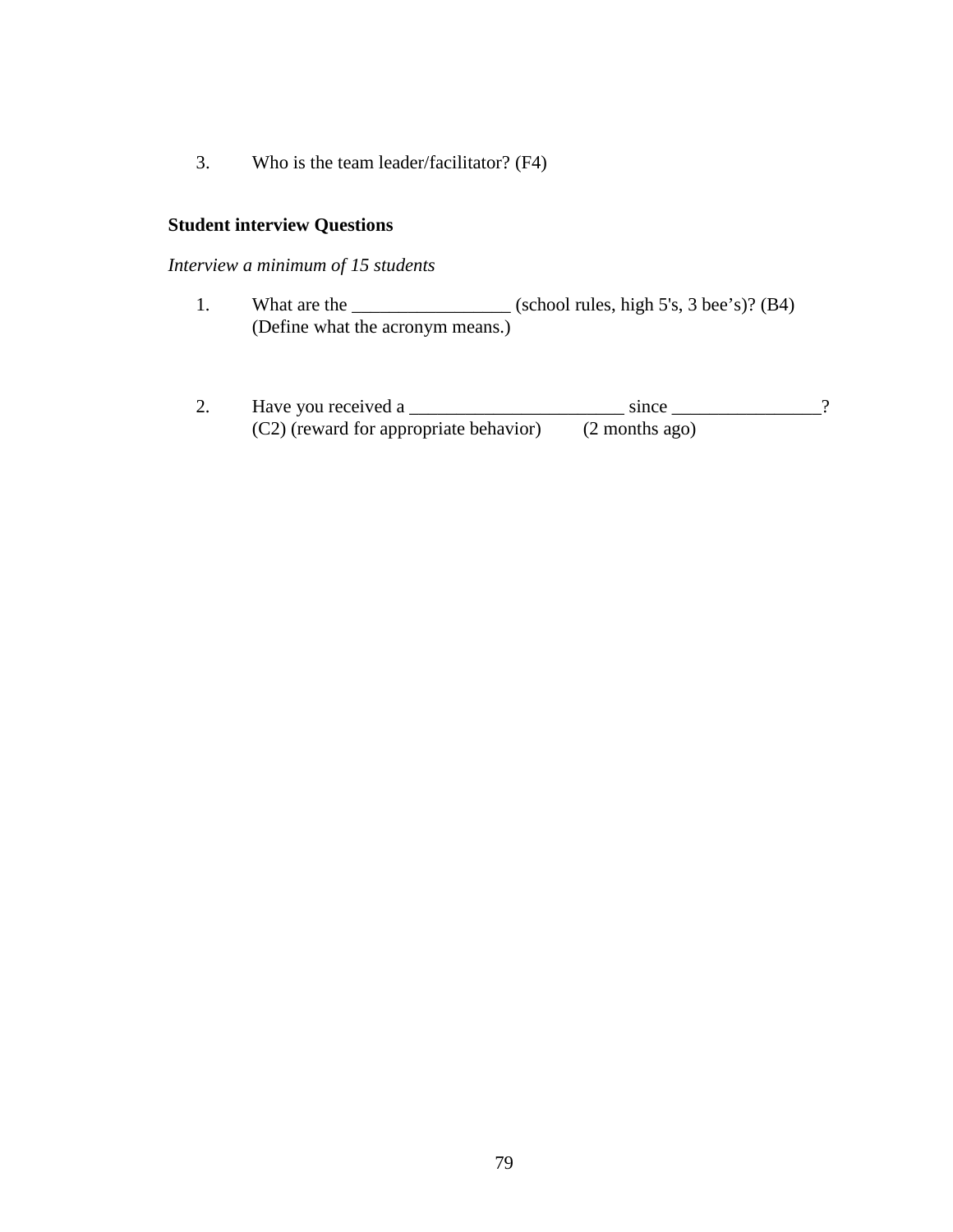|                | Staff questions (Interview a minimum of 10 staff members) |                  |  |       |                |               |           |   |                | <b>Team member questions</b> |             |           |             | <b>Student</b> |             |              |                |           |                  |            |      |  |      |
|----------------|-----------------------------------------------------------|------------------|--|-------|----------------|---------------|-----------|---|----------------|------------------------------|-------------|-----------|-------------|----------------|-------------|--------------|----------------|-----------|------------------|------------|------|--|------|
|                |                                                           |                  |  |       |                |               |           |   |                |                              |             |           |             |                |             |              |                | questions |                  |            |      |  |      |
|                | What                                                      | Have you         |  | Have  |                | What          | What is   |   | Is there a     | Are you                      |             | Does your |             |                |             |              |                | Has your  |                  | Who is the | What |  | Have |
|                | are the                                                   | taught           |  |       | $\mathit{you}$ | types of      | the       |   | team in        | on the                       |             | team use  |             |                | team        | team         | are the        |           | $\mathit{you}$   |            |      |  |      |
|                | school                                                    | the              |  |       | given          | student       | procedure |   | your           |                              | team? If    |           | discipline  |                | tau/        | leader/      | (school        |           | received         |            |      |  |      |
|                | rules?                                                    | school           |  |       | out any        | problems      | for       |   | school to      | yes, ask                     |             | data to   |             |                | reviewed    | facilitator? | rules)?        |           | $\boldsymbol{a}$ |            |      |  |      |
|                | Record                                                    | rules/           |  |       |                | <i>do</i> you | dealing   |   | address        | team                         |             | make      |             |                | SW          |              | Record         |           |                  |            |      |  |      |
|                | the # of                                                  | behave.          |  | since |                | or would      | with a    |   | SW             |                              | questions   |           | decisions?  |                | program     |              | the # of       |           | since            |            |      |  |      |
|                | rules                                                     | exp. to          |  |       |                | you refer     | stranger  |   | behavior       |                              |             |           |             |                | $w$ /staff  |              | rules          |           |                  |            |      |  |      |
|                | known.                                                    | students         |  |       | (2)            | to the        | with a    |   | support        |                              |             |           |             |                | this        |              | known          |           |                  |            |      |  |      |
|                |                                                           | this             |  | mos.) |                | office?       | gun?      |   | systems?       |                              |             |           |             | year?          |             |              |                |           |                  |            |      |  |      |
|                |                                                           | year?            |  |       |                |               |           |   |                |                              |             |           |             |                |             |              |                |           |                  |            |      |  |      |
|                |                                                           | Y<br>N           |  | Y     | $\mathbf N$    |               |           | Y | $\mathbf N$    | Y                            | ${\bf N}$   | Y         | $\mathbf N$ | Y              | N           |              |                | Y         | ${\bf N}$        |            |      |  |      |
| $\overline{2}$ |                                                           | Y<br>N           |  | Y     | N              |               |           | Y | N              | Y                            | ${\bf N}$   | Y         | $\mathbf N$ | Y              | N           |              | $\overline{2}$ | Y         | $\mathbf N$      |            |      |  |      |
| $\mathfrak{Z}$ |                                                           | Y<br>N           |  | Y     | $\overline{N}$ |               |           | Y | $\overline{N}$ | Y                            | ${\bf N}$   | Y         | $\mathbf N$ | Y              | N           |              | 3              | Y         | $\overline{N}$   |            |      |  |      |
| $\overline{4}$ |                                                           | Y<br>N           |  | Y     | $\mathbf N$    |               |           | Y | $\mathbf N$    | Y                            | ${\bf N}$   | Y         | $\mathbf N$ | Y              | N           |              | $\overline{4}$ | Y         | $\mathbf N$      |            |      |  |      |
| 5              |                                                           | Y<br>$\mathbf N$ |  | Y     | $\mathbf N$    |               |           | Y | $\mathbf N$    | Y                            | ${\bf N}$   | Y         | $\mathbf N$ | Y              | N           |              | 5              | Y         | $\mathbf N$      |            |      |  |      |
| 6              |                                                           | Y<br>N           |  | Y     | $\mathbf N$    |               |           | Y | $\mathbf N$    | Y                            | ${\bf N}$   | Y         | $\mathbf N$ | Y              | N           |              | 6              | Y         | ${\bf N}$        |            |      |  |      |
| $\overline{7}$ |                                                           | Y<br>N           |  | Y     | $\mathbf N$    |               |           | Y | $\mathbf N$    | Y                            | ${\bf N}$   | Y         | N           | Y              | N           |              | 7              | Y         | $\mathbf N$      |            |      |  |      |
| 8              |                                                           | Y<br>N           |  | Y     | $\mathbf N$    |               |           | Y | $\mathbf N$    | Y                            | $\mathbf N$ | Y         | $\mathbf N$ | Y              | $\mathbf N$ |              | 8              | Y         | $\mathbf N$      |            |      |  |      |
| 9              |                                                           | Y<br>N           |  | Y     | $\mathbf N$    |               |           | Y | $\mathbf N$    | Y                            | $\mathbf N$ | Y         | N           | Y              | N           |              | 9              | Y         | ${\bf N}$        |            |      |  |      |

# **Interview and Observation Form**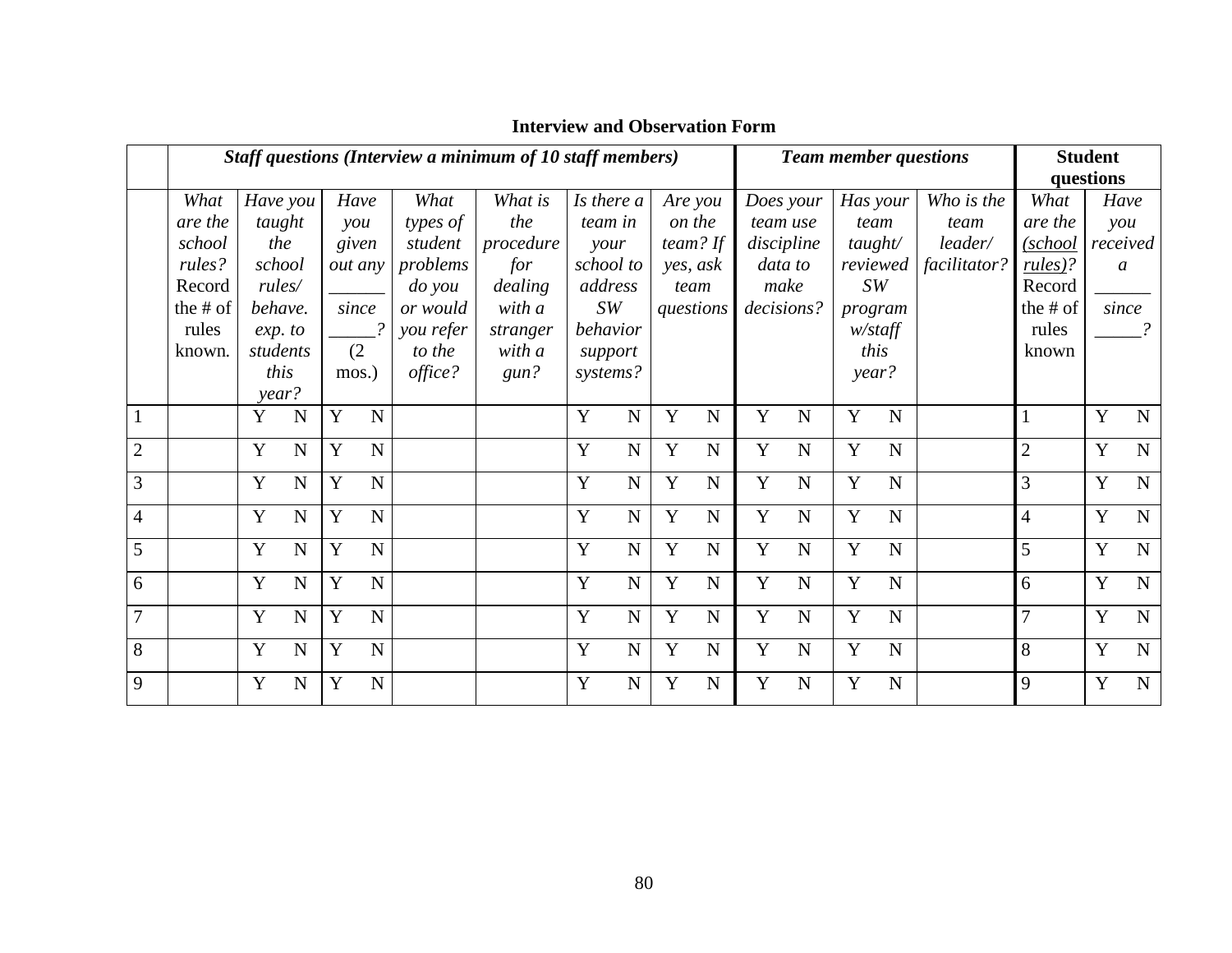| 10                                  |                                                     | Y | $\mathbf N$ | Y           | N                        |             |             |             |             | Y           | N           | Y           | N           | Y           | N           | Y           | $\mathbf N$                       |             |        | 10        |   | Y | $\mathbf N$ |
|-------------------------------------|-----------------------------------------------------|---|-------------|-------------|--------------------------|-------------|-------------|-------------|-------------|-------------|-------------|-------------|-------------|-------------|-------------|-------------|-----------------------------------|-------------|--------|-----------|---|---|-------------|
| 11                                  |                                                     | Y | $\mathbf N$ | Y           | $\mathbf N$              |             |             |             |             | Y           | $\mathbf N$ | Y           | N           | Y           | $\mathbf N$ | $\mathbf Y$ | $\mathbf N$                       |             |        | 11        |   | Y | $\mathbf N$ |
| 12                                  |                                                     | Y | $\mathbf N$ | Y           | $\mathbf N$              |             |             |             |             | Y           | $\mathbf N$ | Y           | $\mathbf N$ | Y           | N           | $\mathbf Y$ | $\mathbf N$                       |             |        | 12        |   | Y | $\mathbf N$ |
| 13                                  |                                                     | Y | $\mathbf N$ | Y           | $\mathbf N$              |             |             |             |             | Y           | $\mathbf N$ | Y           | N           | Y           | $\mathbf N$ | Y           | $\mathbf N$                       |             |        | 13        |   | Y | $\mathbf N$ |
| 14                                  |                                                     | Y | $\mathbf N$ | Y           | $\mathbf N$              |             |             |             |             | Y           | ${\bf N}$   | Y           | N           | Y           | N           | Y           | $\mathbf N$                       |             |        | 14        |   | Y | ${\bf N}$   |
| 15                                  |                                                     | Y | $\mathbf N$ | Y           | $\mathbf N$              |             |             |             |             | Y           | $\mathbf N$ | Y           | $\mathbf N$ | Y           | N           | Y           | $\mathbf N$                       |             |        | 15        |   | Y | $\mathbf N$ |
| Tot                                 |                                                     |   |             |             |                          |             |             |             |             |             |             | X           |             |             |             |             |                                   |             |        | Total     |   |   |             |
|                                     | Location                                            |   |             |             | Front<br>hall/<br>office |             | Class 1     |             | Class 2     |             | Class 3     |             | Cafeteria   |             | Library     |             | Other<br>setting<br>(gym,<br>lab) |             | Hall 1 | Hall 2    |   |   | Hall 3      |
| Are rules &<br>expectations posted? |                                                     |   | Y           | $\mathbf N$ | Y                        | $\mathbf N$ | Y           | $\mathbf N$ | Y           | $\mathbf N$ | Y           | $\mathbf N$ | Y           | N           | Y           | $\mathbf N$ | Y                                 | $\mathbf N$ | Y      | ${\bf N}$ | Y | N |             |
|                                     | Is the documented crisis<br>plan readily available? |   |             | Y           | $\mathbf N$              | Y           | $\mathbf N$ | Y           | $\mathbf N$ | Y           | $\mathbf N$ | Y           | $\mathbf N$ | $\mathbf Y$ | $\mathbf N$ | Y           | N                                 | $\mathbf X$ |        | X         |   |   | $\mathbf X$ |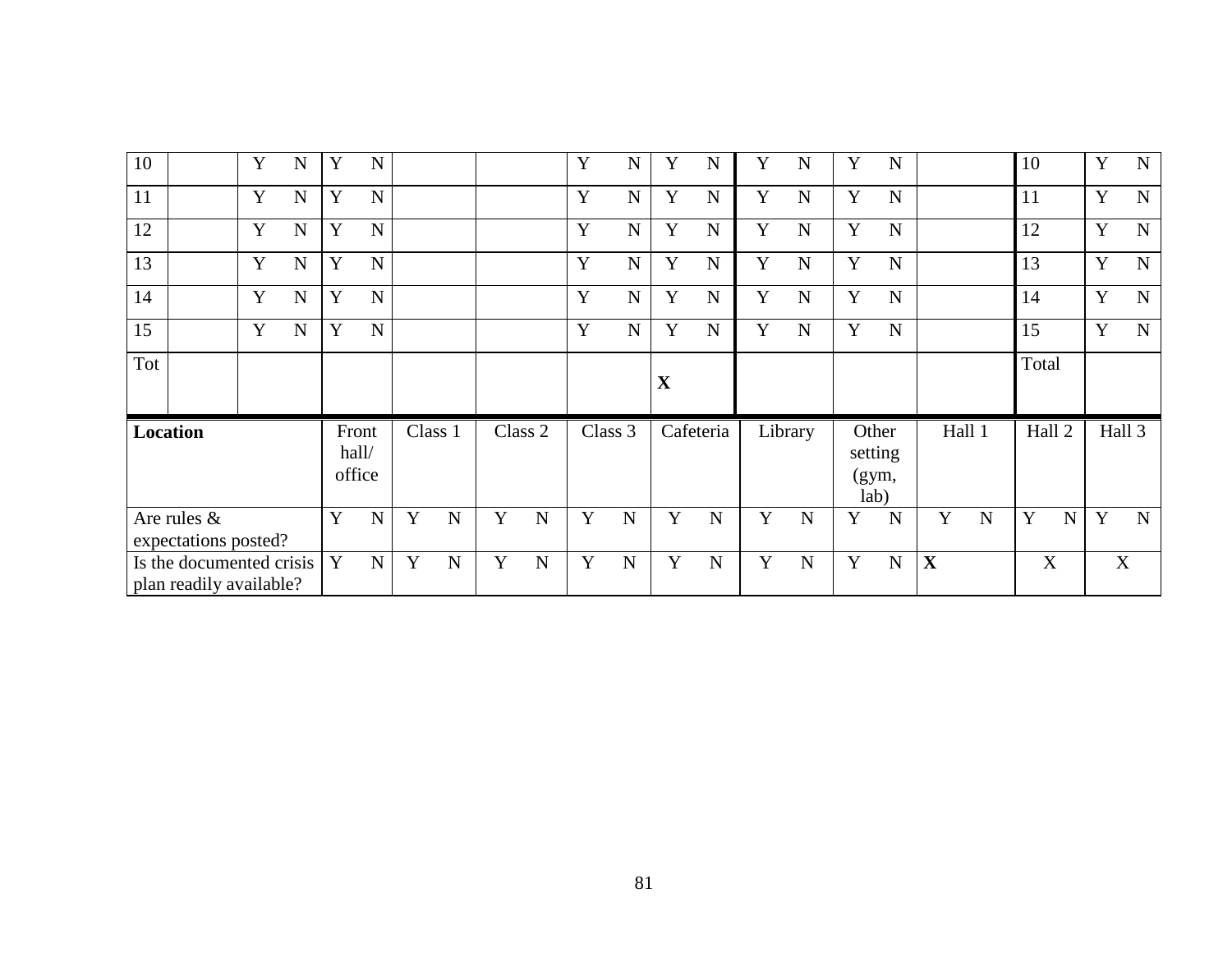#### Appendix C

#### Understanding EBSSAS Results and Recommendations

#### Dear Administrators and PBIS Team Leaders:

The Effective Behavior Supports Self-Assessment Survey (SAS) has been completed by your staff. The purpose of the EBSSAS is to assess staff's perceptions of the current status of the PBIS program at your school. Enclosed are the results of the EBSSAS that the PBIS team can utilize to develop action steps for any SAS items that were scored as "Not In Place" or "Partially In Place." Items highlighted as yellow are "Partially In Place" and those highlighted as red are "Not In Place." The ideal results are 80% or greater for each School-wide Positive Behavior Support feature assessed by the EBSSAS. Some features may be rated as "Not In Place" or "Partially In Place" despite them being in place. This may be an issue of the PBIS team needing to communicate with the staff the proactive procedures that are in place at the school to prevent problem behaviors. Recommendations are provided to improve or initiate features rated as "Not In Place" or "Partially In Place."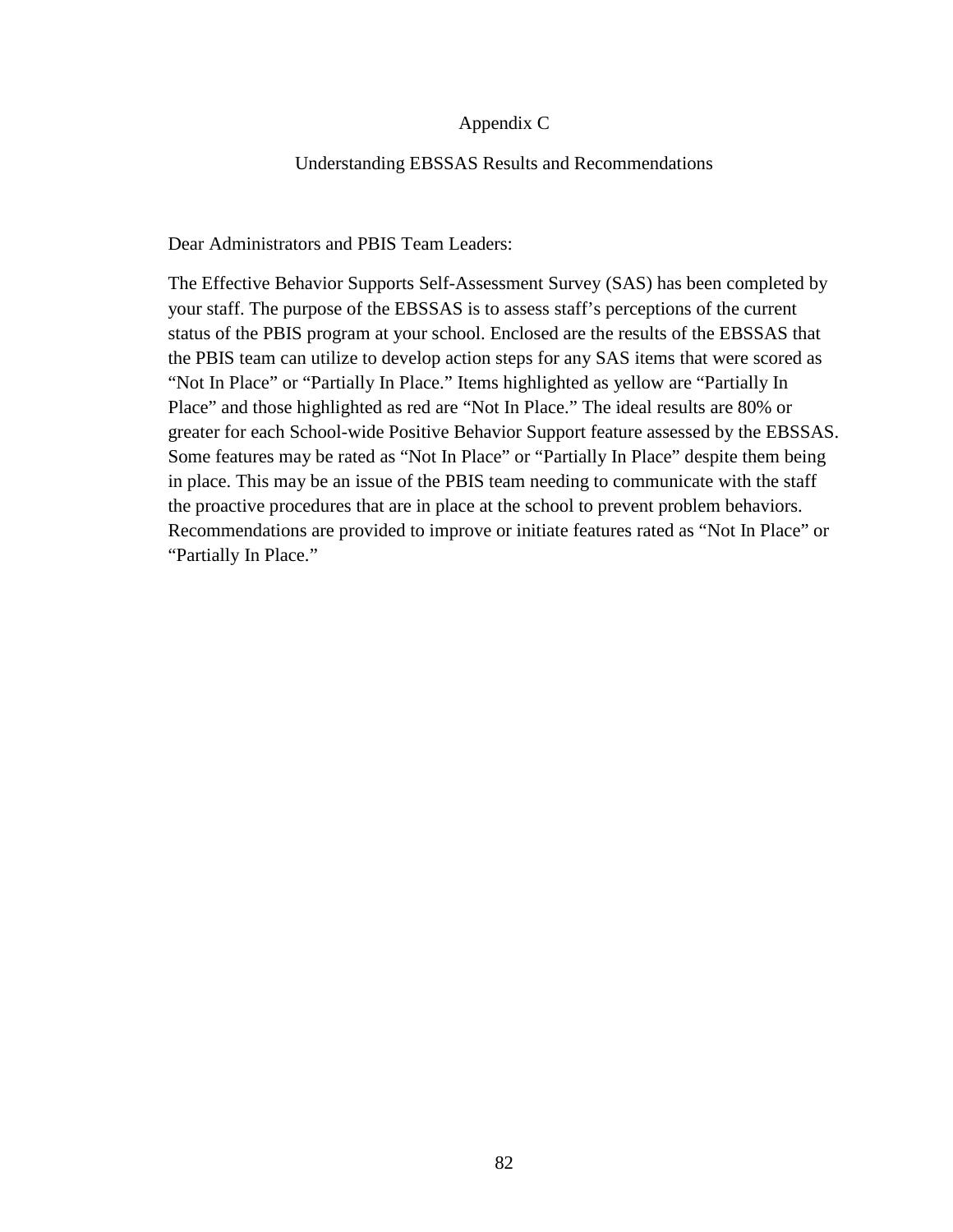### Appendix D

### Understanding SET Results and Report

Dear Administrators and PBIS Team Leaders:

The School-wide Evaluation Tool (SET) has been completed for your school. The purpose of the SET is to assess the current status of the PBIS program at your school. Enclosed are the results of the SET that the PBIS team can utilize to develop action steps for any SET items that were scored as "Not In Place" or "Partially In Place." The ideal results are 80% or greater for the Teaching Behavioral Expectations subscale and the Overall Mean score for the SET. Recommendations are provided to improve or initiate features rated as "Not In Place" or "Partially In Place."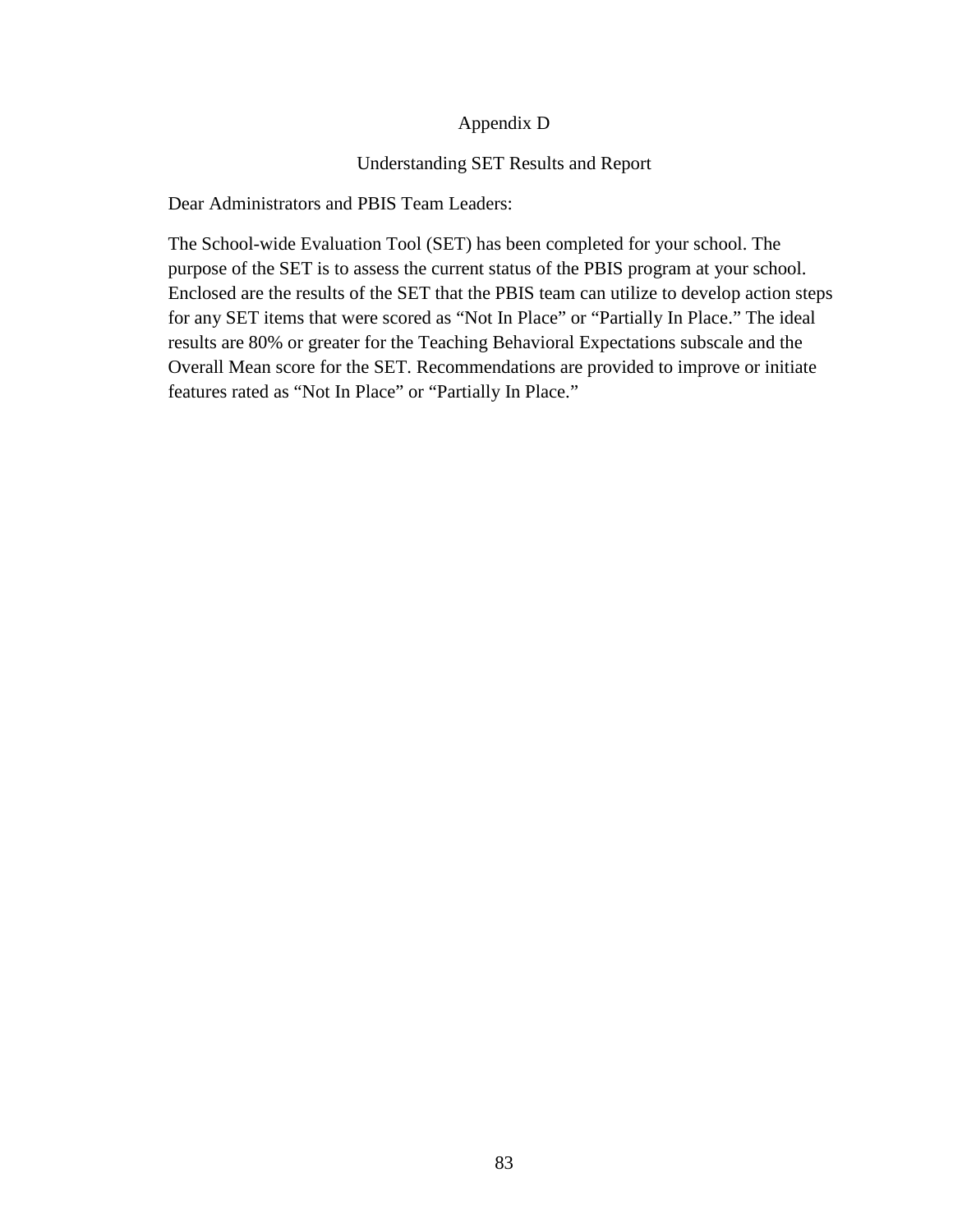# Appendix E

# EBSSAS Report Template & Recommendations

# **School-wide Systems**

# **Supports "In Place"**

1. A small number (e.g., 3-5) of positively & clearly stated student expectations or rules are defined.

2. Expected student behaviors are taught directly.

3. Expected student behaviors are rewarded regularly.

4. Problem behaviors (failure to meet expected student behaviors) are defined clearly.

5. Consequences for problem behaviors are defined clearly.

6. Distinctions between office v. classroom managed problem behaviors are clear.

7. Options exist to allow classroom instruction to continue when problem behavior occurs.

8. Procedures are in place to address emergency/dangerous situations.

9. A team exists for behavior support planning & problem solving.

10. School administrator is an active participant on the behavior support team.

11. Data on problem behavior patterns are collected and summarized within an on-going system.

12. Patterns of student problem behavior are reported to teams and faculty for active decision-making on a regular basis (e.g. monthly).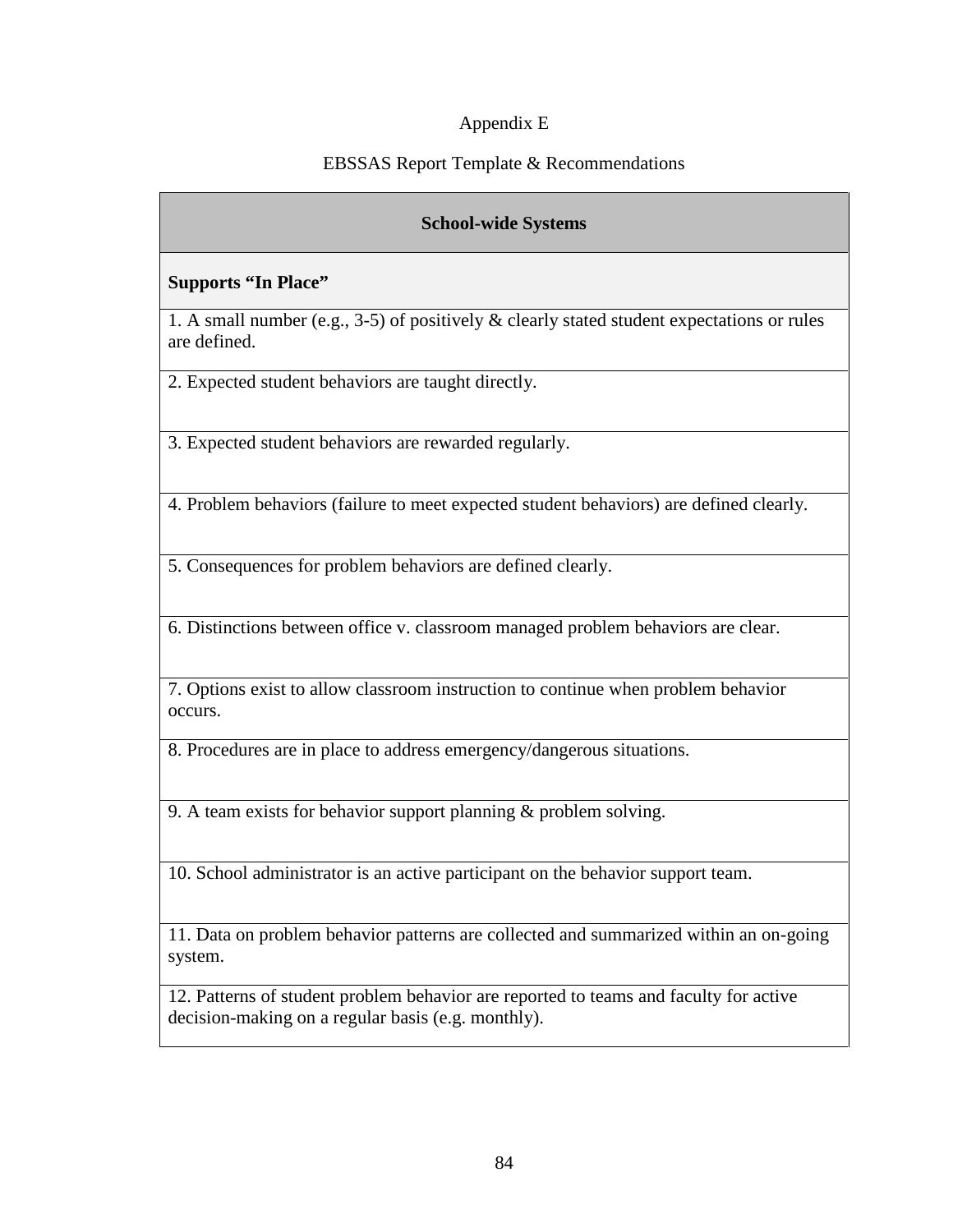13. School has formal strategies for informing families about expected student behaviors at school.

14. Booster training activities for students are developed, modified, & conducted based on school data.

15. School-wide behavior support team has a budget for (a) teaching students, (b) ongoing rewards, and (c) annual staff planning.

16. All staff are involved directly and/or indirectly in school-wide interventions.

17. The school team has access to on-going training and support from district personnel.

18. The school is required by the district to report on the social climate, discipline level or student behavior at least annually.

**Recommendations: No actions needed; continue with current classroom supports in place at the school**

| <b>Supports "Partially In Place"</b>                                                        | <b>Priority Level</b> |  |  |  |
|---------------------------------------------------------------------------------------------|-----------------------|--|--|--|
| 1. A small number (e.g. 3-5) of positively $\&$ clearly stated student                      |                       |  |  |  |
| expectations or rules are defined.                                                          |                       |  |  |  |
|                                                                                             |                       |  |  |  |
| <b>Recommendations:</b> Develop 3-5 umbrella rules that apply to all settings in the school |                       |  |  |  |
| building. Rules should be concise and easy to remember. The rules should tell students      |                       |  |  |  |
| "what to do" instead of "what not to do." Example: "Be Respectful," "Be Responsible,"       |                       |  |  |  |
| & "Be Safe"                                                                                 |                       |  |  |  |
|                                                                                             |                       |  |  |  |

2. Expected student behaviors are taught directly.

**Recommendations:** Develop a Behavior Expectation Matrix that describes what appropriate behaviors the students should display in the various settings of the building. The behavioral expectations should fall under the 3-5 School-wide rules. Expectation Matrix should be displayed in all locations of the school building (i.e., classrooms, hallways, bathrooms, cafeteria, playground, main office, auditorium, etc.). The students should be directly taught the expected behaviors for each location.

| 3. Expected student behaviors are rewarded regularly.                                |  |  |  |  |  |
|--------------------------------------------------------------------------------------|--|--|--|--|--|
|                                                                                      |  |  |  |  |  |
| <b>Recommendations:</b> A school-wide system of reinforcement should be developed to |  |  |  |  |  |
| encourage students to engage in appropriate behaviors. The school-wide reinforcement |  |  |  |  |  |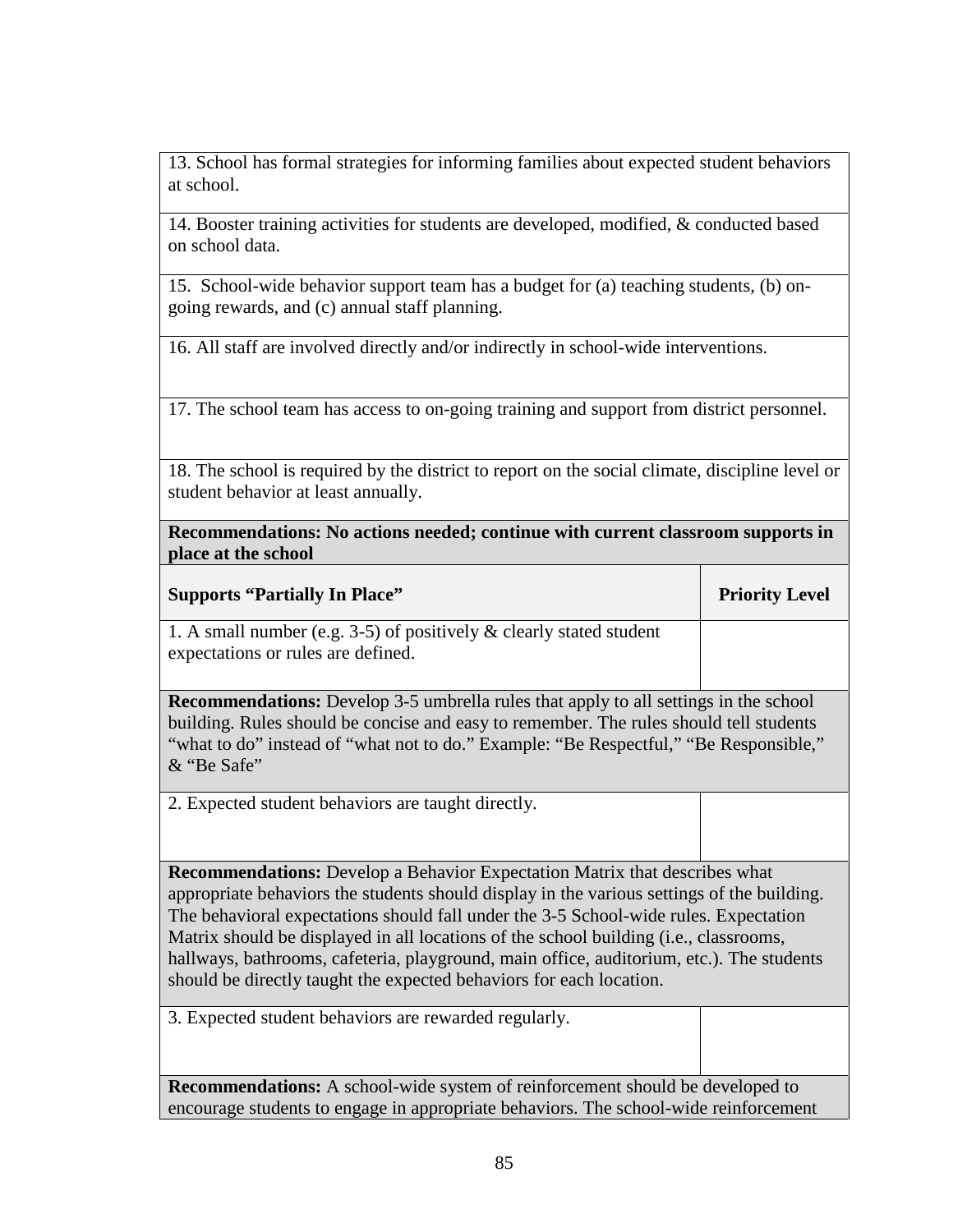program should allow all building staff to randomly "catch students being good." All reinforcement should incorporate a verbal praise and tangible reward component. Students should have the opportunity to receive reinforcement for appropriate behaviors on a daily, weekly, monthly, quarterly, and yearly basis.

4. Problem behaviors (failure to meet expected student behaviors) are defined clearly.

**Recommendations:** All behavioral infractions should have a written description to

| <b>inchuations.</b> An ochaviolal inflactions should have a written description to<br>ensure that all staff are able to consistently identify problem behaviors.                                                                                                                                                                                             |  |  |  |  |  |  |
|--------------------------------------------------------------------------------------------------------------------------------------------------------------------------------------------------------------------------------------------------------------------------------------------------------------------------------------------------------------|--|--|--|--|--|--|
| 5. Consequences for problem behaviors are defined clearly.                                                                                                                                                                                                                                                                                                   |  |  |  |  |  |  |
| <b>Recommendations:</b> A flowchart should be developed that identifies the procedures for<br>responding to misbehaviors, including repeated infractions.                                                                                                                                                                                                    |  |  |  |  |  |  |
| 6. Distinctions between office v. classroom managed problem<br>behaviors are clear.                                                                                                                                                                                                                                                                          |  |  |  |  |  |  |
| <b>Recommendations:</b> Behavioral infractions should be described in a manner in which all<br>staff can consistently identify which infractions should be handled by the staff and those<br>that should be handled immediately by an administrator.                                                                                                         |  |  |  |  |  |  |
| 7. Options exist to allow classroom instruction to continue when<br>problem behavior occurs.                                                                                                                                                                                                                                                                 |  |  |  |  |  |  |
| Recommendations: Teach staff how to respond to "minor" behavioral infractions in the<br>classroom that will reduce the likelihood of escalation of behaviors that will impede<br>students' ability to learn in the classroom. Specific procedures on how to report "major"<br>infractions and transport the student to the office should be taught to staff. |  |  |  |  |  |  |
| 8. Procedures are in place to address emergency/dangerous situations.                                                                                                                                                                                                                                                                                        |  |  |  |  |  |  |
| <b>Recommendations:</b> Develop and publish procedures for responding to emergency<br>situations. Train entire staff using scenarios in which they have to practice the appropriate<br>response procedures.                                                                                                                                                  |  |  |  |  |  |  |
| 9. A team exists for behavior support planning $\&$ problem solving.                                                                                                                                                                                                                                                                                         |  |  |  |  |  |  |
| <b>Recommendations:</b> Develop a team that is representative of the staff. The purpose of the<br>team is implement and monitor positive behavior supports.                                                                                                                                                                                                  |  |  |  |  |  |  |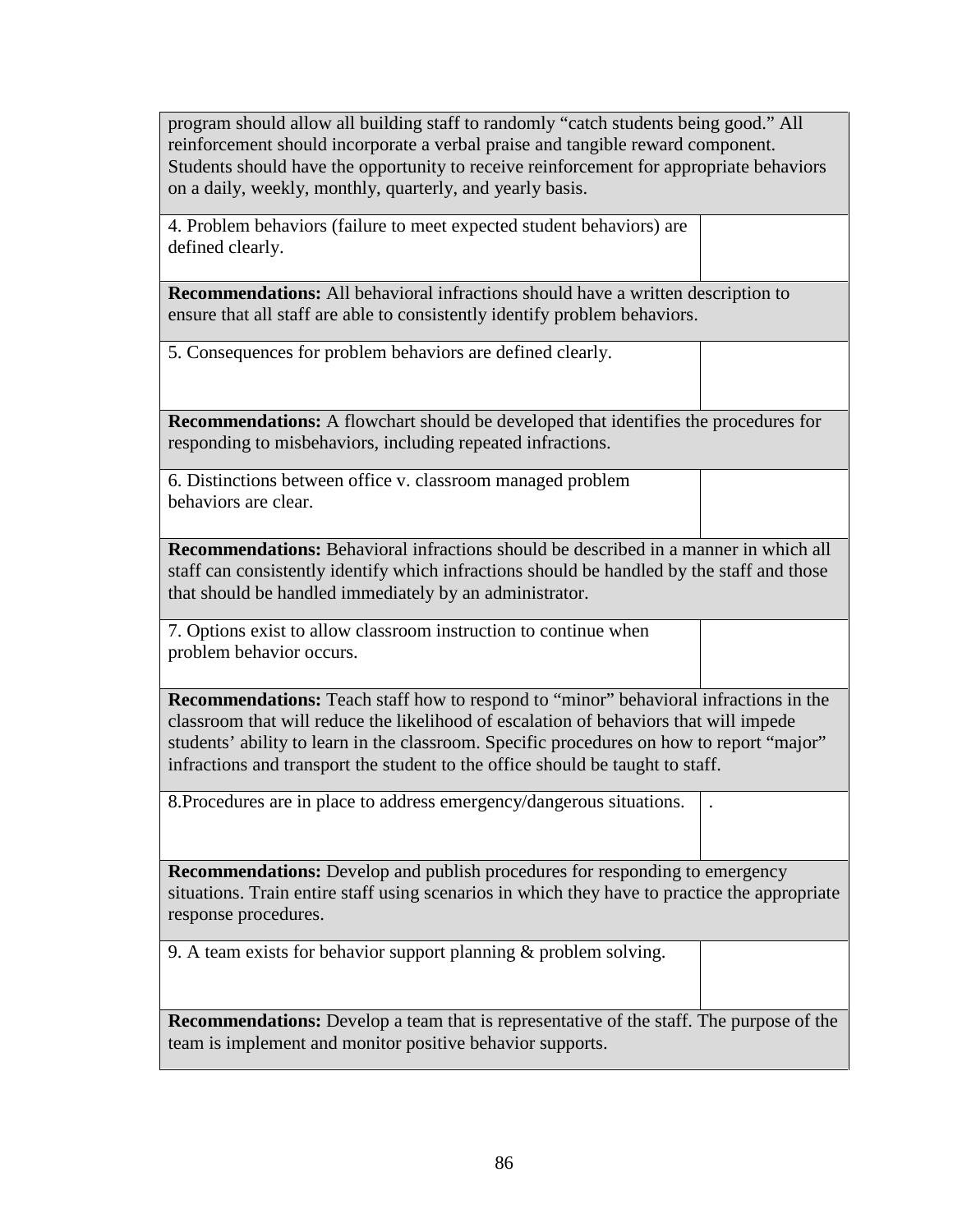| 10. School administrator is an active participant on the behavior<br>support team.                                                                                                                                                                                                                                                                                                                                                                         |  |  |  |  |  |  |  |
|------------------------------------------------------------------------------------------------------------------------------------------------------------------------------------------------------------------------------------------------------------------------------------------------------------------------------------------------------------------------------------------------------------------------------------------------------------|--|--|--|--|--|--|--|
| <b>Recommendations: Recommendation: PBIS administrator must be completely</b><br>available during monthly PBS meetings and training activities (i.e., physically present at<br>entire meeting, actively engaging in the team's roles and activities, etc.)                                                                                                                                                                                                 |  |  |  |  |  |  |  |
| 11. Data on problem behavior patterns are collected and summarized<br>within an on-going system.                                                                                                                                                                                                                                                                                                                                                           |  |  |  |  |  |  |  |
| <b>Recommendations:</b> Inform staff of data collection procedures and system currently<br>utilized by the school. Provide monthly progress reports to entire staff to demonstrate<br>how the data is utilized for problem solving and progress monitoring of current positive<br>behavior supports.                                                                                                                                                       |  |  |  |  |  |  |  |
| 12. Patterns of student problem behavior are reported to teams and<br>faculty for active decision-making on a regular basis (e.g. monthly).                                                                                                                                                                                                                                                                                                                |  |  |  |  |  |  |  |
| <b>Recommendations:</b> PBIS team analyzes patterns of referrals as categorized by "Average"<br>Referrals per Day per Data Period," "Infraction/Problem Behavior," "Location," "Time<br>of Day," and "Students with 1 or more Major referrals" at each meeting to problem solve<br>how to improve positive behavior support.                                                                                                                               |  |  |  |  |  |  |  |
| 13. School has formal strategies for informing families about expected<br>student behaviors at school.                                                                                                                                                                                                                                                                                                                                                     |  |  |  |  |  |  |  |
| Recommendations: School provides written documentation of the school-wide rules and<br>expected behaviors in the student handbook. The rules/expectations and PBIS program<br>should be discussed at all school functions that families attend.                                                                                                                                                                                                            |  |  |  |  |  |  |  |
| 14. Booster training activities for students are developed, modified, $\&$<br>conducted based on school data.                                                                                                                                                                                                                                                                                                                                              |  |  |  |  |  |  |  |
| Recommendations: Extra training sessions to practice expected behaviors should be<br>provided to students throughout the academic year. Planning booster sessions for times of<br>the year that historically have higher rates of discipline referrals (e.g., After Spring<br>Break) to prevent spikes in referrals will be advantageous. Additional booster sessions<br>should be conducted when discipline data indicates an increase in referral rates. |  |  |  |  |  |  |  |
| 15. School-wide behavior support team has a budget for (a) teaching<br>students, (b) on-going rewards, and (c) annual staff planning.                                                                                                                                                                                                                                                                                                                      |  |  |  |  |  |  |  |
| <b>Recommendations:</b> Annual budget planning should allot monies to sustain the PBIS<br>program at the school.                                                                                                                                                                                                                                                                                                                                           |  |  |  |  |  |  |  |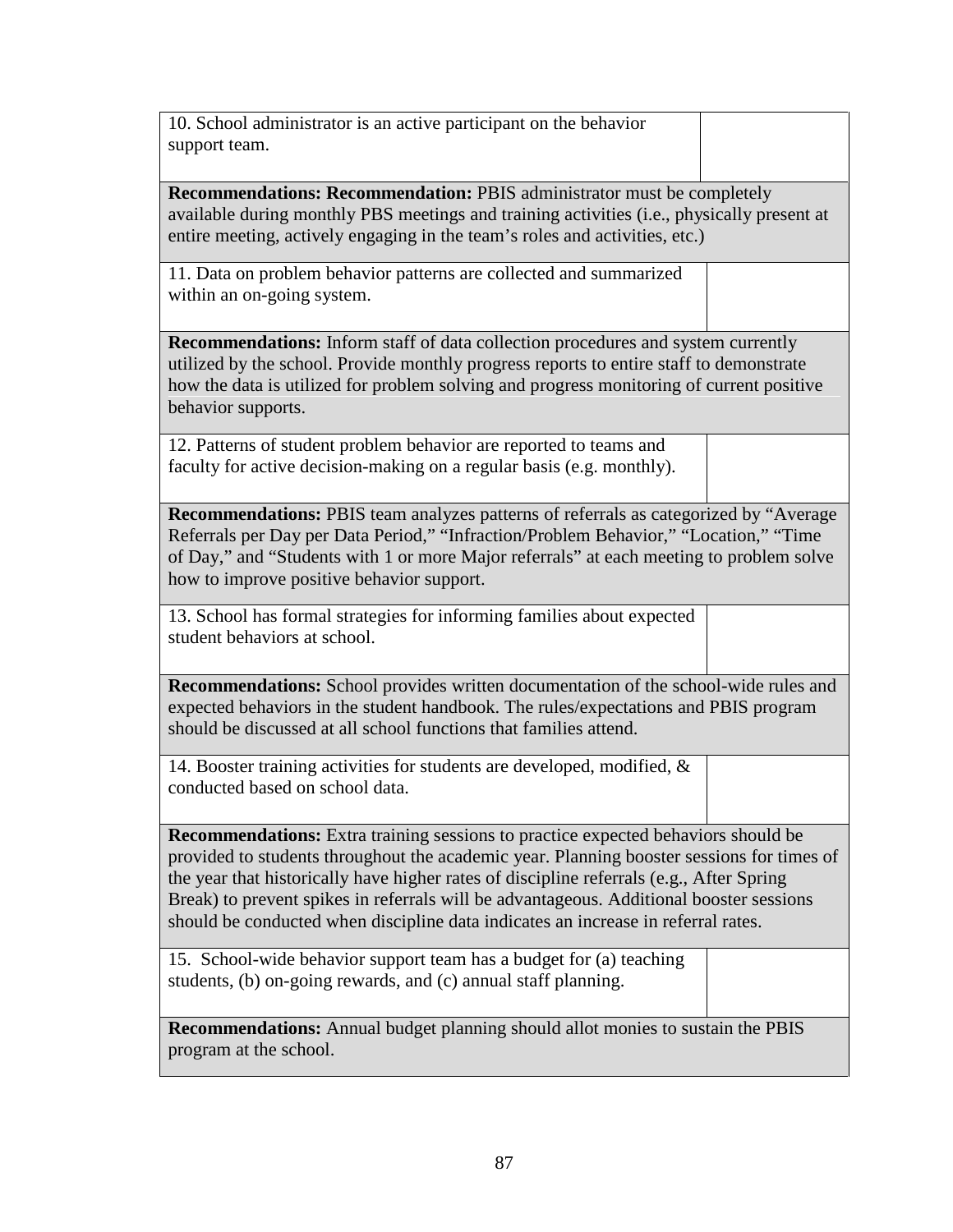| 16. All staff are involved directly and/or indirectly in school-wide<br>interventions.                                                                                                                                                                                                                                                                                                                                                                                                                                              |                       |  |  |  |  |  |  |  |
|-------------------------------------------------------------------------------------------------------------------------------------------------------------------------------------------------------------------------------------------------------------------------------------------------------------------------------------------------------------------------------------------------------------------------------------------------------------------------------------------------------------------------------------|-----------------------|--|--|--|--|--|--|--|
| Recommendations: All staff (including support teachers, paraprofessionals, office staff,<br>custodians, etc.) should be trained to respond to appropriate and inappropriate behaviors<br>according to the school's PBIS program. All staff should be responsible for providing<br>rewards to students for good behavior and reporting any behavioral infractions with<br>appropriate referral form and procedures.                                                                                                                  |                       |  |  |  |  |  |  |  |
| 17. The school team has access to on-going training and support from<br>district personnel.                                                                                                                                                                                                                                                                                                                                                                                                                                         |                       |  |  |  |  |  |  |  |
| <b>Recommendations:</b> District-level PBIS liaison should provide activities to the entire<br>staff that train and reinforce the PBIS program. The PBIS team should provide monthly<br>updates regarding discipline data and PBIS activities to the district-level liaison.                                                                                                                                                                                                                                                        |                       |  |  |  |  |  |  |  |
| 18. The school is required by the district to report on the social<br>climate, discipline level or student behavior at least annually.                                                                                                                                                                                                                                                                                                                                                                                              |                       |  |  |  |  |  |  |  |
| <b>Recommendations:</b> Provide annual reports to the district-level liaison regarding the<br>status of the PBIS program at the school. Inform staff that updates are provided to the<br>district regarding the PBIS program.                                                                                                                                                                                                                                                                                                       |                       |  |  |  |  |  |  |  |
|                                                                                                                                                                                                                                                                                                                                                                                                                                                                                                                                     |                       |  |  |  |  |  |  |  |
| <b>Supports "Not In Place"</b>                                                                                                                                                                                                                                                                                                                                                                                                                                                                                                      | <b>Priority Level</b> |  |  |  |  |  |  |  |
| 1. A small number (e.g. $3-5$ ) of positively & clearly stated student<br>expectations or rules are defined.                                                                                                                                                                                                                                                                                                                                                                                                                        |                       |  |  |  |  |  |  |  |
| Recommendations: Develop 3-5 umbrella rules that apply to all settings in the school<br>building. Rules should be concise and easy to remember. The rules should tell students<br>"what to do" instead of "what not to do." Example: "Be Respectful," "Be Responsible,"<br>& "Be Safe"                                                                                                                                                                                                                                              |                       |  |  |  |  |  |  |  |
| 2. Expected student behaviors are taught directly.                                                                                                                                                                                                                                                                                                                                                                                                                                                                                  |                       |  |  |  |  |  |  |  |
| <b>Recommendations:</b> Develop a Behavior Expectation Matrix that describes what<br>appropriate behaviors the students should display in the various settings of the building.<br>The behavioral expectations should fall under the 3-5 School-wide rules. Expectation<br>Matrix should be displayed in all locations of the school building (i.e., classrooms,<br>hallways, bathrooms, cafeteria, playground, main office, auditorium, etc.). The students<br>should be directly taught the expected behaviors for each location. |                       |  |  |  |  |  |  |  |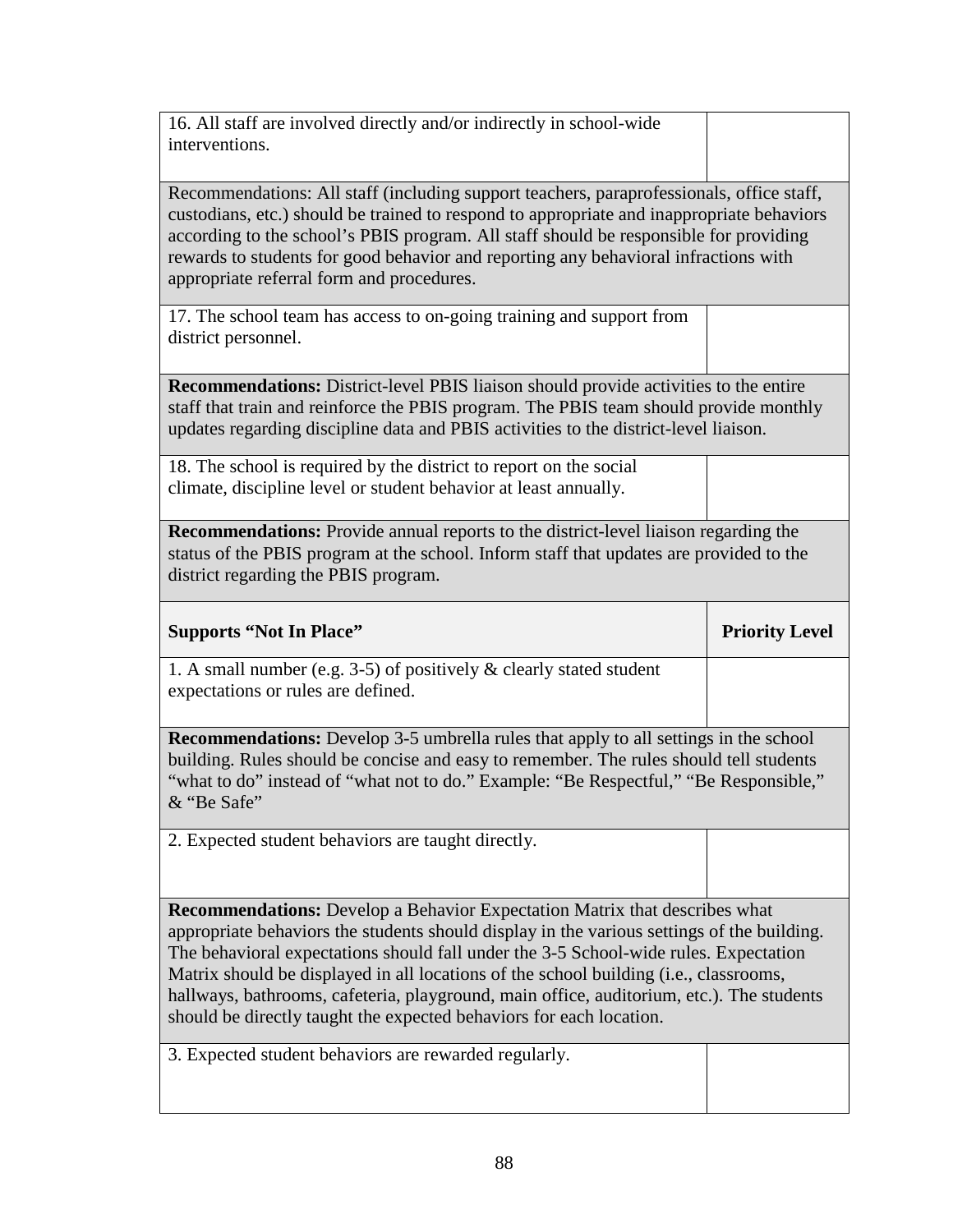**Recommendations:** A school-wide system of reinforcement should be developed to encourage students to engage in appropriate behaviors. The school-wide reinforcement program should allow all building staff to randomly "catch students being good." All reinforcement should incorporate a verbal praise and tangible reward component. Students should have the opportunity to receive reinforcement for appropriate behaviors on a daily, weekly, monthly, quarterly, and yearly basis.

4. Problem behaviors (failure to meet expected student behaviors) are defined clearly.

**Recommendations:** All behavioral infractions should have a written description to ensure that all staff are able to consistently identify problem behaviors.

5. Consequences for problem behaviors are defined clearly.

**Recommendations:** A flowchart should be developed that identifies the procedures for responding to misbehaviors, including repeated infractions.

6. Distinctions between office v. classroom managed problem behaviors are clear.

**Recommendations:** Behavioral infractions should be described in a manner in which all staff can consistently identify which infractions should be handled by the staff and those that should be handled immediately by an administrator.

7. Options exist to allow classroom instruction to continue when problem behavior occurs.

**Recommendations:** Teach staff how to respond to "minor" behavioral infractions in the classroom that will reduce the likelihood of escalation of behaviors that will impede students' ability to learn in the classroom. Specific procedures on how to report "major" infractions and transport the student to the office should be taught to staff.

8.Procedures are in place to address emergency/dangerous situations. .

**Recommendations:** Develop and publish procedures for responding to emergency situations. Train entire staff using scenarios in which they have to practice the appropriate response procedures.

9. A team exists for behavior support planning & problem solving.

**Recommendations:** Develop a team that is representative of the staff. The purpose of the team is implement and monitor positive behavior supports.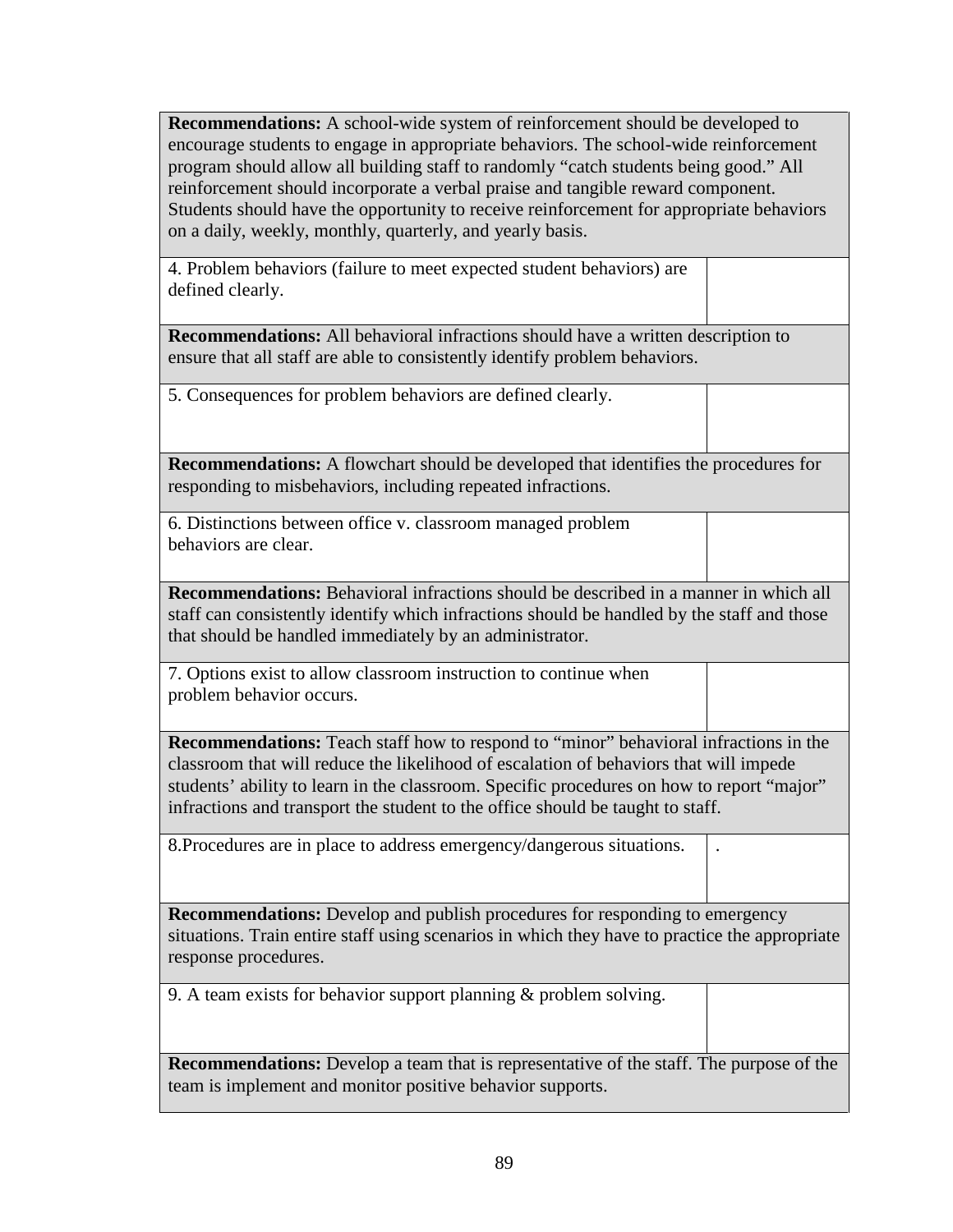| 10. School administrator is an active participant on the behavior<br>support team.                                                                                                                                                                                                                                                                                                                                                                         |  |  |  |  |  |  |  |
|------------------------------------------------------------------------------------------------------------------------------------------------------------------------------------------------------------------------------------------------------------------------------------------------------------------------------------------------------------------------------------------------------------------------------------------------------------|--|--|--|--|--|--|--|
| <b>Recommendations: Recommendation: PBIS administrator must be completely</b><br>available during monthly PBS meetings and training activities (i.e., physically present at<br>entire meeting, actively engaging in the team's roles and activities, etc.)                                                                                                                                                                                                 |  |  |  |  |  |  |  |
| 11. Data on problem behavior patterns are collected and summarized<br>within an on-going system.                                                                                                                                                                                                                                                                                                                                                           |  |  |  |  |  |  |  |
| <b>Recommendations:</b> Inform staff of data collection procedures and system currently<br>utilized by the school. Provide monthly progress reports to entire staff to demonstrate<br>how the data is utilized for problem solving and progress monitoring of current positive<br>behavior supports.                                                                                                                                                       |  |  |  |  |  |  |  |
| 12. Patterns of student problem behavior are reported to teams and<br>faculty for active decision-making on a regular basis (e.g. monthly).                                                                                                                                                                                                                                                                                                                |  |  |  |  |  |  |  |
| <b>Recommendations:</b> PBIS team analyzes patterns of referrals as categorized by "Average"<br>Referrals per Day per Data Period," "Infraction/Problem Behavior," "Location," "Time<br>of Day," and "Students with 1 or more Major referrals" at each meeting to problem solve<br>how to improve positive behavior support.                                                                                                                               |  |  |  |  |  |  |  |
| 13. School has formal strategies for informing families about expected<br>student behaviors at school.                                                                                                                                                                                                                                                                                                                                                     |  |  |  |  |  |  |  |
| Recommendations: School provides written documentation of the school-wide rules and<br>expected behaviors in the student handbook. The rules/expectations and PBIS program<br>should be discussed at all school functions that families attend.                                                                                                                                                                                                            |  |  |  |  |  |  |  |
| 14. Booster training activities for students are developed, modified, $\&$<br>conducted based on school data.                                                                                                                                                                                                                                                                                                                                              |  |  |  |  |  |  |  |
| Recommendations: Extra training sessions to practice expected behaviors should be<br>provided to students throughout the academic year. Planning booster sessions for times of<br>the year that historically have higher rates of discipline referrals (e.g., After Spring<br>Break) to prevent spikes in referrals will be advantageous. Additional booster sessions<br>should be conducted when discipline data indicates an increase in referral rates. |  |  |  |  |  |  |  |
| 15. School-wide behavior support team has a budget for (a) teaching<br>students, (b) on-going rewards, and (c) annual staff planning.                                                                                                                                                                                                                                                                                                                      |  |  |  |  |  |  |  |
| <b>Recommendations:</b> Annual budget planning should allot monies to sustain the PBIS<br>program at the school.                                                                                                                                                                                                                                                                                                                                           |  |  |  |  |  |  |  |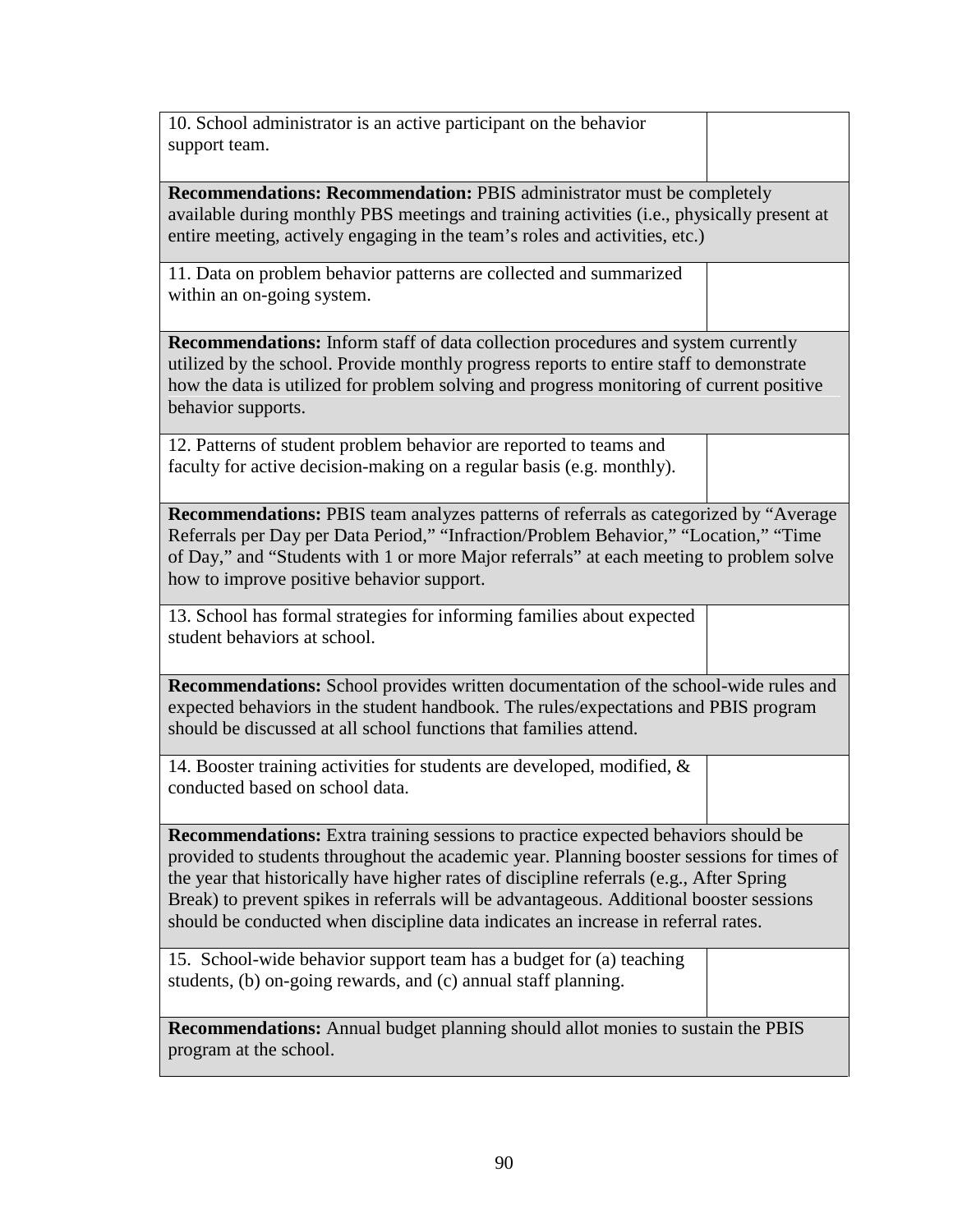| 16. All staff are involved directly and/or indirectly in school-wide<br>interventions.                                                                                                                                                                                                                                                                                                                                    |  |  |  |  |  |  |
|---------------------------------------------------------------------------------------------------------------------------------------------------------------------------------------------------------------------------------------------------------------------------------------------------------------------------------------------------------------------------------------------------------------------------|--|--|--|--|--|--|
| <b>Recommendations:</b> All staff (including support teachers, paraprofessionals, office staff,<br>custodians, etc.) should be trained to respond to appropriate and inappropriate behaviors<br>according to the school's PBIS program. All staff should be responsible for providing<br>rewards to students for good behavior and reporting any behavioral infractions with<br>appropriate referral form and procedures. |  |  |  |  |  |  |
| 17. The school team has access to on-going training and support from<br>district personnel.                                                                                                                                                                                                                                                                                                                               |  |  |  |  |  |  |
| <b>Recommendations:</b> District-level PBIS liaison should provide activities to the entire<br>staff that train and reinforce the PBIS program. The PBIS team should provide monthly<br>updates regarding discipline data and PBIS activities to the district-level liaison.                                                                                                                                              |  |  |  |  |  |  |
| 18. The school is required by the district to report on the social<br>climate, discipline level or student behavior at least annually.                                                                                                                                                                                                                                                                                    |  |  |  |  |  |  |
| <b>Recommendations:</b> Provide annual reports to the district-level liaison regarding the<br>status of the PBIS program at the school. Inform staff that updates are provided to the<br>district regarding the PBIS program.                                                                                                                                                                                             |  |  |  |  |  |  |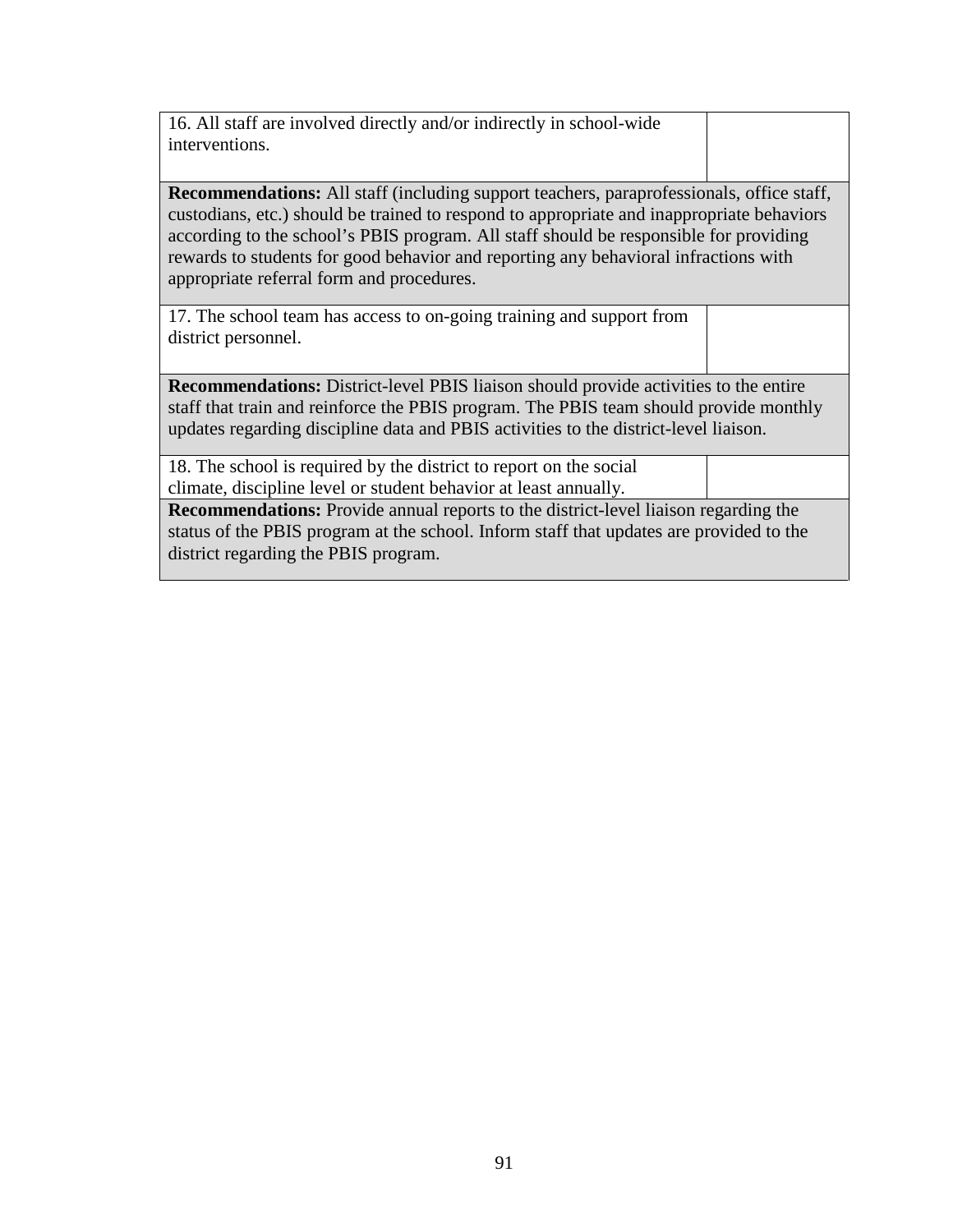# Appendix F

# **SET Report & Recommendations**

| <b>A. Expectations Defined</b>                                                                                                                                                                                                                                                                                                                                                                                                                                                                                                                                                                                                                                                                                                                                                                                                                                  |                 |               |  |  |  |  |
|-----------------------------------------------------------------------------------------------------------------------------------------------------------------------------------------------------------------------------------------------------------------------------------------------------------------------------------------------------------------------------------------------------------------------------------------------------------------------------------------------------------------------------------------------------------------------------------------------------------------------------------------------------------------------------------------------------------------------------------------------------------------------------------------------------------------------------------------------------------------|-----------------|---------------|--|--|--|--|
| <b>Evaluation Questions</b>                                                                                                                                                                                                                                                                                                                                                                                                                                                                                                                                                                                                                                                                                                                                                                                                                                     | <b>Evidence</b> | <b>Status</b> |  |  |  |  |
| 1. Is there documentation that staff has agreed to 5 or<br>fewer positively stated school rules/behavioral<br>expectations?                                                                                                                                                                                                                                                                                                                                                                                                                                                                                                                                                                                                                                                                                                                                     |                 |               |  |  |  |  |
| <b>Comments:</b>                                                                                                                                                                                                                                                                                                                                                                                                                                                                                                                                                                                                                                                                                                                                                                                                                                                |                 |               |  |  |  |  |
| <b>Recommendations:</b><br>Involve staff in developing brief, positively stated rules that will apply to all<br>locations of the school building. Rules should be selected based on a consensus of<br>the group.<br>Have rules describe what students should do rather than what they should not do.<br>$\bullet$<br>All rules and procedures at the school should align with the school-wide rules.<br>$\bullet$<br>Further define how students are expected to behave using the Expectation Matrix.<br>$\bullet$<br>Make sure that the rules listed are the school-wide rules with specific expectations<br>listed for the various building locations.<br>Ensure that teachers have aligned their classroom rules with the school-wide rules.<br>$\bullet$<br>Specifics regarding rules should be provided in the behavior expectations for the<br>classroom. |                 |               |  |  |  |  |
| 2. Are the agreed upon rules $&$ expectations publicly<br>posted in 8 of 10 locations?                                                                                                                                                                                                                                                                                                                                                                                                                                                                                                                                                                                                                                                                                                                                                                          |                 |               |  |  |  |  |
| <b>Comments:</b>                                                                                                                                                                                                                                                                                                                                                                                                                                                                                                                                                                                                                                                                                                                                                                                                                                                |                 |               |  |  |  |  |
| <b>Recommendations:</b><br>Create posters listing the 3-5 school rules.<br>Rules should be posted in classrooms, main office, hallways,<br>$\bullet$<br>gymnasium/auditorium, cafeteria, computer lab, library, etc.<br>Make sure that posted rules do not compete with each other (e.g., posting school-<br>$\bullet$<br>wide rules and hallway rules next to each other). The specifics procedures for the<br>hallway should be listed as Hallway expectations that fall under the school-wide<br>rules.<br>Make sure posted rules are visible, appealing, and large enough to be read.                                                                                                                                                                                                                                                                       |                 |               |  |  |  |  |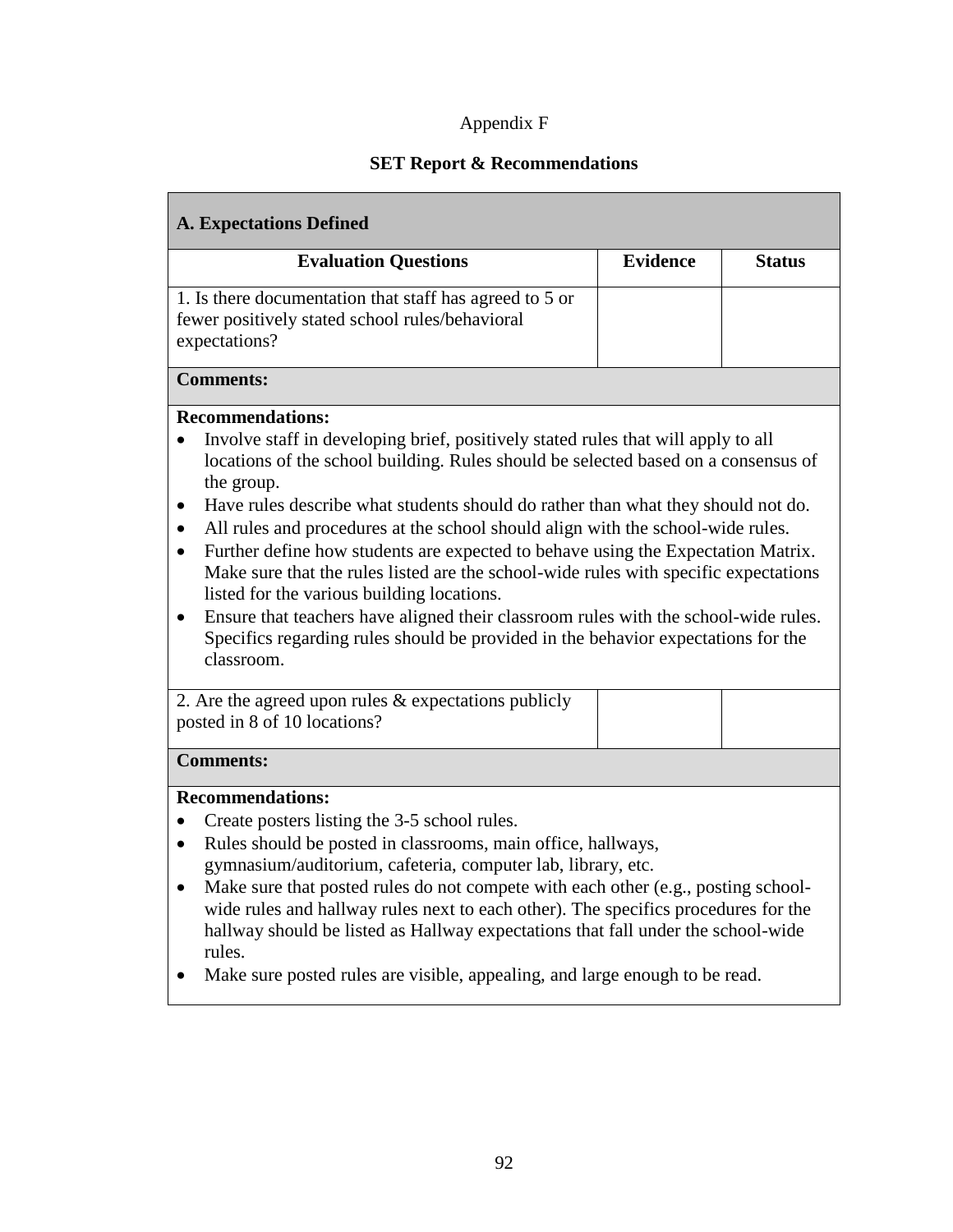| <b>B. Behavioral Expectations Taught</b>                                                                                                                                                                                                                                                                                                     |                 |               |  |  |  |  |  |
|----------------------------------------------------------------------------------------------------------------------------------------------------------------------------------------------------------------------------------------------------------------------------------------------------------------------------------------------|-----------------|---------------|--|--|--|--|--|
| <b>Evaluation Questions</b>                                                                                                                                                                                                                                                                                                                  | <b>Evidence</b> | <b>Status</b> |  |  |  |  |  |
| 1. Is there a documented system for teaching<br>behavioral expectations to students on an annual basis?                                                                                                                                                                                                                                      |                 |               |  |  |  |  |  |
| <b>Comments:</b>                                                                                                                                                                                                                                                                                                                             |                 |               |  |  |  |  |  |
| <b>Recommendations:</b><br>Develop lesson plans that teach examples and non-examples of the behavioral<br>expectations.<br>Include written lesson plans in PBIS documents.<br>Provide opportunities for students to practice the behavioral expectations<br>throughout the locations of the building.                                        |                 |               |  |  |  |  |  |
| 2. Do 90% of the staff interviewed state that teaching<br>of behavioral expectations to students has occurred<br>this year?                                                                                                                                                                                                                  |                 |               |  |  |  |  |  |
| <b>Comments:</b>                                                                                                                                                                                                                                                                                                                             |                 |               |  |  |  |  |  |
| <b>Recommendations:</b><br>Involve all staff (including paraprofessionals, cafeteria workers, safety officers,<br>office staff, etc.) in the teaching of school-wide rules and behavioral expectations.<br>Provide training to staff on how to teach school-wide rules and expectations.<br>3. Do 90% of PBIS team members interviewed state |                 |               |  |  |  |  |  |
| that the school-wide program has been<br>taught/reviewed with staff on an annual basis?                                                                                                                                                                                                                                                      |                 |               |  |  |  |  |  |
| <b>Comments:</b>                                                                                                                                                                                                                                                                                                                             |                 |               |  |  |  |  |  |
| <b>Recommendations:</b><br>Provide training to entire school staff prior to the return of students on the rationale<br>and procedures for school-wide positive behavior support. Review PBIS<br>procedures throughout the year at staff meetings.                                                                                            |                 |               |  |  |  |  |  |
| 4. Can at least 70% of interviewed students state 67%<br>of the school rules?                                                                                                                                                                                                                                                                |                 |               |  |  |  |  |  |
| <b>Comments:</b>                                                                                                                                                                                                                                                                                                                             |                 |               |  |  |  |  |  |
| <b>Recommendations:</b><br>Make sure that rules are easy to remember.<br>Review rules with students on a daily basis.<br>Provide booster sessions to retrain or reinforce the teaching of the school-wide                                                                                                                                    |                 |               |  |  |  |  |  |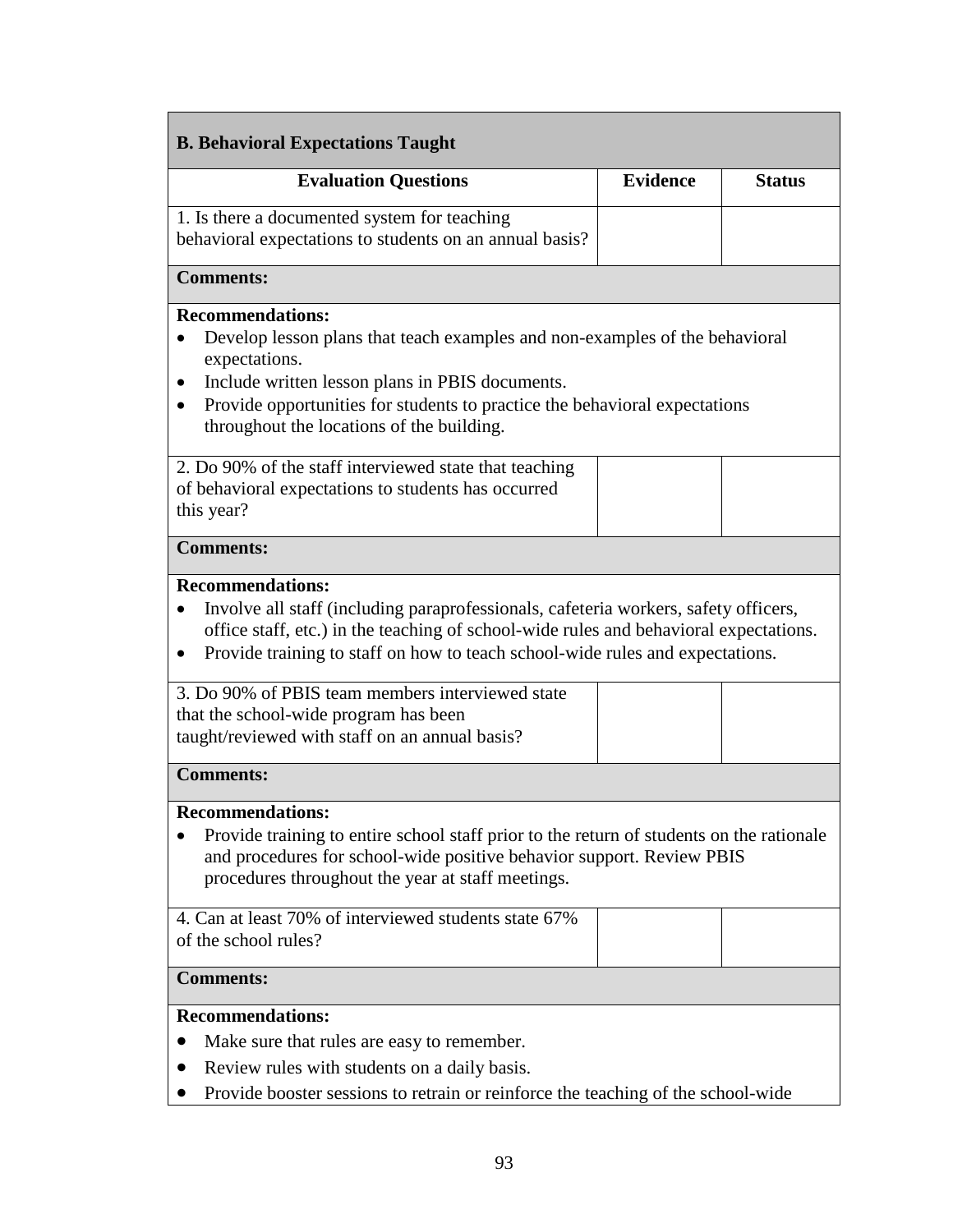rules and expectations throughout the academic year.

- Develop opportunities among the grades to demonstrate understanding of the rules (e.g., skits, posters, essay contests, chants, songs).
- Develop a name for the school-wide rules (e.g., "The Three Bee's") to help students remember the school-wide rules.

5. Can 90% or more of interviewed staff state 67% of the school rules?

### **Comments:**

### **Recommendations:**

- Make sure that rules are easy to remember.
- Stress the importance for all staff to know the rules.
- Have entire staff participate in the development and posting of the school-wide rules and behavior expectations.

# **C. On-going System for Rewarding Behavioral Expectations**

| <b>Evaluation Questions</b>                                        | <b>Evidence</b> | <b>Status</b> |
|--------------------------------------------------------------------|-----------------|---------------|
| 1. Is there a documented system for rewarding student<br>behavior? |                 |               |
| <b>Comments:</b>                                                   |                 |               |

#### **Recommendations:**

- Reinforcement program description should include all of the logistics necessary for maintaining the reinforcement program throughout the school year.
- Make sure that school-wide reinforcement program is in place prior to the students beginning the school year.
- Develop a "catchy" name for the school-wide reinforcement program (e.g., "Caught Being Good" or "DHS 200 Club").
- Include written description of School-wide reinforcement program in PBIS materials.

| 2. Do 50% or more interviewed students indicate they<br>have received a reward (other than verbal praise) for<br>expected behaviors over the past two months? |  |
|---------------------------------------------------------------------------------------------------------------------------------------------------------------|--|
| <b>Comments:</b>                                                                                                                                              |  |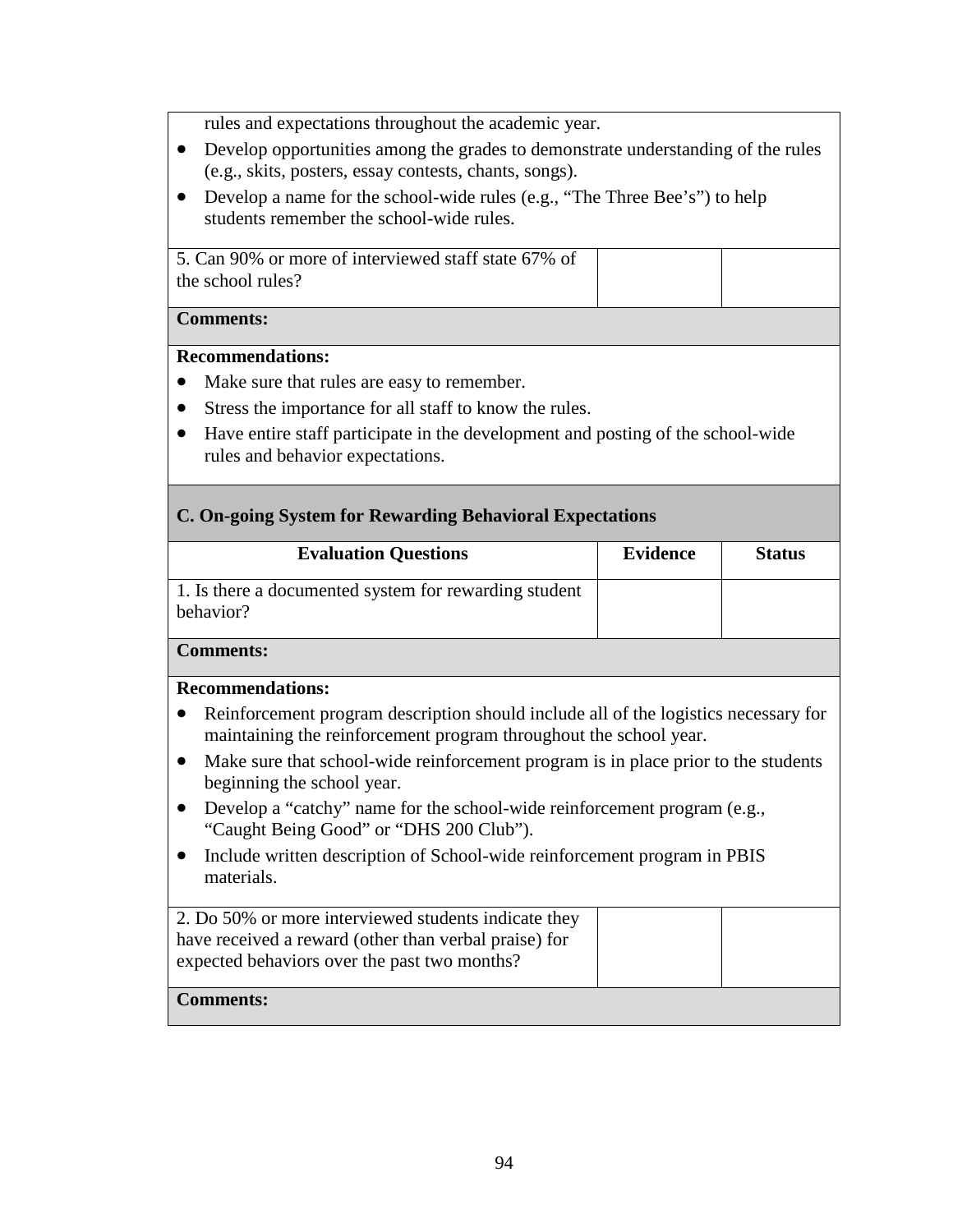# **Recommendations:**

- Train all staff to randomly reinforce students for engaging in expected behaviors. Reinforcement should not be available only for the "good kids" or the "trouble students."
- Provide training to students on what the school-wide reinforcement program is called and how they can earn reinforcement for engaging in expected behaviors.
- Make sure students know the name of the school-wide reinforcement program.
- Reinforcement of students should be occurring on a daily, weekly, monthly, quarterly, and yearly basis. If students have to wait too long to collect their reinforcement, they are less likely to make the connection between the reward and their good behavior.
- Develop a recording system to document the names of students who have earned the school-wide reinforcement.
- Always pair verbal praise describing the appropriate behavior when delivering a tangible reinforcer to a student.

3. Do 90% of staff indicate they have delivered a reward (other than verbal praise) for expected behaviors over the past two months?

### **Comments:**

## **Recommendations:**

- Develop a school-wide reinforcement program in which all staff have the opportunity to reinforce students on a daily basis.
- Train the staff on the importance of reinforcing expected behaviors.
- Allow staff to be responsible for recruiting and delivering incentives to students.

# **D. System for Responding to Behavioral Violations**

| <b>Evaluation Questions</b>                                                                                          | <b>Evidence</b> | <b>Status</b> |  |
|----------------------------------------------------------------------------------------------------------------------|-----------------|---------------|--|
| 1. Is there a documented system for dealing with and<br>reporting specific behavior violations?                      |                 |               |  |
| <b>Comments:</b>                                                                                                     |                 |               |  |
| <b>Recommendations:</b>                                                                                              |                 |               |  |
| Develop procedures and train all staff on how to document and report behavioral<br>violations.                       |                 |               |  |
| Provide specific definitions and examples of behavior violations to ensure<br>$\bullet$<br>consistency in reporting. |                 |               |  |
| 2. Do 90% of the staff interviewed agree with                                                                        |                 |               |  |
| administration on what problems are office-managed                                                                   |                 |               |  |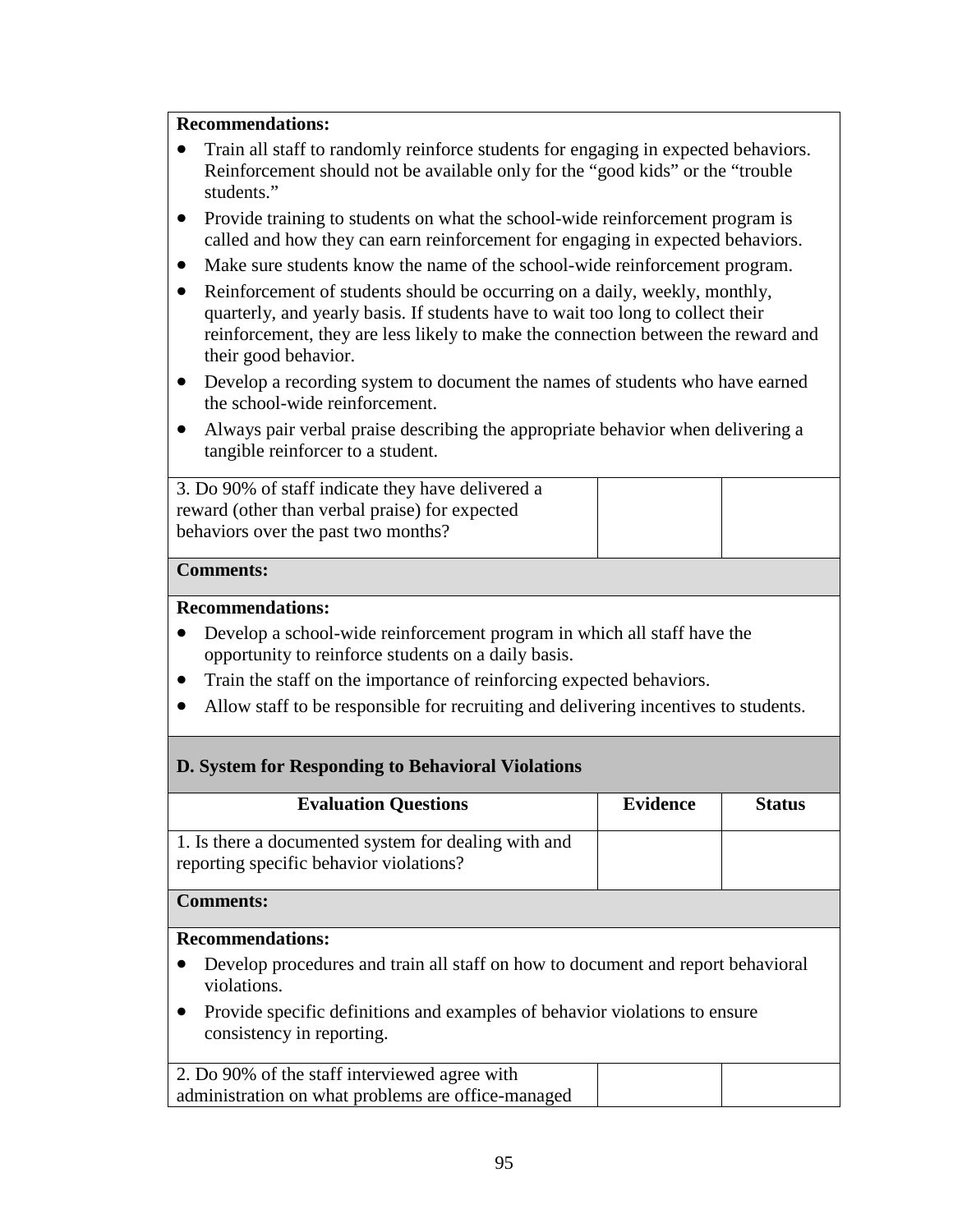| and what problems are classroom-managed?                                                                                                                                                                                                                                                                                                                                                                                                                                                                                                                                                                                                        |                 |               |
|-------------------------------------------------------------------------------------------------------------------------------------------------------------------------------------------------------------------------------------------------------------------------------------------------------------------------------------------------------------------------------------------------------------------------------------------------------------------------------------------------------------------------------------------------------------------------------------------------------------------------------------------------|-----------------|---------------|
| <b>Comments:</b>                                                                                                                                                                                                                                                                                                                                                                                                                                                                                                                                                                                                                                |                 |               |
| <b>Recommendations:</b><br>Train staff on which behaviors are "major" and must be sent directly to the office<br>$\bullet$<br>versus "minor" behaviors that can be handled in the setting they occur.<br>Develop a response flowchart to identify the procedures for responding to minor<br>$\bullet$<br>and major behaviors.<br>Include procedure in flowchart regarding the response to recurring behavioral<br>$\bullet$<br>violations.<br>Provide staff with examples of how to consequent "minor" behavioral violations.<br>$\bullet$<br>Include written definition of behavioral violations and flowchart in PBIS materials.<br>$\bullet$ |                 |               |
| 3. Is the documented crisis plan for responding to<br>extreme dangerous situations posted in 6 of 7<br>locations?                                                                                                                                                                                                                                                                                                                                                                                                                                                                                                                               |                 |               |
| <b>Comments:</b>                                                                                                                                                                                                                                                                                                                                                                                                                                                                                                                                                                                                                                |                 |               |
| <b>Recommendations:</b><br>Ensure that crisis plan is immediately available in all locations of the school<br>building including the classrooms, main office, gymnasium/auditorium, cafeteria,<br>computer lab, and library.<br>4. Do 90% of interviewed staff agree with<br>administration on the procedure for handling extreme<br>emergencies (e.g., person in the building with a                                                                                                                                                                                                                                                           |                 |               |
| weapon)?                                                                                                                                                                                                                                                                                                                                                                                                                                                                                                                                                                                                                                        |                 |               |
| <b>Comments:</b>                                                                                                                                                                                                                                                                                                                                                                                                                                                                                                                                                                                                                                |                 |               |
| <b>Recommendations:</b><br>Train all support staff on emergency procedures.<br>$\bullet$<br>If the school has a code word to notify the staff of the need to "lockdown" the<br>$\bullet$<br>building, make sure that everyone knows the code word and it is easy to remember.                                                                                                                                                                                                                                                                                                                                                                   |                 |               |
| <b>E. Monitoring &amp; Decision Making</b>                                                                                                                                                                                                                                                                                                                                                                                                                                                                                                                                                                                                      |                 |               |
| <b>Evaluation Questions</b>                                                                                                                                                                                                                                                                                                                                                                                                                                                                                                                                                                                                                     | <b>Evidence</b> | <b>Status</b> |
| 1. Does the discipline referral form list<br>(a) student/grade, (b) date, (c) time, (d) referring staff,<br>(e) problem behavior, (f) location, (g) persons involved,<br>(h) probable motivation, $\&$ (i) administrative decision?                                                                                                                                                                                                                                                                                                                                                                                                             |                 |               |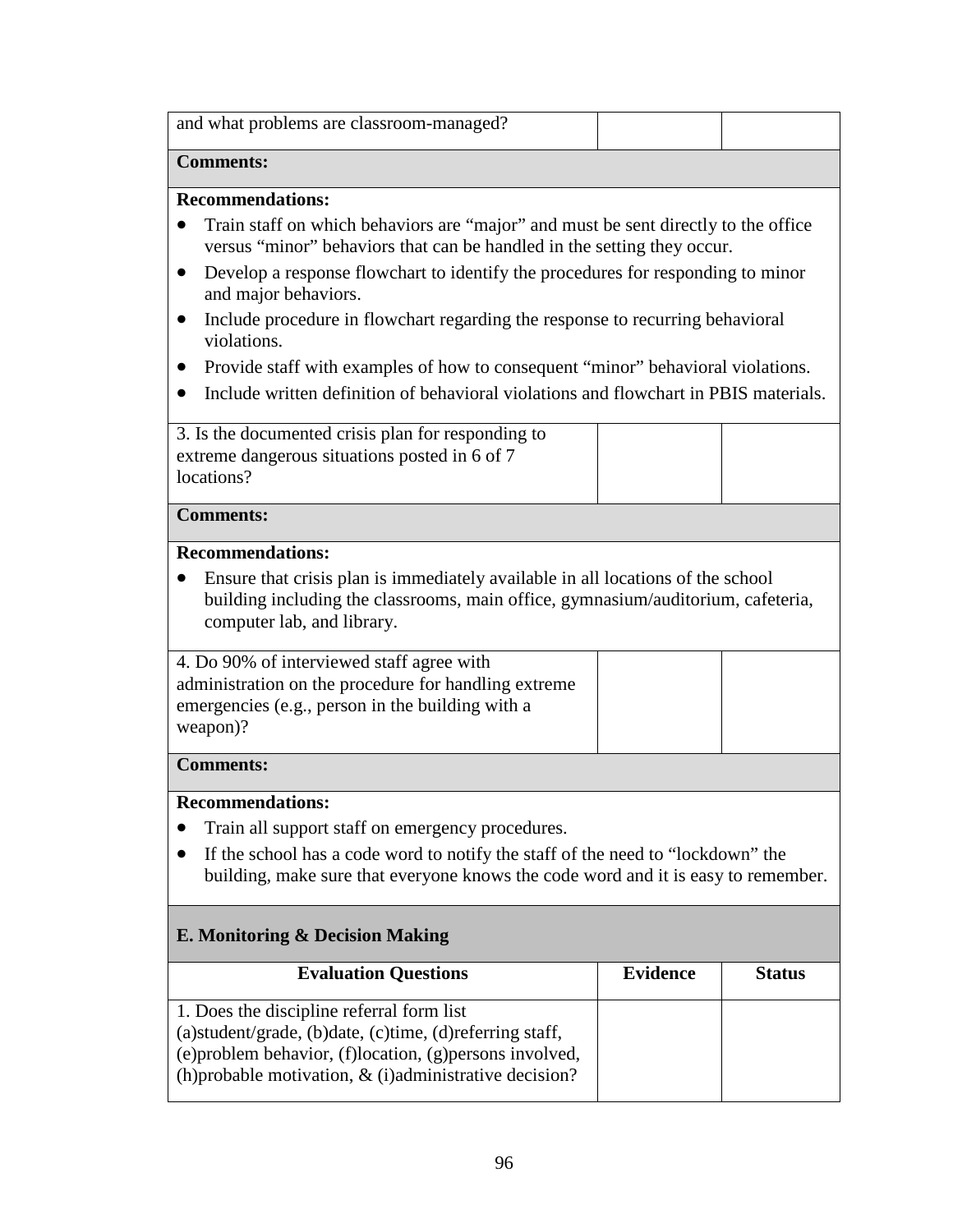| <b>Comments:</b>                                                                                                                                                                                 |                 |               |  |
|--------------------------------------------------------------------------------------------------------------------------------------------------------------------------------------------------|-----------------|---------------|--|
| <b>Recommendations:</b>                                                                                                                                                                          |                 |               |  |
| Make sure all relevant information is on office referral forms.                                                                                                                                  |                 |               |  |
| 2. Can the administrator clearly define a system for                                                                                                                                             |                 |               |  |
| collecting & summarizing discipline referrals?                                                                                                                                                   |                 |               |  |
| <b>Comments:</b>                                                                                                                                                                                 |                 |               |  |
| <b>Recommendations:</b>                                                                                                                                                                          |                 |               |  |
| Identify the district's discipline data collection system. Attend trainings on how to<br>use the system (if necessary).                                                                          |                 |               |  |
| 3. Does the administrator report that the team provides                                                                                                                                          |                 |               |  |
| discipline data summary reports to the staff at least                                                                                                                                            |                 |               |  |
| three times/year?                                                                                                                                                                                |                 |               |  |
| <b>Comments:</b>                                                                                                                                                                                 |                 |               |  |
| <b>Recommendations:</b>                                                                                                                                                                          |                 |               |  |
| Include time for data reporting during scheduled staff professional development                                                                                                                  |                 |               |  |
| days.                                                                                                                                                                                            |                 |               |  |
| 4. Do 90% of interviewed team members report that<br>discipline data is used for making decisions in<br>designing, implementing, and revising school-wide<br>effective behavior support efforts? |                 |               |  |
| <b>Comments:</b>                                                                                                                                                                                 |                 |               |  |
| <b>Recommendations:</b>                                                                                                                                                                          |                 |               |  |
| Incorporate data analysis review into every PBIS team meeting.                                                                                                                                   |                 |               |  |
| F. Management                                                                                                                                                                                    |                 |               |  |
| <b>Evaluation Questions</b>                                                                                                                                                                      | <b>Evidence</b> | <b>Status</b> |  |
| 1. Does the school improvement plan list improving<br>behavior support systems as one of the top 3 school<br>improvement plan goals?                                                             |                 |               |  |
| <b>Comments:</b>                                                                                                                                                                                 |                 |               |  |
| <b>Recommendations:</b>                                                                                                                                                                          |                 |               |  |
| Develop goals that incorporate positive behavior supports, school climate and/or<br>attendance.                                                                                                  |                 |               |  |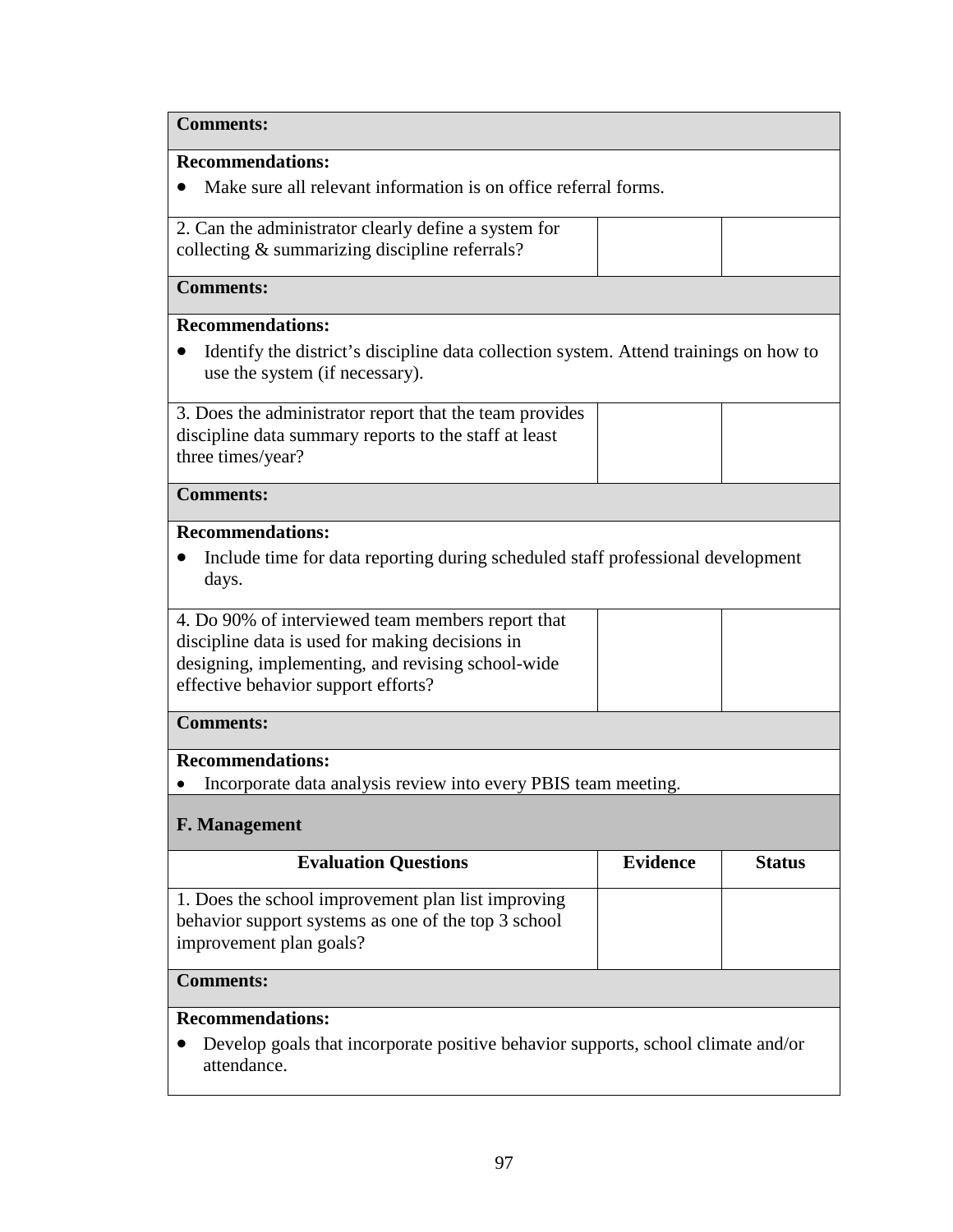| 2. Can 90% of interviewed staff report that there is a                                                                                                                                                             |  |  |  |
|--------------------------------------------------------------------------------------------------------------------------------------------------------------------------------------------------------------------|--|--|--|
| school-wide team established to address behavior                                                                                                                                                                   |  |  |  |
| support systems in the school?                                                                                                                                                                                     |  |  |  |
| <b>Comments:</b>                                                                                                                                                                                                   |  |  |  |
| <b>Recommendations:</b>                                                                                                                                                                                            |  |  |  |
| Identify PBIS team members at staff trainings.                                                                                                                                                                     |  |  |  |
| 3. Does the administrator report that team membership                                                                                                                                                              |  |  |  |
| includes representation of all staff?                                                                                                                                                                              |  |  |  |
| <b>Comments:</b>                                                                                                                                                                                                   |  |  |  |
| <b>Recommendations:</b>                                                                                                                                                                                            |  |  |  |
| Allow opportunities for different staff members to join the PBIS team each year<br>while maintaining the core team.                                                                                                |  |  |  |
| 4. Can 90% of interviewed team members identify the<br>team leader?                                                                                                                                                |  |  |  |
| <b>Comments:</b>                                                                                                                                                                                                   |  |  |  |
| <b>Recommendations:</b>                                                                                                                                                                                            |  |  |  |
| Develop a list of team members with the team leader identified.                                                                                                                                                    |  |  |  |
| Ensure that team has nominated the team leader by consensus.                                                                                                                                                       |  |  |  |
| 5. Is the administrator an active member of the school-                                                                                                                                                            |  |  |  |
| wide behavior support team?                                                                                                                                                                                        |  |  |  |
| <b>Comments:</b>                                                                                                                                                                                                   |  |  |  |
| <b>Recommendations:</b>                                                                                                                                                                                            |  |  |  |
| PBIS administrator must be completely available during monthly PBS meetings<br>and training activities (i.e., physically present at entire meeting, actively engaging<br>in the team's roles and activities, etc.) |  |  |  |
| 6. Does the administrator report that team meetings<br>occur at least monthly?                                                                                                                                     |  |  |  |
| <b>Comments:</b>                                                                                                                                                                                                   |  |  |  |
| <b>Recommendations:</b>                                                                                                                                                                                            |  |  |  |
| Develop an annual PBIS calendar that includes dates for monthly meetings,<br>training activities, data reports, assessments, etc.                                                                                  |  |  |  |
| 7. Does the administrator report that the team reports                                                                                                                                                             |  |  |  |
| progress to the staff at least four times per year?                                                                                                                                                                |  |  |  |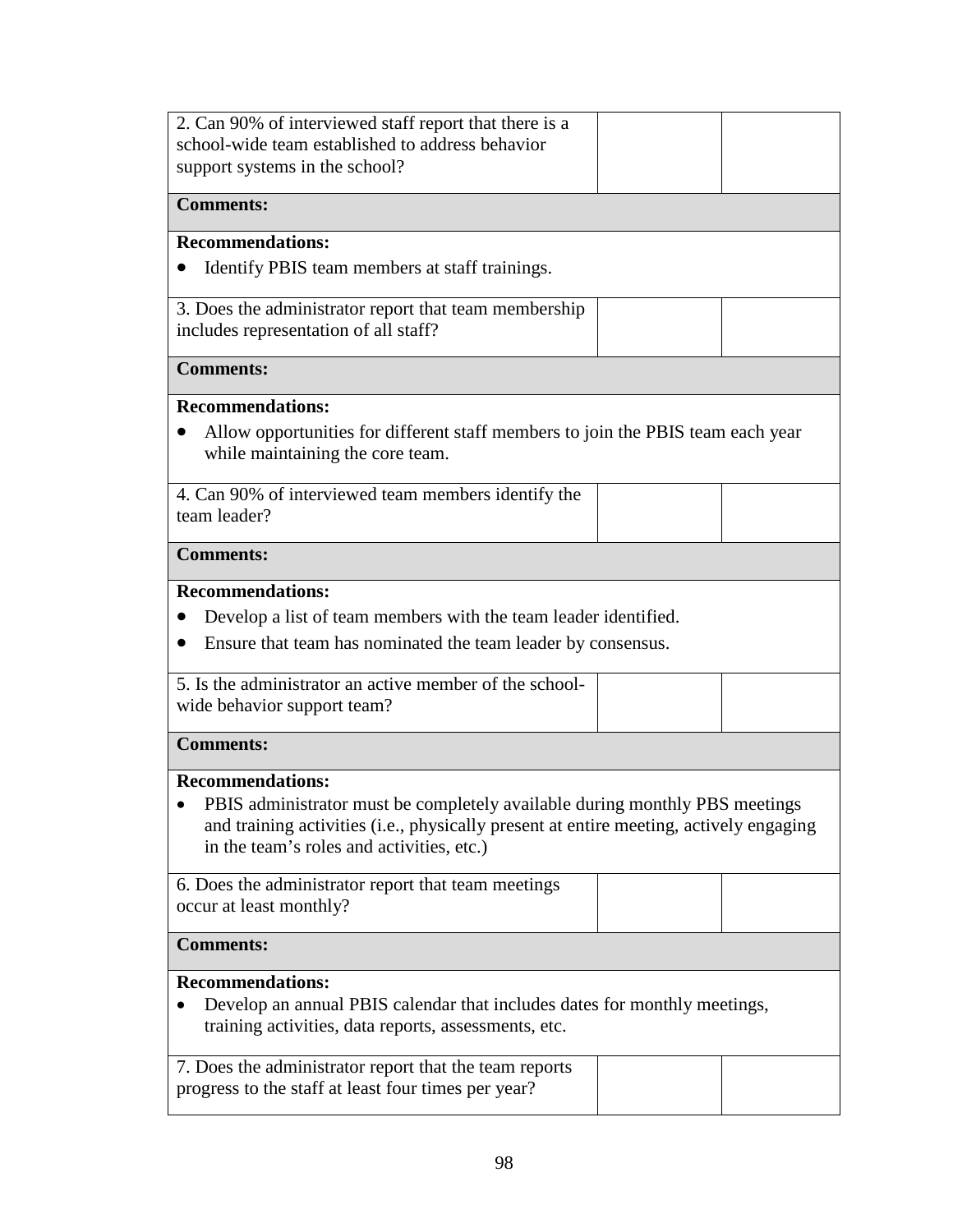## **Comments:**

## **Recommendations:**

- Plan opportunities to share discipline data with entire staff at faculty meetings and/or professional development activities.
- Develop reporting format that is easy present and explain to all staff.
- Display data in staff work room with brief explanations.
- Celebrate successes related to school-wide discipline.

8. Does the team have an action plan with specific goals that is less than one year old?

#### **Comments:**

### **Recommendations:**

- Develop annual action plan based on assessment, referrals, academic, and attendance data with measurable goals and realistic timelines. Review status of action plan at each PBIS meeting.
- Include written annual action plan in PBIS materials (e.g., staff handbook, school discipline plan, etc.).

# **G. District Level Support**

| <b>Evaluation Questions</b>                                                                                                                                                 | <b>Evidence</b> | <b>Status</b> |  |
|-----------------------------------------------------------------------------------------------------------------------------------------------------------------------------|-----------------|---------------|--|
|                                                                                                                                                                             |                 |               |  |
| 1. Does the school budget contain an allocated amount                                                                                                                       |                 |               |  |
| of money for building and maintaining school-wide                                                                                                                           |                 |               |  |
| behavioral support?                                                                                                                                                         |                 |               |  |
|                                                                                                                                                                             |                 |               |  |
| <b>Comments:</b>                                                                                                                                                            |                 |               |  |
|                                                                                                                                                                             |                 |               |  |
| <b>Recommendations:</b>                                                                                                                                                     |                 |               |  |
| Review school's budget for any monies allocated to improving students' behavior,<br>attendance, and/or school climate that can be utilized to maintain the PBIS<br>program. |                 |               |  |
| • Work with district PBIS liaison to identify funding that may be available to support<br>the school's PBIS program.                                                        |                 |               |  |
| 2. Can the administrator identify an out-of-school                                                                                                                          |                 |               |  |
| liaison in district or state?                                                                                                                                               |                 |               |  |
|                                                                                                                                                                             |                 |               |  |
| <b>Comments:</b>                                                                                                                                                            |                 |               |  |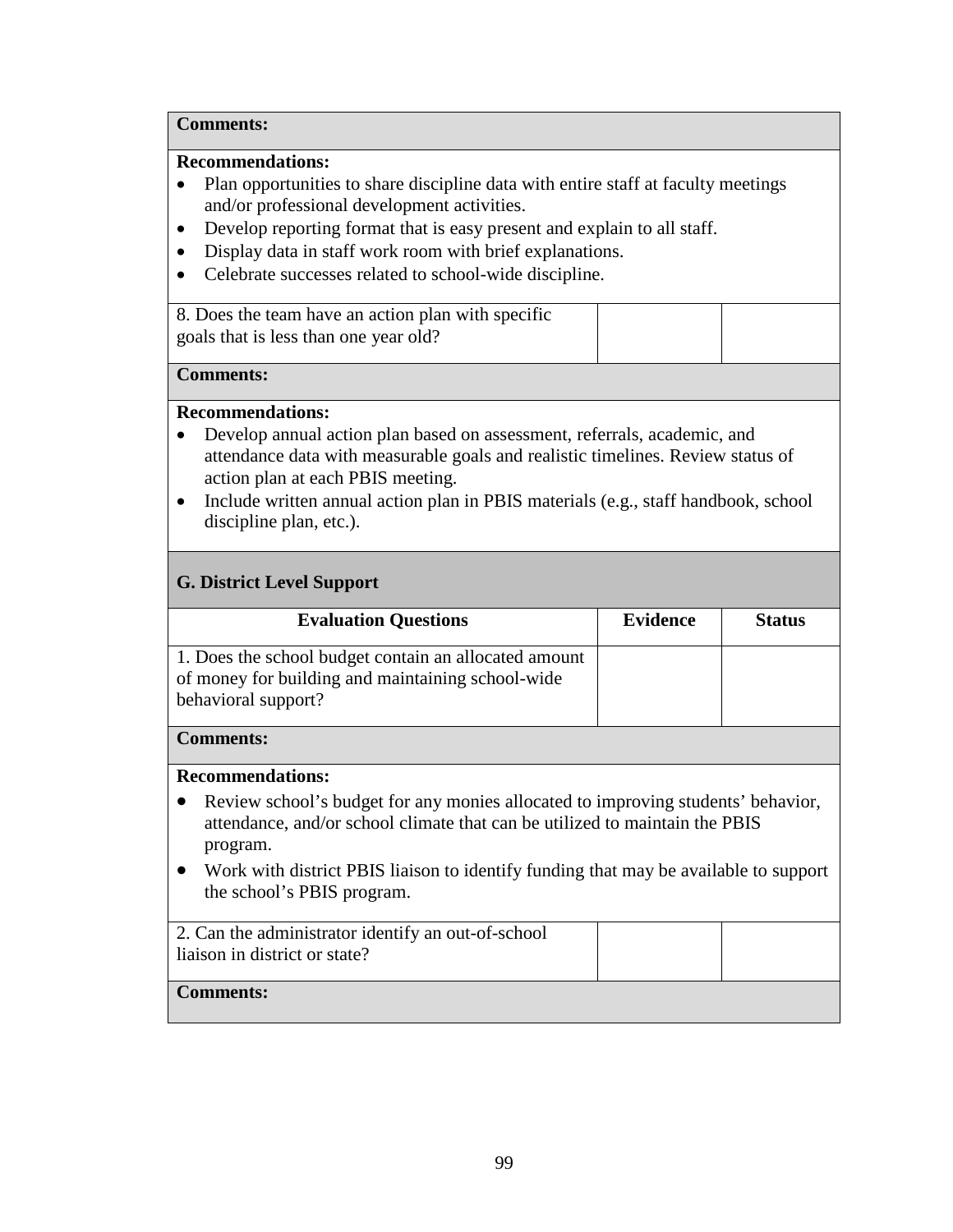### **Recommendations:**

- Contact district to determine appropriate liaison to support the school's efforts with PBIS.
- Invite district liaison to attend/participate in monthly PBIS meetings, training activities, and assessments.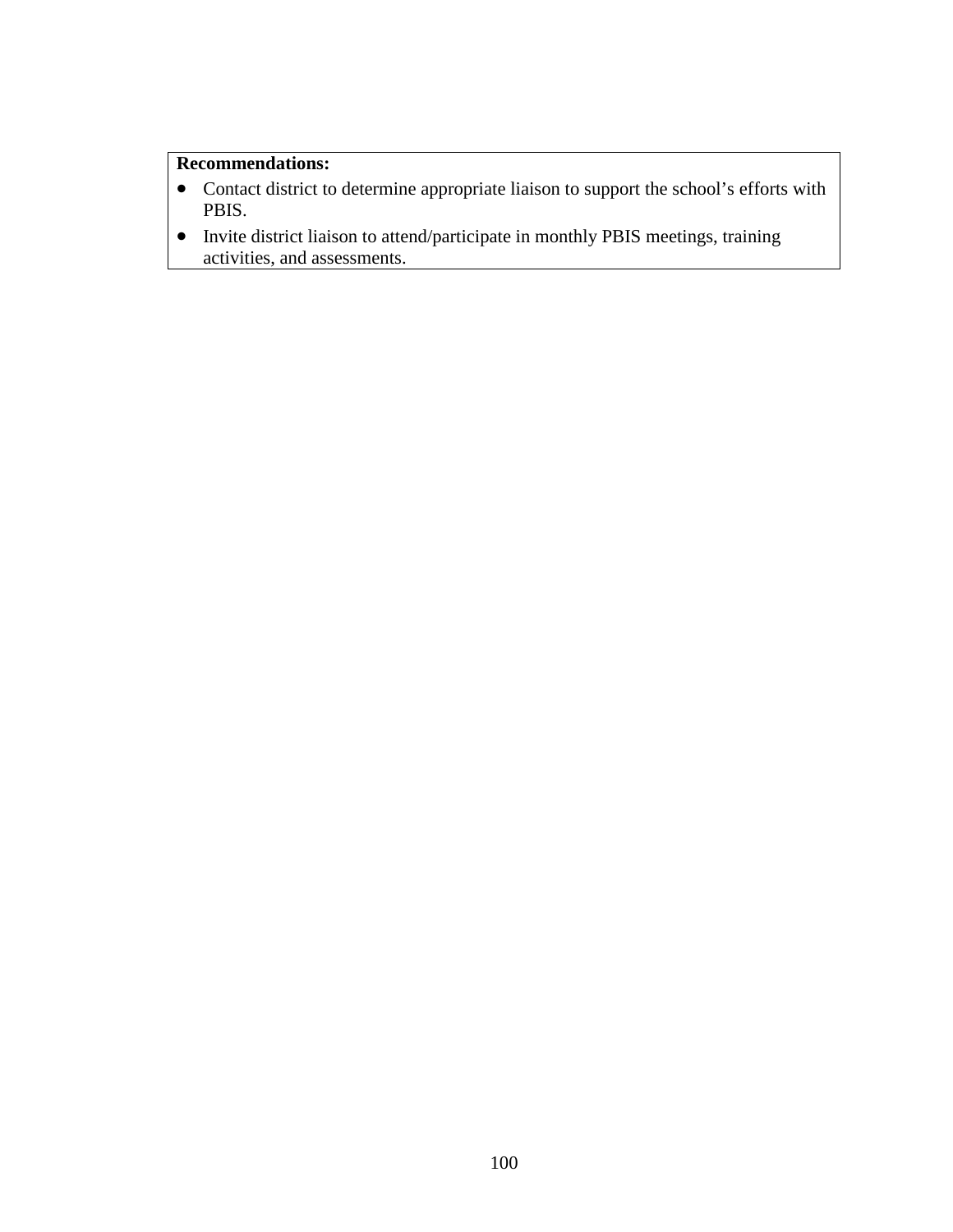# Appendix G

|                              | <b>SET/EBSSAS Action Plan</b>  |                                       |           |  |
|------------------------------|--------------------------------|---------------------------------------|-----------|--|
| Area(s) of<br><b>Need</b>    | <b>A. Expectations Defined</b> |                                       |           |  |
| <b>Assigned</b><br>Person(s) | <b>Action/Task</b>             | <b>Expected</b><br>${\bf Completion}$ | Follow-up |  |
|                              |                                |                                       |           |  |
|                              |                                |                                       |           |  |
|                              |                                |                                       |           |  |
|                              |                                |                                       |           |  |
|                              |                                |                                       |           |  |
|                              |                                |                                       |           |  |
|                              |                                |                                       |           |  |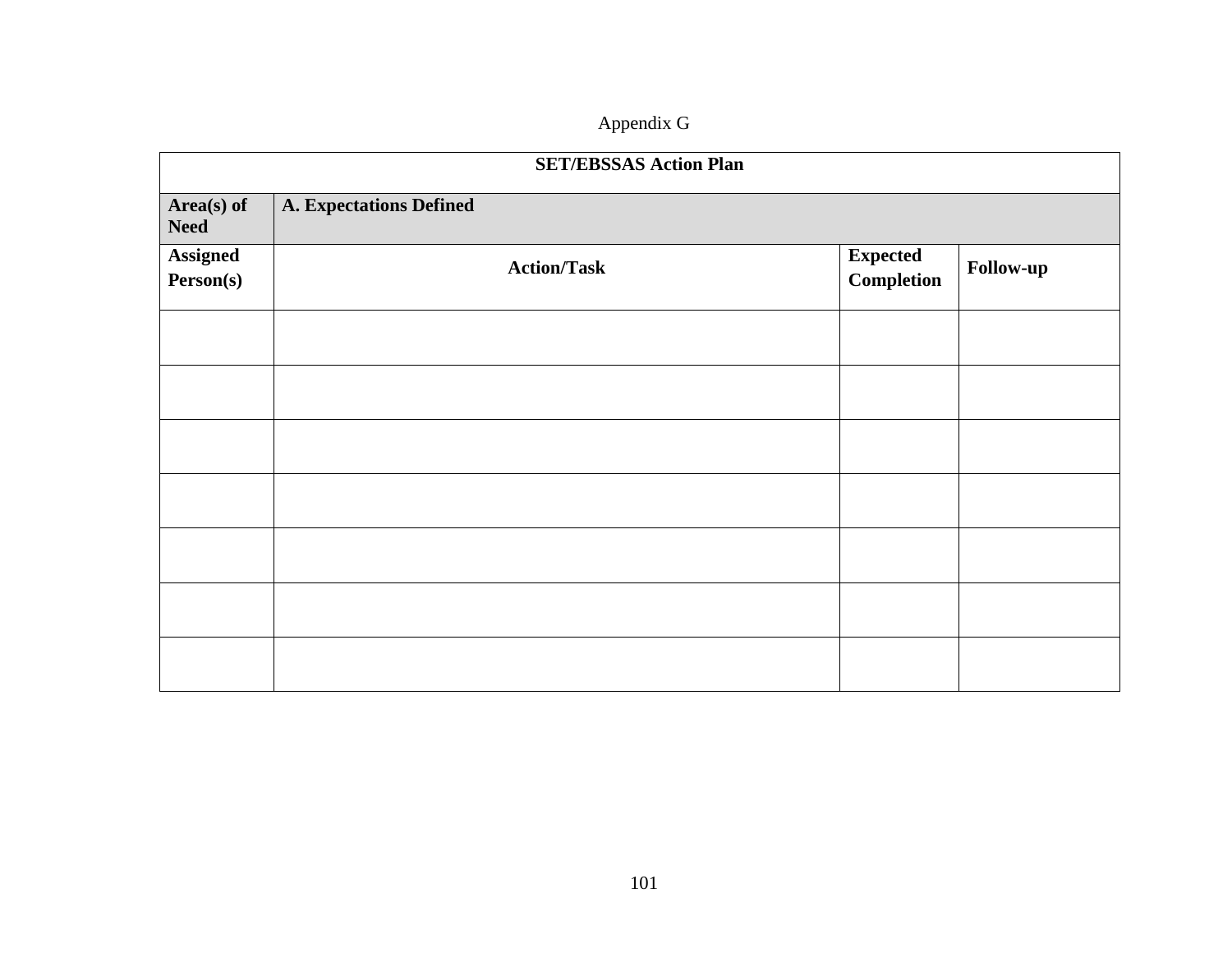| Area(s) of<br><b>Need</b>    | <b>B. Behavioral Expectations Taught</b> |                                      |           |
|------------------------------|------------------------------------------|--------------------------------------|-----------|
| <b>Assigned</b><br>Person(s) | <b>Action/Task</b>                       | <b>Expected</b><br><b>Completion</b> | Follow-up |
|                              |                                          |                                      |           |
|                              |                                          |                                      |           |
|                              |                                          |                                      |           |
|                              |                                          |                                      |           |
|                              |                                          |                                      |           |
|                              |                                          |                                      |           |
|                              |                                          |                                      |           |
|                              |                                          |                                      |           |
|                              |                                          |                                      |           |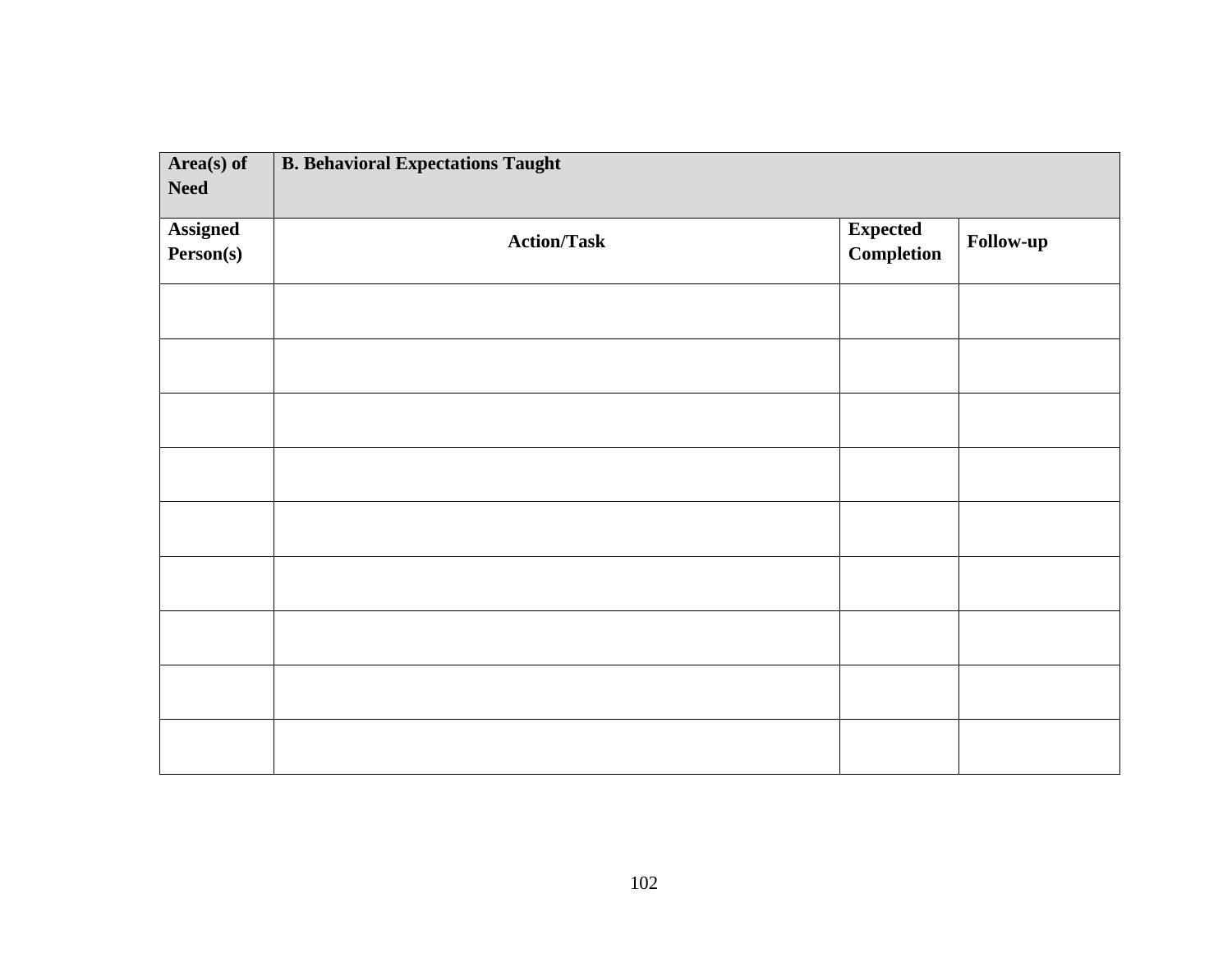| Area(s) of<br><b>Need</b>    | C. On-going System for Rewarding Behavioral Expectations |                               |                  |
|------------------------------|----------------------------------------------------------|-------------------------------|------------------|
| <b>Assigned</b><br>Person(s) | <b>Action/Task</b>                                       | <b>Expected</b><br>Completion | <b>Follow-up</b> |
|                              |                                                          |                               |                  |
|                              |                                                          |                               |                  |
|                              |                                                          |                               |                  |
|                              |                                                          |                               |                  |
|                              |                                                          |                               |                  |
|                              |                                                          |                               |                  |
|                              |                                                          |                               |                  |
|                              |                                                          |                               |                  |
|                              |                                                          |                               |                  |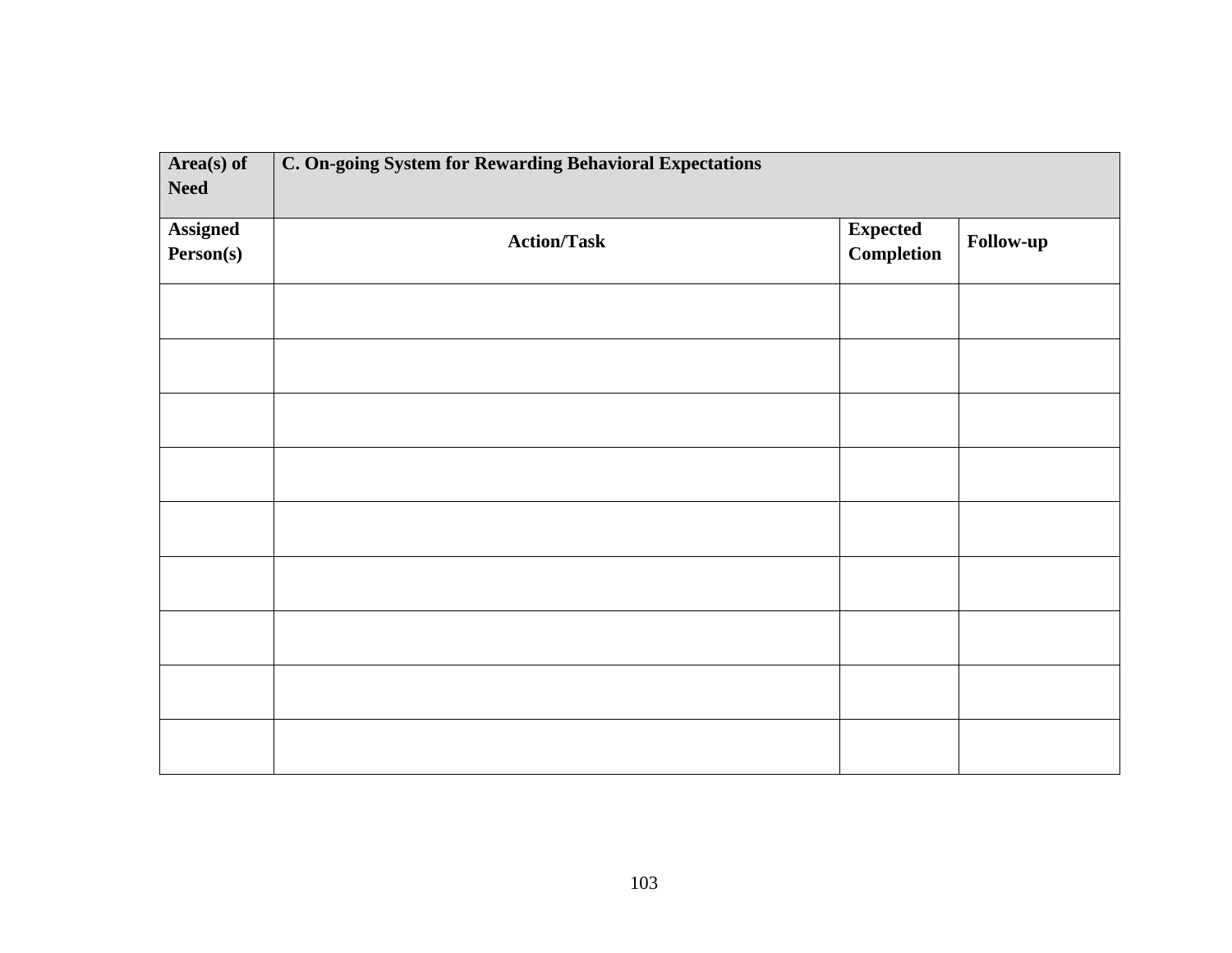| Area(s) of<br><b>Need</b>    | D. System for Responding to Behavioral Violations |                                      |           |
|------------------------------|---------------------------------------------------|--------------------------------------|-----------|
| <b>Assigned</b><br>Person(s) | <b>Action/Task</b>                                | <b>Expected</b><br><b>Completion</b> | Follow-up |
|                              |                                                   |                                      |           |
|                              |                                                   |                                      |           |
|                              |                                                   |                                      |           |
|                              |                                                   |                                      |           |
|                              |                                                   |                                      |           |
|                              |                                                   |                                      |           |
|                              |                                                   |                                      |           |
|                              |                                                   |                                      |           |
|                              |                                                   |                                      |           |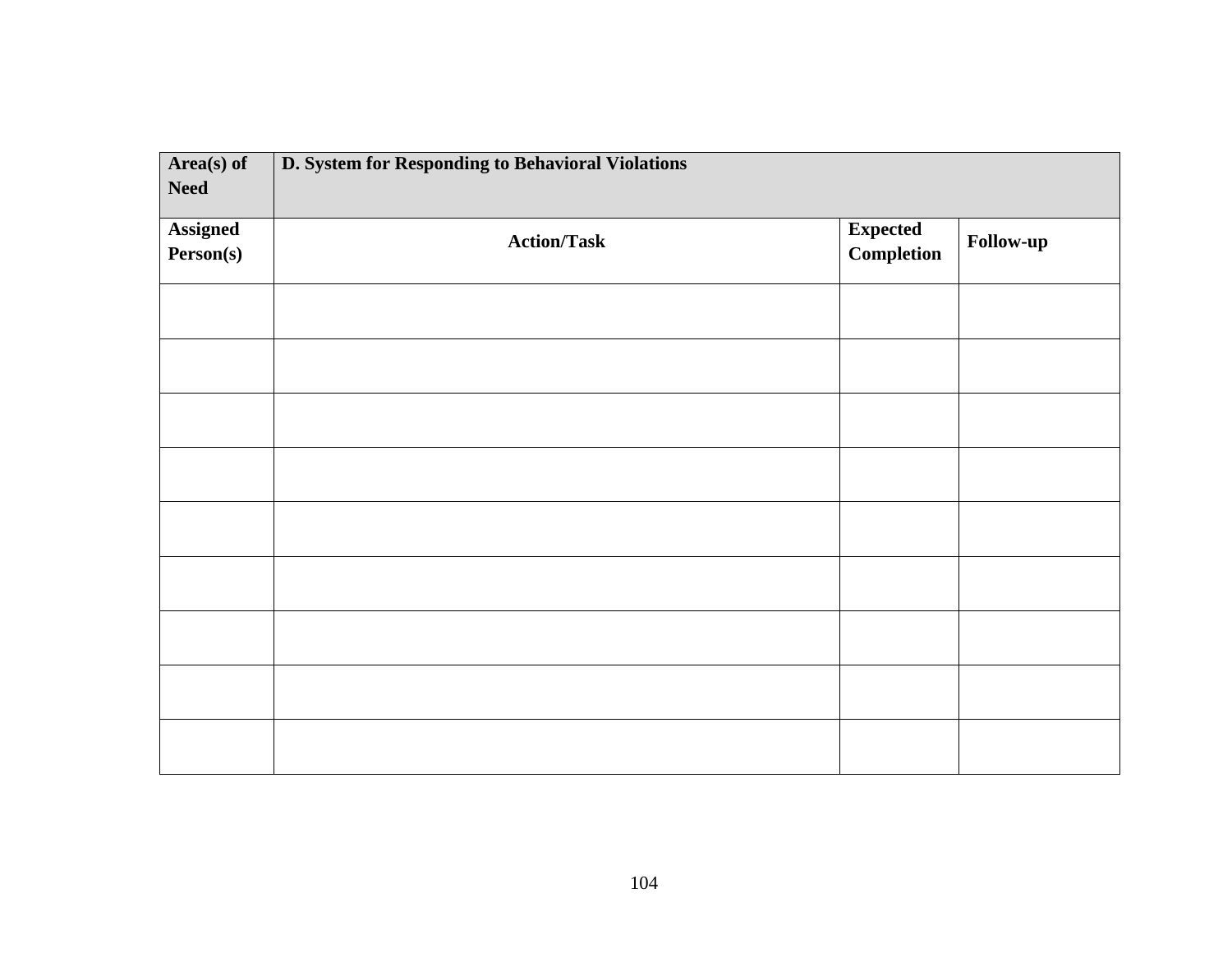| Area(s) of<br><b>Need</b>    | E. Monitoring & Decision Making |                                      |           |
|------------------------------|---------------------------------|--------------------------------------|-----------|
| <b>Assigned</b><br>Person(s) | <b>Action/Task</b>              | <b>Expected</b><br><b>Completion</b> | Follow-up |
|                              |                                 |                                      |           |
|                              |                                 |                                      |           |
|                              |                                 |                                      |           |
|                              |                                 |                                      |           |
|                              |                                 |                                      |           |
|                              |                                 |                                      |           |
|                              |                                 |                                      |           |
|                              |                                 |                                      |           |
|                              |                                 |                                      |           |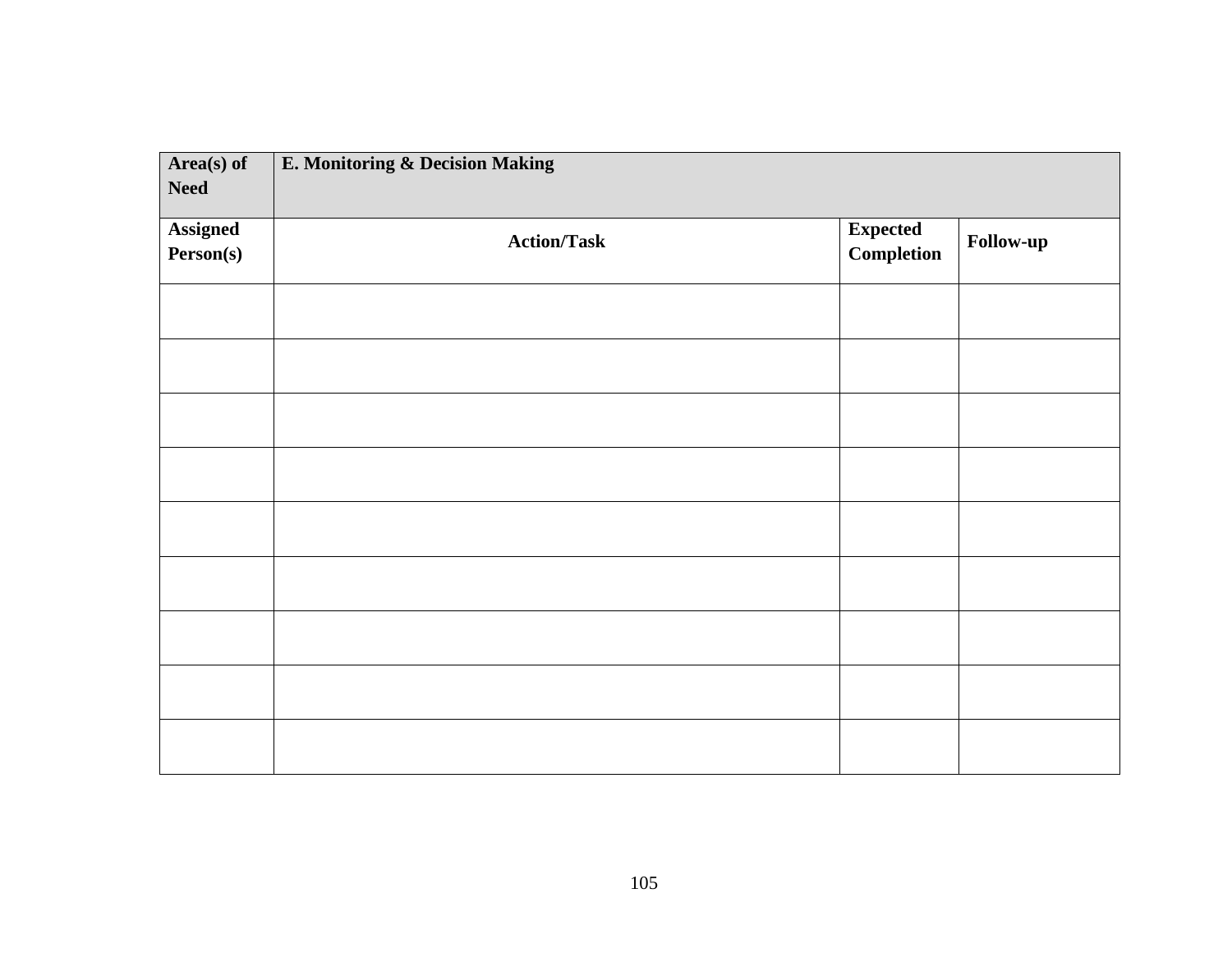| $Area(s)$ of<br><b>Need</b>  | F. Management      |                               |           |
|------------------------------|--------------------|-------------------------------|-----------|
| <b>Assigned</b><br>Person(s) | <b>Action/Task</b> | <b>Expected</b><br>Completion | Follow-up |
|                              |                    |                               |           |
|                              |                    |                               |           |
|                              |                    |                               |           |
|                              |                    |                               |           |
|                              |                    |                               |           |
|                              |                    |                               |           |
|                              |                    |                               |           |
|                              |                    |                               |           |
|                              |                    |                               |           |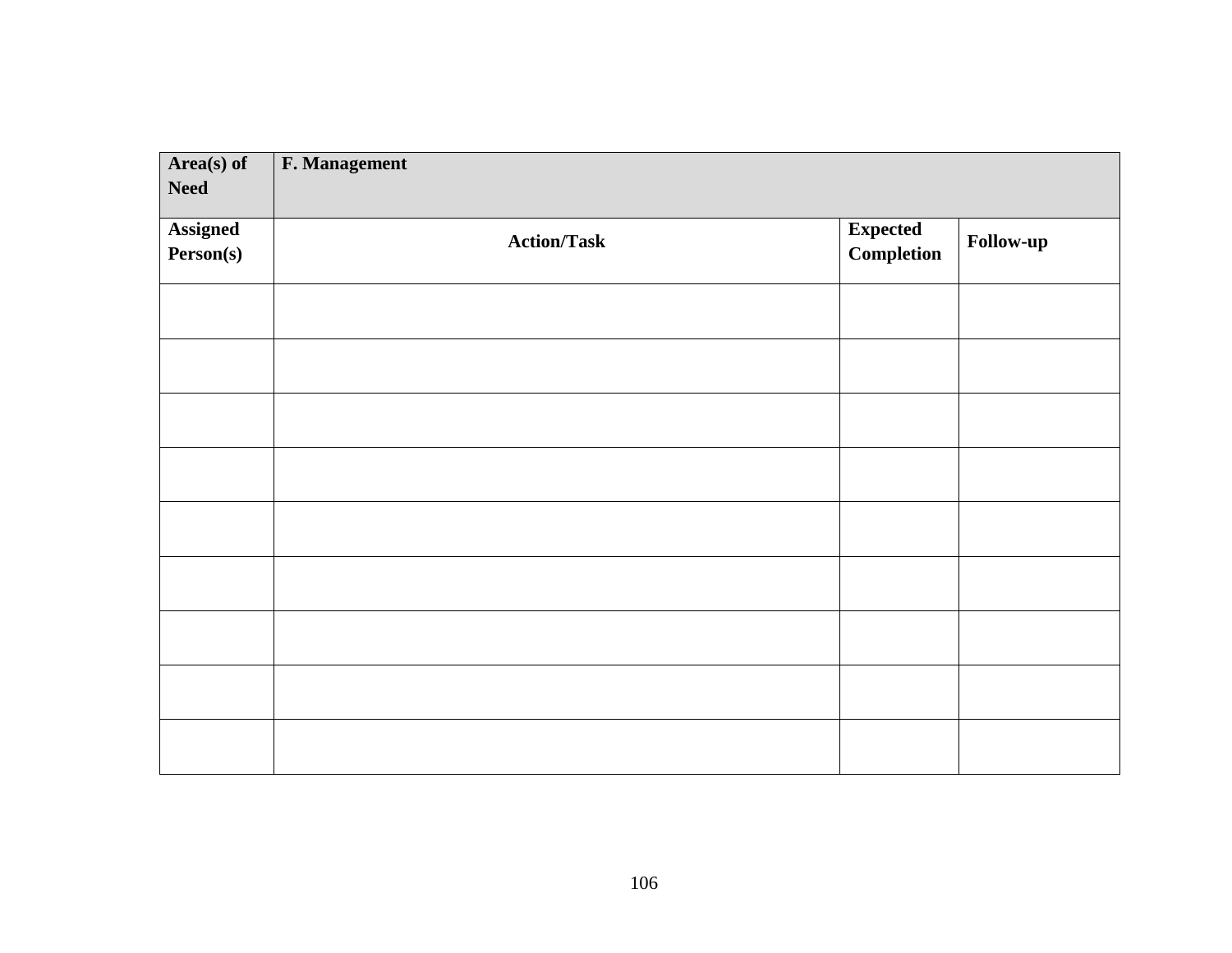| Area(s) of<br><b>Need</b>    | <b>G. District Level Support</b> |                               |           |
|------------------------------|----------------------------------|-------------------------------|-----------|
| <b>Assigned</b><br>Person(s) | <b>Action/Task</b>               | <b>Expected</b><br>Completion | Follow-up |
|                              |                                  |                               |           |
|                              |                                  |                               |           |
|                              |                                  |                               |           |
|                              |                                  |                               |           |
|                              |                                  |                               |           |
|                              |                                  |                               |           |
|                              |                                  |                               |           |
|                              |                                  |                               |           |
|                              |                                  |                               |           |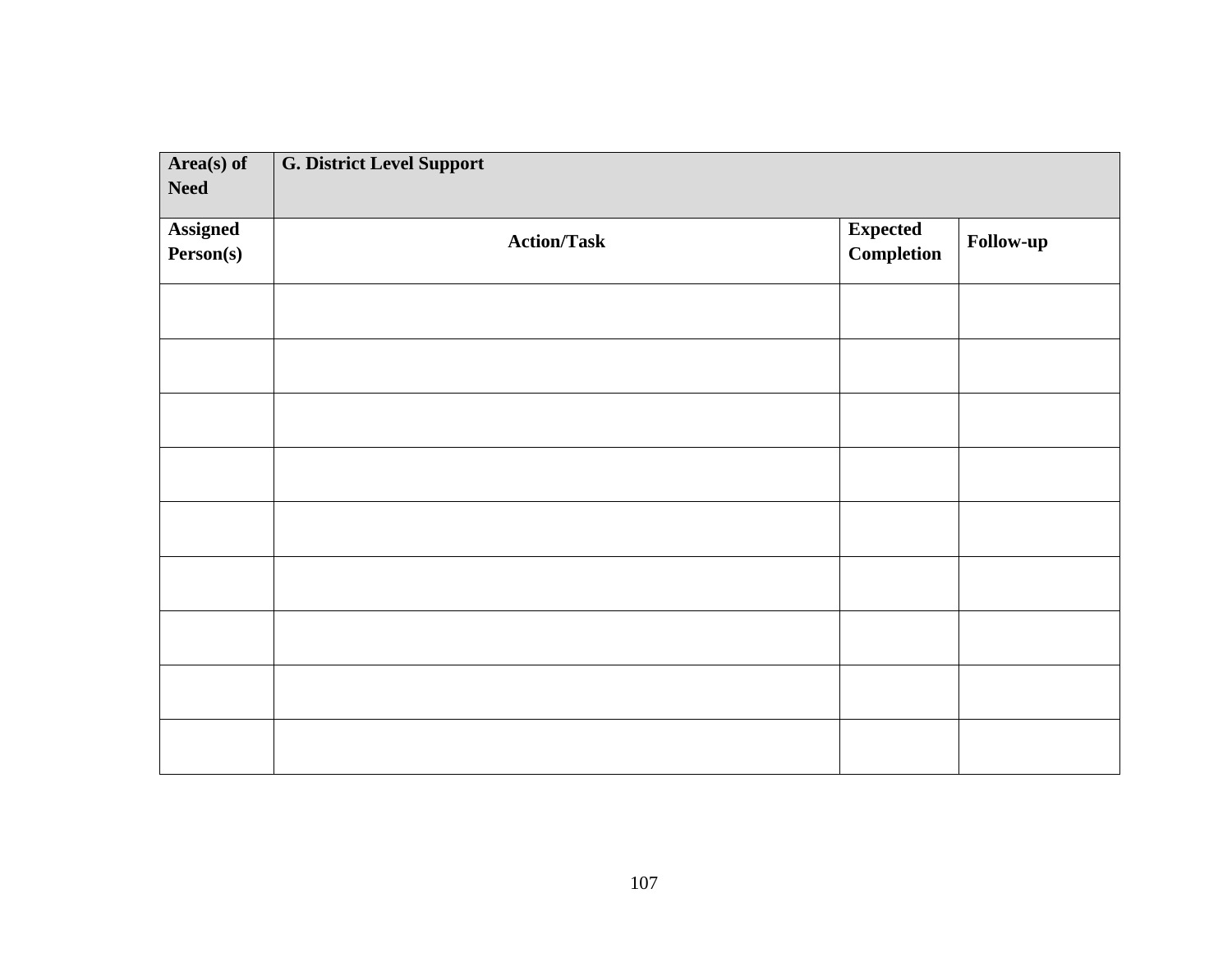## Appendix H

## Evidence Base for EBSSAS Report Recommendations

|                           | <b>EBSSAS Recommendations (School-wide Level)</b>                                                                                                                                                                                                                                                                                                                                                                                                                                                                            |                                                                                                             |  |  |
|---------------------------|------------------------------------------------------------------------------------------------------------------------------------------------------------------------------------------------------------------------------------------------------------------------------------------------------------------------------------------------------------------------------------------------------------------------------------------------------------------------------------------------------------------------------|-------------------------------------------------------------------------------------------------------------|--|--|
| <b>SAS</b><br><b>Item</b> | <b>Recommendation(s)</b>                                                                                                                                                                                                                                                                                                                                                                                                                                                                                                     | <b>Evidence Base</b>                                                                                        |  |  |
| $\mathbf{1}$              | Develop 3-5 umbrella rules that apply to all settings in the school<br>$\bullet$<br>building. Rules should be concise and easy to remember. The rules should<br>tell students "what to do" instead of "what not to do." Example: "Be<br>Respectful," "Be Responsible," & "Be Safe"                                                                                                                                                                                                                                           | Madsen, Becker, & Thomas, 1968<br>Nelson, Martella, & Galand, 1998<br>Nelson, 1996<br>Sprague, et al., 2001 |  |  |
| 2                         | Develop a Behavior Expectation Matrix that describes what appropriate<br>$\bullet$<br>behaviors the students should display in the various settings of the<br>building. The behavioral expectations should fall under the 3-5 School-<br>wide rules. Expectation Matrix should be displayed in all locations of the<br>school building (i.e., classrooms, hallways, bathrooms, cafeteria,<br>playground, main office, auditorium, etc.). The students should be directly<br>taught the expected behaviors for each location. | Sugai & Horner, 2009                                                                                        |  |  |
| $\overline{3}$            | A school-wide system of reinforcement should be developed to encourage<br>students to engage in appropriate behaviors. The school-wide<br>reinforcement program should allow all building staff to randomly "catch<br>students being good." All reinforcement should incorporate a verbal praise<br>and tangible reward component. Students should have the opportunity to<br>receive reinforcement for appropriate behaviors on a daily, weekly,<br>monthly, quarterly, and yearly basis.                                   | Austin & Soeda, 2008<br>Dixon & Tibbetts, 2009<br>Sprague, et al., 2001<br>Taylor-Greene, et al., 1997      |  |  |
| $\overline{4}$            | All behavioral infractions should have a written description to ensure that<br>٠<br>all staff are able to consistently identify problem behaviors.                                                                                                                                                                                                                                                                                                                                                                           | Bradshaw, et al., 2008<br>McKevitt & Braaksma, 2008<br>Madsen, et al., 1968                                 |  |  |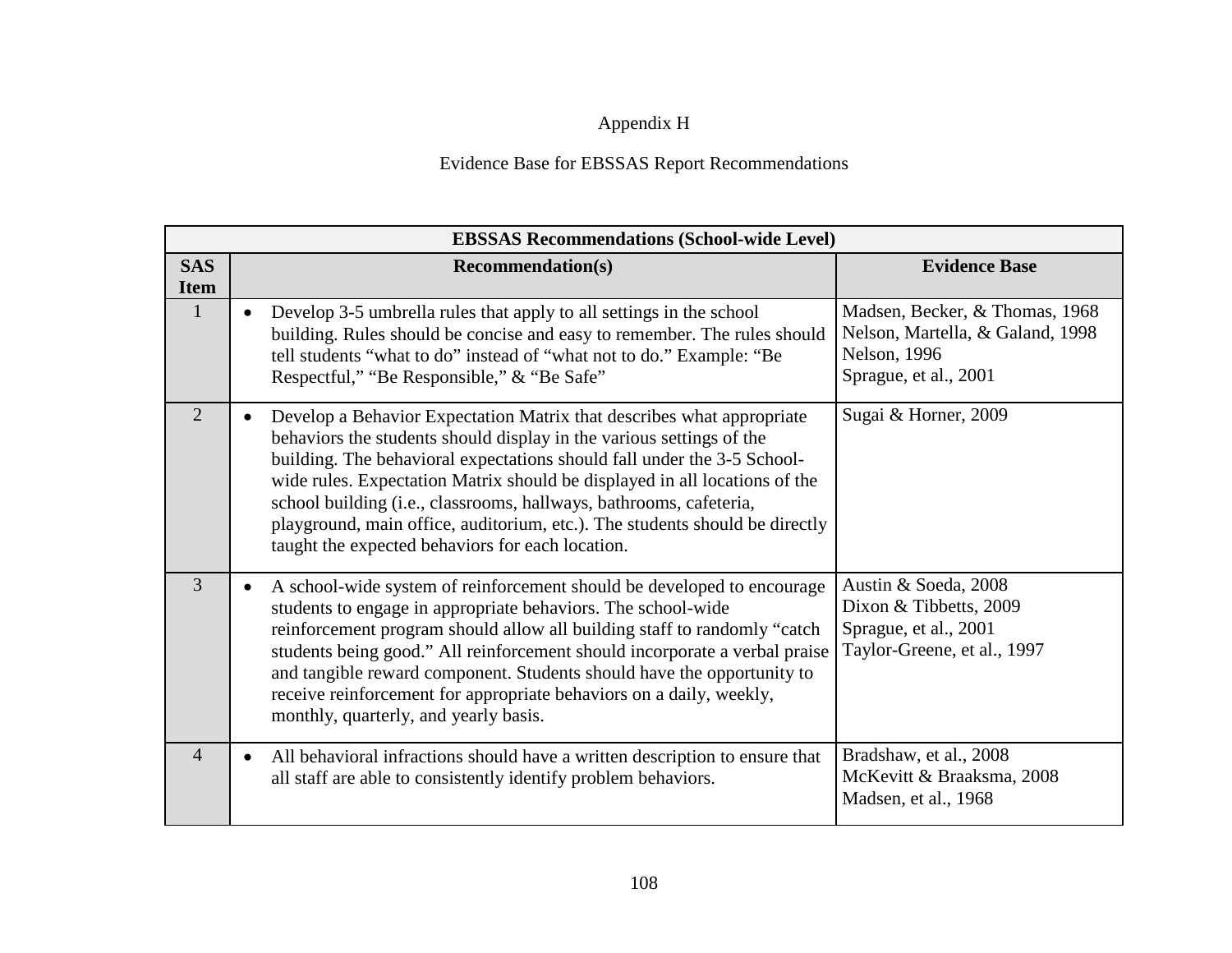| $5\overline{)}$ | A flowchart should be developed that identifies the procedures for<br>responding to misbehaviors, including repeated infractions.                                                                                                                                                                                                                           | Bradshaw, et al., 2008<br>Madsen, et al., 1968<br>Scott, Alter, Rosenberg, &<br>Borgmeier, 2010    |
|-----------------|-------------------------------------------------------------------------------------------------------------------------------------------------------------------------------------------------------------------------------------------------------------------------------------------------------------------------------------------------------------|----------------------------------------------------------------------------------------------------|
| 6               | Behavioral infractions should be described in a manner in which all staff<br>$\bullet$<br>can consistently identify which infractions should be handled by the staff<br>and those that should be handled immediately by an administrator.                                                                                                                   | Bradshaw, et al., 2008<br>McKevitt & Braaksma, 2008<br>Madsen, et al., 1968<br>Scott, et al., 2010 |
| $\overline{7}$  | Teach staff how to respond to "minor" behavioral infractions in the<br>$\bullet$<br>classroom that will reduce the likelihood of escalation of behaviors that<br>will impede students' ability to learn in the classroom. Specific procedures<br>on how to report "major" infractions and transport the student to the office<br>should be taught to staff. | Bradshaw, et al., 2008<br>Madsen, et al., 1968<br>Scott, Alter, Rosenberg, &<br>Borgmeier, 2010    |
| 8               | Develop and publish procedures for responding to emergency situations.<br>$\bullet$<br>Train entire staff using scenarios in which they have to practice the<br>appropriate response procedures.                                                                                                                                                            | Sugai, Horner, & Todd, 2003                                                                        |
| 9               | Develop a team that is representative of the staff. The purpose of the team<br>$\bullet$<br>is to implement and monitor positive behavior supports.                                                                                                                                                                                                         | Lewis & Sugai, 1999<br>Sugai & Horner, 2002                                                        |
| 10              | PBIS administrator must be completely available during monthly PBS<br>$\bullet$<br>meetings and training activities (i.e., physically present at entire meeting,<br>actively engaging in the team's roles and activities, etc)                                                                                                                              | Gottfredson, Gottfredson, & Hybl,<br>1993<br>Sugai & Horner, 2009                                  |
| 11              | Inform staff of data collection procedures and system currently utilized by<br>$\bullet$<br>the school. Provide monthly progress reports to entire staff to demonstrate<br>how the data is utilized for problem solving and progress monitoring of<br>current positive behavior supports.                                                                   | McKevitt & Braaksma, 2008                                                                          |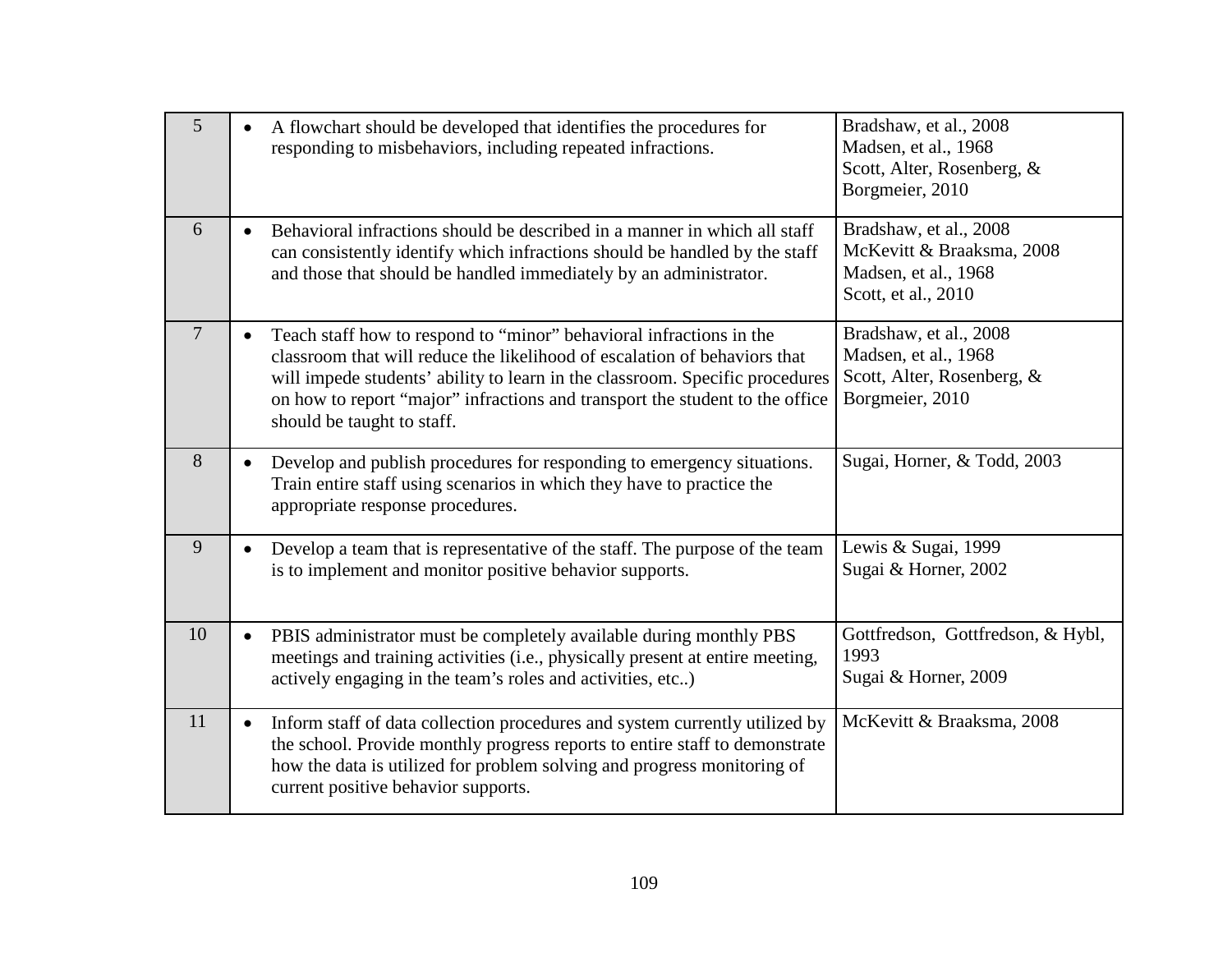| 12 | PBIS team analyzes patterns of referrals as categorized by "Average<br>Referrals per Day per Data Period," "Infraction/Problem Behavior,"<br>"Location," "Time of Day," and "Students with 1 or more Major referrals"<br>at each meeting to problem solve how to improve positive behavior<br>support.                                                                                                                                                    | Sugai & Horner, 2009                         |
|----|-----------------------------------------------------------------------------------------------------------------------------------------------------------------------------------------------------------------------------------------------------------------------------------------------------------------------------------------------------------------------------------------------------------------------------------------------------------|----------------------------------------------|
| 13 | School provides written documentation of the school-wide rules and<br>$\bullet$<br>expected behaviors in the student handbook. The rules/expectations and<br>PBIS program should be discussed at all school functions that families<br>attend.                                                                                                                                                                                                            | Lewis, 2009                                  |
| 14 | Extra training sessions to practice expected behaviors should be provided<br>$\bullet$<br>to students throughout the academic year. Planning booster sessions for<br>times of the year that historically have higher rates of discipline referrals<br>(e.g., After Spring Break) to prevent spikes in referrals will be<br>advantageous. Additional booster sessions should be conducted when<br>discipline data indicates an increase in referral rates. | Sugai, Horner, & Todd, 2003                  |
| 15 | Annual budget planning should allot monies to sustain the PBIS program<br>$\bullet$<br>at the school.                                                                                                                                                                                                                                                                                                                                                     | Sugai, Horner, Lewis-Palmer, &<br>Todd, 2005 |
| 16 | All staff (including support teachers, paraprofessionals, office staff,<br>$\bullet$<br>custodians, etc) should be trained to respond to appropriate and<br>inappropriate behaviors according to the school's PBIS program. All staff<br>should be responsible for providing rewards to students for good behavior<br>and reporting any behavioral infractions with appropriate referral form<br>and procedures.                                          | Lewis & Sugai, 1999                          |
| 17 | District-level PBIS liaison should provide activities to the entire staff that<br>$\bullet$<br>train and reinforce the PBIS program. The PBIS team should provide<br>monthly updates regarding discipline data and PBIS activities to the<br>district-level liaison.                                                                                                                                                                                      | Lewis, Barrett, Sugai, & Horner,<br>2010     |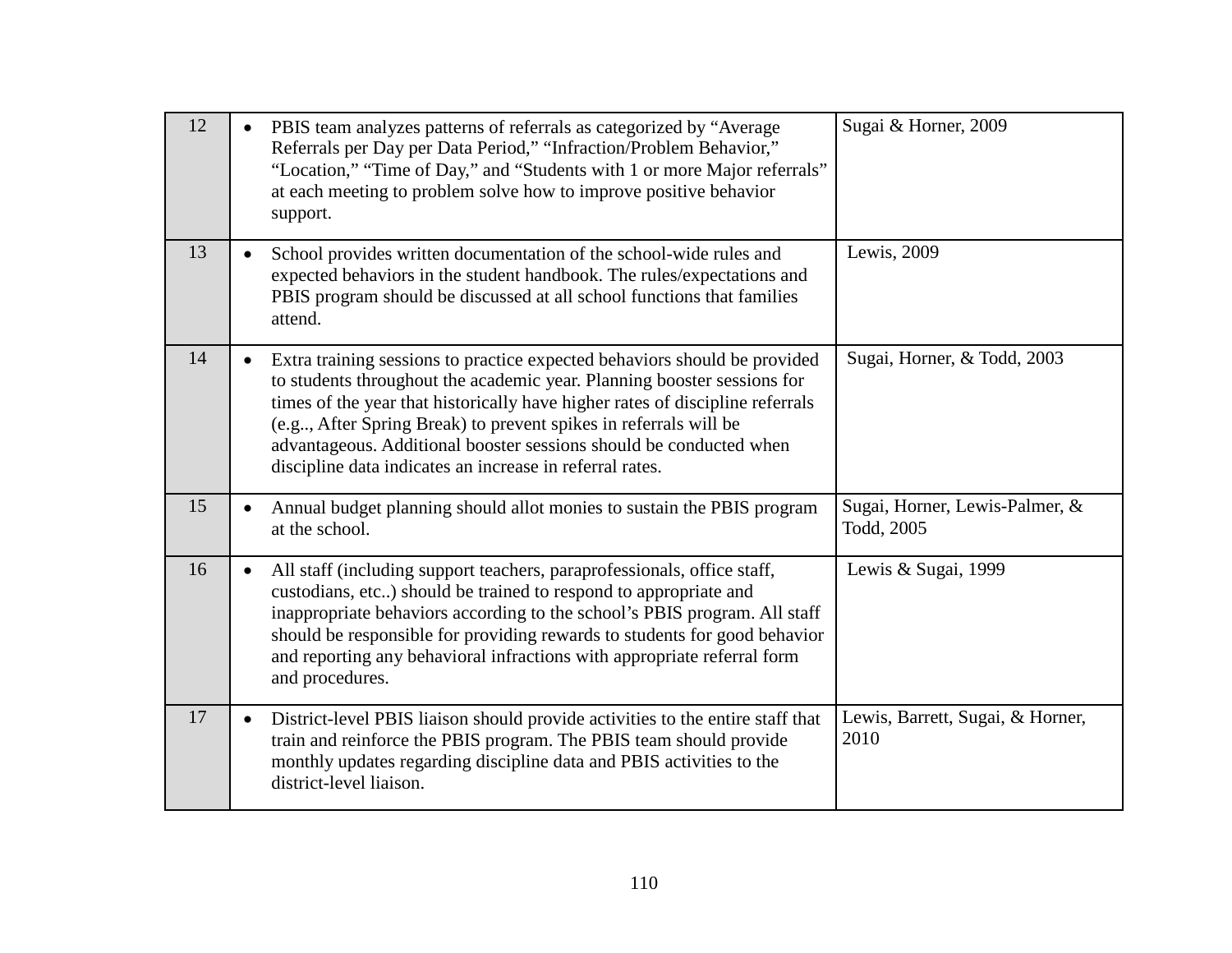| 18 | Provide annual reports to the district-level liaison regarding the status of<br>the PBIS program at the school. Inform staff that updates are provided to | Lewis, Barrett, Sugai, & Horner,<br>2010 |
|----|-----------------------------------------------------------------------------------------------------------------------------------------------------------|------------------------------------------|
|    | the district regarding the PBIS program.                                                                                                                  |                                          |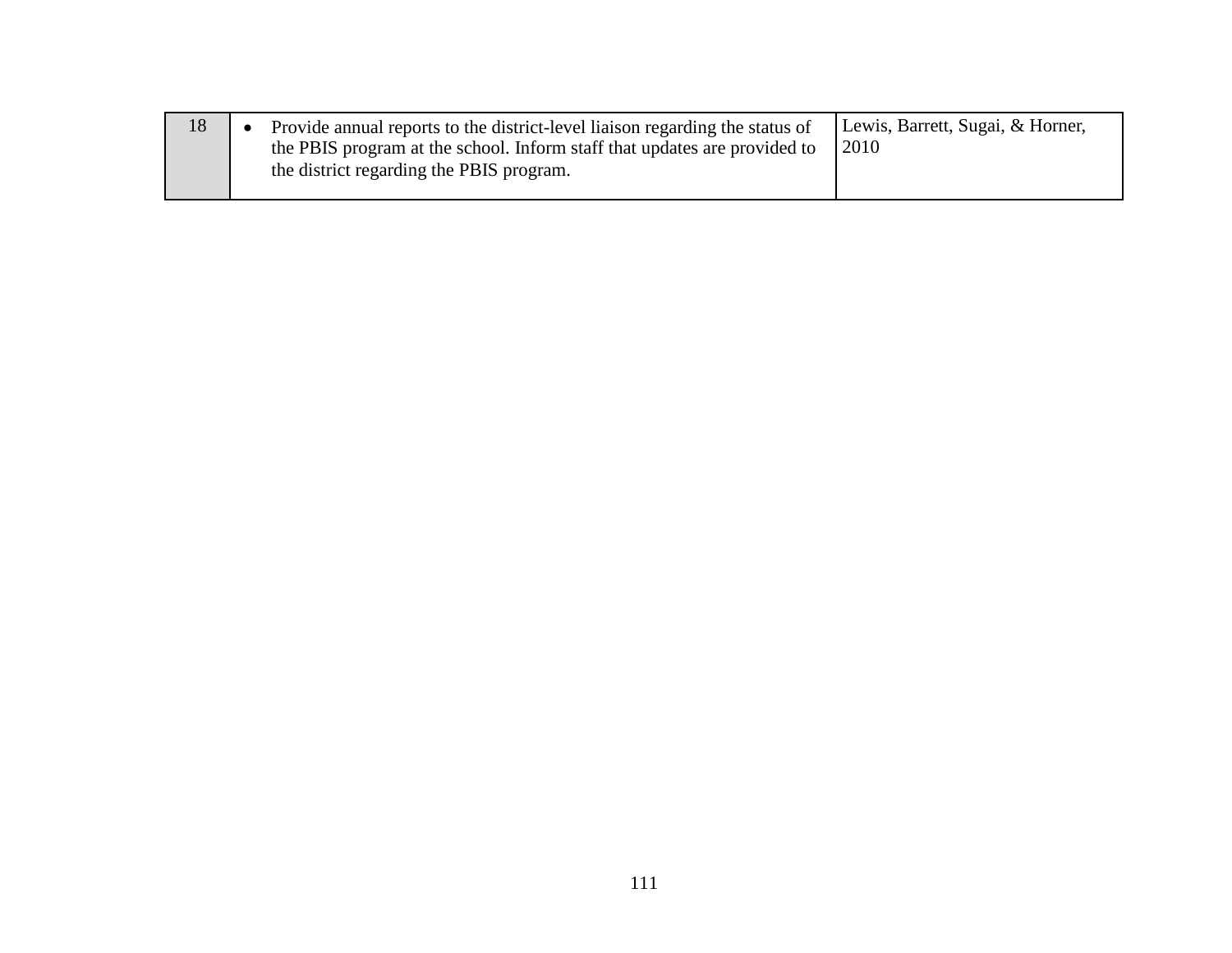# Appendix I

## Evidence Base for SET Report Recommendations

| <b>SET</b><br><b>Item</b> | <b>Recommendation(s)</b>                                                                                                                                                                                                                                                                                                                                                                                                                                                                                                                                                                                                                                                                                                                                                                                                             | <b>Evidence Base</b>                                                                                                    |
|---------------------------|--------------------------------------------------------------------------------------------------------------------------------------------------------------------------------------------------------------------------------------------------------------------------------------------------------------------------------------------------------------------------------------------------------------------------------------------------------------------------------------------------------------------------------------------------------------------------------------------------------------------------------------------------------------------------------------------------------------------------------------------------------------------------------------------------------------------------------------|-------------------------------------------------------------------------------------------------------------------------|
| A1                        | Involve staff in developing brief, positively stated rules that will apply to all<br>locations of the school building. Rules should be selected based on a consensus of<br>the group.<br>Have rules describe what students should do rather than what they should not do.<br>$\bullet$<br>All rules and procedures at the school should align with the school-wide rules.<br>$\bullet$<br>Further define how students are expected to behave using the Expectation Matrix.<br>$\bullet$<br>Make sure that the rules listed are the school-wide rules with specific expectations<br>listed for the various building locations.<br>Ensure that teachers have aligned their classroom rules with the school-wide rules.<br>$\bullet$<br>Specifics regarding rules should be provided in the behavior expectations for the<br>classroom. | <b>Buluc</b> , 2006<br>Madsen, et al. 1968<br>Nelson, Martella, & Galand,<br>1998<br>Nelson, 1996<br>Sugai, et al. 2005 |
| A2                        | Create posters listing the 3-5 school rules.<br>$\bullet$<br>Rules should be posted in classrooms, main office, hallways,<br>$\bullet$<br>gymnasium/auditorium, cafeteria, computer lab, library, etc.<br>Make sure that posted rules do not compete with each other (e.g., posting school-<br>$\bullet$<br>wide rules and hallway rules next to each other). The specifics procedures for the<br>hallway should be listed as Hallway expectations that fall under the school-wide<br>rules.<br>Make sure posted rules are visible, appealing, and large enough to be read.                                                                                                                                                                                                                                                          | Madsen, et al., 1968<br>Nelson, Martella, & Galand,<br>1998<br>Nelson, 1996<br>Sprague, et al., 2001                    |
| B1                        | Develop lesson plans that teach examples and non-examples of the behavioral<br>$\bullet$<br>expectations.<br>Include written lesson plans in PBIS documents.<br>$\bullet$<br>Provide opportunities for students to practice the behavioral expectations<br>$\bullet$<br>throughout the locations of the building.                                                                                                                                                                                                                                                                                                                                                                                                                                                                                                                    | Kartub, Taylor-Greene,<br>March, & Horner, 2000                                                                         |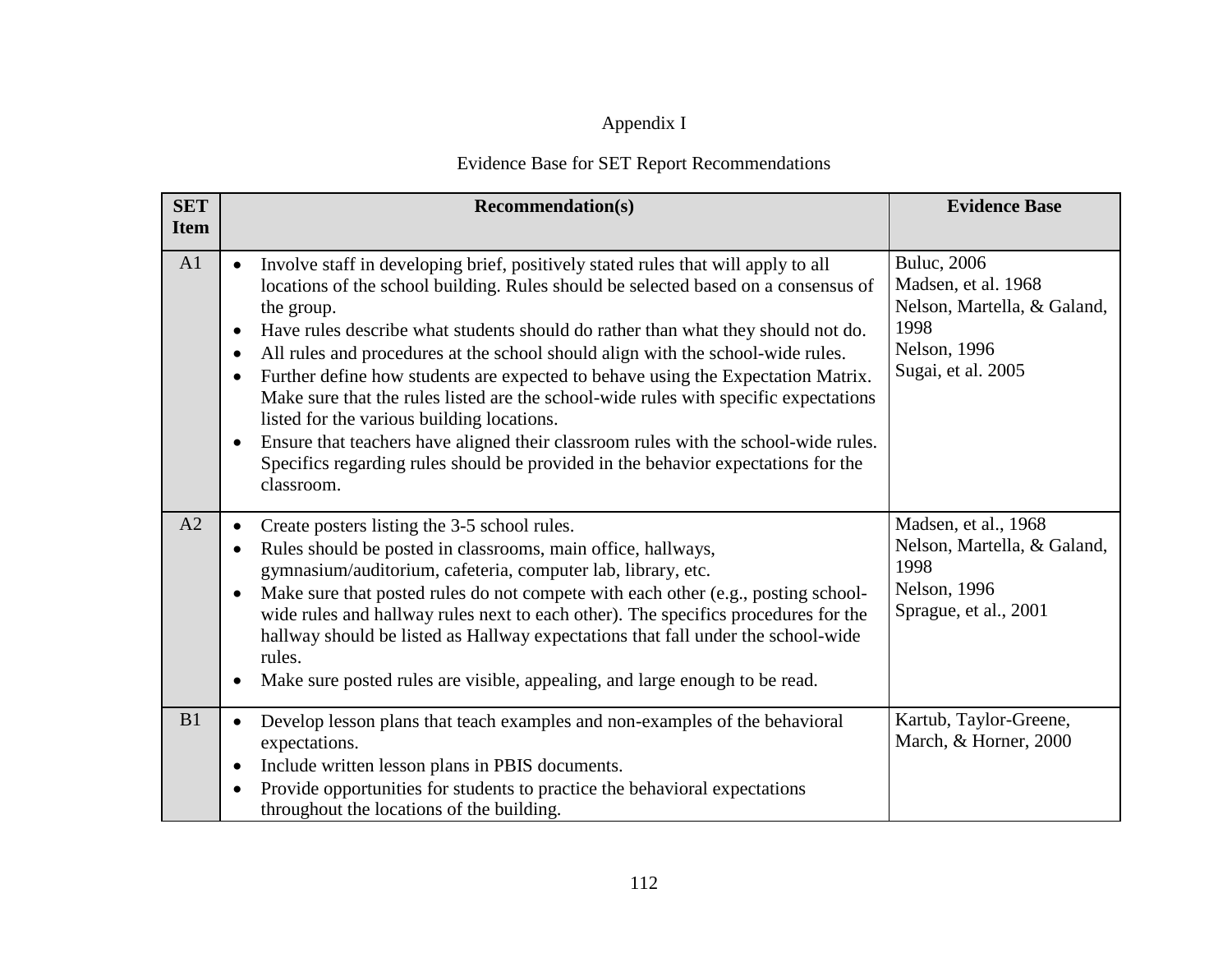| B2             | Involve all staff (including paraprofessionals, cafeteria workers, safety officers,<br>office staff, etc.) in the teaching of school-wide rules and behavioral expectations.<br>Provide training to staff on how to teach school-wide rules and expectations.                                                                                                                                                                                                                                                                                         | Sprague, et al., 2001<br>Wheatley, et al., 2009                                             |
|----------------|-------------------------------------------------------------------------------------------------------------------------------------------------------------------------------------------------------------------------------------------------------------------------------------------------------------------------------------------------------------------------------------------------------------------------------------------------------------------------------------------------------------------------------------------------------|---------------------------------------------------------------------------------------------|
| B <sub>3</sub> | Provide training to entire school staff prior to the return of students on the<br>$\bullet$<br>rationale and procedures for school-wide positive behavior support. Review PBIS<br>procedures throughout the year at staff meetings.                                                                                                                                                                                                                                                                                                                   | Bradshaw, et al., 2008<br>Taylor-Greene, et al., 1997                                       |
| B <sub>4</sub> | Make sure that rules are easy to remember.<br>$\bullet$<br>Review rules with students on a daily basis.<br>Provide booster sessions to retrain or reinforce the teaching of the school-wide<br>rules and expectations throughout the academic year.<br>Develop opportunities among the grades to demonstrate understanding of the rules<br>$\bullet$<br>(e.g., skits, posters, essay contests, chants, songs).<br>Develop a name for the school-wide rules (e.g., "The Three Bee's") to help<br>$\bullet$<br>students remember the school-wide rules. | Madsen, Becker, & Thomas,<br>1968<br>Nelson, Martella, & Galand,<br>1998<br>Rosenberg, 1986 |
| B <sub>5</sub> | Make sure that rules are easy to remember.<br>$\bullet$<br>Stress the importance for all staff to know the rules.<br>Have entire staff participate in the development and posting of the school-wide<br>rules and behavior expectations.                                                                                                                                                                                                                                                                                                              | Bradshaw, et al., 2008<br><b>Buluc</b> , 2006<br>Madsen, Becker, & Thomas,<br>1968          |
| C1             | Reinforcement program description should include all of the logistics necessary<br>$\bullet$<br>for maintaining the reinforcement program throughout the school year.<br>Make sure that school-wide reinforcement program is in place prior to the students<br>beginning the school year.<br>Develop a "catchy" name for the school-wide reinforcement program (e.g.,<br>$\bullet$<br>"Caught Being Good" or "DHS 200 Club").<br>Include written description of School-wide reinforcement program in PBIS<br>$\bullet$<br>materials.                  | Scott, White, Algozzine, &<br>Algozzine, 2009<br>Taylor-Greene, et al., 1997                |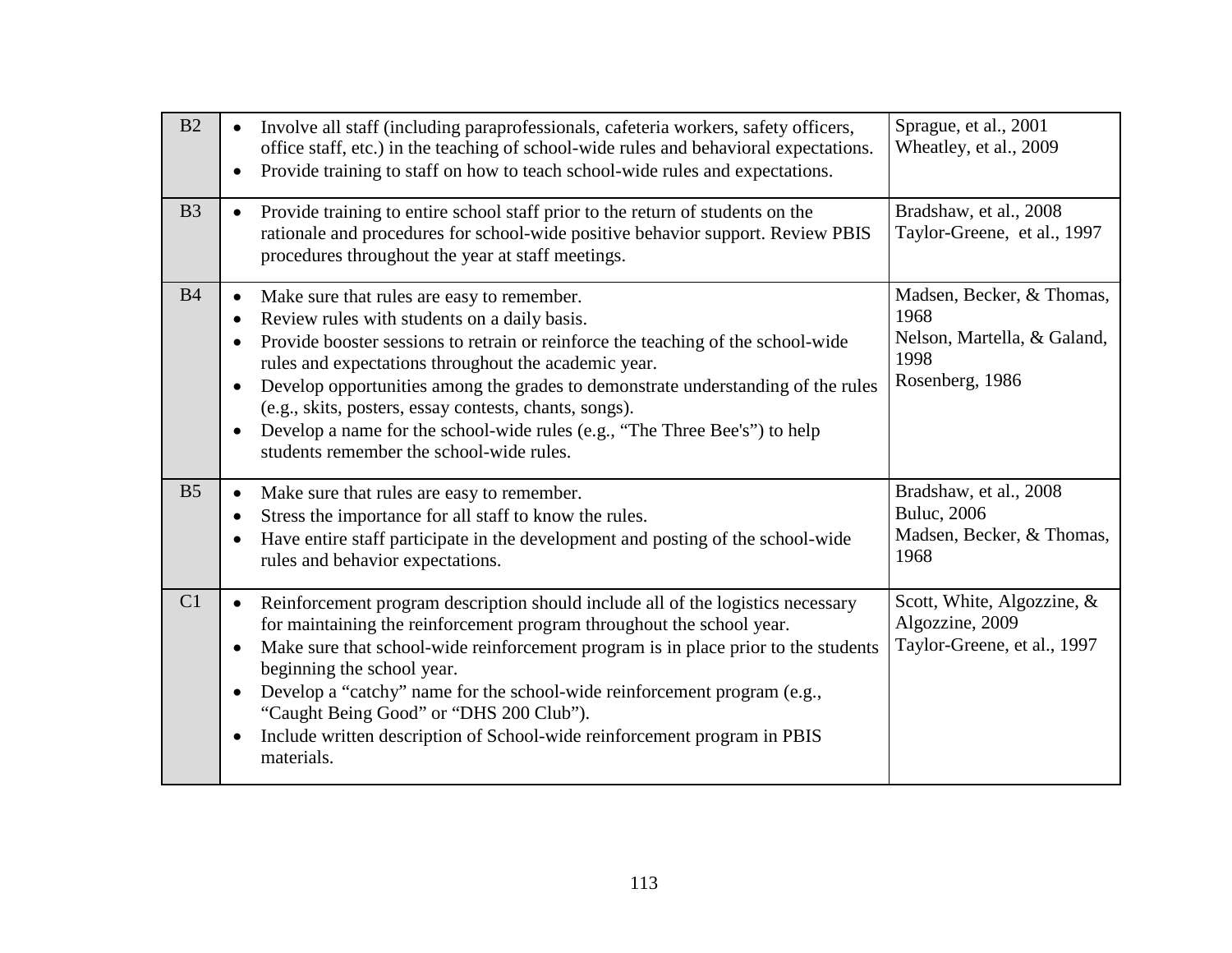| C2             | Train all staff to randomly reinforce students for engaging in expected behaviors.<br>Reinforcement should not be available only for the "good kids" or the "trouble<br>students."<br>Provide training to students on what the school-wide reinforcement program is<br>$\bullet$<br>called and how they can earn reinforcement for engaging in expected behaviors.<br>Make sure students know the name of the school-wide reinforcement program.<br>$\bullet$<br>Reinforcement of students should be occurring on a daily, weekly, monthly,<br>$\bullet$<br>quarterly, and yearly basis. If students have to wait too long to collect their<br>reinforcement, they are less likely to make the connection between the reward and<br>their good behavior.<br>Develop a recording system to document the names of students who have earned<br>$\bullet$<br>the school-wide reinforcement.<br>Always pair verbal praise describing the appropriate behavior when delivering a<br>$\bullet$<br>tangible reinforcer to a student. | Austin & Soeda, 2008<br>Dixon & Tibbetts, 2009<br>Taylor-Greene, et al., 1997                                |
|----------------|------------------------------------------------------------------------------------------------------------------------------------------------------------------------------------------------------------------------------------------------------------------------------------------------------------------------------------------------------------------------------------------------------------------------------------------------------------------------------------------------------------------------------------------------------------------------------------------------------------------------------------------------------------------------------------------------------------------------------------------------------------------------------------------------------------------------------------------------------------------------------------------------------------------------------------------------------------------------------------------------------------------------------|--------------------------------------------------------------------------------------------------------------|
| C <sub>3</sub> | Develop a school-wide reinforcement program in which all staff have the<br>opportunity to reinforce students on a daily basis.<br>Train the staff on the importance of reinforcing expected behaviors.<br>Allow staff to be responsible for recruiting and delivering incentives to students.                                                                                                                                                                                                                                                                                                                                                                                                                                                                                                                                                                                                                                                                                                                                | Sprague, et al., 2001<br>Taylor-Greene, et al., 1997                                                         |
| D1             | Develop procedures and train all staff on how to document and report behavioral<br>violations.<br>Provide specific definitions and examples of behavior violations to ensure<br>consistency in reporting.                                                                                                                                                                                                                                                                                                                                                                                                                                                                                                                                                                                                                                                                                                                                                                                                                    | Bradshaw, et al., 2008<br>McKevitt & Braaksma, 2008                                                          |
| D2             | Train staff on which behaviors are "major" and must be sent directly to the office<br>$\bullet$<br>versus "minor" behaviors that can be handled in the setting they occur.<br>Develop a response flowchart to identify the procedures for responding to minor<br>and major behaviors.<br>Include procedure in flowchart regarding the response to recurring behavioral<br>violations.<br>Provide staff with examples of how to consequent "minor" behavioral violations.<br>$\bullet$                                                                                                                                                                                                                                                                                                                                                                                                                                                                                                                                        | Bradshaw, et al., 2008<br>Madsen, Becker, & Thomas,<br>1968<br>Scott, Alter, Rosenberg, &<br>Borgmeier, 2010 |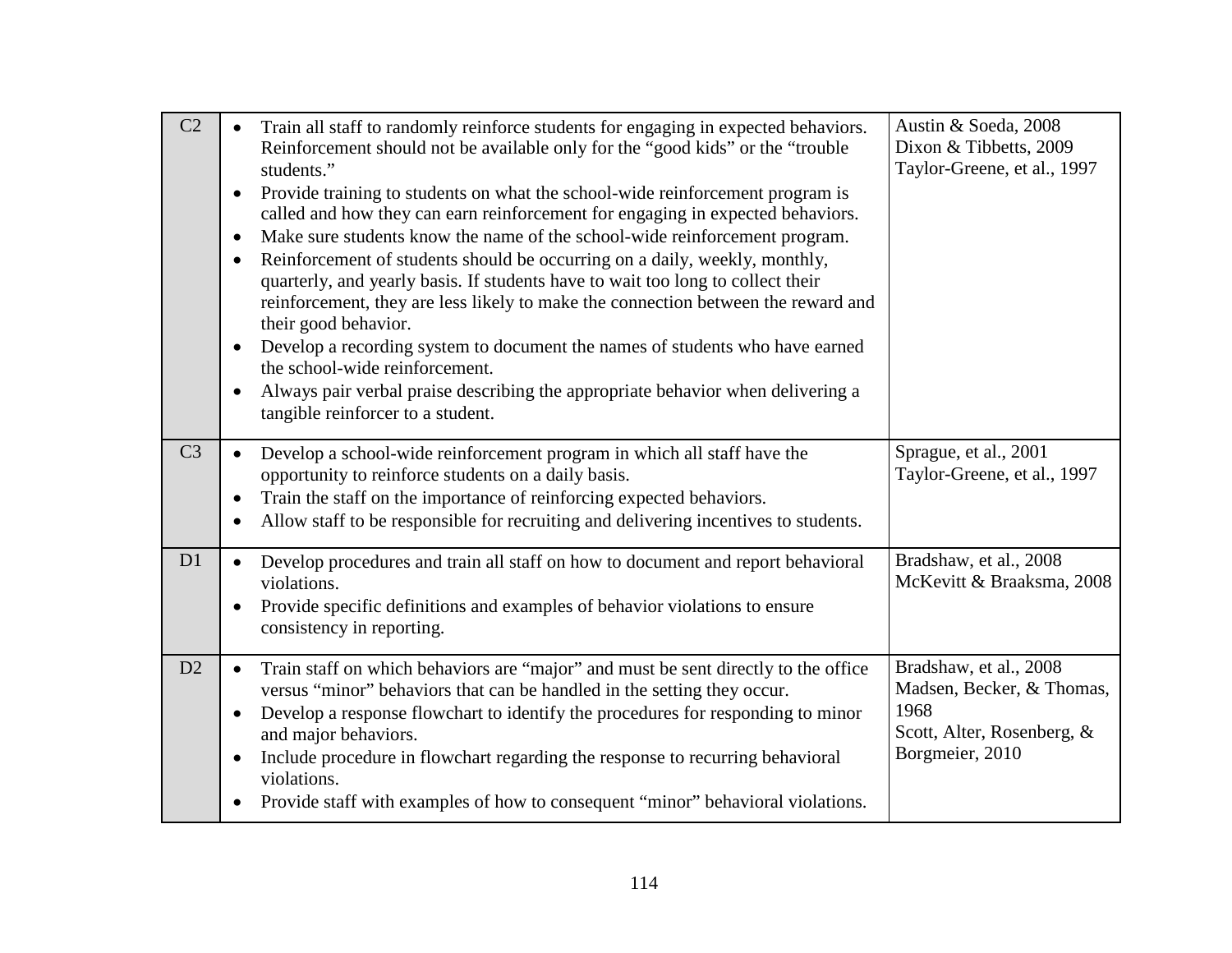|                |           | Include written definition of behavioral violations and flowchart in PBIS materials.                                                                                                                                        |                                               |
|----------------|-----------|-----------------------------------------------------------------------------------------------------------------------------------------------------------------------------------------------------------------------------|-----------------------------------------------|
| D <sub>3</sub> |           | Ensure that crisis plan is immediately available in all locations of the school<br>building including the classrooms, main office, gymnasium/auditorium, cafeteria,<br>computer lab, and library.                           | Horner et al., 2004                           |
| D <sub>4</sub> | $\bullet$ | Train all support staff on emergency procedures.<br>If the school has a code word to notify the staff of the need to "lockdown" the<br>building, make sure that everyone knows the code word and it is easy to<br>remember. | Horner et al., 2004                           |
| E1             |           | Make sure all relevant information is on office referral forms.                                                                                                                                                             | Sugai & Horner, 2009                          |
| E2             |           | Identify the district's discipline data collection system. Attend trainings on how to<br>use the system (if necessary).                                                                                                     | Sugai & Horner, 2009                          |
| E <sub>3</sub> | $\bullet$ | Include time for data reporting during scheduled staff professional development<br>days.                                                                                                                                    | Sugai & Horner, 2009                          |
| E4             |           | Incorporate data analysis review into every PBIS team meetings.                                                                                                                                                             | Taylor-Greene, et al., 1997                   |
| F1             | $\bullet$ | Develop goals that incorporate positive behavior supports, school climate and/or<br>attendance.                                                                                                                             | Sugai, Horner, Lewis-<br>Palmer, & Todd, 2005 |
| F2             |           | Identify PBIS team members at staff trainings.                                                                                                                                                                              | Horner et al., 2004                           |
| F <sub>3</sub> |           | Allow opportunities for different staff members to join the PBIS team each year<br>while maintaining the core team.                                                                                                         | Taylor-Greene & Kartub,<br>2000               |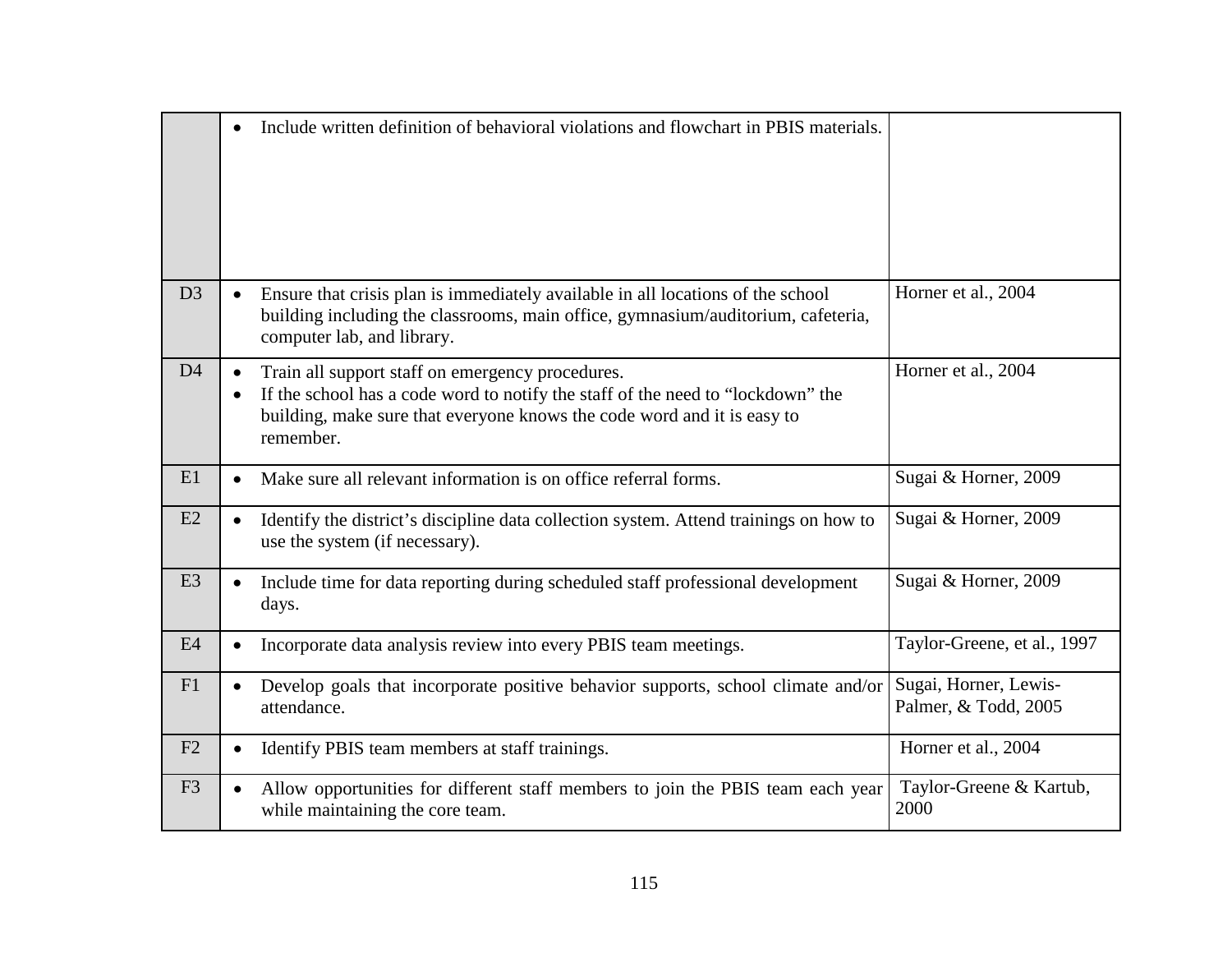| F4             | Develop a list of team members with the team leader identified.<br>$\bullet$<br>Ensure that team has nominated the team leader by consensus.                                                                                                                                                                                                   | Sugai, Horner, Lewis-<br>Palmer, & Todd, 2005                     |
|----------------|------------------------------------------------------------------------------------------------------------------------------------------------------------------------------------------------------------------------------------------------------------------------------------------------------------------------------------------------|-------------------------------------------------------------------|
| F <sub>5</sub> | PBIS administrator must be completely available during monthly PBS meetings<br>$\bullet$<br>and training activities (i.e., physically present at entire meeting, actively engaging<br>in the team's roles and activities, etc.)                                                                                                                | Gottfredson, Gottfredson, &<br>Hybl, 1993<br>Sugai & Horner, 2009 |
| F <sub>6</sub> | Develop an annual PBIS calendar that includes dates for monthly meetings,<br>training activities, data reports, assessments, etc.                                                                                                                                                                                                              | Lewis & Sugai, 1999                                               |
| F7             | Plan opportunities to share discipline data with entire staff at faculty meetings<br>and/or professional development activities.<br>Develop reporting format that is easy present and explain to all staff.<br>$\bullet$<br>Display data in staff work room with brief explanations.<br>Celebrate successes related to school-wide discipline. | McKevitt & Braaksma,<br>2008                                      |
| F <sub>8</sub> | Develop annual action plan based on assessment, referrals, academic, and<br>$\bullet$<br>attendance data with measurable goals and realistic timelines. Review status of<br>action plan at each PBIS meeting.<br>Include written annual action plan in PBIS materials (e.g., staff handbook, school<br>discipline plan, etc.).                 | Lewis & Sugai, 1999                                               |
| G1             | Review school's budget for any monies allocated to improving students' behavior,<br>attendance, and/or school climate that can be utilized to maintain the PBIS<br>program.<br>Work with district PBIS liaison to identify funding that may be available to<br>support the school's PBIS program.                                              | Sugai, Horner, Lewis-<br>Palmer, & Todd, 2005                     |
| G2             | Contact district to determine appropriate liaison to support the school's efforts with<br>$\bullet$<br>PBIS.<br>Invite district liaison to attend/participate in monthly PBIS meetings, training<br>$\bullet$<br>activities, and assessments.                                                                                                  | Nersesian, Todd, Lehmann,<br>& Watson, 2000                       |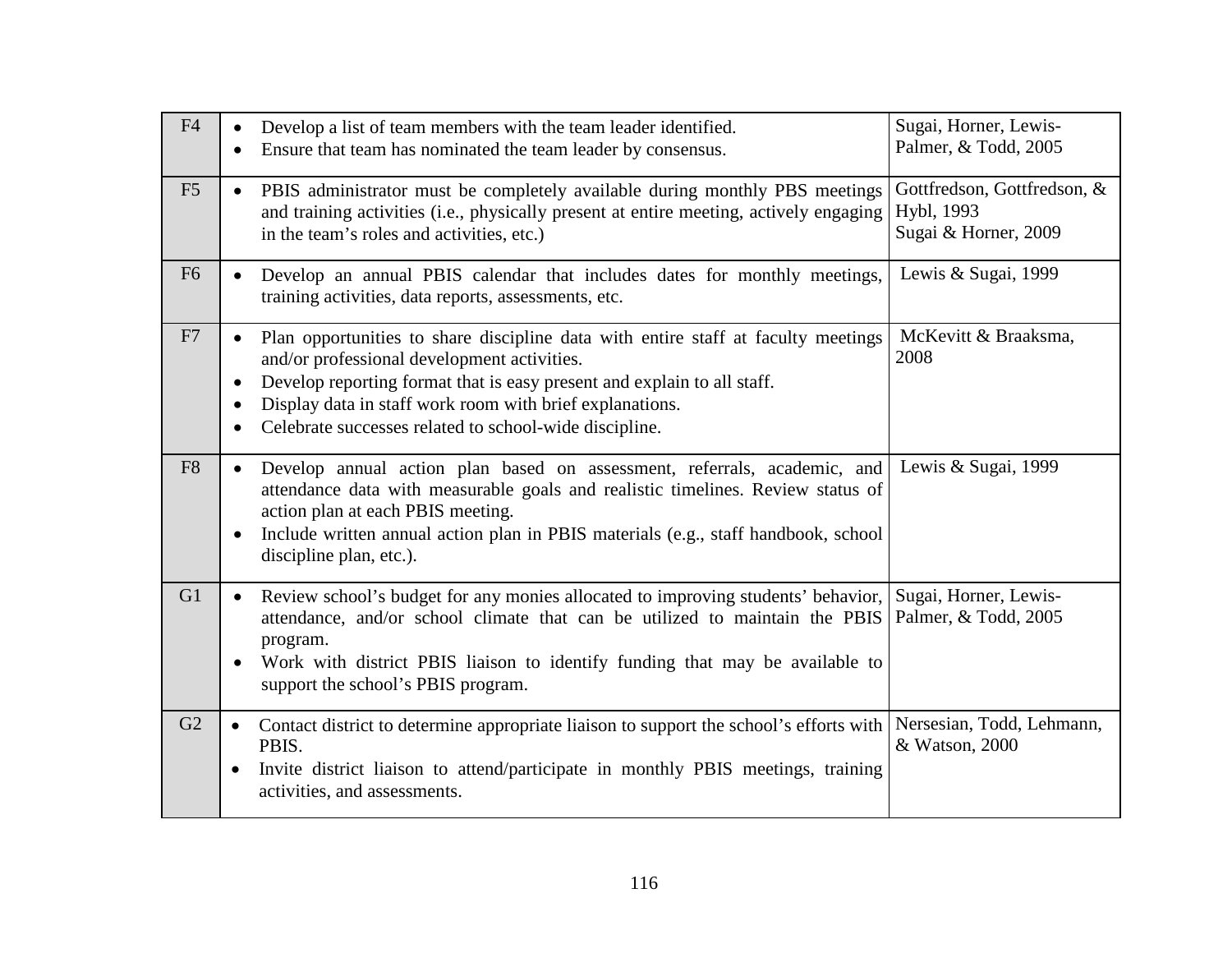## Appendix J

## Subscales of SET and EBSSAS Measuring Key Features of SWPBIS

| <b>SWPBIS</b>           | <b>SET</b> Item                                                                                                                                                                                                                                                                                                                                                                                                          | <b>EBSSAS</b> Items                                                                                              |
|-------------------------|--------------------------------------------------------------------------------------------------------------------------------------------------------------------------------------------------------------------------------------------------------------------------------------------------------------------------------------------------------------------------------------------------------------------------|------------------------------------------------------------------------------------------------------------------|
| <b>Feature</b>          |                                                                                                                                                                                                                                                                                                                                                                                                                          |                                                                                                                  |
| Expectations<br>Defined | A1. Is there documentation that staff has agreed to 5 or<br>fewer positively stated school rules/ behavioral<br>expectations?<br>A2. Are the agreed upon rules $&$ expectations publicly<br>posted in 8 of 10 locations? (See interview &<br>observation form for selection of locations).                                                                                                                               | 1. A small number (e.g., 3-5) of positively $\&$<br>clearly stated student expectations or rules are<br>defined. |
| Behavioral              | B1. Is there a documented system for teaching behavioral                                                                                                                                                                                                                                                                                                                                                                 | Expected student behaviors are taught<br>2.                                                                      |
| Expectations            | expectations to students on an annual basis?                                                                                                                                                                                                                                                                                                                                                                             | directly.                                                                                                        |
| Taught                  | B2. Do 90% of the staff asked state that teaching of<br>behavioral expectations to students has occurred this<br>year?<br>B3. Do 90% of team members asked state that the school-<br>wide program has been taught/reviewed with staff on<br>an annual basis?<br>B4. Can at least 70% of 15 or more students state 67% of<br>the school rules?<br>B5. Can 90% or more of the staff asked list 67% of the<br>school rules? | 16. All staff are involved directly and/or<br>indirectly in school-wide interventions.                           |
| On-going                | C1. Is there a documented system for rewarding student                                                                                                                                                                                                                                                                                                                                                                   | Expected student behaviors are rewarded<br>3.                                                                    |
| system for              | behavior?                                                                                                                                                                                                                                                                                                                                                                                                                | regularly.                                                                                                       |
| Rewarding               | C2. Do 50% or more students asked indicate they have                                                                                                                                                                                                                                                                                                                                                                     |                                                                                                                  |
| Behavioral              | received a reward (other than verbal praise) for                                                                                                                                                                                                                                                                                                                                                                         |                                                                                                                  |
| Expectations            | expected behaviors over the past two months?                                                                                                                                                                                                                                                                                                                                                                             |                                                                                                                  |
|                         | C3.Do 90% of staff asked indicate they have delivered a                                                                                                                                                                                                                                                                                                                                                                  |                                                                                                                  |
|                         | reward (other than verbal praise) to students for                                                                                                                                                                                                                                                                                                                                                                        |                                                                                                                  |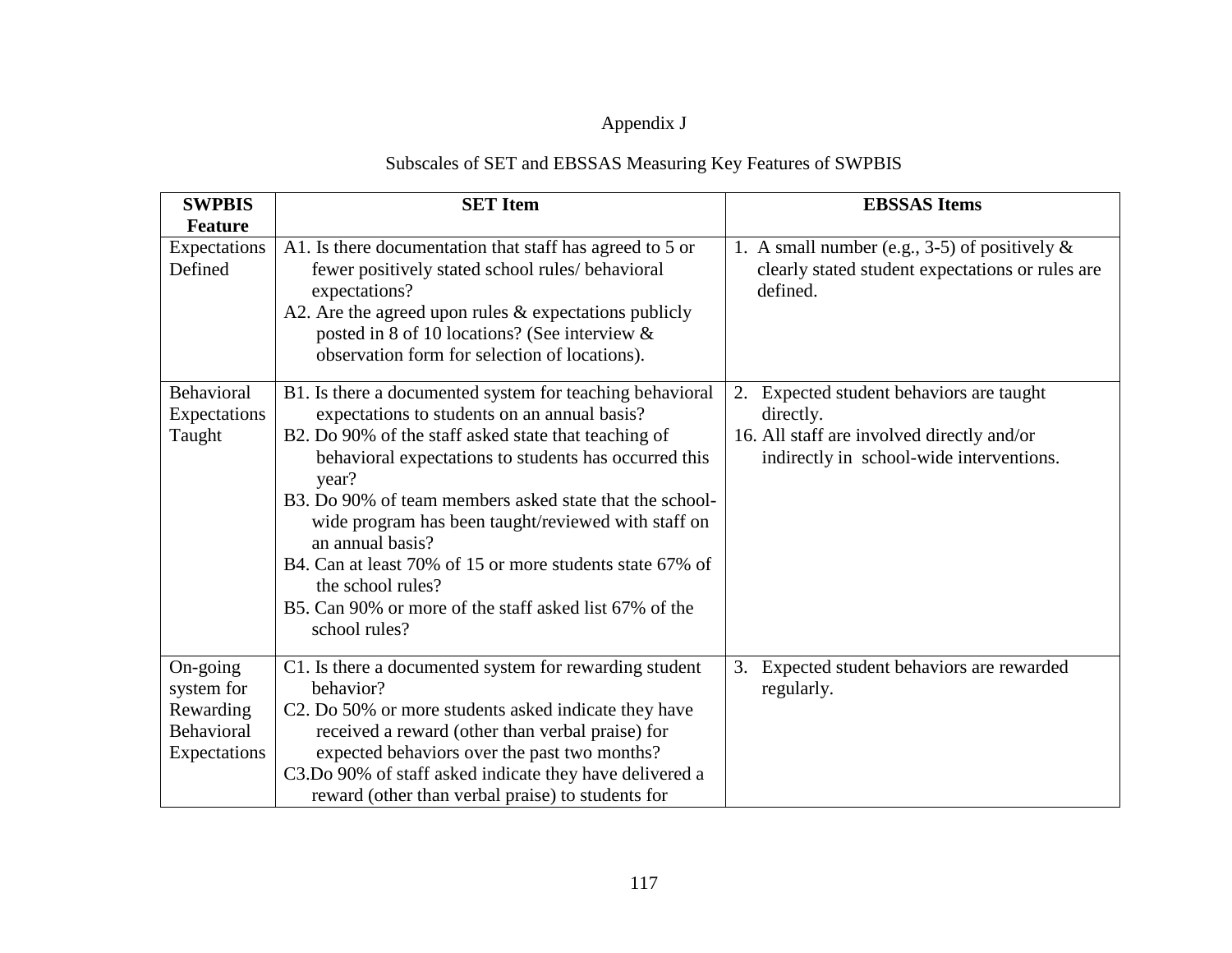|                                                                   | expected behavior over the past two months?                                                                                                                                                                                                                                                                                                                                                                                                                                                                                                                                                                                                                                                                                         |                                                                                                                                                                                                                                                                                                                                                      |
|-------------------------------------------------------------------|-------------------------------------------------------------------------------------------------------------------------------------------------------------------------------------------------------------------------------------------------------------------------------------------------------------------------------------------------------------------------------------------------------------------------------------------------------------------------------------------------------------------------------------------------------------------------------------------------------------------------------------------------------------------------------------------------------------------------------------|------------------------------------------------------------------------------------------------------------------------------------------------------------------------------------------------------------------------------------------------------------------------------------------------------------------------------------------------------|
| System for<br>Responding<br>to<br>Behavioral<br><b>Violations</b> | D1. Is there a documented system for dealing with and<br>reporting specific behavioral violations?<br>D2. Do 90% of staff asked agree with administration on<br>what problems are office-managed and what<br>problems are classroom-managed?<br>D3. Is the documented crisis plan for responding to<br>extreme dangerous situations posted in 6 of 7<br>locations?<br>D4. Do 90% of staff asked agree with administration on<br>the procedure for handling extreme emergencies<br>(stranger in building with a weapon)?                                                                                                                                                                                                             | 4. Problem behaviors (failure to meet expected<br>student behaviors) are defined clearly.<br>5. Consequences for problem behaviors are<br>defined clearly.<br>6. Distinctions between office v. classroom<br>managed problem behaviors are clear.<br>Options exist to allow classroom instruction<br>7.<br>to continue when problem behavior occurs. |
| Monitoring<br>& Decision<br>Making                                | E1. Does the discipline referral form list (a)<br>student/grade, (b) date, (c) time, (d) referring staff,<br>(e) problem behavior, (f) location, (g) persons<br>involved, (h) probable motivation, $\&$ (i)<br>administrative decision?<br>E2. Can the administrator clearly define a system for<br>collecting & summarizing discipline referrals<br>(computer software, data entry time)?<br>E3. Does the administrator report that the team provides<br>discipline data summary reports to the staff at least<br>three times/year?<br>E4. Do 90% of team members asked report that discipline<br>data is used for making decisions in designing,<br>implementing, and revising school-wide effective<br>behavior support efforts? | 11. Data on problem behavior patterns are<br>collected and summarized within an on-<br>going system.<br>12. Patterns of student problem behavior are<br>reported to teams and faculty for active<br>decision-making on a regular basis (e.g.<br>monthly).                                                                                            |
| Management                                                        | F1. Does the school improvement plan list improving<br>behavior support systems as one of the top 3 school<br>improvement plan goals?<br>F2. Can 90% of staff asked report that there is a school-<br>wide team established to address behavior support                                                                                                                                                                                                                                                                                                                                                                                                                                                                             | 9. A team exists for behavior support planning<br>& problem solving.<br>10. School administrator is an active participant<br>on the behavior support team.                                                                                                                                                                                           |